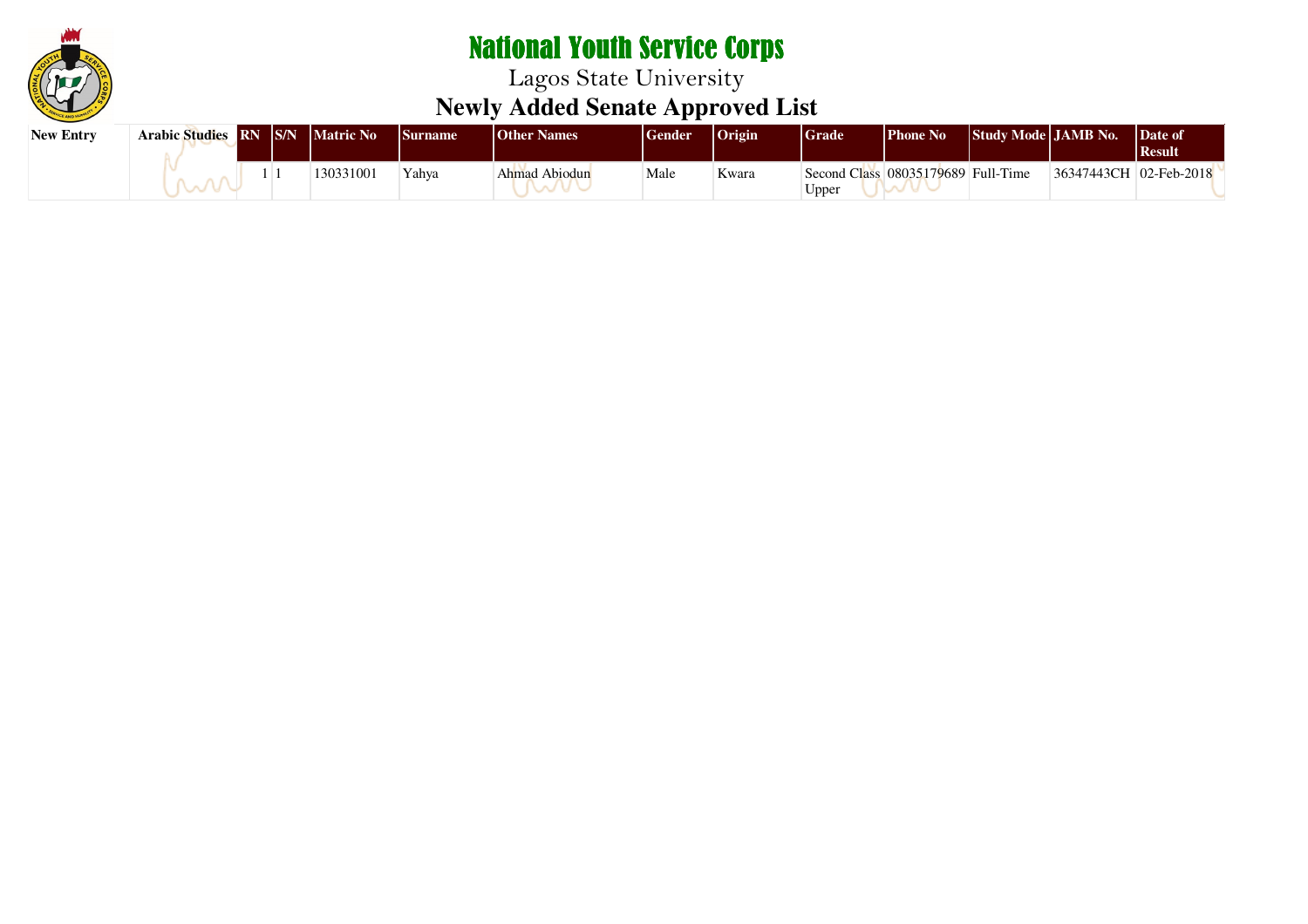

| <b>New Entry</b> | <b>Banking And</b><br><b>Finance</b> | <b>RN</b><br>$ {\rm S/N} $ | <b>Matric No</b> | <b>Surname</b>              | <b>Other Names</b>           | <b>Gender</b> | Origin  | <b>Grade</b>       | <b>Phone No</b>                    | Study Mode JAMB No. |                        | Date of<br><b>Result</b> |
|------------------|--------------------------------------|----------------------------|------------------|-----------------------------|------------------------------|---------------|---------|--------------------|------------------------------------|---------------------|------------------------|--------------------------|
|                  | mi                                   | 2 1                        | 130812002        | Adeyemi                     | Damilola Oluwarantimi Female |               | Ekiti   | Lower              | Second Class 08053114197 Full-Time |                     | 35467838FE             | 22-Dec-2017              |
|                  |                                      | 3 2                        | 090812026        | Adeyeye                     | Damilola Phebean             | Female        | Oyo     | Pass               | 08087075796 Full-Time              |                     | 92663420AD 22-Dec-2017 |                          |
|                  |                                      | 43                         | 130812031        | Ajibola                     | Mary Oluwatoyin              | Female        | Edo     | <b>Upper</b>       | Second Class 07063834167 Full-Time |                     |                        | 36571349DE 22-Dec-2017   |
|                  |                                      | 54                         | 130812004        | Ajibola-Oduola Malik Bolaji |                              | Male          | Oyo     | Lower              | Second Class 08089879801 Full-Time |                     | 38011309EJ             | 22-Dec-2017              |
|                  |                                      | 6 5                        | 130812007        | Alawiye                     | Aliyah Remilekun             | Female        | Ogun    | Upper              | Second Class 08023516199 Full-Time |                     | 36316214BC 02-Feb-2018 |                          |
|                  |                                      | 76                         | 130812009        | Anthony                     | <b>Faith Osatare</b>         | Female        | Edo     | Lower              | Second Class 07082226415 Full-Time |                     | 35458275DB 22-Dec-2017 |                          |
|                  |                                      | 87                         | 130812010        | Babalola                    | Muhyideen Babatunde          | Male          | Ogun    | Upper              | Second Class 08035321883 Full-Time |                     | 36319790FB 22-Dec-2017 |                          |
|                  |                                      | 98                         | 130812011        | <b>Balogun</b>              | Morufat Folake               | Female        | Lagos   | Lower              | Second Class 08163188693 Full-Time |                     | 36328053JE             | 22-Dec-2017              |
|                  |                                      | 10 9                       | 130812012        | <b>Bamgbose</b>             | <b>Adetola Busayo</b>        | Female        | Lagos   | Lower              | Second Class 08094231287 Full-Time |                     | 35467237BE 22-Dec-2017 |                          |
|                  |                                      | $11 - 10$                  | 130812013        | <b>Birisowo</b>             | <b>Halimat Tosin</b>         | Female        | Lagos   | Upper              | Second Class 08128961091 Full-Time |                     | 3632797ED              | 22-Dec-2017              |
|                  | MELE AMO                             | 1211                       | 130812036        | Dajakpome                   | <b>Oghenetega Rumeh</b>      | Female        | Delta   | Lower              | Second Class 08178383542 Full-Time |                     | 35886688EC 02-Feb-2018 |                          |
|                  |                                      | 13 12                      | 130812014        | David                       | Victor N                     | Male          | Abia    | Lower              | Second Class 08166275022 Full-Time |                     | 36178809HE 22-Dec-2017 |                          |
|                  | w                                    | 14 13                      | 130812020        | Matthew                     | Daniel Sehubo                | Male          | Lagos   | Upper              | Second Class 08165083688 Full-Time |                     | 35169156BE 22-Dec-2017 |                          |
|                  |                                      | 15 14                      | 130812021        | Molokwu                     | <b>Richard Achike</b>        | Male          | Anambra | <b>Upper</b>       | Second Class 09091584164 Full-Time |                     | 35754439FJ             | 22-Dec-2017              |
|                  |                                      | 1615                       | 130812032        | Obipehin                    | Anuoluwapo Balikis           | Female        | Ogun    | <b>First Class</b> | 08167748059 Full-Time              |                     | 36331329GD 22-Dec-2017 |                          |
|                  |                                      | 1716                       | 100812065        | Odukoya                     | Gafar Babajide               | Male          | Lagos   | <b>Third Class</b> | 07064619118 Full-Time              |                     | 05144131BH 22-Dec-2017 |                          |
|                  |                                      | 18 17                      | 130812022        | Ogunmefun                   | Olajuwon Faith               | Male          | Ogun    | Upper              | Second Class 08023001186 Full-Time |                     |                        | 36280439FF 22-Dec-2017   |
|                  |                                      | 19 18                      | 130812023        | Omotosho                    | <b>Olamide Blessing</b>      | Female        | Ondo    | Lower              | Second Class 08165776014 Full-Time |                     | 36330545IH 22-Dec-2017 |                          |
|                  |                                      | 20 19                      | 130812026        | Popoola                     | Eziekiel Abayomi             | Male          | Kwara   | Upper              | Second Class 08141665304 Full-Time |                     | 36345070GF 02-Feb-2018 |                          |
|                  |                                      | 21 20                      | 130812027        | Sanusi                      | Nusirat Oluwatobi            | Female        | Lagos   | Lower              | Second Class 08186478880 Full-Time |                     | 37141602GE 22-Dec-2017 |                          |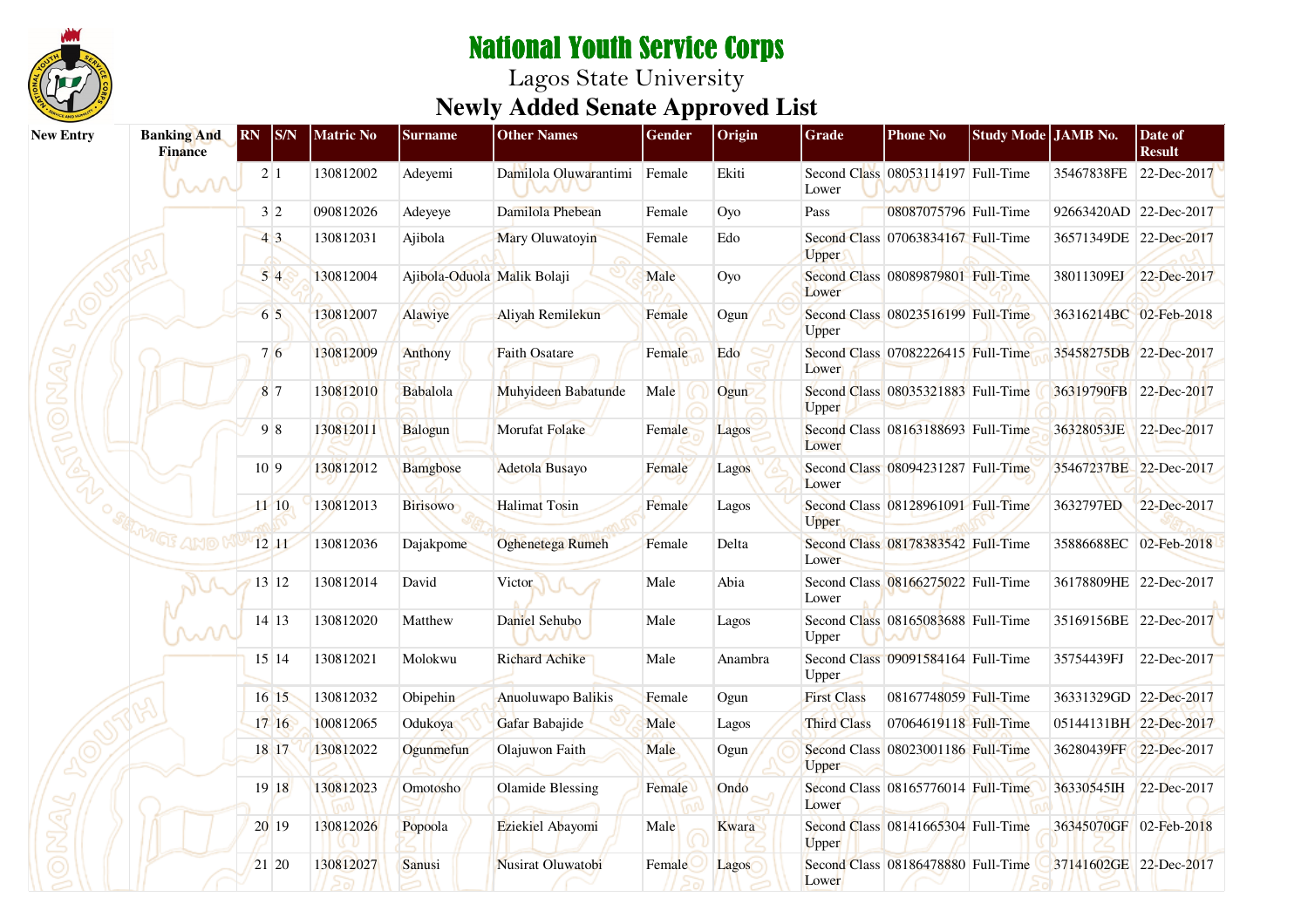

Lagos State University **Newly Added Senate Approved List**

| <b>New Entry</b> | 22121<br><b>Banking And</b><br>$\overline{L}$ $\overline{L}$ $\overline{L}$ 1 | 130812030 | Taiwo | Beatrice Oluwayemisi | Female | Ogun | Second Class 07085582262 Full-Time | 35066062GA<br>$22$ -Dec-2017 |
|------------------|-------------------------------------------------------------------------------|-----------|-------|----------------------|--------|------|------------------------------------|------------------------------|
|                  | $\blacksquare$<br><b>Tinance</b>                                              |           |       |                      |        |      | Uppei                              |                              |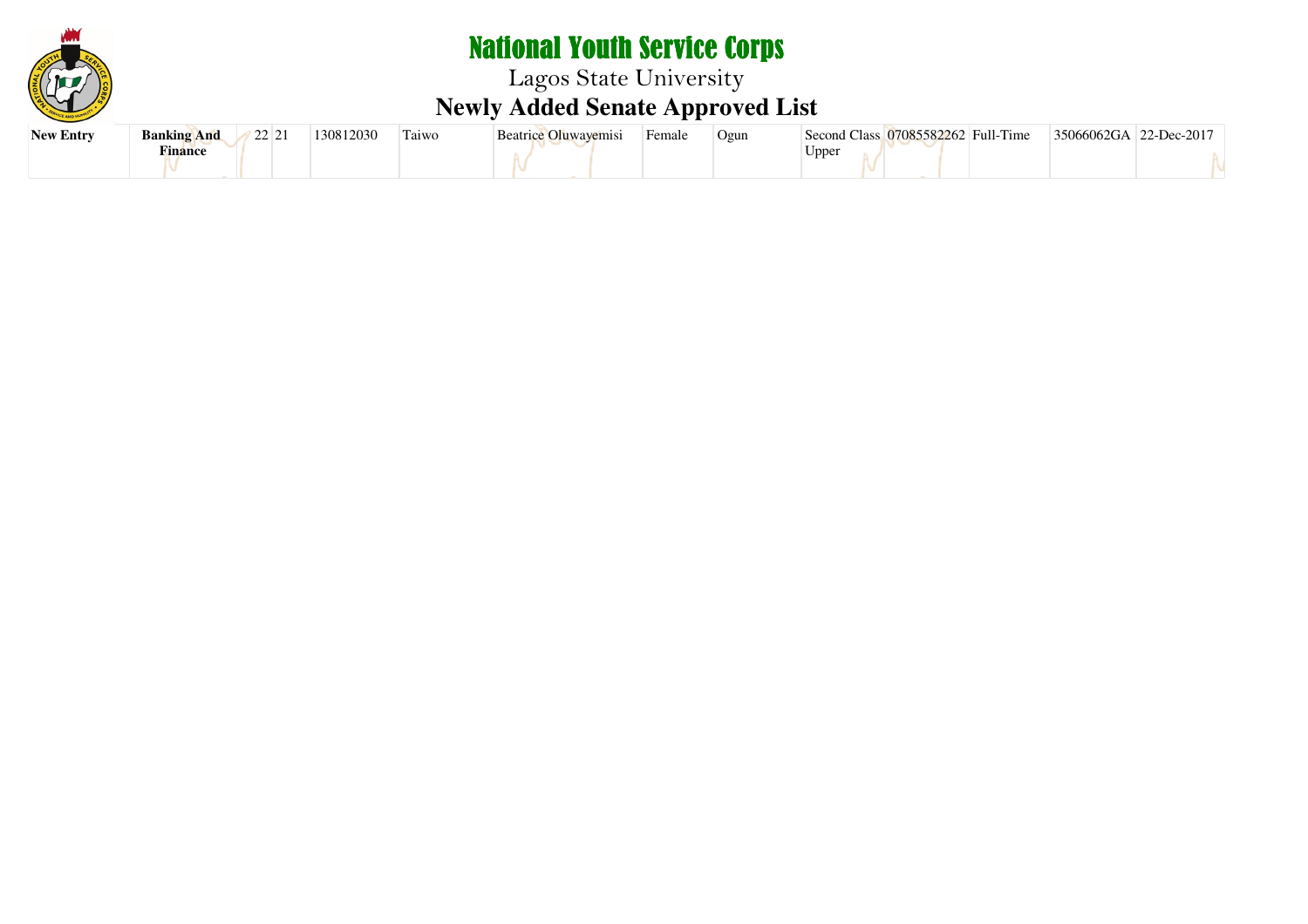

| <b>New Entry</b> | <b>Biochemistry</b>                  | RN S/N          | Matric No | <b>Surname</b> | <b>Other Names</b>      | Gender | Origin  | Grade              | <b>Phone No</b>                    | Study Mode JAMB No. |                        | Date of<br><b>Result</b> |
|------------------|--------------------------------------|-----------------|-----------|----------------|-------------------------|--------|---------|--------------------|------------------------------------|---------------------|------------------------|--------------------------|
|                  | M                                    | 23 1            | 130511039 | Adetunji       | Nasibat Olaitan<br>nave | Female | Oyo     | Upper              | Second Class 08148891078 Full-Time |                     | 37192693FB             | 22-Dec-2017              |
|                  |                                      | 24 2            | 130511005 | Adusi          | Chinedu Oluchi          | Female | Imo     | Lower              | Second Class 08108309234 Full-Time |                     |                        | 35405415BG 22-Dec-2017   |
|                  |                                      | 253             | 130511006 | Agbebaku       | Enahoro                 | Male   | Edo     | Upper              | Second Class 08131890206 Full-Time |                     |                        | 36323767FB 22-Dec-2017   |
|                  |                                      | 264             | 120511005 | Agboola        | Aliu Ademola            | Male   | Lagos   | <b>Third Class</b> | 07063913051 Full-Time              |                     |                        | 25930435HG 21-Dec-2017   |
|                  |                                      | 27 <sub>5</sub> | 130511009 | Akpareva       | Oghenekaro Jeremaih     | Male   | Delta   | Lower              | Second Class 08100709975 Full-Time |                     |                        | 36322690IB 22-Dec-2017   |
|                  |                                      | 28 6            | 110511011 | Anibaba        | Olanrewaju Opeyemi      | Female | Lagos   | Pass               | 08020909113 Full-Time              |                     | 15954784AH 22-Dec-2017 |                          |
|                  |                                      | 297             | 130511040 | Balogun        | Ayobami Bashiru         | Male   | Lagos   | Upper              | Second Class 07030420947 Full-Time |                     | 35236506BF 22-Dec-2017 |                          |
|                  |                                      | 30 8            | 130511038 | Bisiriyu       | Daniel Oluwagbemiga     | Male   | Ogun    | Lower              | Second Class 08122924892 Full-Time |                     |                        | 35115425JA 22-Dec-2017   |
|                  |                                      | 319             | 110511019 | Ewumi          | Adekunle Adegbite       | Male   | Lagos   | <b>Third Class</b> | 08034028231 Full-Time              |                     |                        | 15672765DA 22-Dec-2017   |
|                  |                                      | 32 10           | 130511019 | Idowu          | Zainab Titilayo         | Female | Ogun    | Lower              | Second Class 08033063420 Full-Time |                     |                        | 35506553BI 22-Dec-2017   |
|                  |                                      | 33 11           | 100511029 | Igbebo         | Odufua Anastasia        | Male   | Edo     | Pass               | 07065999496 Full-Time              |                     |                        | 06146560CC 22-Dec-2017   |
|                  | $\sqrt[n]{\mathbb{C}\mathbb{S}}$ and | 34 12           | 130511021 | Iyanda         | Temiloluwa Ololade      | Female | Oyo     | Upper              | Second Class 09093582154 Full-Time |                     |                        | 35265921EA 22-Dec-2017   |
|                  |                                      | 35 13           | 120511022 | Jaji           | Tawakalitu Modupeola    | Female | Lagos   | Lower              | Second Class 07088276925 Full-Time |                     |                        | 26097515DF 22-Dec-2017   |
|                  |                                      | 36 14           | 120511092 | Lawal          | Adeola Kudirat<br>wur   | Female | Lagos   | Lower              | Second Class 08124284473 Full-Time |                     |                        | 25955576CC 22-Dec-2017   |
|                  |                                      | 37 15           | 120511025 | Lawal          | Zainab Olamide          | Female | Lagos   | <b>Third Class</b> | 08174427665 Full-Time              |                     |                        | 25960767GG 22-Dec-2017   |
|                  |                                      | 38 16           | 110511031 | Ogunekun       | Olabisi Motunrayo       | Female | Lagos   | <b>Pass</b>        | 07034681277 Full-Time              |                     |                        | 16212825EB 22-Dec-2017   |
|                  |                                      | 39 17           | 130511025 | Okafor         | Tochukwu Meshach        | Male   | Anambra | Upper              | Second Class 08123633573 Full-Time |                     |                        | 35063203AE 22-Dec-2017   |
|                  |                                      | 40 18           | 110511034 | Okpala         | Chiamaka Blessing       | Female | Anambra | Lower              | Second Class 08131387007 Full-Time |                     |                        | 15243079FF 22-Dec-2017   |
|                  |                                      | 41 19           | 130511030 | Orefuwa        | Emmanuel Ifeoluwa       | Male   | Ogun    | Upper              | Second Class 09038572545 Full-Time |                     |                        | 36322152EG 22-Dec-2017   |
|                  |                                      | 42 20           | 130511031 | Oseni          | Barakat Adeola          | Female | Osun    | Lower              | Second Class 08097864553 Full-Time |                     |                        | 36466063GA 22-Dec-2017   |
|                  |                                      | 43 21           | 130511033 | Oyeniran       | Modupeoluwa Omolola     | Female | Oyo     | Lower              | Second Class 08166046753 Full-Time |                     |                        | 35090792HF 22-Dec-2017   |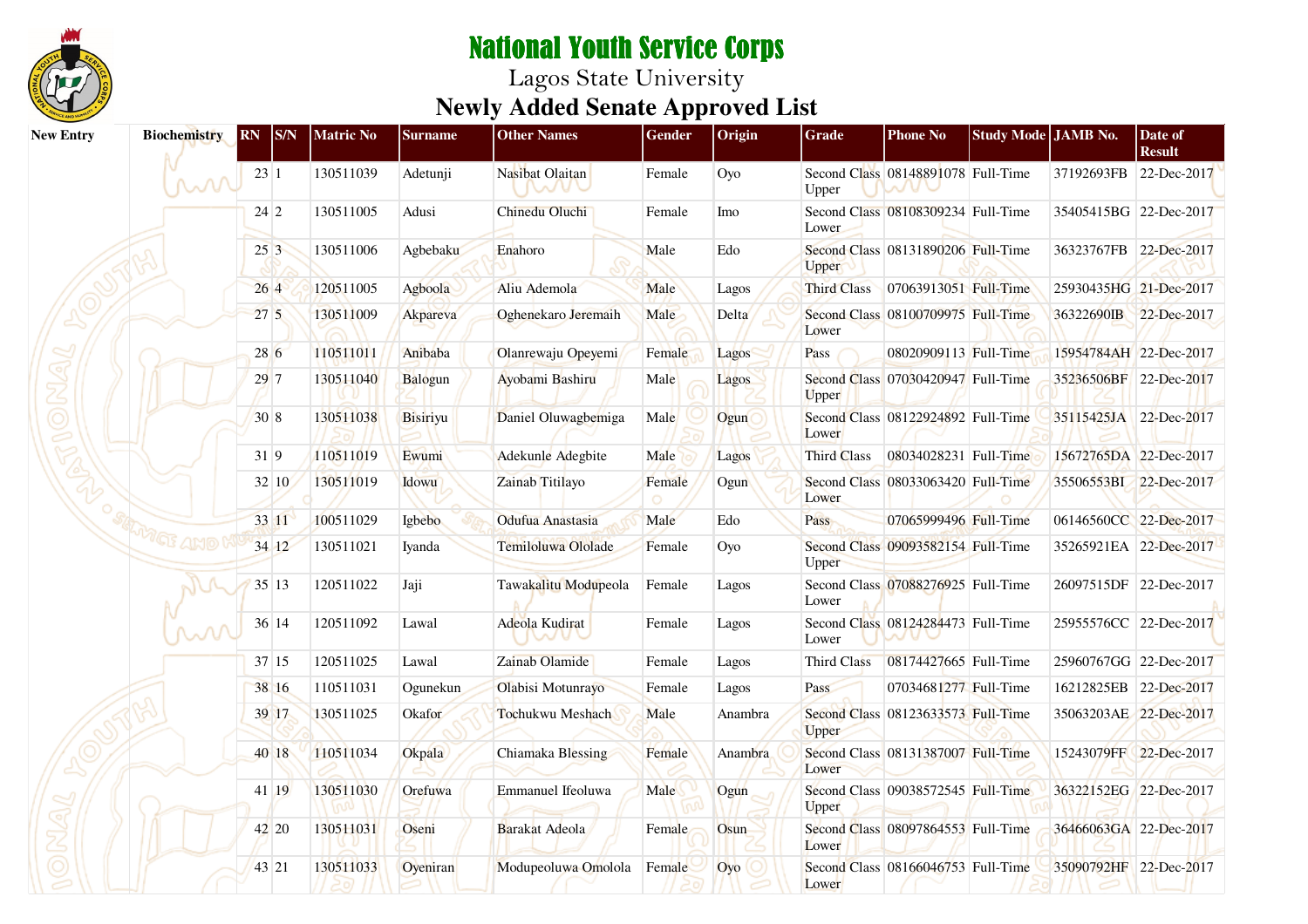

Lagos State University **Newly Added Senate Approved List**

| <b>New Entry</b> | Biochemistry | 44 22 | 120511038 | Rahman   | Olabisi Zainab       | Female | Lagos        | Third Class        | 08166338836 Full-Time              | 26071811DC 02-Feb-2018 |                 |
|------------------|--------------|-------|-----------|----------|----------------------|--------|--------------|--------------------|------------------------------------|------------------------|-----------------|
|                  | M            | 45 23 | 130511034 | Saiki    | Cornelius Theophilus | Male   | Edo          | Lower              | Second Class 08178067352 Full-Time | 35267883HB 02-Feb-2018 |                 |
|                  |              | 46 24 | 120511039 | Saka     | Mariam Folashade     | Female | Lagos        | Third Class        | 07088747133 Full-Time              | 25994068HD 22-Dec-2017 |                 |
|                  |              | 47 25 | 110511042 | Saliu    | Muritala Abidemi     | Male   | Lagos        | Pass               | 08084908262 Full-Time              | 15607096DA 22-Dec-2017 |                 |
|                  |              | 48 26 | 120511041 | Sanyaolu | Subhanat Adejoke     | Female | Lagos        | <b>Third Class</b> | 08032469761 Full-Time              | 25930162CC 22-Dec-2017 |                 |
|                  |              | 49 27 | 130511036 | Seriki   | Oladimeji Akande     | Male   | Lagos        | Upper              | Second Class 08184720960 Full-Time | 35066970FC 22-Dec-2017 |                 |
|                  |              | 50 28 | 120511044 | Taiwo    | <b>Funke Aishat</b>  | Female | <b>Lagos</b> | <b>Third Class</b> | 08029555678 Full-Time              | 25908830JF             | $22 - Dec-2017$ |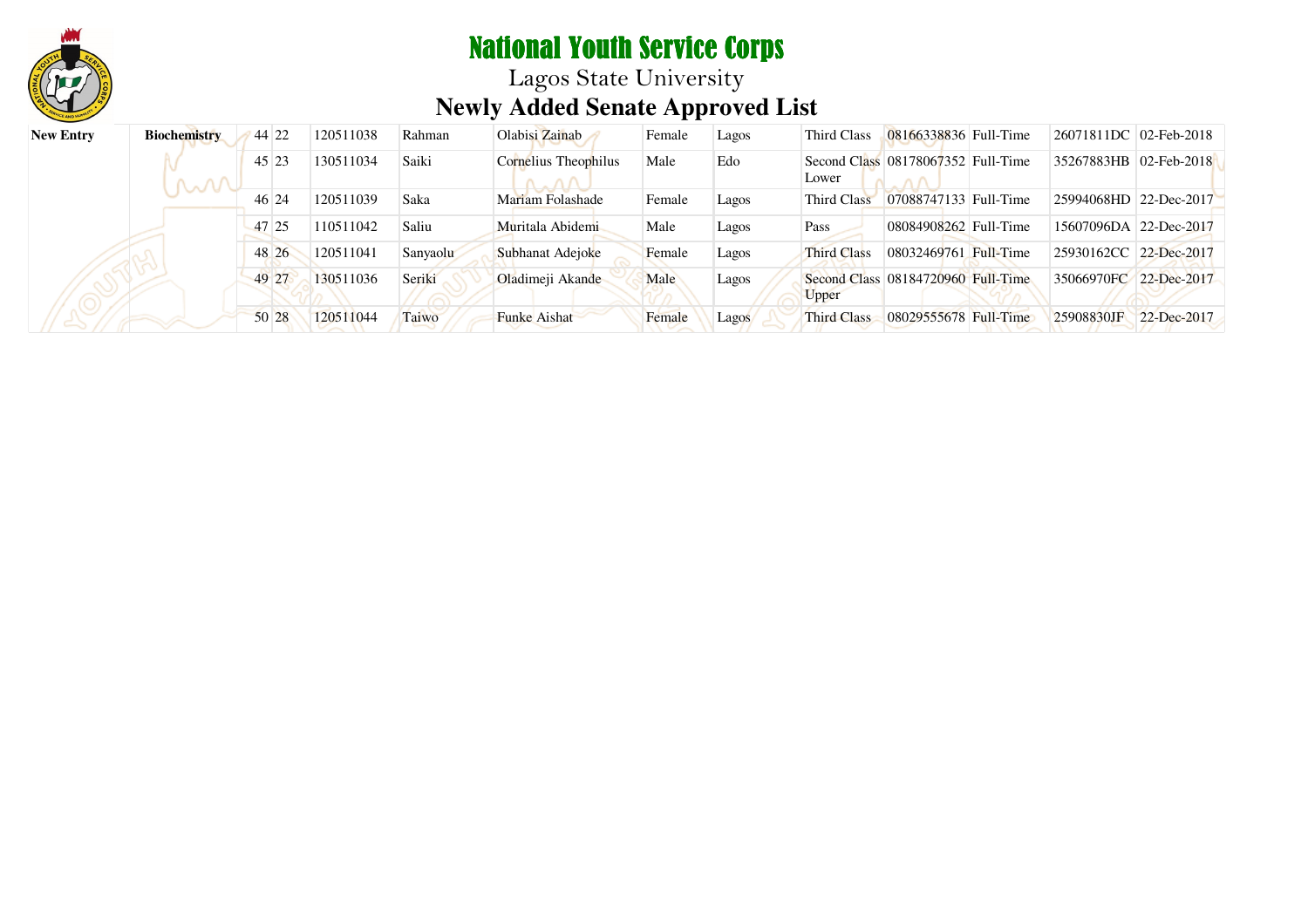

| <b>New Entry</b> | <b>Botany</b>                        | $\mathbf{S/N}$<br><b>RN</b> | <b>Matric No</b> | Surname    | <b>Other Names</b>       | Gender | Origin | Grade              | <b>Phone No</b>                    | Study Mode JAMB No. |                        | Date of<br><b>Result</b> |
|------------------|--------------------------------------|-----------------------------|------------------|------------|--------------------------|--------|--------|--------------------|------------------------------------|---------------------|------------------------|--------------------------|
|                  | M                                    | 511                         | 130521001        | Adams      | Temitope Omolara         | Female | Ogun   | Lower              | Second Class 08160008259 Full-Time |                     | 35232801HC 22-Dec-2017 |                          |
|                  |                                      | 52 2                        | 130521016        | Adegboye   | Kofoworola Adevinka      | Female | Osun   | Lower              | Second Class 08171218921 Full-Time |                     | 36324529JD             | 22-Dec-2017              |
|                  |                                      | 53 3                        | 130521002        | Aderinwale | Adeola Elizabeth         | Female | Osun   | Lower              | Second Class 08033685423 Full-Time |                     | 363259HD               | 22-Dec-2017              |
|                  |                                      | 544                         | 130521017        | Akerele    | Oyinkansola Shukurat     | Female | Lagos  | Upper              | Second Class 08100396941 Full-Time |                     | 35718073DC 22-Dec-2017 |                          |
|                  |                                      | 55 5                        | 130714004        | Ayeniyi    | <b>Titilola Blessing</b> | Female | Ondo   | Lower              | Second Class 08134608690 Full-Time |                     | 36296659LJ             | 22-Dec-2017              |
|                  |                                      | 56 6                        | 130711030        | Hundevin   | Vivon Funmilayo          | Female | Lagos  | Upper              | Second Class 09023053584 Full-Time |                     | 35510731JE             | 22-Dec-2017              |
|                  |                                      | 57 <sub>7</sub>             | 130711035        | Lawal      | Mujeeb Ayinde            | Male   | Lagos  | <b>Upper</b>       | Second Class 07063908129 Full-Time |                     | 36169513CG 22-Dec-2017 |                          |
|                  |                                      | 58 8                        | 130561027        | Ogundare   | Oyeniyi James            | Male   | Oyo    | <b>Third Class</b> | 07065947618 Full-Time              |                     | 35066342JD             | 22-Dec-2017              |
|                  |                                      | 59 9                        | 130712014        | Oguntuase  | Oluwatobiloba Alice      | Female | Osun   | Lower              | Second Class 08023381970 Full-Time |                     | 35273042BH 22-Dec-2017 |                          |
|                  |                                      | 60 10                       | 130521019        | Okebunmi   | Oladipupo Ayodeji        | Male   | Oyo    | Upper              | Second Class 08023053847 Full-Time |                     | 37163933AB 22-Dec-2017 |                          |
|                  | $\sqrt[n]{\mathbb{C}\mathbb{E}}$ ang | 61 11                       | 130521010        | Okonkwo    | Micheal                  | Male   | Delta  | Lower              | Second Class 08126650021 Full-Time |                     | 35232865HE             | 22-Dec-2017              |
|                  |                                      | 62 12                       | 130521011        | Olukoya    | Solomon Ayomide          | Male   | Lagos  | Lower              | Second Class 08023025226 Full-Time |                     | 36388312CI             | 22-Dec-2017              |
|                  | m                                    | 63 13                       | 130521012        | Oni        | Olajumoke Victoria       | Female | Lagos  | Lower              | Second Class 08166471538 Full-Time |                     | 36297569HF             | 22-Dec-2017              |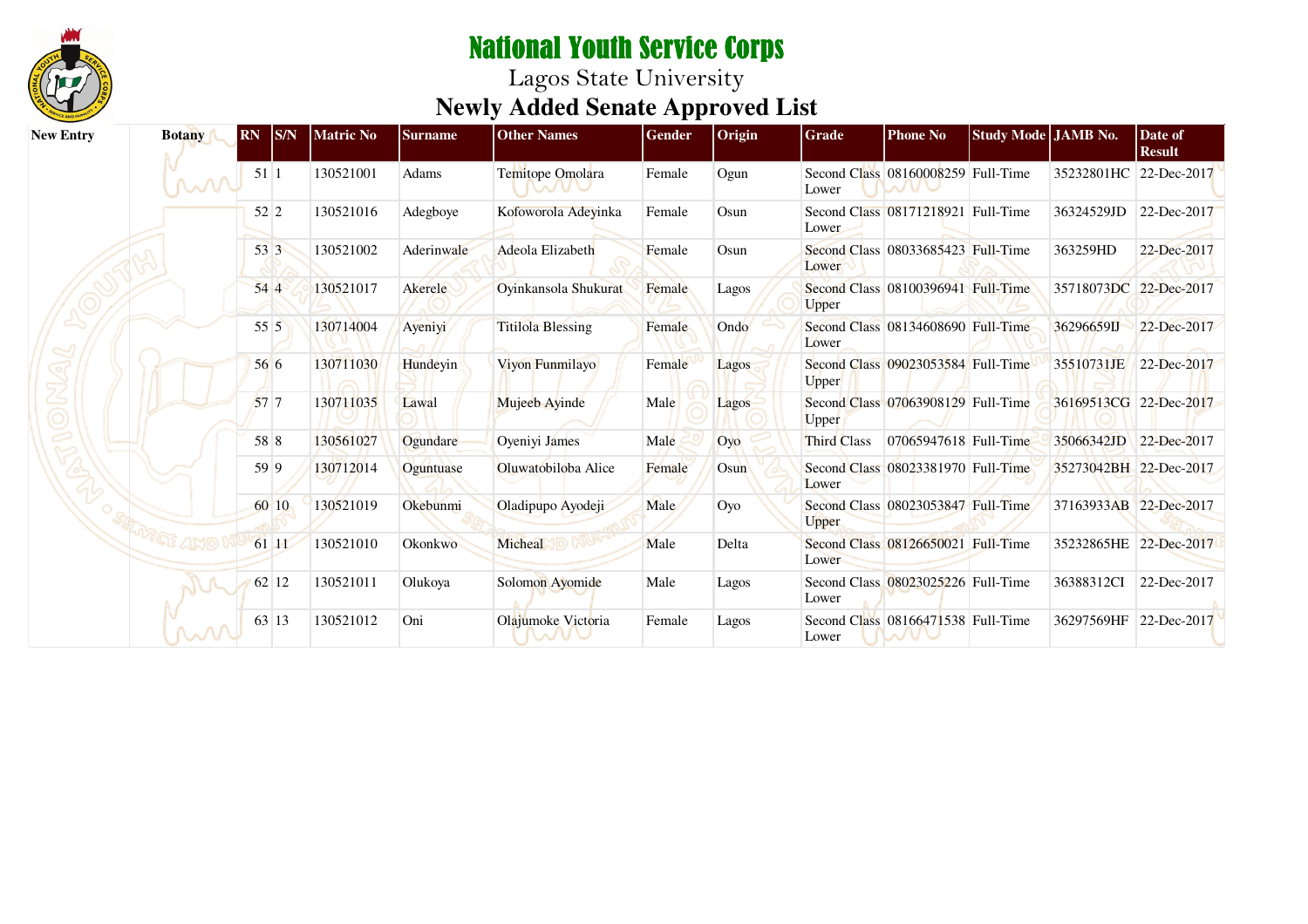

| <b>New Entry</b> | <b>Business</b><br><b>Administration</b> | <b>RN</b> | S/N   | <b>Matric No</b> | <b>Surname</b> | <b>Other Names</b>                | Gender | Origin  | <b>Grade</b>       | <b>Phone No</b>                    | Study Mode JAMB No. |                        | Date of<br><b>Result</b> |
|------------------|------------------------------------------|-----------|-------|------------------|----------------|-----------------------------------|--------|---------|--------------------|------------------------------------|---------------------|------------------------|--------------------------|
|                  | mi                                       | 64 1      |       | 130821003        | Aboderin       | Jadesola Vanessa<br><b>IVA/UV</b> | Female | Oyo     | Upper              | Second Class 08185677195 Full-Time |                     | 35591059FI             | 22-Dec-2017              |
|                  |                                          | 65 2      |       | 130821004        | Adebare        | Opeyemi Mariam                    | Female | Oyo     | Upper              | Second Class 08021330185 Full-Time |                     | 35116621JB             | 22-Dec-2017              |
|                  |                                          | 66 3      |       | 130821005        | Adebiyi        | Abraham Adeyinka                  | Male   | Oyo     | Upper              | Second Class 08154659234 Full-Time |                     | 36171200AJ             | 02-Feb-2018              |
|                  |                                          | 67 4      |       | 130821006        | Adebowale      | Abibat Aderemi                    | Female | Lagos   | Upper              | Second Class 08033194152 Full-Time |                     | 35236144DE 22-Dec-2017 |                          |
|                  |                                          | 68 5      |       | 130821010        | Adenuga        | Morenikeji Zainab                 | Female | Lagos   | Upper              | Second Class 08027853070 Full-Time |                     | 35595422GE 22-Dec-2017 |                          |
|                  |                                          | 69 6      |       | 130821011        | Agaba          | Zulfaa Oluwaseun                  | Female | Lagos   | Lower              | Second Class 08174982443 Full-Time |                     | 35232807FE 02-Feb-2018 |                          |
|                  |                                          | 707       |       | 130821014        | Aiyedun        | Adenike Adesola                   | Female | Ogun    | Lower              | Second Class 08166668742 Full-Time |                     | 35307400FE 22-Dec-2017 |                          |
|                  |                                          |           | 71 8  | 130821017        | Akpomiemie     | Florence                          | Female | Delta   | <b>First Class</b> | 08134717154 Full-Time              |                     | 36327992ID             | 22-Dec-2017              |
|                  |                                          |           | 72 9  | 140821083        | Alli           | Lukman Mogaji                     | Male   | Kwara   | Lower              | Second Class 08070933745 Full-Time |                     | 49108064IH 22-Dec-2017 |                          |
|                  |                                          |           | 73 10 | 130821020        | Amosu          | Oluwabunmi Medese                 | Female | Lagos   | <b>First Class</b> | 08164788352 Full-Time              |                     | 35168413BC 22-Dec-2017 |                          |
|                  | GF AMO                                   |           | 74 11 | 130821021        | Animashaun     | Fatimah Yewande                   | Female | Lagos   | Lower              | Second Class 08128353363 Full-Time |                     | 35461604DF 22-Dec-2017 |                          |
|                  |                                          |           | 75 12 | 130821025        | <b>Bakare</b>  | Elizabeth Oluwafunbi              | Female | Lagos   | Lower              | Second Class 08033332957 Full-Time |                     | 37172129FB 22-Dec-2017 |                          |
|                  | ∼∿                                       |           | 76 13 | 130821026        | Bankole        | Kabiru Bolaji                     | Male   | Оуо     | Upper              | Second Class 08144597496 Full-Time |                     |                        | 35760273BH 22-Dec-2017   |
|                  |                                          |           | 77 14 | 130821075        | Bolaji         | Oyinkansola Serah                 | Female | Lagos   | Lower              | Second Class 08032133375 Full-Time |                     | 36323508FC 22-Dec-2017 |                          |
|                  |                                          |           | 78 15 | 130821027        | Dolor          | <b>Erhire Rita</b>                | Female | Delta   | <b>Upper</b>       | Second Class 08034745743 Full-Time |                     | 37142788JF             | 22-Dec-2017              |
|                  |                                          |           | 79 16 | 130821028        | Ebhodaghe      | Jennifer Osose                    | Female | Edo     | Lower              | Second Class 08162540436 Full-Time |                     | 35310369HB 22-Dec-2017 |                          |
|                  |                                          |           | 80 17 | 130821029        | <b>Ekeh</b>    | Faith Oluchi                      | Female | Imo     | Upper              | Second Class 07069760815 Full-Time |                     | 36331127IH 22-Dec-2017 |                          |
|                  |                                          |           | 81 18 | 130821031        | Ezike          | Ogochukwu Cecilia                 | Female | Anambra | Lower              | Second Class 08067116185 Full-Time |                     | 35274366CC 02-Feb-2018 |                          |
|                  |                                          |           | 82 19 | 130821032        | Hassan         | <b>Abiodun Glory</b>              | Male   | Lagos   | Lower              | Second Class 08177647407 Full-Time |                     | 35504084FD 22-Dec-2017 |                          |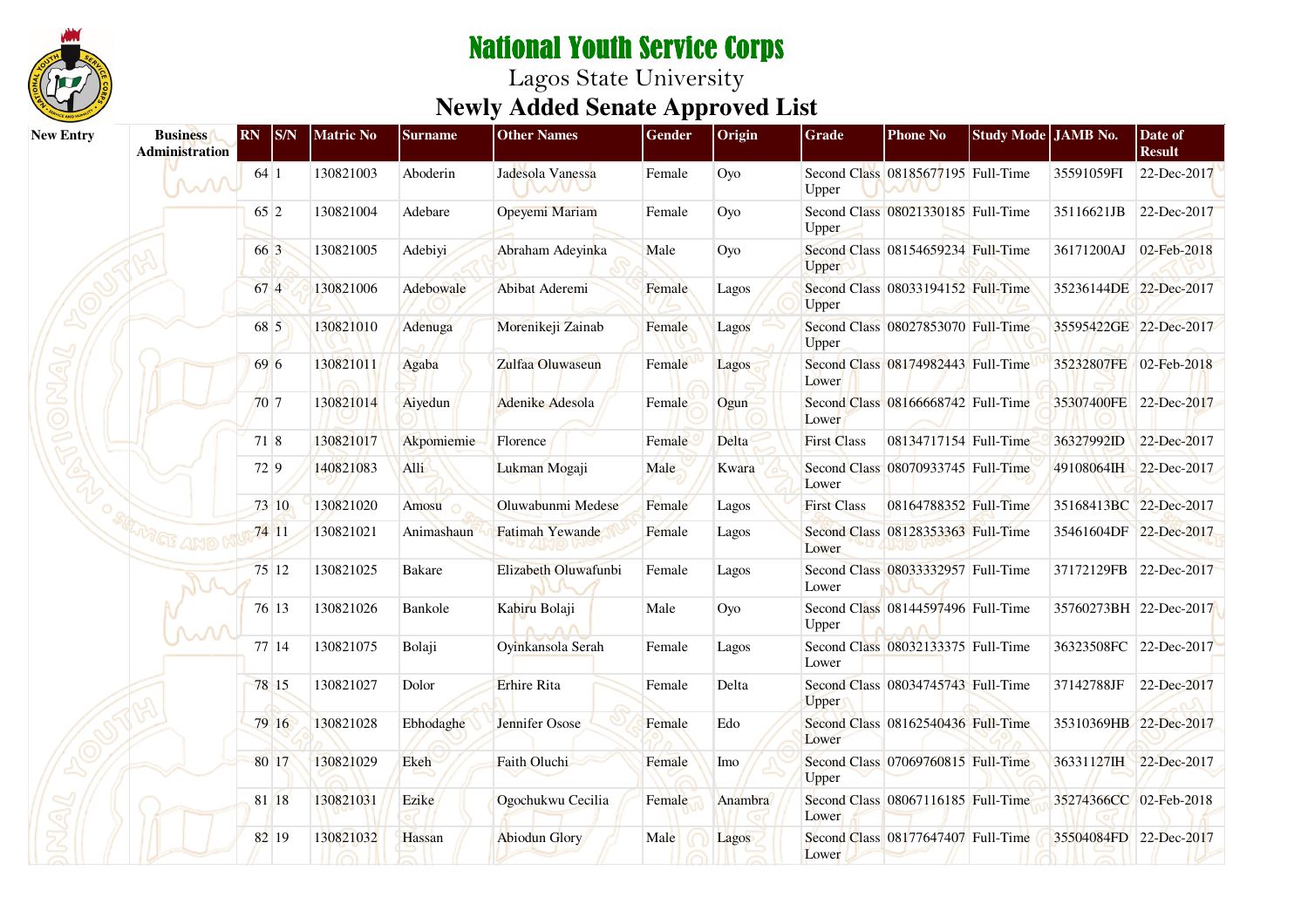

# National Youth Service Corps Lagos State University **Newly Added Senate Approved List**

| <b>New Entry</b> | <b>Business</b><br><b>Administration</b> |          | 83 20 | 130821033 | Ibrahim   | <b>Rukayat Shile</b>           | Female | Kwara   | Lower              | Second Class 08067995256 Full-Time | 35529922EC 22-Dec-2017 |             |
|------------------|------------------------------------------|----------|-------|-----------|-----------|--------------------------------|--------|---------|--------------------|------------------------------------|------------------------|-------------|
|                  | M                                        |          | 84 21 | 130821086 | Ifeoma    | Ukamaka Eugenia<br><b>BALL</b> | Female | Anambra | Lower              | Second Class 08037101199 Full-Time | 36584021EC 02-Feb-2018 |             |
|                  |                                          |          | 85 22 | 130821036 | Jimoh     | <b>Faruk Owolabi</b>           | Male   | Lagos   | Upper              | Second Class 09062353916 Full-Time | 35506793HE 22-Dec-2017 |             |
|                  |                                          |          | 86 23 | 130821037 | Kareem    | Niyi Pelumi                    | Male   | Oyo     | Upper              | Second Class 08096465220 Full-Time | 35233802HG 22-Dec-2017 |             |
|                  |                                          |          | 87 24 | 130821040 | Lawal     | Ismaila Omoniyi                | Male   | Ogun    | <b>First Class</b> | 08178225917 Full-Time              | 37168979JC 22-Dec-2017 |             |
|                  |                                          |          | 88 25 | 130821041 | Lawal     | Mistura Adenike                | Female | Lagos   | Upper              | Second Class 08081103478 Full-Time | 36178697CC 22-Dec-2017 |             |
|                  |                                          |          | 89 26 | 130821076 | Mbagwu    | Racheal Chima                  | Female | Lagos   | Upper              | Second Class 08067073523 Full-Time | 35268957FA 22-Dec-2017 |             |
|                  |                                          |          | 90 27 | 130821043 | Mbonu     | <b>Chinemerem Grace</b>        | Female | Anambra | Lower              | Second Class 08035405281 Full-Time | 35760226GB 02-Feb-2018 |             |
|                  |                                          |          | 91 28 | 130821044 | Nwuzoh    | Valentine Chukwuebuka Male     |        | Anambra | Lower              | Second Class 08158499329 Full-Time | 35179567BF 22-Dec-2017 |             |
|                  |                                          |          | 92 29 | 130821082 | Odulalu   | Memunat Yewande                | Female | Lagos   | Upper              | Second Class 08083012639 Full-Time | 36331602CA 22-Dec-2017 |             |
|                  |                                          |          | 93 30 | 130821077 | Ogbonnaya | <b>Blessing Eberechi</b>       | Female | Abia    | Lower              | Second Class 07064372255 Full-Time | 35757879CB 22-Dec-2017 |             |
|                  | <sup>vi</sup> ge and                     |          | 94 31 | 130821047 | Ogun      | <b>Oluwatosin Racheal</b>      | Female | Osun    | Upper              | Second Class 08137989862 Full-Time | 35719341BB 22-Dec-2017 |             |
|                  |                                          |          | 95 32 | 130821048 | Ogunsanya | Fuhad Adetoro                  | Male   | Lagos   | <b>First Class</b> | 07084732268 Full-Time              | 35503013GF 22-Dec-2017 |             |
|                  |                                          |          | 96 33 | 130821049 | Ogunsesan | Opeyemi Adeyinka               | Female | Ogun    | Lower              | Second Class 08022469276 Full-Time | 36383354GB 22-Dec-2017 |             |
|                  |                                          |          | 97 34 | 130821050 | Ogwogho   | <b>Ibrahim Odafenkere</b>      | Male   | Edo     | Lower              | Second Class 08038371704 Full-Time | 35251977GF 22-Dec-2017 |             |
|                  |                                          |          | 98 35 | 130821051 | Oladega   | Ruqayyatu Opeyemi              | Female | Lagos   | Lower              | Second Class 08023459243 Full-Time | 36289947EJ             | 22-Dec-2017 |
|                  |                                          |          | 99 36 | 130821052 | Oladejo   | Samuel Iretomiwa               | Male   | Lagos   | Lower              | Second Class 08164357686 Full-Time | 36246352HI 22-Dec-2017 |             |
|                  |                                          | 100 37   |       | 130821054 | Oladipo   | Mariam                         | Female | Lagos   | Lower              | Second Class 08033192152 Full-Time | 36172246HC 22-Dec-2017 |             |
|                  |                                          | 101 38   |       | 130821057 | Olutede   | Oluwatobiloba Elizabeth Female |        | Ekiti   | <b>First Class</b> | 08038464098 Full-Time              | 35528411BG 22-Dec-2017 |             |
|                  |                                          | 102 39   |       | 130821056 | Oluwole   | Yetunde Margeret               | Female | Ogun    | Lower              | Second Class 08187124219 Full-Time | 36356825BB 22-Dec-2017 |             |
|                  |                                          | 103   40 |       | 130821078 | Omoregbe  | <b>Endurance Lucky</b>         | Male   | Delta   | <b>Upper</b>       | Second Class 08186967629 Full-Time | 36282566HG 22-Dec-2017 |             |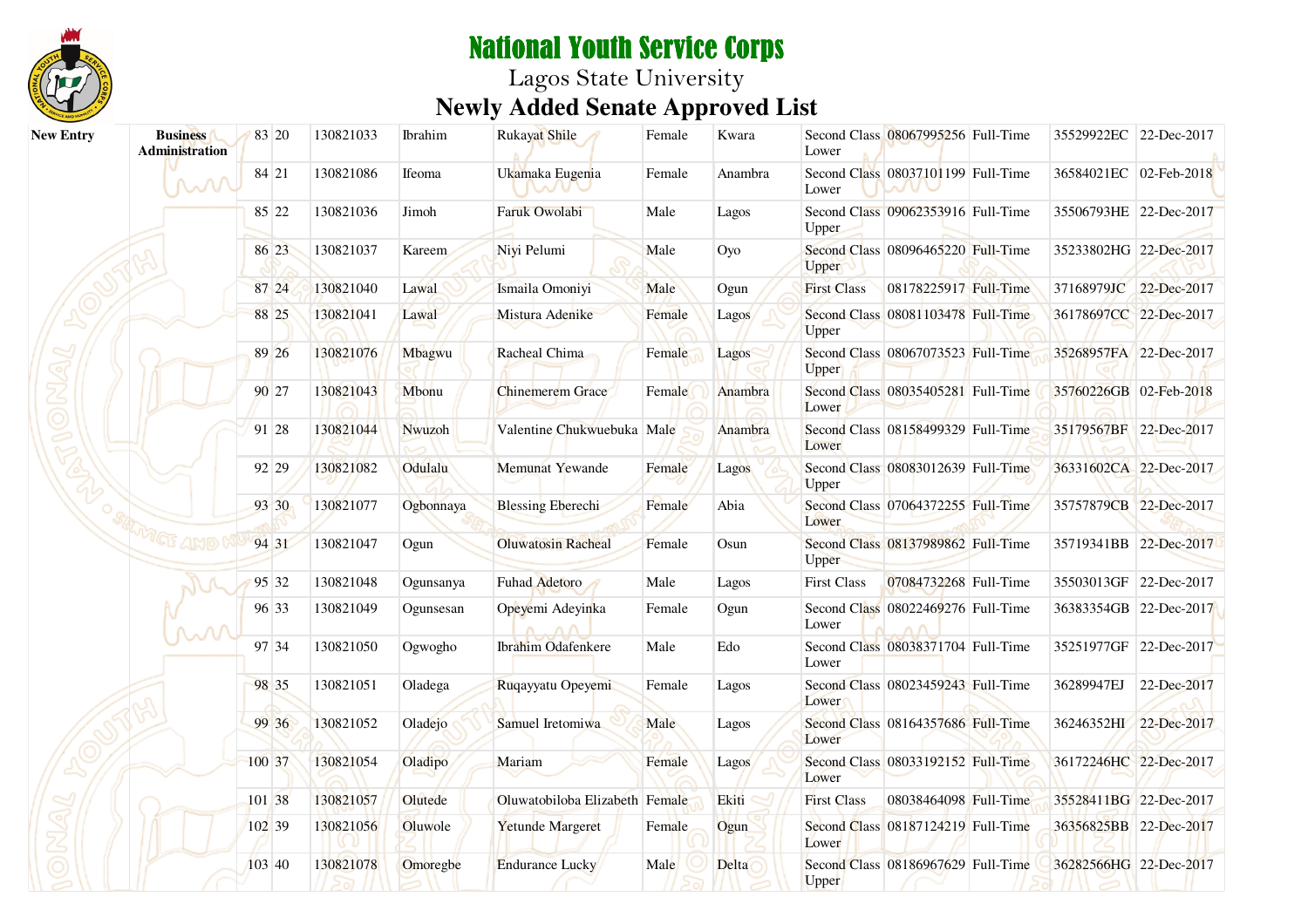

| <b>New Entry</b> | <b>Business</b><br><b>Administration</b> | 104 41      | 130821080 | Onipede        | <b>Boluwatife Adeolu</b> | Male   | Ogun  | Second Class 08168073045 Full-Time<br>Upper        | 37148692DH 22-Dec-2017 |             |
|------------------|------------------------------------------|-------------|-----------|----------------|--------------------------|--------|-------|----------------------------------------------------|------------------------|-------------|
|                  | M                                        | $105 \, 42$ | 130821081 | Oridedi        | Ibrahim Ayoola           | Male   | Lagos | Second Class 08094616475 Full-Time<br>Lower        | 35457855DA 22-Dec-2017 |             |
|                  |                                          | 106 43      | 130821059 | Ozuem          | Williams<br>Onyekachukwu | Male   | Delta | Second Class 08105951215 Full-Time<br>Lower        | 36324572GB 22-Dec-2017 |             |
|                  |                                          | 107 44      | 130821060 | Raimi          | Rasaq Adisa              | Male   | Lagos | Second Class 08182404735 Full-Time<br>Lower        | 35591688BE 22-Dec-2017 |             |
|                  |                                          | 108 45      | 130821061 | Rasaki         | <b>Yusuf Olamilekan</b>  | Male   | Lagos | Second Class 07086239274 Full-Time<br>Lower        | 36324262CB 22-Dec-2017 |             |
|                  |                                          | 109 46      | 130821062 | Saba           | Afolashade Sidikat       | Female | Lagos | Second Class 08124404197 Full-Time<br>Lower        | 36382331CG 22-Dec-2017 |             |
|                  |                                          | 110 47      | 130821063 | Samuel         | Adeola Abraham           | Male   | Oyo   | Second Class 08054026964 Full-Time<br>Lower        | 36360494FJ             | 22-Dec-2017 |
|                  |                                          | 111 48      | 130821066 | <b>Shovebo</b> | Omotola Oladipupo        | Male   | Ogun  | Second Class 08101746767 Full-Time<br>Upper        | 35717248IC             | 22-Dec-2017 |
|                  |                                          | 112 49      | 130821067 | Thomas         | Adedolapo Oluwatoyin     | Female | Lagos | Second Class 08023982816 Full-Time<br>Lower        | 35914843GE 22-Dec-2017 |             |
|                  |                                          | 113 50      | 130821068 | Togbeola       | Anuoluwapo Elizabeth     | Female | Lagos | Second Class 07086137002 Full-Time<br>Lower        | 36317066HF 22-Dec-2017 |             |
|                  |                                          | 114 51      | 130821070 | Williams       | Oluwafunbi Elizabeth     | Female | Lagos | Second Class 08036875202 Full-Time<br><b>Upper</b> | 35509700ID             | 22-Dec-2017 |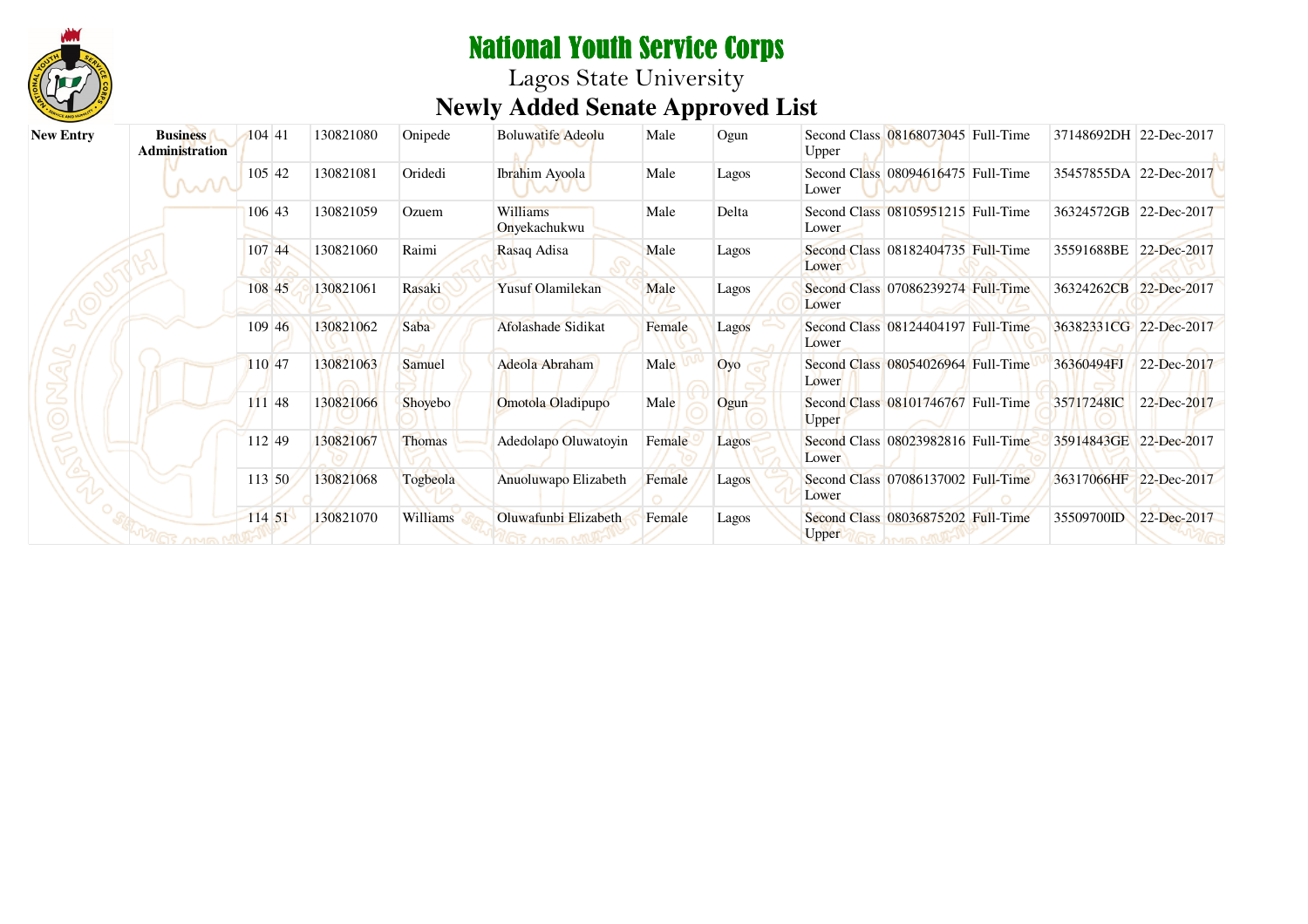

| <b>New Entry</b> | <b>Business</b><br>Education | RN       | S/N    | <b>Matric No</b> | <b>Surname</b> | <b>Other Names</b>      | Gender | Origin | Grade              | <b>Phone No</b>                    | Study Mode JAMB No. |                        | Date of<br><b>Result</b> |
|------------------|------------------------------|----------|--------|------------------|----------------|-------------------------|--------|--------|--------------------|------------------------------------|---------------------|------------------------|--------------------------|
|                  | MW                           | 115 1    |        | 140144037        | Abdul          | Rasheed Abiodun         | Male   | Ogun   | Upper              | Second Class 07064396182 Full-Time |                     | 49000448CC 22-Dec-2017 |                          |
|                  |                              | 116 2    |        | 110144002        | Adegbite       | Odunayo Gbeminiyi       | Male   | Lagos  | Lower              | Second Class 08054071978 Full-Time |                     | 15613823CF             | 22-Dec-2017              |
|                  |                              | 117 3    |        | 140144038        | Aderoju        | Kayode Samson           | Male   | Оуо    | <b>Upper</b>       | Second Class 08138627440 Full-Time |                     | 49024787EG 22-Dec-2017 |                          |
|                  |                              | 1184     |        | 140144039        | Ajayi          | Haruna Gbemenu          | Male   | Lagos  | Upper              | Second Class 08138206328 Full-Time |                     | 49133902HG 22-Dec-2017 |                          |
|                  |                              | 1195     |        | 120144005        | Ajenifuja      | Hamidat Omobolanle      | Female | Lagos  | <b>Third Class</b> | 07014487913 Full-Time              |                     | 25998573EB 22-Dec-2017 |                          |
|                  |                              | $120\,6$ |        | 120144049        | Aka            | Rukayat Adebimpe        | Female | Lagos  | Lower              | Second Class 08094113754 Full-Time |                     | 26033054JH 22-Dec-2017 |                          |
|                  |                              | 121 7    |        | 140144040        | Asiru          | Musibau Adeyemi         | Male   | Oyo    | Upper              | Second Class 07065447539 Full-Time |                     | 49003516DD 22-Dec-2017 |                          |
|                  |                              | 122 8    |        | 110144019        | Ayobiojo       | <b>Ibrahim Adedoyin</b> | Male   | Osun   | Third Class        | 08099807830 Full-Time              |                     | 15548200IB             | 22-Dec-2017              |
|                  |                              | 123 9    |        | 140144041        | Jimoh          | Najeem Adekunle         | Male   | Oyo    | <b>Upper</b>       | Second Class 08166040718 Full-Time |                     | 49111535FD 22-Dec-2017 |                          |
| 46               |                              |          | 124 10 | 120144039        | Modiu          | Ismail Bada             | Male   | Lagos  | Third Class        | 08033438263 Full-Time              |                     | 25936182AE 22-Dec-2017 |                          |
|                  |                              |          | 125 11 | 110144037        | Odugbesan      | Oluwakemi Oluwaseun     | Female | Ogun   | Pass               | 08036598371 Full-Time              |                     | 15199050CI             | 22-Dec-2017              |
|                  |                              |          | 126 12 | 120144034        | Sanni          | <b>Basirat Omotayo</b>  | Female | Lagos  | <b>Third Class</b> | 07062596528 Full-Time              |                     | 25896639AC             | 22-Dec-2017              |
|                  |                              |          | 127 13 | 120144042        | Shopelu        | Adeniran Adeniyi        | Male   | Lagos  | <b>Third Class</b> | 08188425420 Full-Time              |                     | 26074597BG 22-Dec-2017 |                          |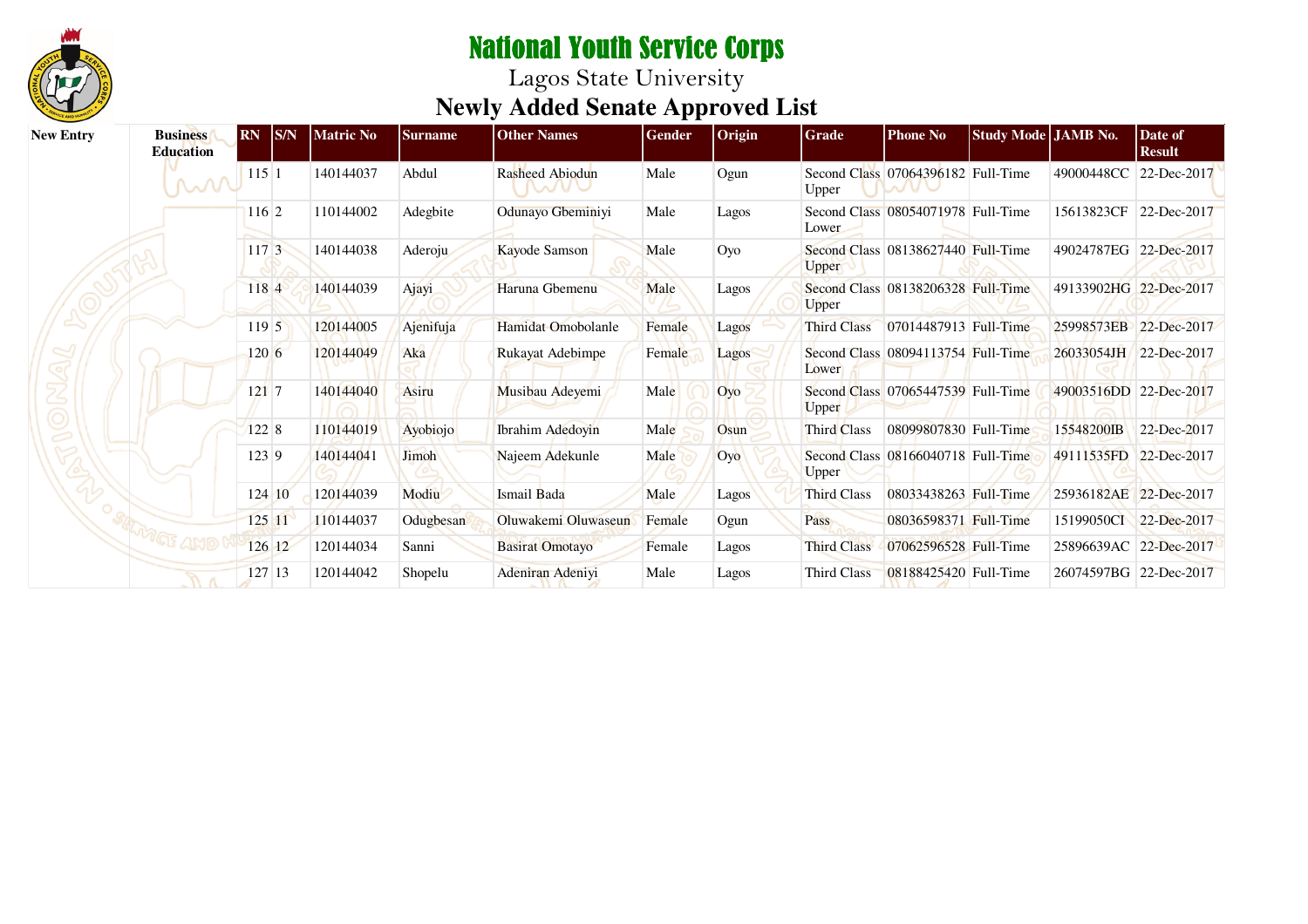

| <b>New Entry</b> | <b>Chemistry</b> | <b>RN</b>  | SNN | <b>Matric No</b> | <b>Surname</b> | <b>Other Names</b>       | Gender | <b>Origin</b> | Grade              | <b>Phone No</b>                    | Study Mode JAMB No. |                        | Date of<br><b>Result</b> |
|------------------|------------------|------------|-----|------------------|----------------|--------------------------|--------|---------------|--------------------|------------------------------------|---------------------|------------------------|--------------------------|
|                  | M                | $128 \; 1$ |     | 120531028        | Afolabi        | Abayomi Ezikiel          | Male   | Osun          | Lower              | Second Class 08063005739 Full-Time |                     | 25911088BE             | 22-Dec-2017              |
|                  |                  | 129 2      |     | 120531016        | Dawodu         | Abigail Olateju          | Female | Lagos         | Lower              | Second Class 08161687357 Full-Time |                     | 26389703GA 22-Dec-2017 |                          |
|                  |                  | 130 3      |     | 130531004        | Hudu           | Ladi Mudaya              | Female | Kwara         | Lower              | Second Class 07038272434 Full-Time |                     | 36319676AF             | 22-Dec-2017              |
|                  |                  | 131 4      |     | 120531005        | Jimoh          | <b>Aminat Moriselade</b> | Female | Osun          | <b>Third Class</b> | 08038094396 Full-Time              |                     | 26067125CF 22-Dec-2017 |                          |
|                  |                  | 1325       |     | 120531029        | Liasu          | Zainab Olaide            | Female | Oyo           | Third Class        | 08141842005 Full-Time              |                     | 25882942GC 22-Dec-2017 |                          |
|                  |                  | 133 6      |     | 110531022        | Makanjuola     | Ismail Olayiwola         | Male   | Lagos         | Third Class        | 08027556881 Full-Time              |                     | 16499237DB 22-Dec-2017 |                          |
|                  |                  | 134 7      |     | 120531023        | Ogunbajo       | <b>Omolara Latifat</b>   | Female | Lagos         | <b>Third Class</b> | 07031504592 Full-Time              |                     | 26372998CG 22-Dec-2017 |                          |
|                  |                  | 1358       |     | 130531014        | Peter          | Mary Yonwatode           | Female | Lagos         | Lower              | Second Class 08100724296 Full-Time |                     | 35112572BG 22-Dec-2017 |                          |
|                  |                  | 136 9      |     | 120531026        | Raji           | Ismail Pelumi            | Male   | Lagos         | Lower              | Second Class 08027800303 Full-Time |                     | 25897895BH 22-Dec-2017 |                          |
|                  |                  | 137 10     |     | 130531016        | <b>Zinsu</b>   | Mausi Hannah             | Female | Lagos         | Upper              | Second Class 08035067183 Full-Time |                     | 35023914BG 22-Dec-2017 |                          |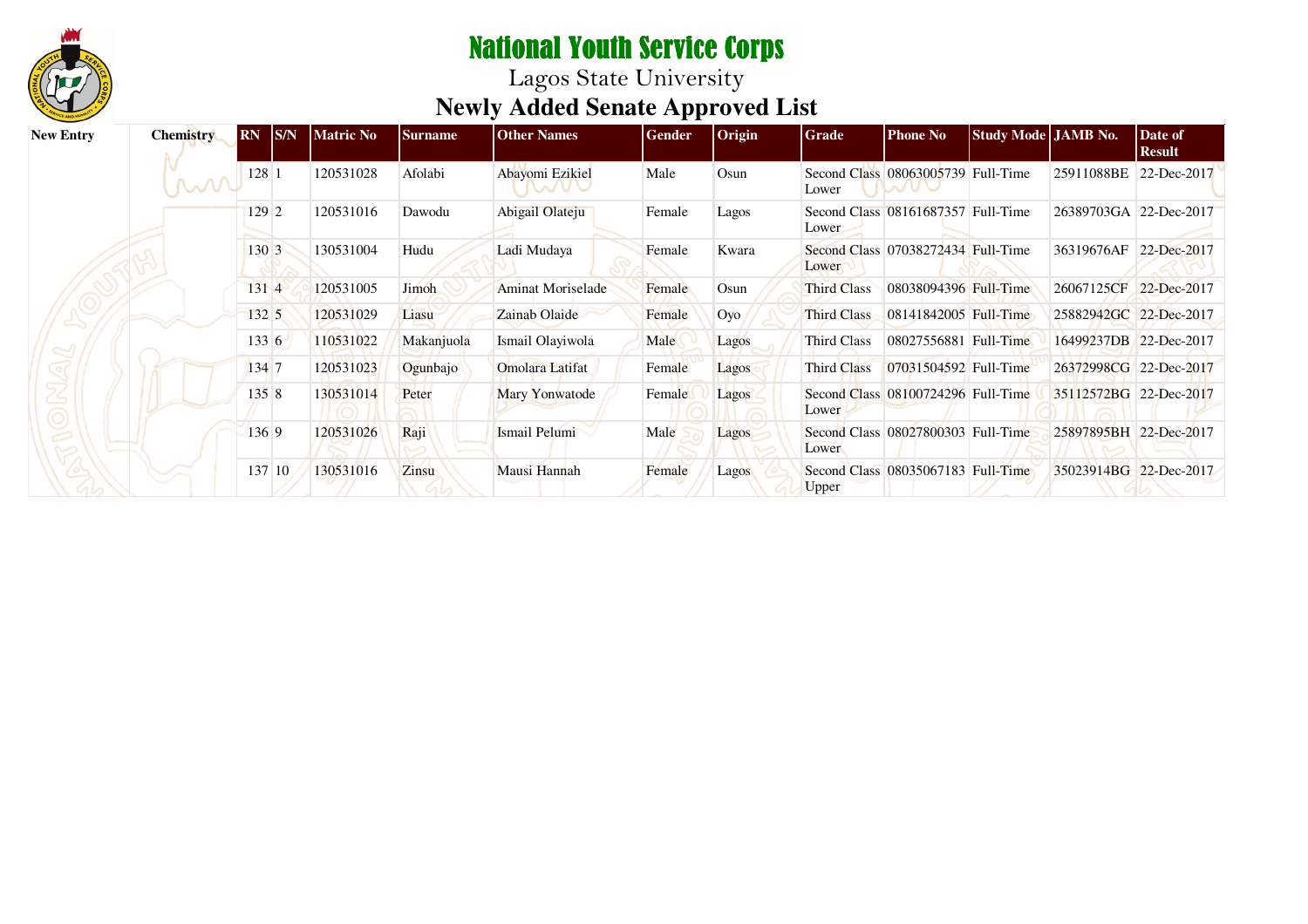

| <b>New Entry</b> | <b>Computer</b><br><b>Science</b> | <b>RN</b><br><b>S/N</b> | <b>Matric No</b> | <b>Surname</b> | <b>Other Names</b>        | Gender | Origin | <b>Grade</b>       | <b>Phone No</b>                    | Study Mode JAMB No. |                        | Date of<br><b>Result</b> |
|------------------|-----------------------------------|-------------------------|------------------|----------------|---------------------------|--------|--------|--------------------|------------------------------------|---------------------|------------------------|--------------------------|
|                  | M                                 | 138 1                   | 130591054        | Adele          | Aishat Adebukola<br>WV)   | Female | Оуо    | Lower              | Second Class 08037219169 Full-Time |                     |                        | 35527363FG 16-Feb-2018   |
|                  |                                   | 139 2                   | 130591002        | Adeoye         | Oluwamuyiwa Fatai         | Male   | Ogun   | <b>Upper</b>       | Second Class 08182763587 Full-Time |                     | 35464174IF             | 22-Dec-2017              |
|                  |                                   | 140 3                   | 130591003        | Afolabi        | Sekinat Ayobami           | Female | Oyo    | Lower              | Second Class 08110831203 Full-Time |                     | 35401931IJ             | 22-Dec-2017              |
|                  |                                   | 1414                    | 130591004        | Ajayi          | Oluwatobi Aderonke        | Female | Ekiti  | Lower              | Second Class 08101559186 Full-Time |                     |                        | 36333178EF 22-Dec-2017   |
|                  |                                   | $142 \mid 5$            | 130591048        | Ajiboye        | <b>Tolulope Oluwaseun</b> | Male   | Lagos  | Lower              | Second Class 08138628368 Full-Time |                     | 35066396CI             | 22-Dec-2017              |
|                  |                                   | 1436                    | 130591005        | Akamo          | <b>Babatunde Fatai</b>    | Male   | Lagos  | Lower              | Second Class 08155173339 Full-Time |                     | 35530279DI 22-Dec-2017 |                          |
|                  |                                   | 144 7                   | 130591006        | Alausa         | <b>Babatunde Mubarak</b>  | Male   | Lagos  | Lower              | Second Class 08179655073 Full-Time |                     |                        | 35500307DF 22-Dec-2017   |
|                  |                                   | 1458                    | 110591112        | Atanda         | Alimotshadia Ajoke        | Female | Kwara  | <b>Third Class</b> | 08089100106 Full-Time              |                     | 15371092DJ             | 22-Dec-2017              |
|                  |                                   | 146 9                   | 080591097        | <b>Clement</b> | Adedayo Theophilus        | Male   | Lagos  | Lower              | Second Class 08023414001 Full-Time |                     | 82473973FF 22-Dec-2017 |                          |
|                  |                                   | 147 10                  | 130591012        | Ighorojeh      | Okemute Sylvia            | Female | Delta  | Lower              | Second Class 07066679020 Full-Time |                     |                        | 36318558GB 22-Dec-2017   |
|                  | WETE AMD                          | 148 11                  | 130591015        | Kappo          | <b>Samuel Olawale</b>     | Male   | Lagos  | Lower              | Second Class 08073529590 Full-Time |                     | 37073427BG 16-Feb-2018 |                          |
|                  |                                   | 149 12                  | 130591053        | Ogunlana       | Abiodun Joel              | Male   | Lagos  | Lower              | Second Class 08063617884 Full-Time |                     | 35306062JB             | 22-Dec-2017              |
|                  | w                                 | 150 13                  | 130591024        | Oladeyi        | Temitope Rebecca          | Female | Lagos  | Lower              | Second Class 08107271699 Full-Time |                     | 35433201HI             | 02-Feb-2018              |
|                  |                                   | 151 14                  | 110591083        | Olawale        | Bolaji Wahab              | Male   | Lagos  | Pass               | 08174327543 Full-Time              |                     |                        | 16140749FG 22-Dec-2017   |
|                  |                                   | 152 15                  | 130591026        | Olorunfemi     | Riliwan Segun             | Male   | Lagos  | Lower              | Second Class 08033359575 Full-Time |                     | 35402122AB 02-Feb-2018 |                          |
|                  |                                   | 153 16                  | 130591029        | Osame          | Pius Oghenefegor          | Male   | Delta  | Upper              | Second Class 08144924324 Full-Time |                     |                        | 36048290EC 22-Dec-2017   |
|                  |                                   | 154 17                  | 130591030        | Oseni          | Bilikisu Abiodun          | Female | Lagos  | Upper              | Second Class 08060218168 Full-Time |                     |                        | 35308596FF 22-Dec-2017   |
|                  |                                   | 155 18                  | 130591032        | Oyeyemi        | Gabriel Olukayode         | Male   | Kwara  | Upper              | Second Class 07018607774 Full-Time |                     |                        | 35020066BH 22-Dec-2017   |
|                  |                                   | 156 19                  | 130591034        | Salam          | Raheem Olatunji           | Male   | Lagos  | Lower              | Second Class 08179590964 Full-Time |                     | 35714778CD 22-Dec-2017 |                          |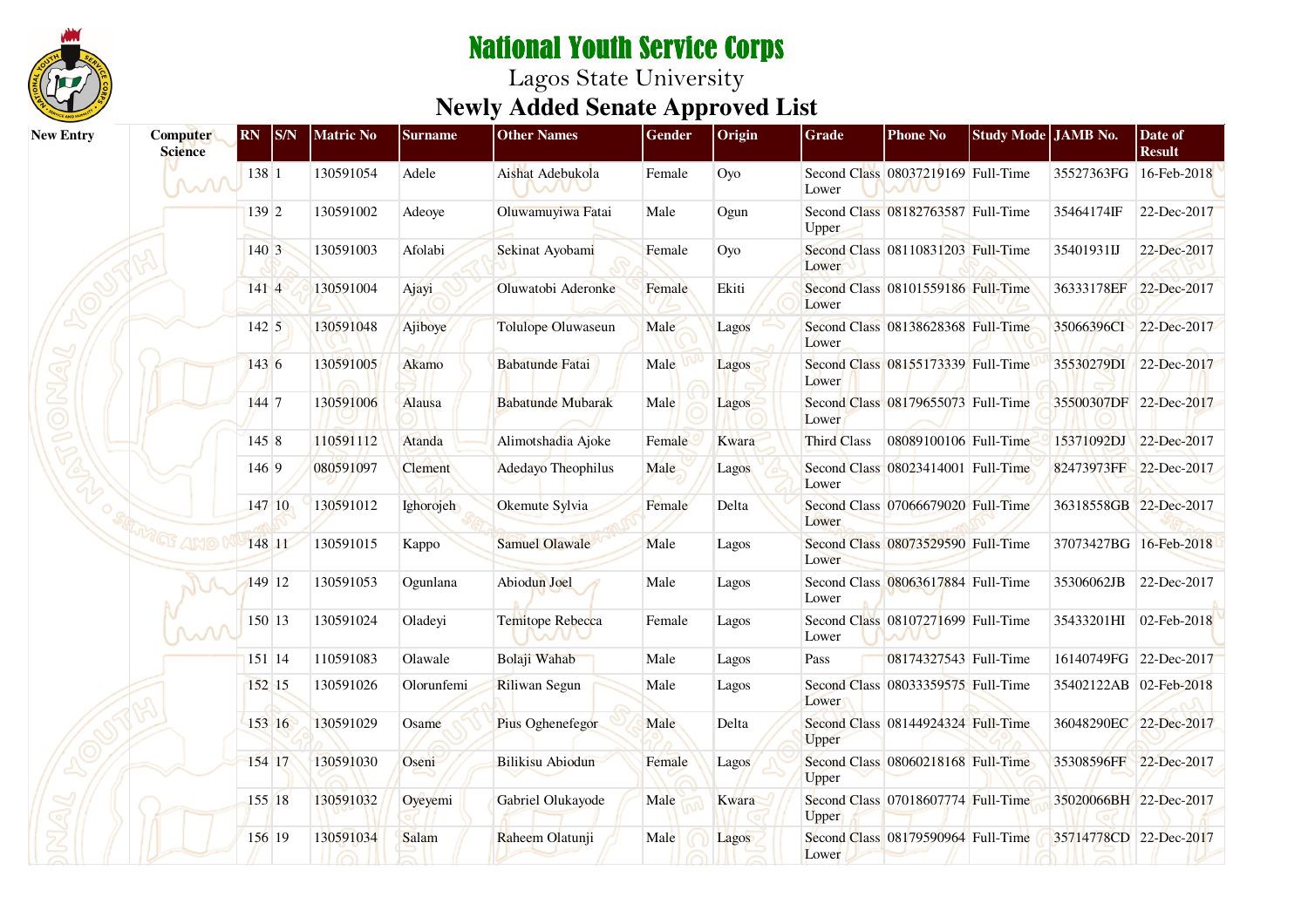

Lagos State University **Newly Added Senate Approved List**

| <b>New Entry</b> | Computer<br><b>Science</b> | 157 20 | 130591046 | Sanyaolu  | Sevi Michael       | Male   | Ogun  | Second Class 08061102288 Full-Time<br>Lower | 35754020FF             | 16-Feb-2018 |
|------------------|----------------------------|--------|-----------|-----------|--------------------|--------|-------|---------------------------------------------|------------------------|-------------|
|                  |                            | 158 21 | 130591038 | Shobowale | Latifat Oluwatoyin | Female | Lagos | Second Class 07043511683 Full-Time<br>Lower | 35171210GA 22-Dec-2017 |             |
|                  |                            | 159 22 | 130591039 | Sulaimon  | Sodiq Seyi         | Male   | Lagos | Second Class 08173575743 Full-Time<br>Lower | 36169925FB             | 22-Dec-2017 |
|                  |                            | 160 23 | 130591041 | Taiwo     | Temitope Basit     | Male   | Oyo   | Second Class 08167978222 Full-Time<br>Upper | 37153433HD 22-Dec-2017 |             |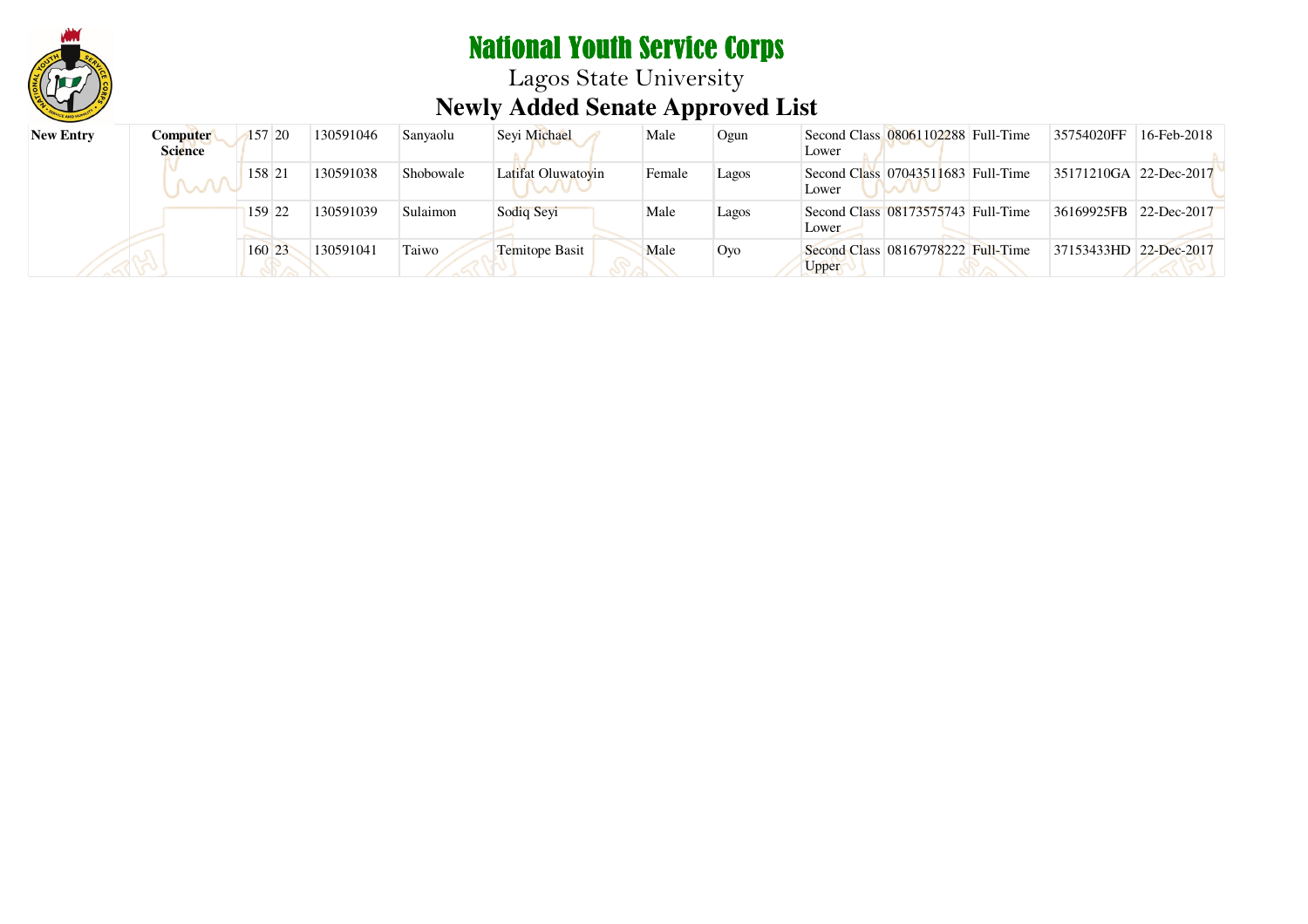

| <b>New Entry</b> | <b>Economics</b>   | RN           | S/N    | <b>Matric No</b> | <b>Surname</b>  | <b>Other Names</b>           | Gender | Origin    | Grade              | <b>Phone No</b>                    | Study Mode JAMB No. |                        | Date of<br><b>Result</b> |
|------------------|--------------------|--------------|--------|------------------|-----------------|------------------------------|--------|-----------|--------------------|------------------------------------|---------------------|------------------------|--------------------------|
|                  | $\sim$             | $161 \mid 1$ |        | 130611001        |                 | Abdul-Rahman Kafayat Yetunde | Female | Lagos     | Lower              | Second Class 08053046929 Full-Time |                     | 35464998DI             | 22-Dec-2017              |
|                  |                    | 162 2        |        | 130611066        | Adeeyo          | <b>Bayo Wasiu</b>            | Male   | Lagos     | Upper              | Second Class 07030142525 Full-Time |                     | 36649717FI             | 22-Dec-2017              |
|                  |                    | 163 3        |        | 130611005        | Aderibigbe      | Latifat Adeyinka             | Female | Lagos     | Upper              | Second Class 08081031336 Full-Time |                     | 35408310GB 22-Dec-2017 |                          |
|                  |                    | 1644         |        | 130611006        | Ajepe           | Oluwaseun John               | Male   | Ekiti     | <b>First Class</b> | 08168630109 Full-Time              |                     | 36315654ED 22-Dec-2017 |                          |
|                  |                    | 1655         |        | 130611007        | Ajiboye         | Helen Iyanuoluwa             | Female | Kwara     | <b>First Class</b> | 08166366283 Full-Time              |                     | 35906766EF 22-Dec-2017 |                          |
|                  |                    | 1666         |        | 130611008        | Ajose           | Omobolanle Roseline          | Female | Lagos     | Upper              | Second Class 08091542358 Full-Time |                     | 35463112HA 22-Dec-2017 |                          |
|                  |                    | 167 7        |        | 130611009        | Akano           | Adetayo Nureni               | Male   | Oyo       | Lower              | Second Class 07065631217 Full-Time |                     | 36177160HE 22-Dec-2017 |                          |
|                  |                    | 168 8        |        | 130611011        | Alagbo          | Muibat Olamide               | Female | Oyo       | Lower              | Second Class 08135376902 Full-Time |                     | 35460607BJ 22-Dec-2017 |                          |
|                  |                    | 169 9        |        | 130611013        | <b>Badmus</b>   | Folashade Zaynab             | Female | Oyo       | Upper              | Second Class 08092829426 Full-Time |                     | 35110676HI 22-Dec-2017 |                          |
|                  |                    |              | 170 10 | 130611014        | Balogun         | Zainab Busayo                | Female | Lagos     | Upper              | Second Class 08139250957 Full-Time |                     | 35170333HC 22-Dec-2017 |                          |
|                  | <sup>VGF</sup> AMO | 171 11       |        | 130611015        | Banjo           | Jelili Adebowale             | Male   | Lagos     | Upper              | Second Class 08180536949 Full-Time |                     | 35506051GJ 22-Dec-2017 |                          |
|                  |                    |              | 172 12 | 130611016        | Bankole         | <b>Samson Olalekan</b>       | Male   | Ondo      | Upper              | Second Class 08188601538 Full-Time |                     | 35065400AJ             | 22-Dec-2017              |
|                  | ᆻ୵                 |              | 173 13 | 130611017        | Bello           | Hameed Ishola                | Male   | Oyo       | Lower              | Second Class 07088087284 Full-Time |                     | 35829125HB 22-Dec-2017 |                          |
|                  |                    |              | 174 14 | 130611019        | Dada            | Abigail Ololade              | Female | Ogun      | Lower              | Second Class 08023868644 Full-Time |                     | 35109409JG 22-Dec-2017 |                          |
|                  |                    |              | 175 15 | 130611021        | Davies          | Chijioke Omo                 | Male   | Edo       | Upper              | Second Class 08037201496 Full-Time |                     | 35170178FC 22-Dec-2017 |                          |
|                  |                    |              | 176 16 | 130611022        | Eigbe           | Gladness Ebosarame           | Female | FCT-Abuja | Lower              | Second Class 08176170072 Full-Time |                     | 35242818JB 22-Dec-2017 |                          |
|                  |                    | 177 17       |        | 130611025        | Ezeh            | Somtochukwu Lawrence Male    |        | Anambra   | <b>First Class</b> | 08060834832 Full-Time              |                     | 35753866DC 22-Dec-2017 |                          |
|                  |                    |              | 178 18 | 130611029        | Idowu           | Fatimah Olajumoke            | Female | Lagos     | Lower              | Second Class 08033320929 Full-Time |                     | 35911098EH 22-Dec-2017 |                          |
|                  |                    |              | 179 19 | 130611031        | <b>Ihemesie</b> | Ifeoma Sandra                | Female | Imo       | Lower              | Second Class 08126653523 Full-Time |                     | 35254011HE 22-Dec-2017 |                          |
|                  |                    |              | 180 20 | 130611036        | Lawal           | Ridwan Abiodun               | Male   | Oyo       | <b>Upper</b>       | Second Class 08136971397 Full-Time |                     | 3538919HD              | 22-Dec-2017              |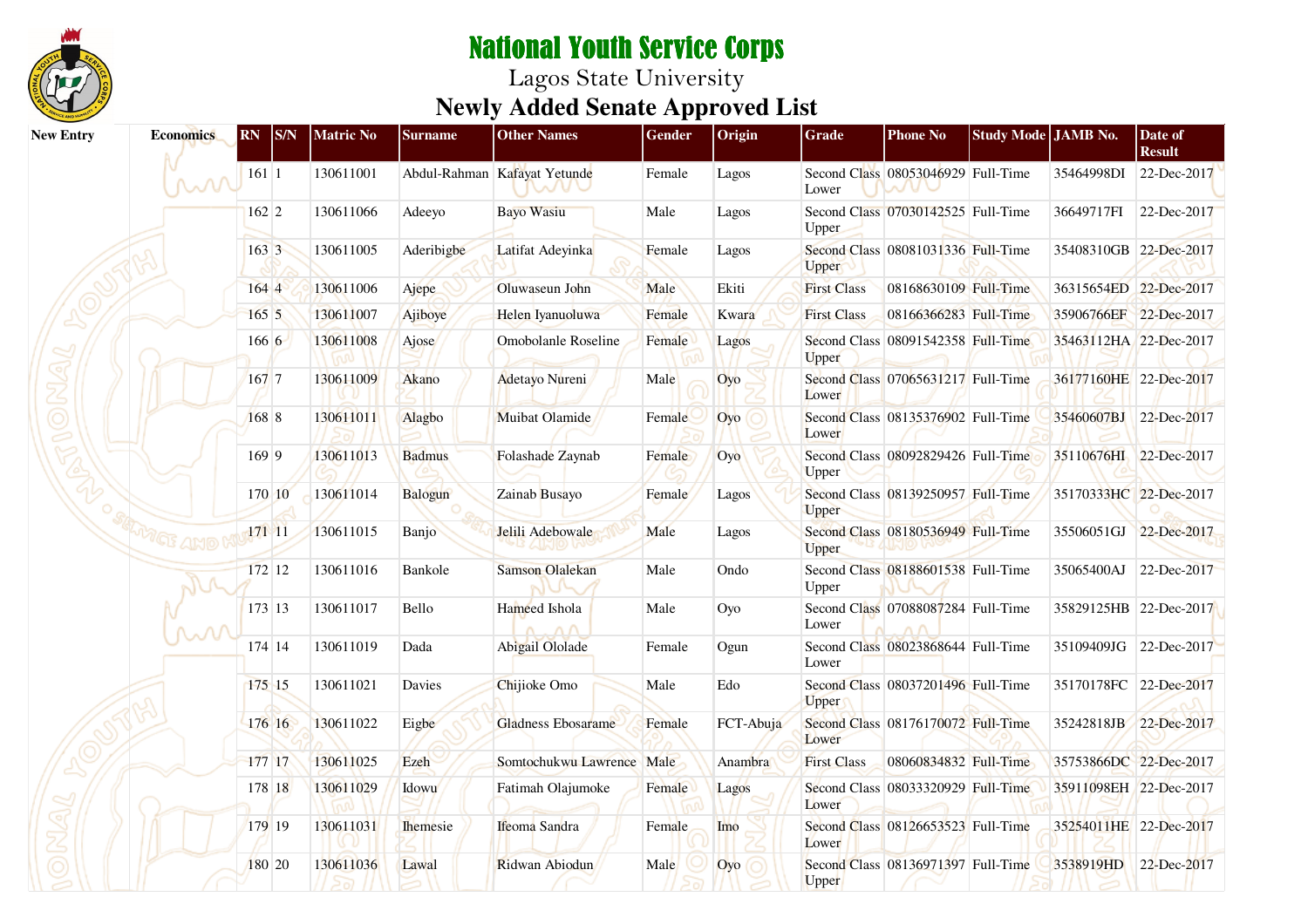

# National Youth Service Corps Lagos State University **Newly Added Senate Approved List**

| <b>New Entry</b> | <b>Economics</b> | 181 21 | 130611041 | Oginni     | <b>Boluwatife James</b>      | Male   | Osun      | Upper              | Second Class 08137425471 Full-Time | 35564278               | 21-Dec-2017 |
|------------------|------------------|--------|-----------|------------|------------------------------|--------|-----------|--------------------|------------------------------------|------------------------|-------------|
|                  | MM               | 182 22 | 130611042 | Ogoke      | Christiana Osinachi<br>TWU V | Female | Imo       | Upper              | Second Class 08066684249 Full-Time | 35168907IC             | 22-Dec-2017 |
|                  |                  | 183 23 | 130611043 | Ogunsanwo  | Motunrayo Sylvia             | Female | Lagos     | <b>Upper</b>       | Second Class 08173186900 Full-Time | 35501830CF             | 22-Dec-2017 |
|                  |                  | 184 24 | 130611044 | Okpoiso    | Unwana Nseabasi              | Female | Akwa-Ibom | <b>Upper</b>       | Second Class 07061908739 Full-Time | 36373097ID             | 22-Dec-2017 |
|                  |                  | 185 25 | 130611046 | Olorunfemi | Mulikat Akorede              | Female | Lagos     | Upper              | Second Class 08175638237 Full-Time | 35402123JF             | 22-Dec-2017 |
|                  |                  | 186 26 | 130611047 | Olubunmi   | <b>Ifeoluwa Mercy</b>        | Female | Ekiti     | Lower              | Second Class 08103140663 Full-Time | 35168455IA 22-Dec-2017 |             |
|                  |                  | 187 27 | 130611050 | Omosuyi    | Grace Bolarinwa              | Female | Ondo      | Upper              | Second Class 07017982812 Full-Time | 35266791EJ             | 22-Dec-2017 |
|                  |                  | 188 28 | 130611054 | Rasaq      | Lukman Adewole               | Male   | Lagos     | Lower              | Second Class 08130403090 Full-Time | 35308351BE 22-Dec-2017 |             |
|                  |                  | 189 29 | 130611058 | Seriki     | Qudus Olamide                | Male   | Lagos     | Upper              | Second Class 07086538184 Full-Time | 37141377GA 22-Dec-2017 |             |
|                  |                  | 190 30 | 130611060 | Subair     | Ayodele Kemi                 | Female | Ogun      | Upper              | Second Class 07066267705 Full-Time | 36309913JH 22-Dec-2017 |             |
|                  |                  | 191 31 | 130611061 | Sulaimon   | Oluwakemi Nofisat            | Female | Lagos     | <b>Upper</b>       | Second Class 08135310419 Full-Time | 36169755HG 22-Dec-2017 |             |
|                  |                  | 192 32 | 130611075 | Whensu     | Maupego Mauho                | Female | Lagos     | Upper              | Second Class 08037831761 Full-Time | 37146415HI             | 22-Dec-2017 |
|                  |                  | 193 33 | 130611064 | Yusuf      | Fayzal Adedapo               | Male   | Lagos     | <b>First Class</b> | 08038013555 Full-Time              | 36332165HH 22-Dec-2017 |             |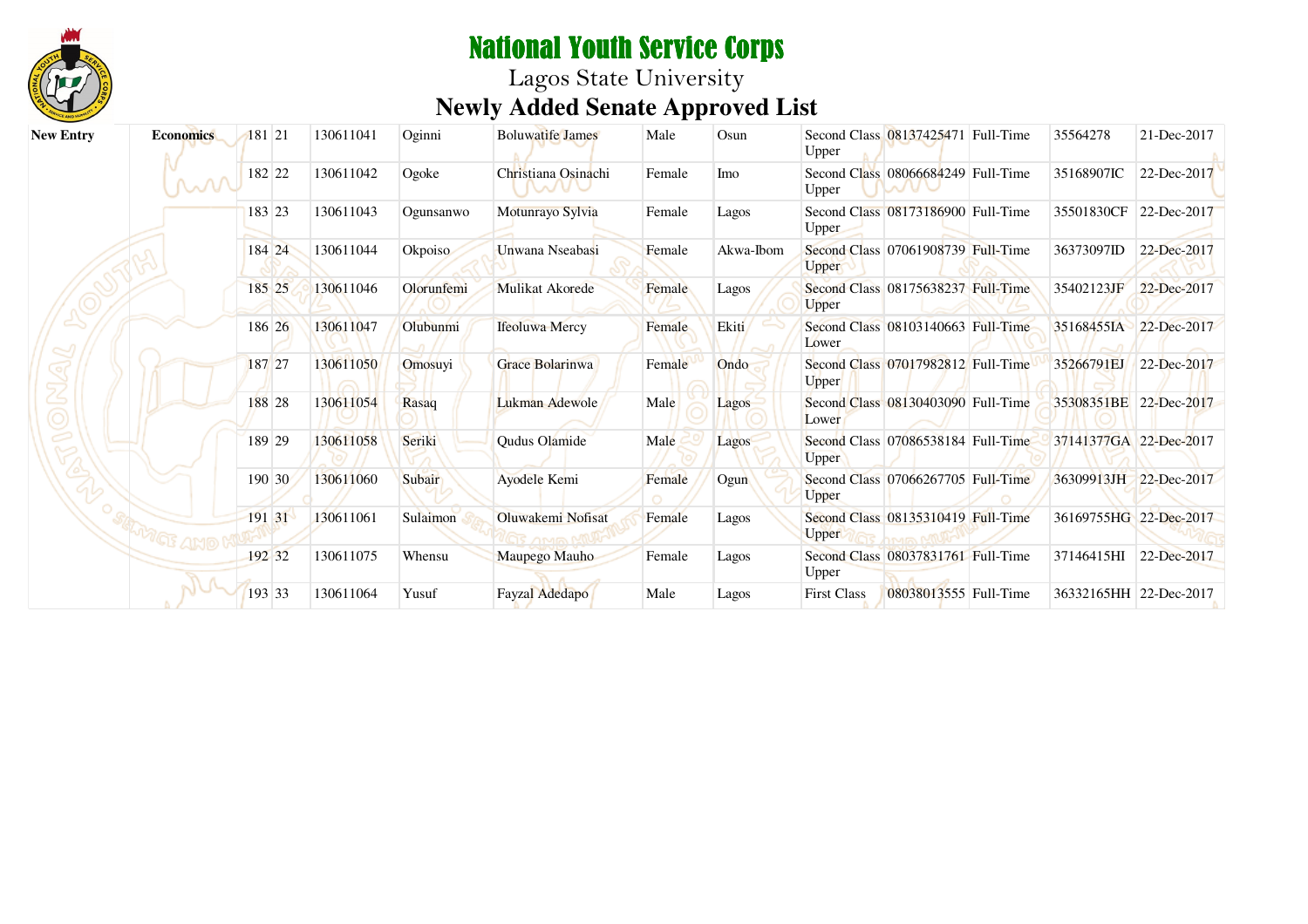

| <b>New Entry</b> | <b>Education</b><br><b>Mathematics</b> | S/N <br><b>IRN</b> | <b>Matric No</b> | <b>Surname</b> | <b>Other Names</b> | <b>Gender</b> | $ $ Origin | Grade | <b>Phone No</b>                    | Study Mode JAMB No. |            | Date of<br><b>Result</b>   |  |
|------------------|----------------------------------------|--------------------|------------------|----------------|--------------------|---------------|------------|-------|------------------------------------|---------------------|------------|----------------------------|--|
|                  |                                        | 194                | 120113003        | Emekwue        | Nnamdi Donatus     | Male          | Anambra    | Lower | Second Class 08166702308 Full-Time |                     | 25851281IC | $ 02 - \text{Feb} - 2018 $ |  |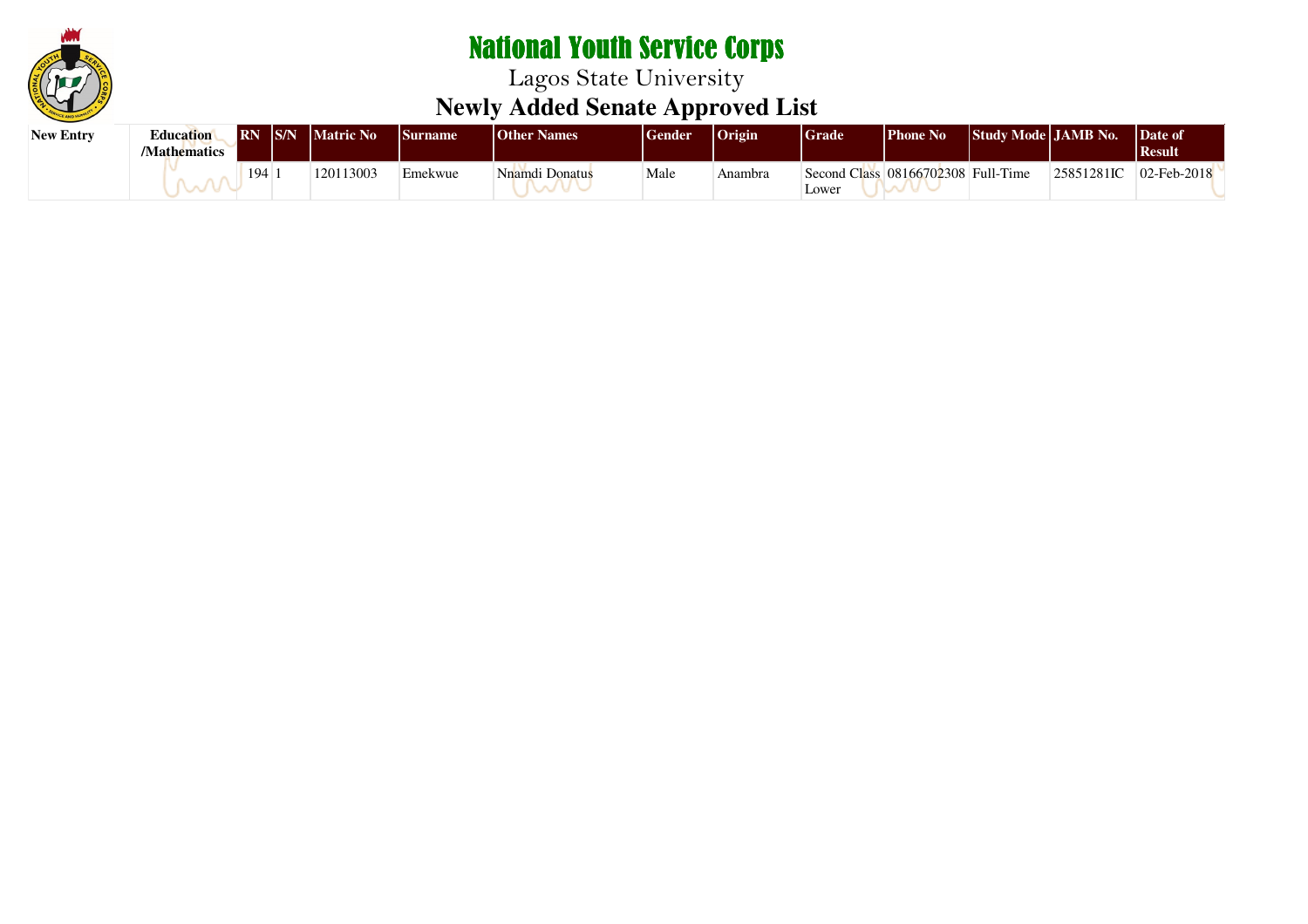

| <b>New Entry</b> | <b>Education/Acco RN</b><br>unting | SNN        | <b>Matric No</b> | <b>Surname</b> | <b>Other Names</b>         | Gender | Origin    | Grade              | <b>Phone No</b>                                         | Study Mode JAMB No. |                        | Date of<br><b>Result</b> |
|------------------|------------------------------------|------------|------------------|----------------|----------------------------|--------|-----------|--------------------|---------------------------------------------------------|---------------------|------------------------|--------------------------|
|                  | MM                                 | 195 1      | 130143004        | Abolaji        | Opeoluwa Racheal           | Female | Ekiti     | Upper              | Second Class 08142176785 Full-Time                      |                     | 35108678FI             | 22-Dec-2017              |
|                  |                                    | 196 2      | 120143030        | Adebaki        | <b>Folorunsho Peter</b>    | Male   | Ogun      | Third Class        | 09054709637 Full-Time                                   |                     | 25933843DH 02-Feb-2018 |                          |
|                  |                                    | 197 3      | 120143002        | Adebiyi        | Qudus Olayinka             | Male   | Lagos     | Lower              | Second Class 09078481310 Full-Time                      |                     |                        | 26070099CH 29-Nov-2016   |
|                  |                                    | 1984       | 130143005        | Adekunle       | Ovindamola Funmilayo       | Female | Oyo       | Lower              | Second Class 08106500322 Full-Time                      |                     | 35109028HF 22-Dec-2017 |                          |
|                  |                                    | 199 5      | 120143012        | Balogun        | <b>Aishat Damilola</b>     | Female | Lagos     | Third Class        | 08120173179 Full-Time                                   |                     | 25962652DH 22-Dec-2017 |                          |
|                  |                                    | $200 \, 6$ | 130143006        | <b>Bello</b>   | Teslim Tuinde              | Male   | Kwara     | Lower              | Second Class 08182373739 Full-Time                      |                     | 36283363BD 02-Feb-2018 |                          |
|                  |                                    | 201 7      | 120143014        | Delphonso      | Diana Damilola             | Female | Lagos     | Lower              | Second Class 08186030885 Full-Time                      |                     | 25906839FE 02-Feb-2018 |                          |
|                  |                                    | 2028       | 130143007        | Durojaiye      | Nimotalahi Bolanle         | Female | Lagos     | <b>Upper</b>       | Second Class 08021415939 Full-Time                      |                     | 36357022AC 22-Dec-2017 |                          |
|                  |                                    | 203 9      | 130143008        | Fagbemi        | <b>Boluwatife Damilola</b> | Female | Akwa-Ibom | Lower              | Second Class 07069158955 Full-Time                      |                     | 35469237CI 22-Dec-2017 |                          |
|                  |                                    | 204 10     | 140143088        | Kolade         | Seun Alice                 | Female | Ogun      | Lower              | Second Class 07033928130 Full-Time                      |                     | 49085178GJ             | 22-Dec-2017              |
|                  |                                    | 205 11     | 130143009        | Odukomaya      | Oluwaseyi Deborah          | Female | Lagos     | <b>Upper</b>       | Second Class 08182357026 Full-Time                      |                     |                        | 36313850CD 22-Dec-2017   |
|                  |                                    | 206 12     | 130143010        | Ogundeko       | <b>Fatimoh Bukonla</b>     | Female | Lagos     | Upper              | Second Class 08169035173 Full-Time                      |                     | 35304605JH             | 22-Dec-2017              |
|                  | M                                  | 207 13     | 130143002        | Omoko          | Oghenero Sandra            | Female | Delta     | Lower              | Second Class 08037280024 Full-Time<br>$\wedge$ $\wedge$ |                     |                        | 35065421ED 22-Dec-2017   |
|                  |                                    | 208 14     | 140143089        | Sanni          | <b>Modinat Abiola</b>      | Female | Kwara     | Upper              | Second Class 08029142666 Full-Time                      |                     | 49011632DC 22-Dec-2017 |                          |
|                  |                                    | 209 15     | 120143028        | Tokosi         | Simbiat Bolanle            | Female | Lagos     | <b>Third Class</b> | 08096817113 Full-Time                                   |                     | 25893582FF 02-Feb-2018 |                          |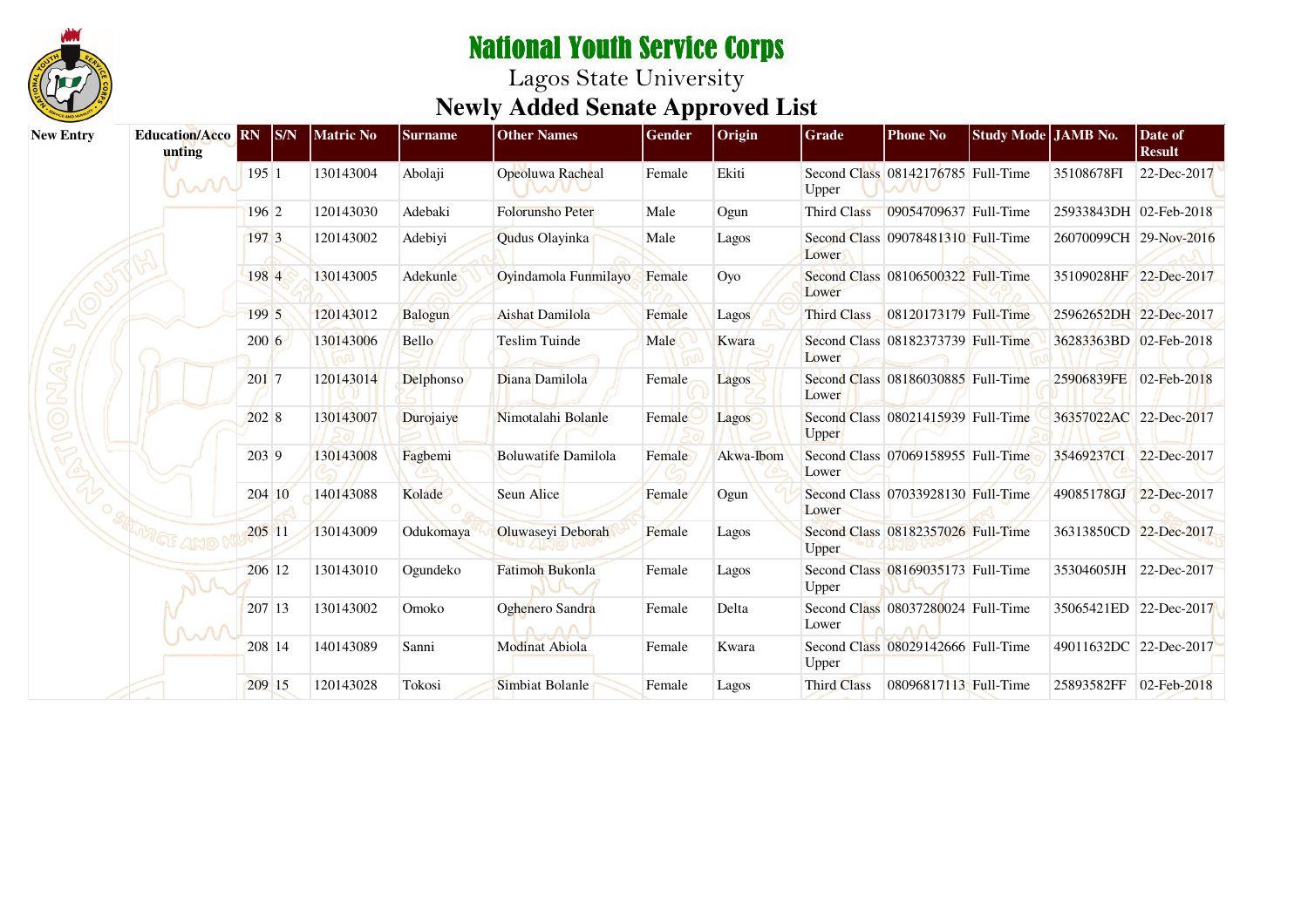

| <b>New Entry</b> | <b>Education/Biolo RN S/N</b><br>gy |       | <b>Matric No</b> | <b>Surname</b> | <b>Other Names</b>            | <b>Gender</b> | $ O$ rigin | Grade              | Phone No                           | <b>Study Mode JAMB No.</b> |                        | Date of<br>  Result |
|------------------|-------------------------------------|-------|------------------|----------------|-------------------------------|---------------|------------|--------------------|------------------------------------|----------------------------|------------------------|---------------------|
|                  | M                                   | 210   | 130111001        | Adeniji        | Oluwaseun Adediran<br>11.0003 | Male          | Ogun       | Lower              | Second Class 08188194120 Full-Time |                            | 35093429CB 22-Dec-2017 |                     |
|                  |                                     | 211 2 | 140111024        | Adeniyi        | Abisola Shakirat              | Female        | Kwara      | Lower              | Second Class 08033355319 Full-Time |                            | 49081307EC 22-Dec-2017 |                     |
|                  |                                     | 212 3 | 120111011        | Adevemi        | Moyosore Temitope             | Female        | Lagos      | <b>Third Class</b> | 08154374969 Full-Time              |                            | 29114515AI             | 22-Dec-2017         |
|                  |                                     | 2134  | 130111002        | Kareem         | Iyabo Munirat                 | Female        | Oyo        | Lower              | Second Class 08164252533 Full-Time |                            | 35170784HH 22-Dec-2017 |                     |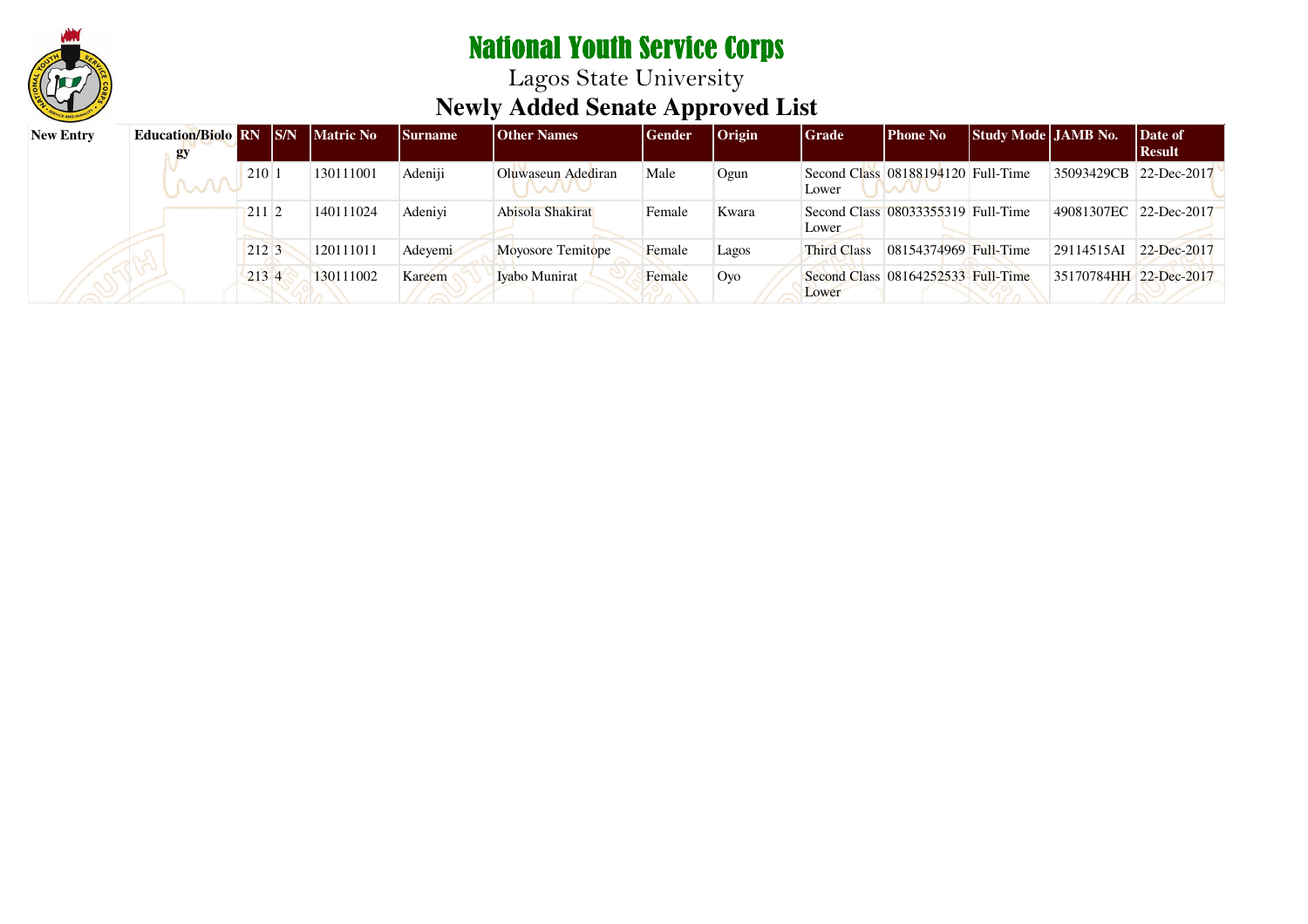

| <b>New Entry</b> | <b>Education/Che RN S/N Matric No \</b><br>mistrv |     |           | <b>Surname</b> | <b>Other Names</b> | Gender | $ O$ rigin | Grade | <b>Phone No</b>                    | <b>Study Mode LIAMB No.</b> |                        | Date of<br><b>Result</b> |
|------------------|---------------------------------------------------|-----|-----------|----------------|--------------------|--------|------------|-------|------------------------------------|-----------------------------|------------------------|--------------------------|
|                  |                                                   | 214 | 130112001 | Bolarinwa      | Aliyyah Adunola    | Female | Osun       | Upper | Second Class 08164522041 Full-Time |                             | 35170655HG 22-Dec-2017 |                          |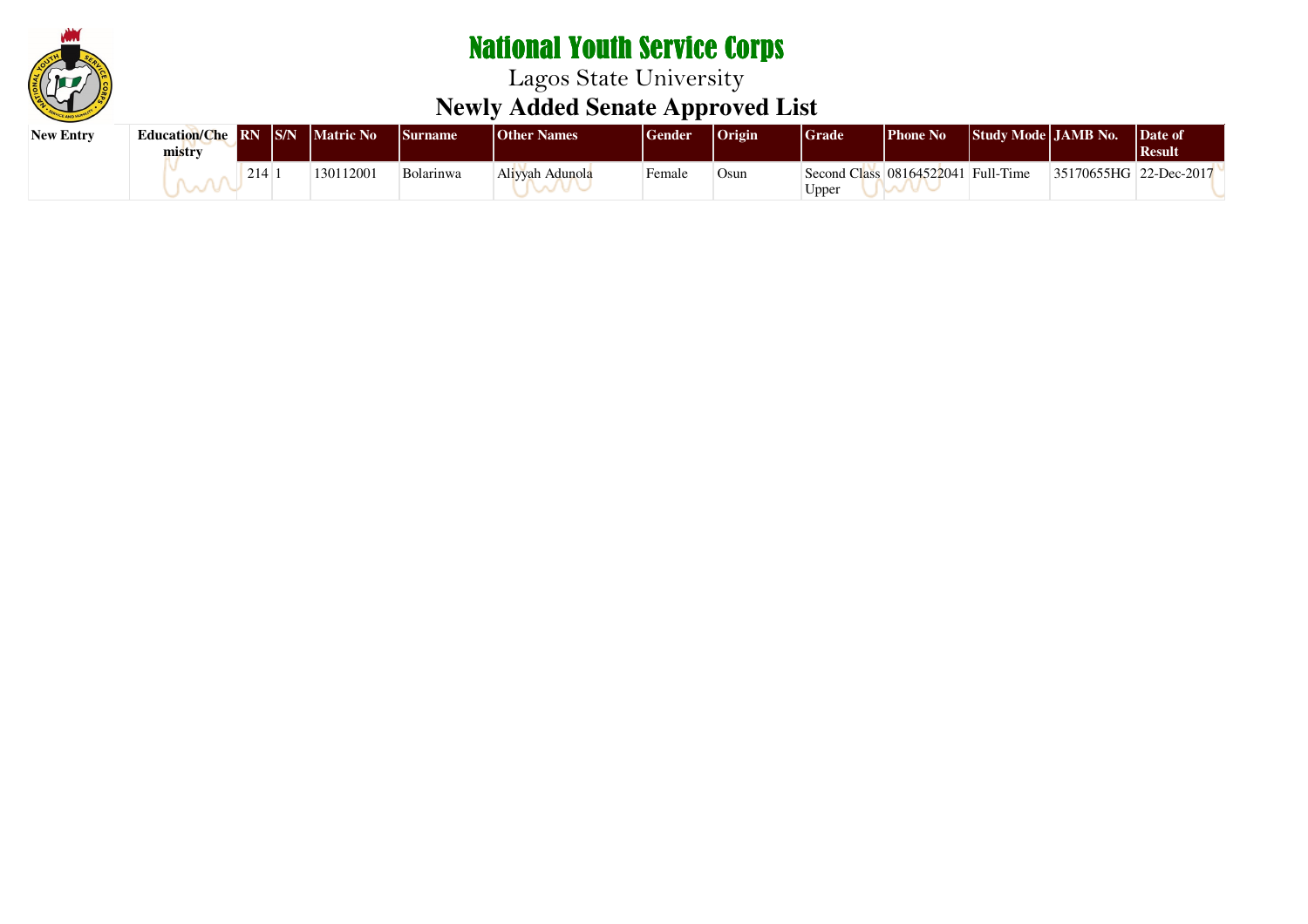

| <b>New Entry</b> | <b>Education/Chris RN S/N</b><br>tian Religious |            | <b>Matric No</b> | <i><b>Surname</b></i> | <b>Other Names</b> | Gender | <b>Origin</b> | Grade | Phone No                           | <b>Study Mode LIAMB No.</b> |            | Date of<br><b>Result</b> |
|------------------|-------------------------------------------------|------------|------------------|-----------------------|--------------------|--------|---------------|-------|------------------------------------|-----------------------------|------------|--------------------------|
|                  | <b>Studies</b>                                  | 215<br>212 | 140122002        | Ibikunle              | Opevemi Ebenezer   | Male   | Ekiti         | Jpper | Second Class 08030573299 Full-Time |                             | 49004033DF | 22-Dec-2017              |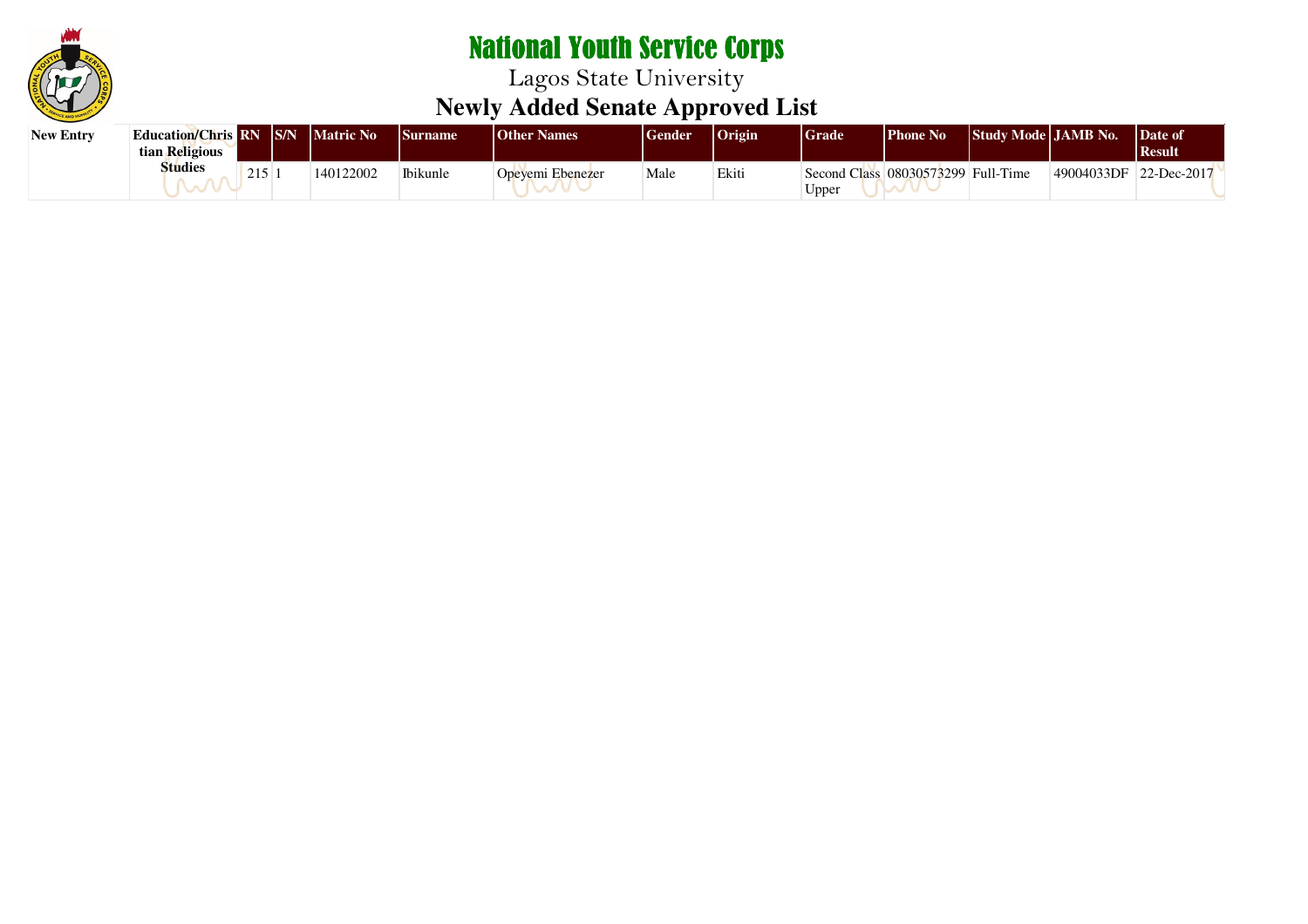

| <b>New Entry</b> | <b>Education/Com RN S/N</b><br>puter Science |       | <b>Matric No</b> | <b>Surname</b> | <b>Other Names</b>  | <b>Gender</b> | $ O$ rigin | Grade              | Phone No                           | Study Mode   JAMB No. |                        | Date of<br>  Result |
|------------------|----------------------------------------------|-------|------------------|----------------|---------------------|---------------|------------|--------------------|------------------------------------|-----------------------|------------------------|---------------------|
|                  | <b>W</b>                                     | 216   | 140115016        | Alimi          | Rofiat Oluwatovin   | Female        | Osun       | Lower              | Second Class 07031340690 Full-Time |                       | 49087250GB 22-Dec-2017 |                     |
|                  |                                              | 2172  | 140115017        | Avoseh         | Sewanu Joshua       | Male          | Lagos      | Lower              | Second Class 08169595575 Full-Time |                       | 49051767AE 22-Dec-2017 |                     |
|                  |                                              | 218 3 | 140115018        | Olusesi        | Olayinka Shadiah    | Female        | Lagos      | Upper              | Second Class 08148722327 Full-Time |                       | 49086855IC             | 22-Dec-2017         |
|                  |                                              | 219 4 | 120115017        | Omotosho       | Emmanuel Oluwatosin | Male          | Kwara      | <b>Third Class</b> | 08074097009 Full-Time              |                       | 26010223BB 22-Dec-2017 |                     |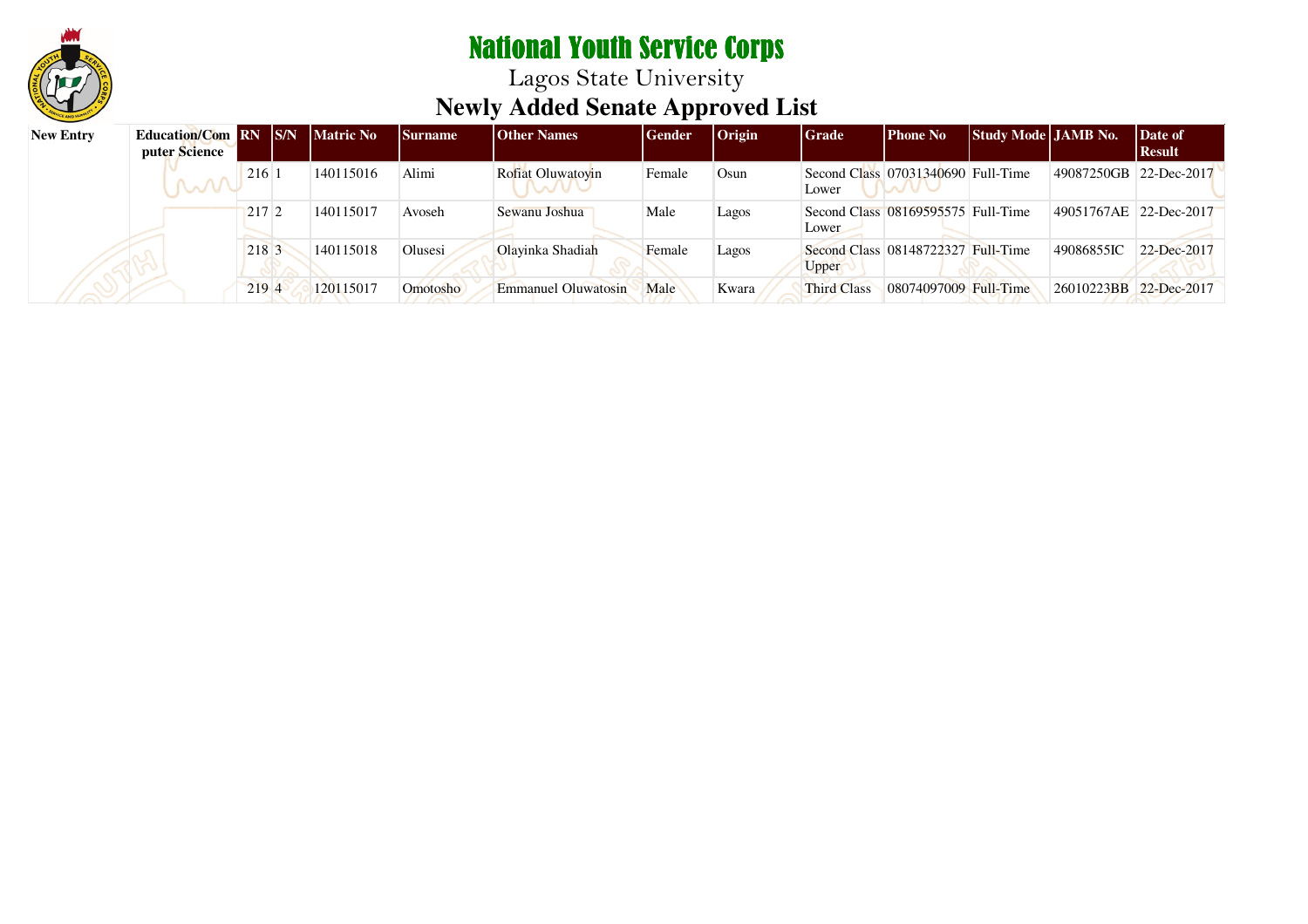

| <b>New Entry</b> | <b>Education/Econ</b><br>omics |            | $\overline{\mathbf{R}}\mathbf{N}$ $\overline{\mathbf{S}}\mathbf{N}$ | Matric No  | <b>Surname</b> | <b>Other Names</b>     | Gender | Origin       | Grade              | <b>Phone No</b>                    | Study Mode JAMB No. |                        | Date of<br><b>Result</b> |
|------------------|--------------------------------|------------|---------------------------------------------------------------------|------------|----------------|------------------------|--------|--------------|--------------------|------------------------------------|---------------------|------------------------|--------------------------|
|                  | M                              | 220 1      |                                                                     | 120131001  | Adekoya        | Adetola Sulaimo        | Male   | Lagos        | Third Class        | 08031845853 Full-Time              |                     | 25863574GO             | 22-Dec-2017              |
|                  |                                | $221 \, 2$ |                                                                     | 140129059  | Adekunbi       | Tesleem Akanni         | Male   | Osun         | Upper              | Second Class 08031764995 Full-Time |                     | 49146936GF 22-Dec-2017 |                          |
|                  |                                | 2223       |                                                                     | 120131003  | Adesegun       | Damilola Halimat       | Female | Lagos        | <b>Third Class</b> | 08179030629 Full-Time              |                     | 26045656CE 22-Dec-2017 |                          |
|                  |                                | 223 4      |                                                                     | 130131006  | Balogun        | Adetayo Adewale        | Male   | Ogun         | Lower              | Second Class 08100550795 Full-Time |                     | 35446001JA 09-Feb-2018 |                          |
|                  |                                | 2245       |                                                                     | 130131005. | Balogun        | Samiat Adebola         | Female | Lagos        | Lower              | Second Class 08092816498 Full-Time |                     | 36329880EF 22-Dec-2017 |                          |
|                  |                                | $225\,6$   |                                                                     | 140129060  | Joshua         | Habiba Godiya          | Female | Bauchi       | Lower              | Second Class 08067199409 Full-Time |                     | 49132460DH 22-Dec-2017 |                          |
|                  |                                | 226 7      |                                                                     | 110131069  | Okoya          | Mustapha Adeyemi       | Male   | Lagos        | Third Class        | 08033957242 Full-Time              |                     |                        | 15263346HD 22-Dec-2017   |
|                  |                                | 2278       |                                                                     | 120131021  | Oladehin       | <b>Faith Olatomide</b> | Female | Ondo         | Third Class        | 08103891558 Full-Time              |                     | 26173197GG 22-Dec-2017 |                          |
|                  |                                | 228 9      |                                                                     | 140129061  | Omoyo          | Omolara Temitope       | Female | Ondo         | Lower              | Second Class 08059800964 Full-Time |                     | 49063675HD 22-Dec-2017 |                          |
|                  |                                |            | 229 10                                                              | 130131008  | Oroja          | <b>Adenike Esther</b>  | Female | <b>Lagos</b> | Lower              | Second Class 08183695827 Full-Time |                     | 35054766GI 22-Dec-2017 |                          |
|                  |                                |            | 230 11                                                              | 130131009  | Osikoya        | Oluwapemi Solamide     | Female | Ogun         | Lower              | Second Class 08078225713 Full-Time |                     | 36291146EB 22-Dec-2017 |                          |
|                  | "GF AMO                        | 231 12     |                                                                     | 130131013  | Owolabi        | <b>Comfort Lola</b>    | Female | Oyo          | Lower              | Second Class 08143161889 Full-Time |                     | 37188125HI             | 22-Dec-2017              |
|                  |                                | 232 13     |                                                                     | 120131073  | Todowede       | Samson Wedeyon         | Male   | Lagos        | Third Class        | 07033293552 Full-Time              |                     | 26177664FB             | 22-Dec-2017              |
|                  |                                | 233 14     |                                                                     | 120131040  | Tokosi         | Yusuf Ademola          | Male   | Lagos        | Pass               | 08027232693 Full-Time              |                     | 26168220FJ             | 22-Dec-2017              |
|                  |                                | 234 15     |                                                                     | 120131041  | Vincent        | Babatunde V            | Male   | Lagos        | Third Class        | 08125753520 Full-Time              |                     | 26087883CF             | 22-Dec-2017              |
|                  |                                |            | 235 16                                                              | 130131012  | Yusuff         | Wasiu Omotola          | Male   | Lagos        | <b>Upper</b>       | Second Class 08024961547 Full-Time |                     | 35309585JF             | 22-Dec-2017              |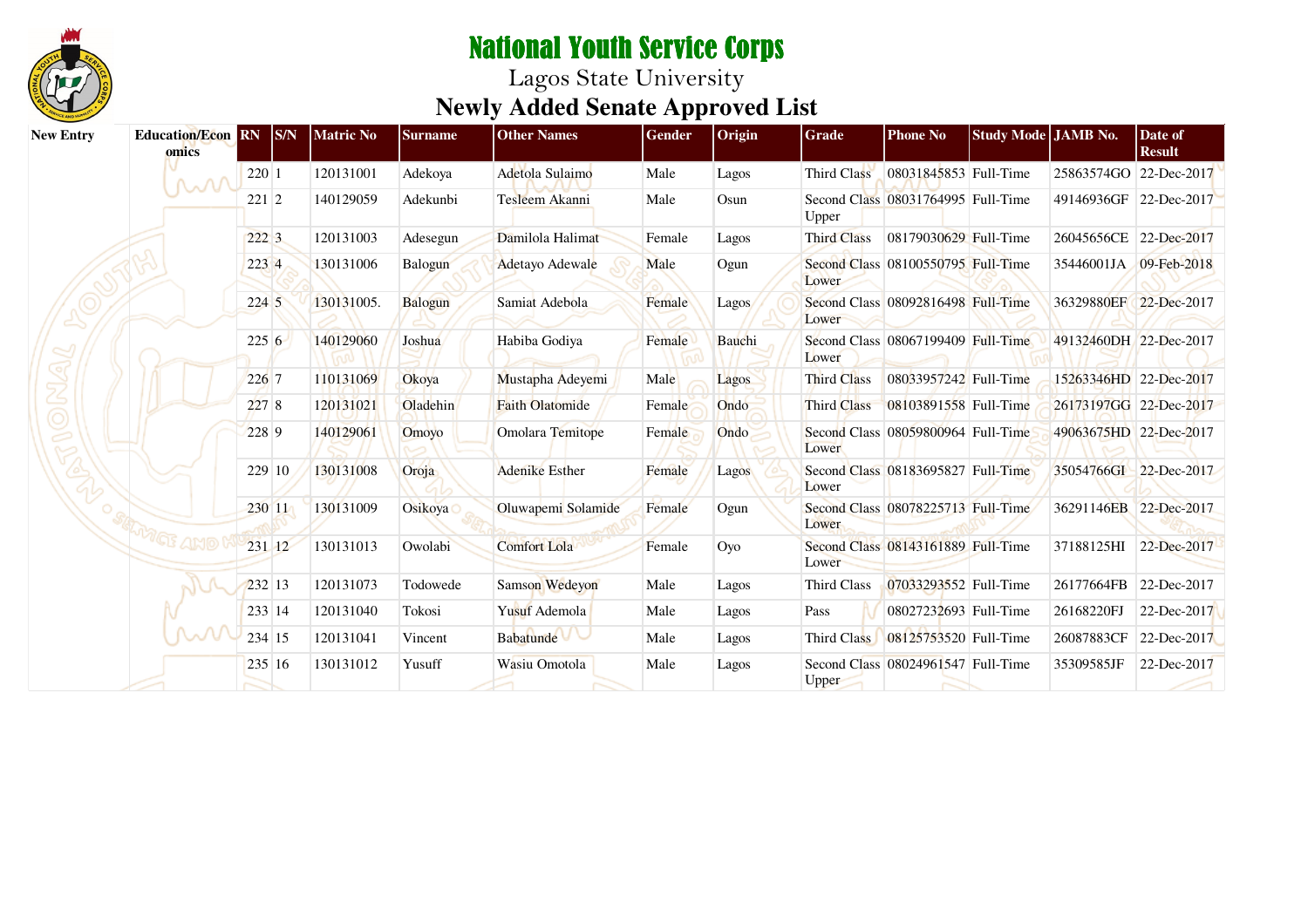

| <b>New Entry</b> | <b>Education/Engli RN</b><br>sh |        | S/N    | <b>Matric No</b> | <b>Surname</b> | <b>Other Names</b>       | Gender | Origin  | Grade              | <b>Phone No</b>                    | Study Mode JAMB No. |                        | Date of<br><b>Result</b> |
|------------------|---------------------------------|--------|--------|------------------|----------------|--------------------------|--------|---------|--------------------|------------------------------------|---------------------|------------------------|--------------------------|
|                  | M                               | 236 1  |        | 120321001        | Abdulai        | Azeezat Titilope         | Female | Lagos   | Lower              | Second Class 08092757186 Full-Time |                     | 26502024HF             | 02-Feb-2018              |
|                  |                                 | 237 2  |        | 110321100        | Adelanwa       | Damilola Elizabeth       | Female | Lagos   | <b>Third Class</b> | 07017692410 Full-Time              |                     | 15205180GI             | 02-Feb-2018              |
|                  |                                 | 238 3  |        | 130321002        | Ademola        | Temitope Deborah         | Female | Lagos   | Lower              | Second Class 08132991345 Full-Time |                     | 35885393EH 02-Feb-2018 |                          |
|                  |                                 | 239 4  |        | 110321008        | Adeyemi        | Iretiayo Adenike         | Female | Kwara   | <b>Third Class</b> | 07036220723 Full-Time              |                     | 15954617CD 02-Feb-2018 |                          |
|                  |                                 | 240 5  |        | 120321037        | Adeyemi        | Oluwayemi Bolakumi       | Female | Ogun    | <b>Third Class</b> | 08134335922 Full-Time              |                     | 29012856BH 02-Feb-2018 |                          |
|                  |                                 | 2416   |        | 110321015        | Akindolire     | Kanyinsola Abimbola      | Female | Ondo    | Pass               | 08137439412 Full-Time              |                     | 15208833HA 02-Feb-2018 |                          |
|                  |                                 | 242 7  |        | 130123002        | Amosu          | Oluwatoba Anike          | Female | Lagos   | <b>Upper</b>       | Second Class 08061143315 Full-Time |                     | 36383094GF 02-Feb-2018 |                          |
|                  |                                 | 243 8  |        | 130123003        | Anunandu       | Chiamaka Marycynthia     | Female | Anambra | Lower              | Second Class 08130238530 Full-Time |                     | 36321719IE             | 02-Feb-2018              |
|                  |                                 | 244 9  |        | 140123033        | Ashogbon       | Joseph Folorunsho        | Male   | Ondo    | Lower              | Second Class 07036080487 Full-Time |                     | 4903670                | 02-Feb-2018              |
|                  |                                 |        | 245 10 | 130321006        | Awolesi        | Taiwo Aderinsola         | Female | Ogun    | Upper              | Second Class 08080494516 Full-Time |                     | 35530791FE 02-Feb-2018 |                          |
|                  |                                 | 246 11 |        | 130123004        | Eshiemokhai    | <b>Blessing Ikpemosi</b> | Female | Edo     | Lower              | Second Class 08023336307 Full-Time |                     | 35404281CD 02-Feb-2018 |                          |
|                  |                                 | 247 12 |        | 130123006        | Kolade         | Arinola Deborah          | Female | Osun    | Lower              | Second Class 07039466709 Full-Time |                     | 36287023JB             | 02-Feb-2018              |
|                  |                                 | 248 13 |        | 120145071        | Lawal          | Dolapo Timilehim         | Female | Oyo     | Lower              | Second Class 07036256867 Full-Time |                     | 26172438BF 02-Feb-2018 |                          |
|                  |                                 | 249 14 |        | 130123008        | Ogunbowale     | Funmibi Cecilia          | Female | Ogun    | Lower              | Second Class 08165306532 Full-Time |                     | 35022849BA 02-Feb-2018 |                          |
|                  |                                 | 250 15 |        | 130123009        | Oshidipe       | <b>April Funmilayo</b>   | Female | Ogun    | Upper              | Second Class 08122111414 Full-Time |                     | 36169603EH 02-Feb-2018 |                          |
|                  |                                 |        | 251 16 | 140123035        | Oyedeji        | Dayo Oyeniran            | Male   | Oyo     | Lower              | Second Class 09039400847 Full-Time |                     | 49039412BF             | 02-Feb-2018              |
|                  |                                 | 252 17 |        | 130123010        | Sanya          | Akinsiwaji Olubusayo     | Male   | Lagos   | Upper              | Second Class 08060421554 Full-Time |                     | 36505856II             | 02-Feb-2018              |
|                  |                                 | 253 18 |        | 130123011        | Ukegbu         | Ngozi Edith              | Female | Imo     | Lower              | Second Class 07062191357 Full-Time |                     | 37188065GE 02-Feb-2018 |                          |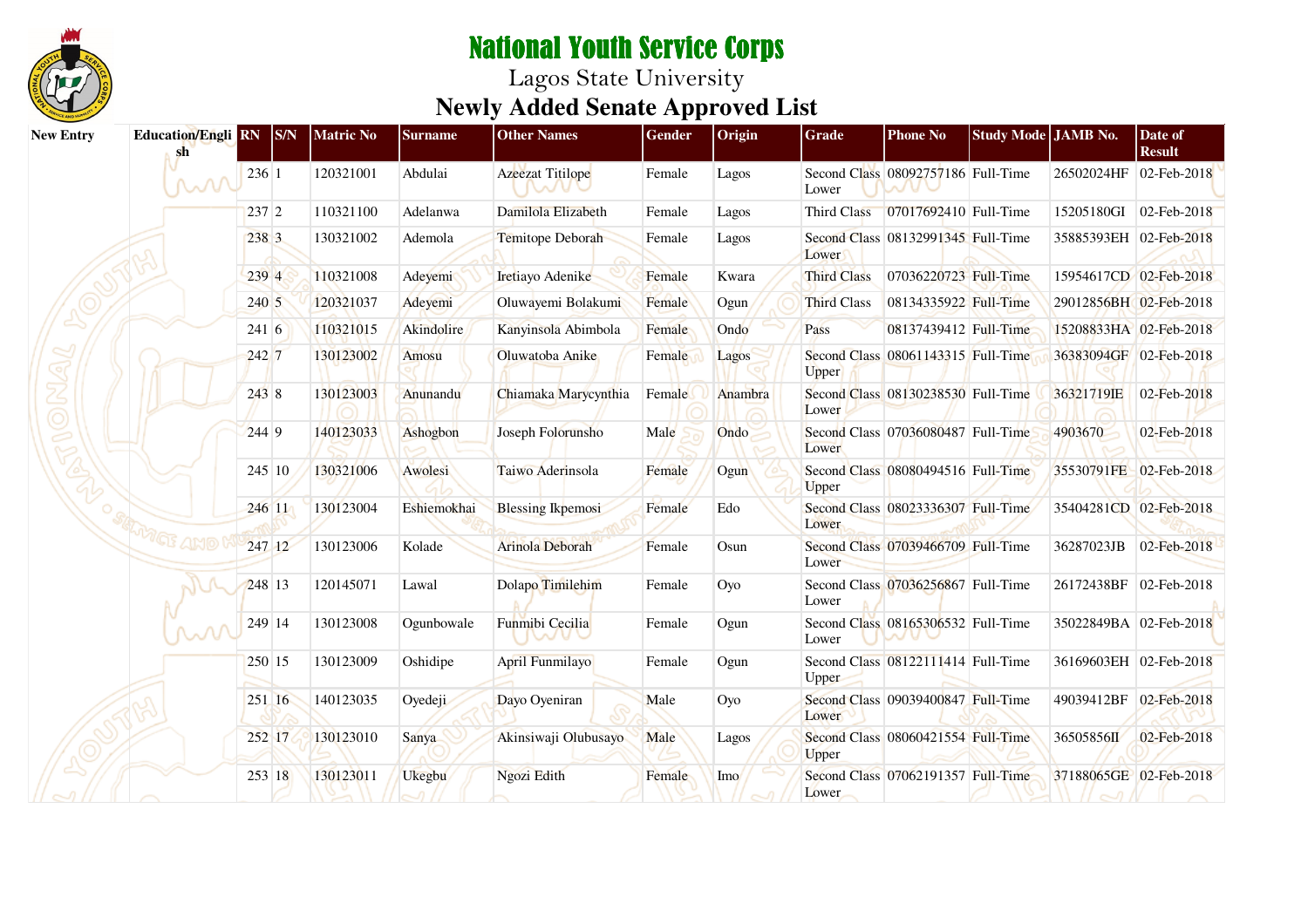

Lagos State University **Newly Added Senate Approved List**

| <b>New Entry</b> | <b>Education/Histo RN S/N</b> |                  | <b>Matric No</b> | Surname | <b>Other Names</b>       | Gender | $ O$ rigin | <b>Grade</b> | Phone No                           | <b>Study Mode   JAMB No.</b> |                        | Date of<br>  Result |
|------------------|-------------------------------|------------------|------------------|---------|--------------------------|--------|------------|--------------|------------------------------------|------------------------------|------------------------|---------------------|
|                  |                               | 254              | 130831002        | Aderoju | Oluwapelumi Adekunle     | Male   | Lagos      | Upper        | Second Class 08180346247 Full-Time |                              | 35115799DF 22-Dec-2017 |                     |
|                  |                               | 255              | 120831067        | Adewale | <b>Rasheed Babatunde</b> | Male   | Lagos      | Third Class  | 07058924361 Full-Time              |                              | 2586904EJ              | $02$ -Feb-2018      |
|                  |                               | 256 <sup>3</sup> | 140126011        | Age     | Deborah Senami           | Female | Ogun       | Upper        | Second Class 08160429640 Full-Time |                              | 49036326FI             | 22-Dec-2017         |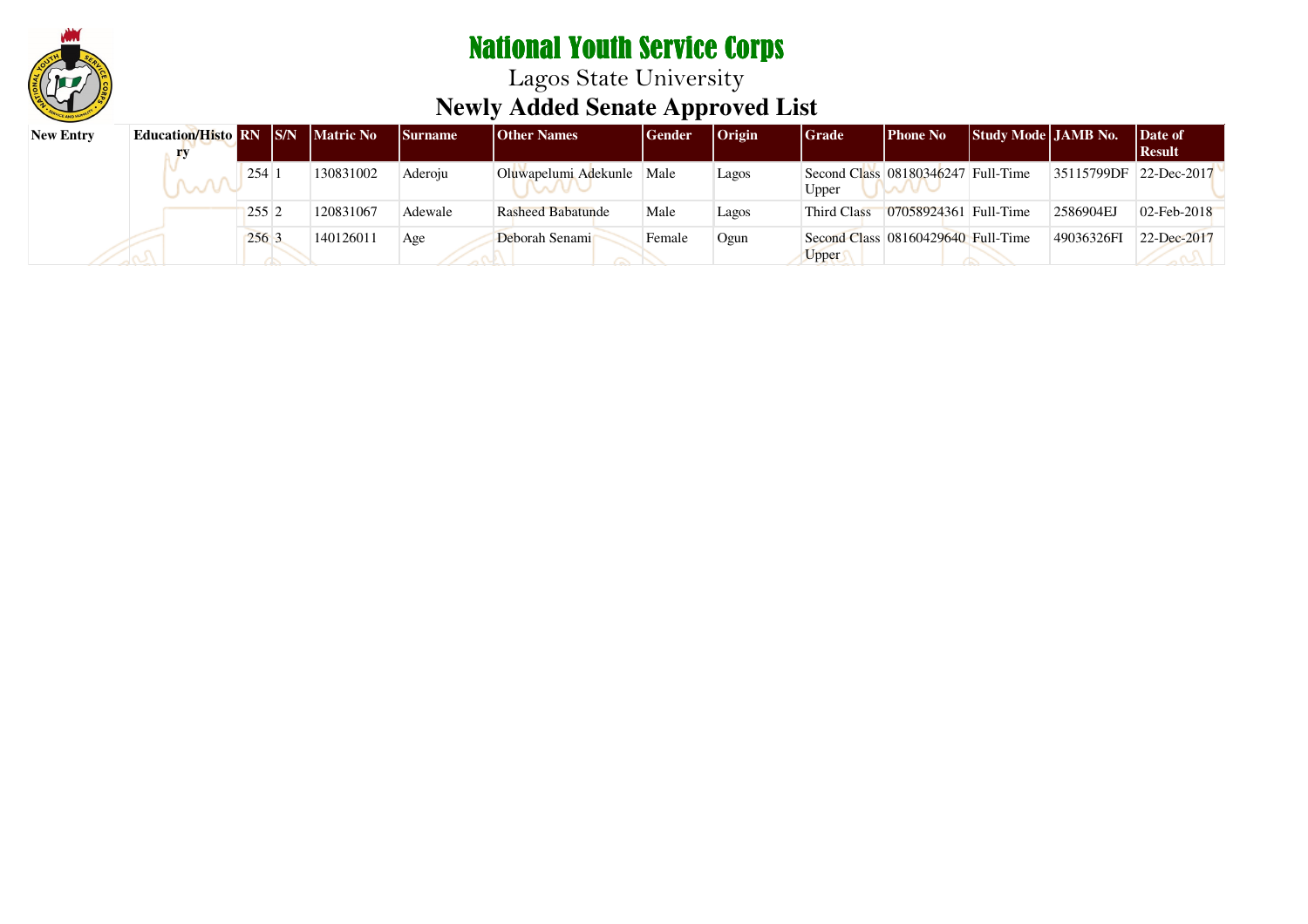

| <b>New Entry</b> | <b>Education/Islam RN S/N Matric No</b><br>ic Religious |     |           | <i>Surname</i> | <b>Other Names</b> | Gender | $ O$ rigin | Grade | Phone No                           | Study Mode JAMB No. |             | Date of<br><b>Result</b> |
|------------------|---------------------------------------------------------|-----|-----------|----------------|--------------------|--------|------------|-------|------------------------------------|---------------------|-------------|--------------------------|
|                  | <b>Studies</b>                                          | 257 | 140125004 | Odevinka       | Jimoh<br>Nureni    | Male   | Osun       | Lower | Second Class 08161161680 Full-Time |                     | 149066812HB | 22-Dec-2017              |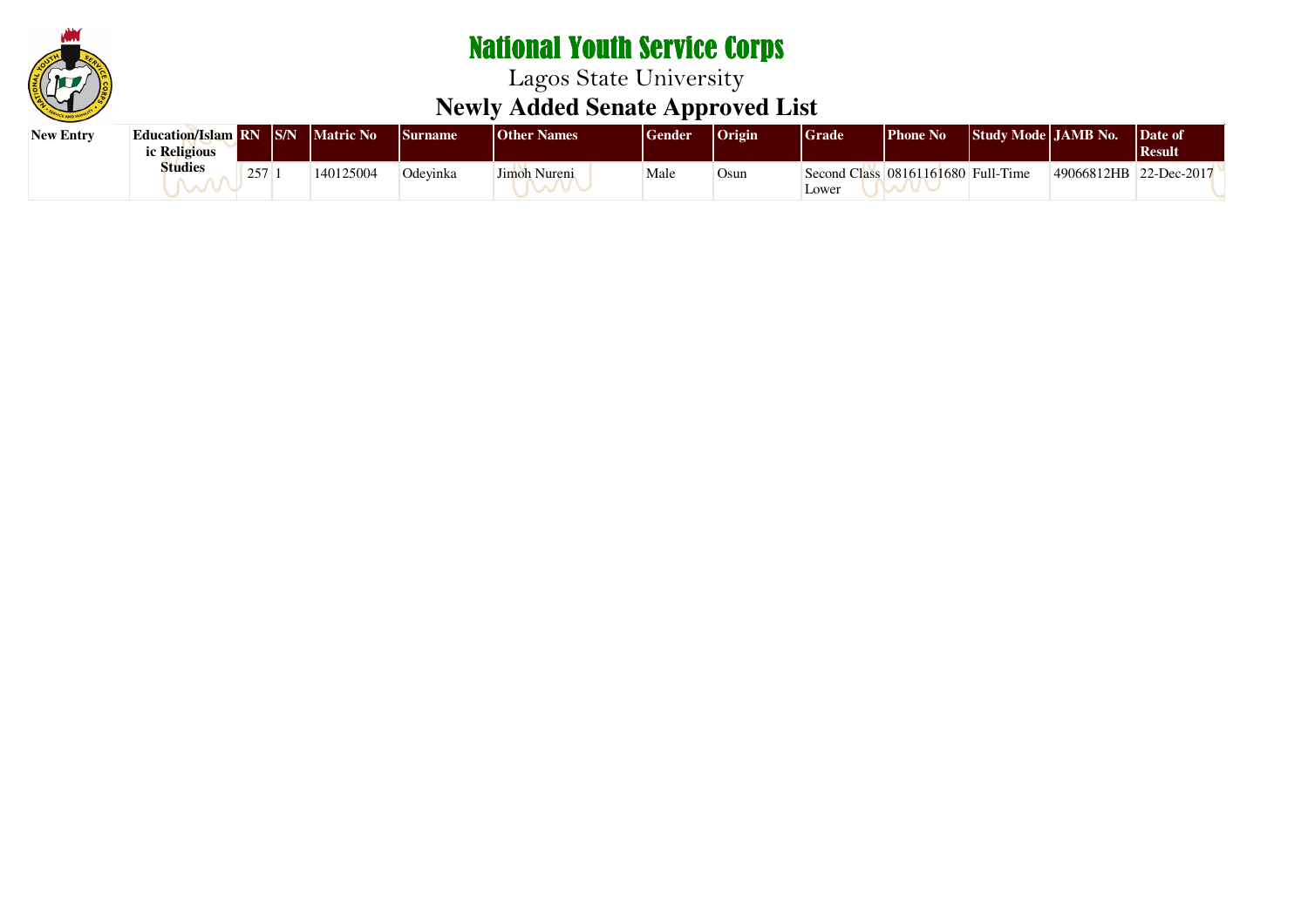

| <b>New Entry</b> | <b>Education/Physi</b> RN S/N Matric No |         |           | <b>Surname</b> | <b>Other Names</b> | <b>Gender</b> | $ $ Origin | <b>Grade</b> | <b>Phone No</b>                    | Study Mode   JAMB No. |                        | Date of<br>  Result |
|------------------|-----------------------------------------|---------|-----------|----------------|--------------------|---------------|------------|--------------|------------------------------------|-----------------------|------------------------|---------------------|
|                  |                                         | 258     | 120114002 | Adekanbi       | Zainab Abiodun     | Female        | Lagos      | Third Class  | 08100725865 Full-Time              |                       | 25945544EI             | $02$ -Feb-2018      |
|                  |                                         | $259$ 2 | 140114002 | Kolawole       | Olanrewaju Sunday  | Male          | Kwara      |              | Second Class 07064373771 Full-Time |                       | 49028448CE 02-Feb-2018 |                     |
|                  |                                         |         |           |                |                    |               |            | Lower        |                                    |                       |                        |                     |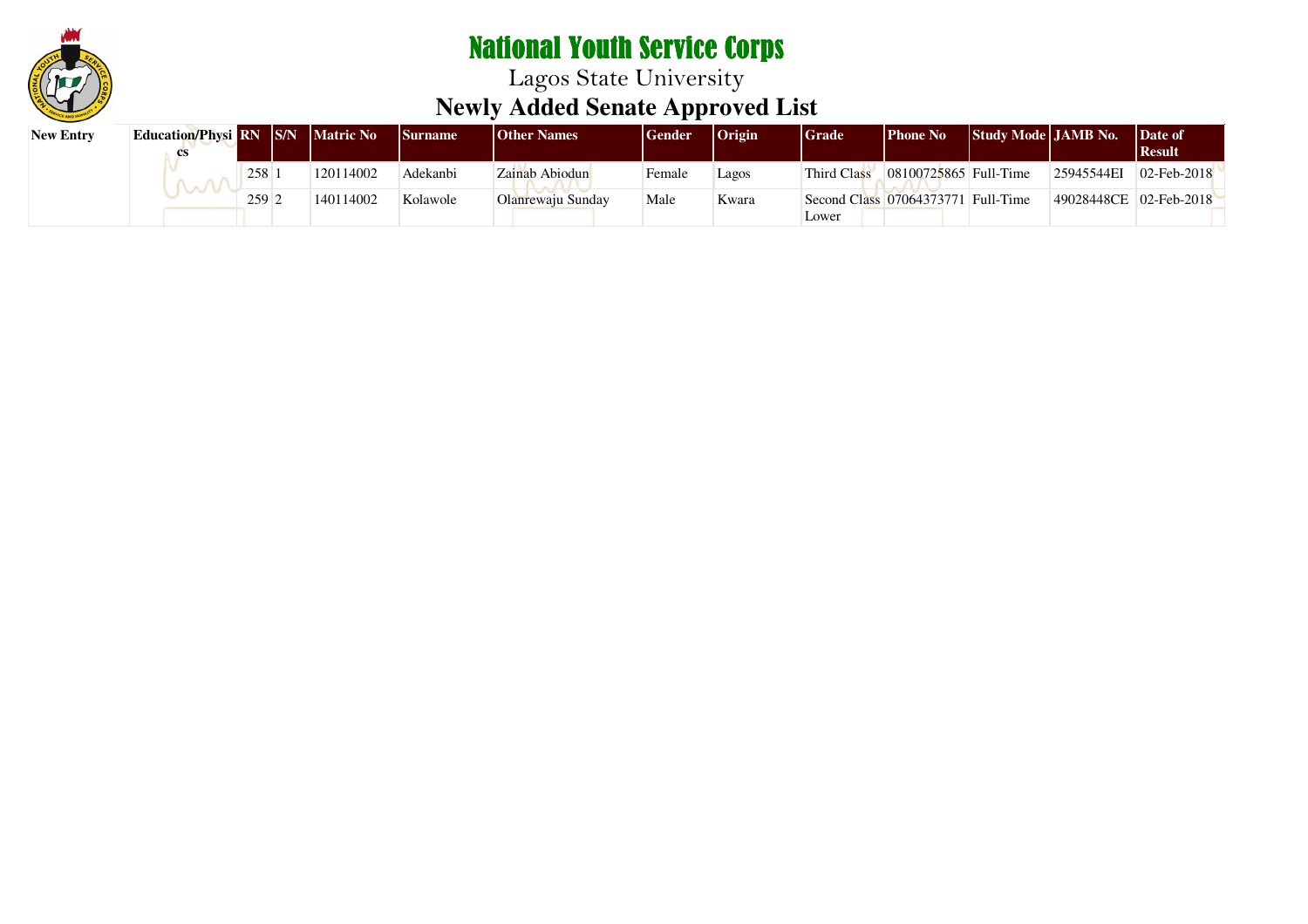

| <b>New Entry</b> | <b>Education/Politi RN S/N</b><br>cal Science |       |        | <b>Matric No</b> | <b>Surname</b> | <b>Other Names</b>      | Gender | Origin  | Grade              | <b>Phone No</b>                    | Study Mode JAMB No. |                        | Date of<br><b>Result</b> |
|------------------|-----------------------------------------------|-------|--------|------------------|----------------|-------------------------|--------|---------|--------------------|------------------------------------|---------------------|------------------------|--------------------------|
|                  | MM                                            | 260 1 |        | 120133041        | Abiodun        | Jonathan Olayinka       | Male   | Ogun    | Third Class        | 08143923995 Full-Time              |                     | 26184647FE             | 22-Dec-2017              |
|                  |                                               | 261 2 |        | 110133058        | Adewunmi       | Kehinde John            | Male   | Ondo    | Third Class        | 08182248600 Full-Time              |                     | 15238854CD 09-Feb-2018 |                          |
|                  |                                               | 2623  |        | 120133044        | Aghahowa       | Richard Osaodion        | Male   | Edo     | Third Class        | 08140080585 Full-Time              |                     | 26077749GG             | 22-Dec-2017              |
|                  |                                               | 263 4 |        | 130133003        | Akinboyewa     | Ayoola Stephen          | Male   | Ondo    | <b>Upper</b>       | Second Class 08102852981 Full-Time |                     | 35169745JA             | 22-Dec-2017              |
|                  |                                               | 264 5 |        | 130133005        | Awe            | Muiz Olamilekan         | Male   | Lagos   | Upper              | Second Class 09036933982 Full-Time |                     | 36285507IA             | 22-Dec-2017              |
|                  |                                               | 265 6 |        | 130133006        | <b>Banire</b>  | Rianat Omowunmi         | Female | Lagos   | Lower              | Second Class 08037128049 Full-Time |                     | 35532772CI 22-Dec-2017 |                          |
|                  |                                               | 266 7 |        | 130133007        | Banire         | Rukayat Omobolanle      | Female | Lagos   | Lower              | Second Class 08037128049 Full-Time |                     | 35532738DD 22-Dec-2017 |                          |
|                  |                                               | 2678  |        | 140130042        | Godonu         | <b>Emmanuel Jesuton</b> | Male   | Lagos   | Upper              | Second Class 08067461951 Full-Time |                     | 49143669GJ             | 22-Dec-2017              |
|                  |                                               | 268 9 |        | 130133009        | Hunsu          | Clement Seyon           | Male   | Lagos   | Lower              | Second Class 07039008156 Full-Time |                     | 35167890CJ             | 22-Dec-2017              |
|                  |                                               |       | 269 10 | 1001133044       | Kadiku         | Faizal Ayoola           | Male   | Lagos   | <b>Third Class</b> | 08139902554 Full-Time              |                     | 09001392EG 02-Feb-2018 |                          |
|                  |                                               |       | 270 11 | 130133044        | Kokoye         | <b>Adams</b> Ibukun     | Male   | Lagos   | Upper              | Second Class 07025250727 Full-Time |                     | 130133010              | 22-Dec-2017              |
|                  | GF AMO                                        |       | 271 12 | 130133017        | Olatunji       | <b>Abiola Nurudeen</b>  | Male   | Lagos   | Lower              | Second Class 08095811461 Full-Time |                     | 36335026DA 22-Dec-2017 |                          |
|                  |                                               |       | 272 13 | 120133078        | Onyido         | Esther Ifeoma           | Female | Anambra | Lower              | Second Class 08033352532 Full-Time |                     | 26079027BF             | 22-Dec-2017              |
|                  |                                               |       | 273 14 | 120133038        | Osilewe        | Seyifunmi Temitope      | Female | Ogun    | Third Class        | 08029623738 Full-Time              |                     | 25988539HD 02-Feb-2018 |                          |
|                  |                                               |       | 274 15 | 120133064        | Osunnibu       | Jumoke Rebecca          | Female | Ogun    | Lower              | Second Class 08062725934 Full-Time |                     | 26066228JH             | 02-Feb-2018              |
|                  |                                               |       | 275 16 | 130133018        | Sanni          | Kazeez Oluwasegun       | Male   | Lagos   | Lower              | Second Class 08024655075 Full-Time |                     | 36322210GG 22-Dec-2017 |                          |
|                  |                                               |       | 276 17 | 120133039        | Vintura        | <b>Ibrahim</b> Abiodun  | Male   | Lagos   | <b>Third Class</b> | 08135147388 Full-Time              |                     | 25931196CE 22-Dec-2017 |                          |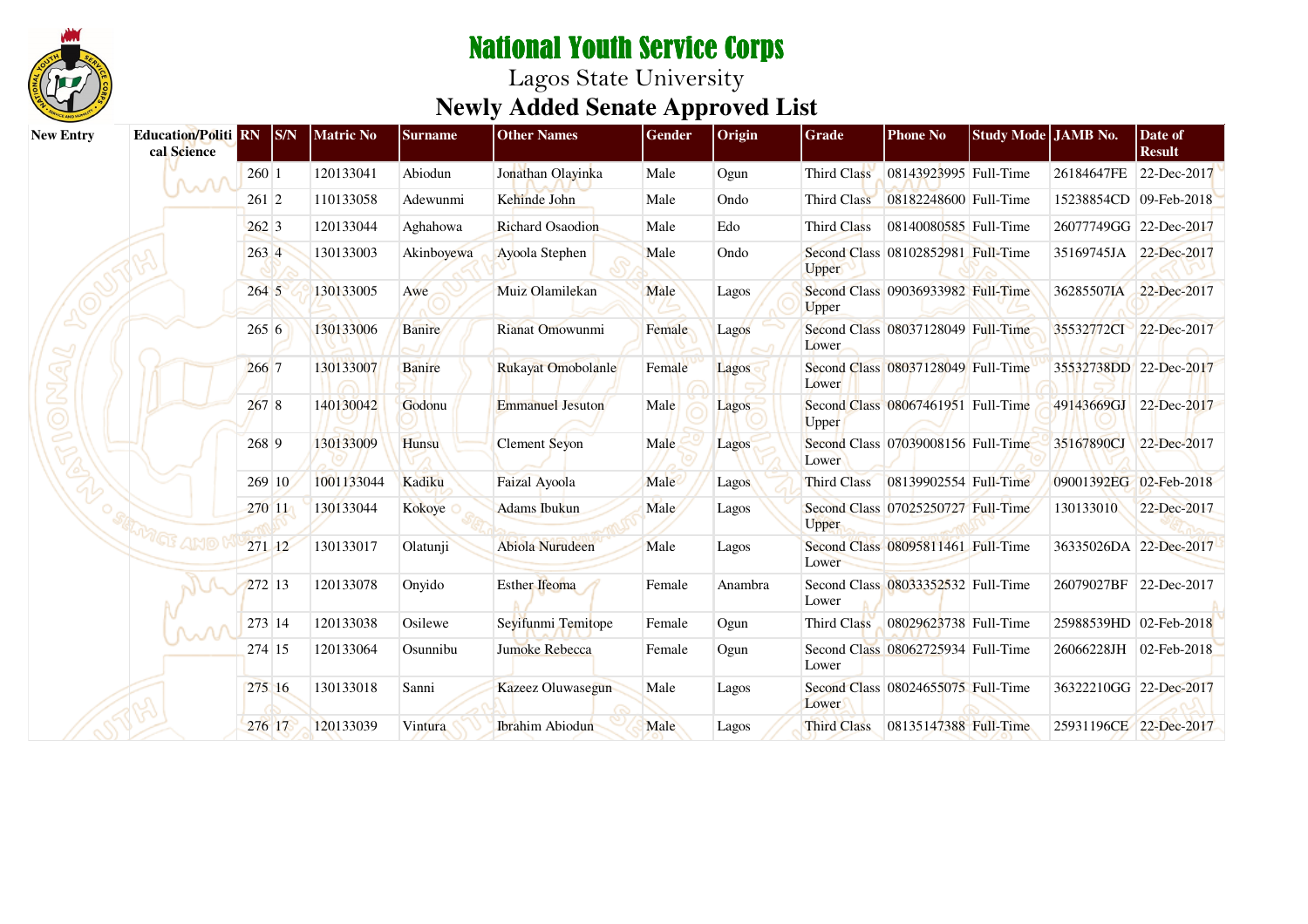

| <b>New Entry</b> | <b>Educational</b><br><b>Management</b> | <b>RN</b> | <b>S/N</b> | <b>Matric No</b> | <b>Surname</b> | <b>Other Names</b>       | Gender | Origin    | Grade              | <b>Phone No</b>                    | Study Mode JAMB No. |            | Date of<br><b>Result</b> |
|------------------|-----------------------------------------|-----------|------------|------------------|----------------|--------------------------|--------|-----------|--------------------|------------------------------------|---------------------|------------|--------------------------|
|                  | M                                       | 277 1     |            | 120145041        | Aberu          | Funmilayo Temitope       | Female | Lagos     | Third Class        | 08165534191 Full-Time              |                     | 25913303GC | 22-Dec-2017              |
|                  |                                         | 278 2     |            | 110145002        | Abubakar       | Salamotu                 | Female | Zamfara   | Third Class        | 07035527110 Full-Time              |                     | 16145509DF | 22-Dec-2017              |
|                  |                                         | 279 3     |            | 140145020        | Adeagbo        | Bukola Fadekemi          | Female | Ekiti     | Upper              | Second Class 07038541938 Full-Time |                     |            | 49122995BB 22-Dec-2017   |
|                  |                                         | 280 4     |            | 140145021        | Agbotuedo      | Pauline Omolasho         | Female | Ogun      | <b>Upper</b>       | Second Class 08164466077 Full-Time |                     |            | 49080537CE 22-Dec-2017   |
|                  |                                         | 281 5     |            | 120145065        | Aiyedun        | Olayemi Michael          | Male   | Lagos     | <b>Third Class</b> | 08039313191 Full-Time              |                     |            | 25845746AD 02-Feb-2018   |
|                  |                                         | 282 6     |            | 110145013        | Akran          | Adedapo Sonayon          | Male   | Lagos     | <b>Third Class</b> | 08066850308 Full-Time              |                     | 15705034CJ | $02$ -Feb-2018           |
|                  |                                         | 283 7     |            | 120145005        | Andoyi         | Ololade Faidat           | Female | Lagos     | Third Class        | 08084286823 Full-Time              |                     |            | 26196449FD 02-Feb-2018   |
|                  |                                         | 284 8     |            | 120145007        | Animashaun     | Moshood Abiola           | Male   | Lagos     | <b>Third Class</b> | 08130068066 Full-Time              |                     |            | 25930581CG 02-Feb-2018   |
|                  |                                         | $285$ 9   |            | 140145022        | Awoniyi        | <b>Olushola Beatrice</b> | Female | Ogun      | <b>Upper</b>       | Second Class 07065591572 Full-Time |                     |            | 49118463CH 22-Dec-2017   |
|                  |                                         |           | 286 10     | 130145001        | Azeez          | Ibrahim Oladapo          | Male   | Oyo       | Lower              | Second Class 08077581441 Full-Time |                     |            | 35595494EC 02-Feb-2018   |
|                  |                                         |           | 287 11     | 140145024        | Elebiju        | Olalekan Oludayo         | Male   | Ondo      | Lower              | Second Class 08069747679 Full-Time |                     | 49103657BJ | 09-Feb-2018              |
|                  |                                         |           | 288 12     | 110145019        | Essien         | Oluwatobi Iniobong       | Female | Akwa-Ibom | <b>Third Class</b> | 08167999301 Full-Time              |                     | 16101014EI | 22-Dec-2017              |
|                  |                                         |           | 289 13     | 140145025        | Falana         | Raheem Arisekola         | Male   | Oyo       | Lower              | Second Class 08030472965 Full-Time |                     | 49146067FD | 22-Dec-2017              |
|                  |                                         |           | 290 14     | 120145079        | Kareem         | Idris Oluwafemi          | Male   | Lagos     | Third Class        | 08131943074 Full-Time              |                     | 25930461JF | 02-Feb-2018              |
|                  |                                         |           | 291 15     | 120145080        | Kareem         | Kehinde Olayinka         | Male   | Lagos     | Third Class        | 07026195982 Full-Time              |                     | 25930615CB | 22-Dec-2017              |
|                  | $\mathcal{M}$                           |           | 292 16     | 140145026        | Lawal          | Abdulazeez Ajani         | Male   | Kwara     | Upper              | Second Class 08085855560 Full-Time |                     | 49118572II | 22-Dec-2017              |
|                  |                                         |           | 293 17     | 120145060        | Yakubu         | Aliyu Alhaji             | Male   | Kogi      | Upper              | Second Class 08131171225 Full-Time |                     | 26036092AE | 22-Dec-2017              |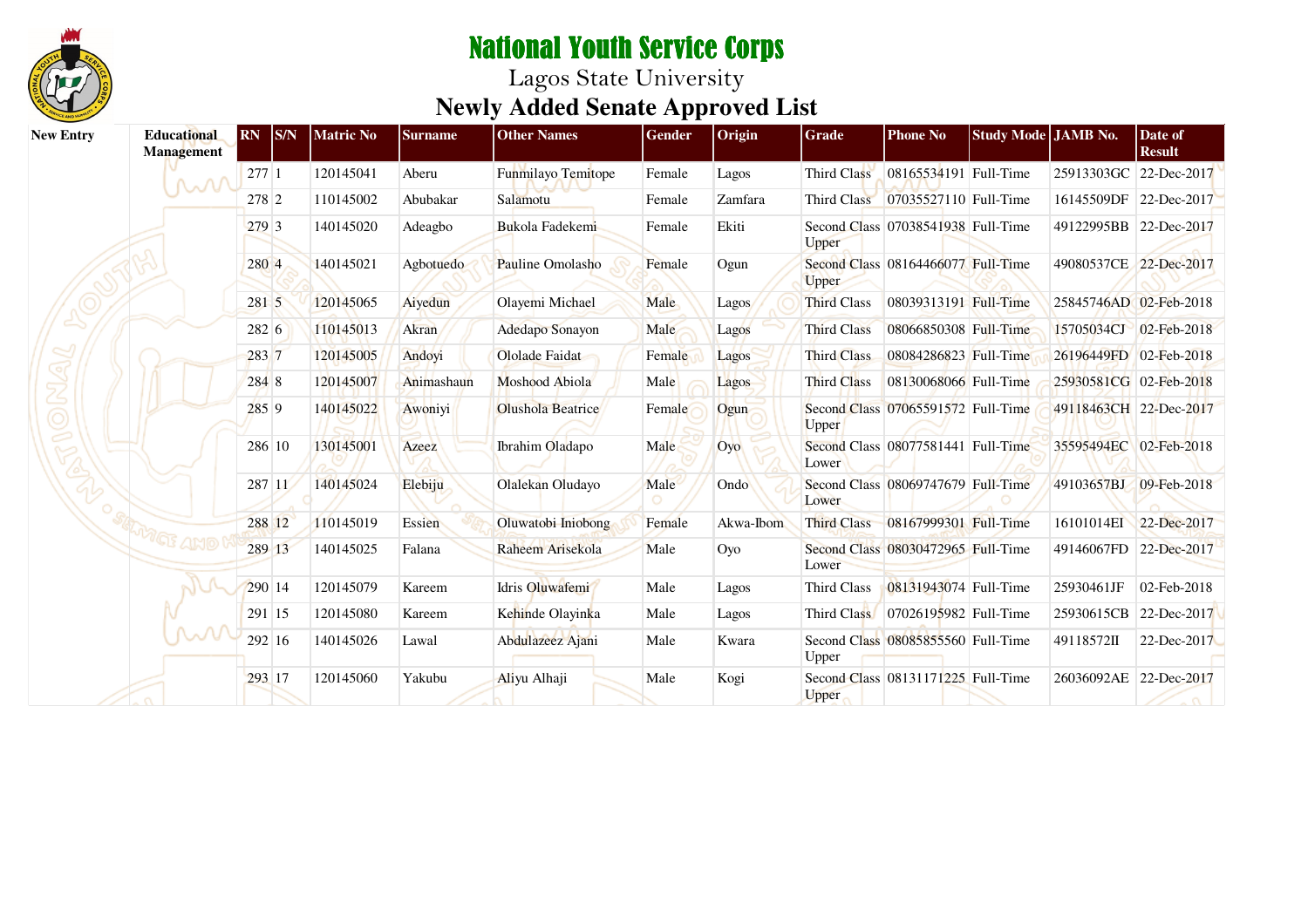

| New Entry | <b>Educational</b><br>Technology |     | <b>RN</b> IS/N Matric No | <b>Surname</b> | <b>Other Names</b> | Gender | $ O$ rigin | Grade | Phone No                           | Study Mode   JAMB No. |            | Date of<br><b>Result</b> |  |
|-----------|----------------------------------|-----|--------------------------|----------------|--------------------|--------|------------|-------|------------------------------------|-----------------------|------------|--------------------------|--|
|           |                                  | 294 | 140194054                | Aniekwe        | Samuel Ogochukwu   | Male   | Enugu      | Lower | Second Class 08053585990 Full-Time |                       | 49043158CI | $02$ -Feb-2018           |  |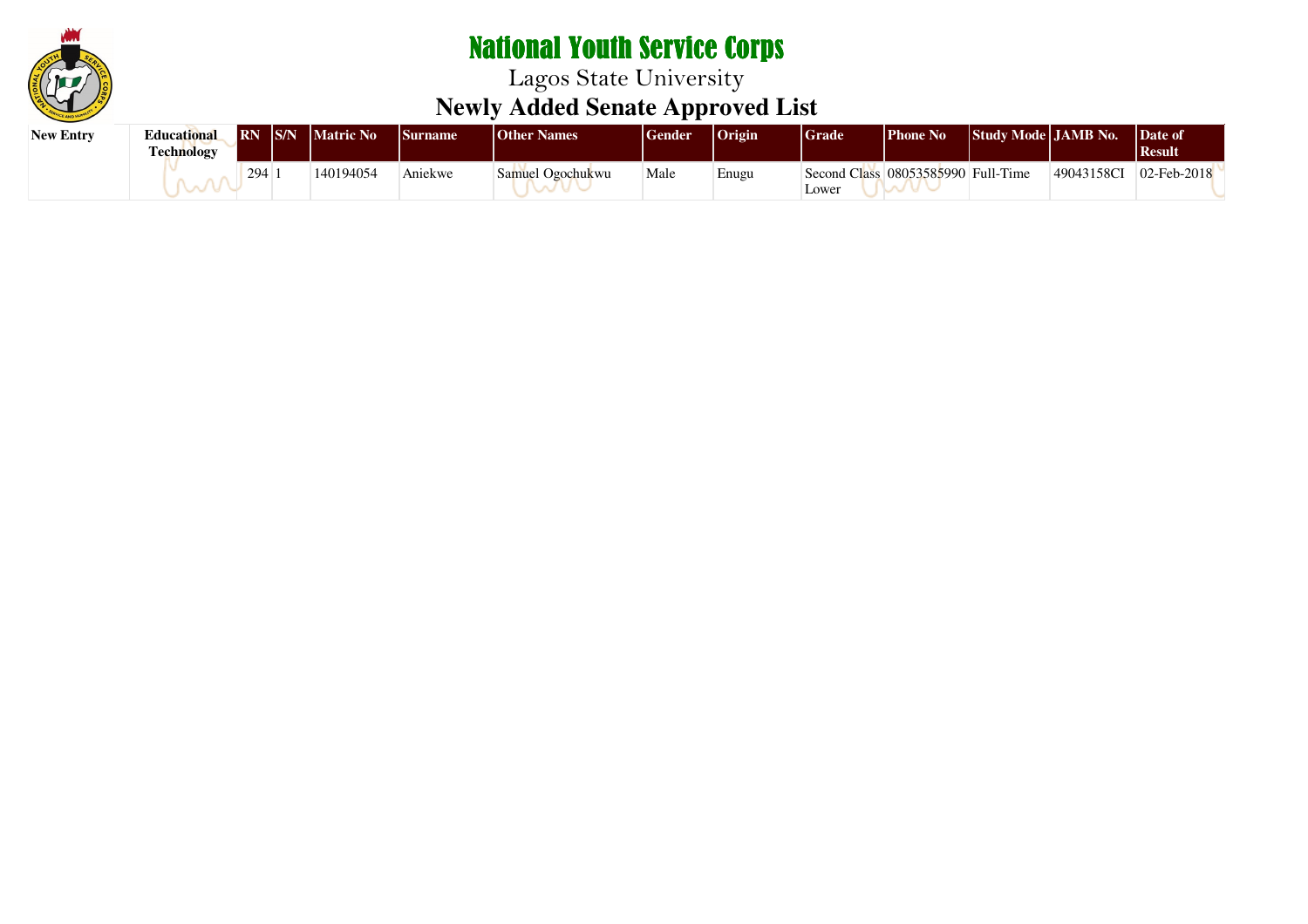

| <b>New Entry</b> | Electronics &<br><b>Computer</b> | <b>RN</b> | <b>S/N</b> | <b>Matric No</b> | <b>Surname</b> | <b>Other Names</b>      | Gender | Origin | Grade              | <b>Phone No</b>                    | Study Mode JAMB No. |                        | Date of<br><b>Result</b> |
|------------------|----------------------------------|-----------|------------|------------------|----------------|-------------------------|--------|--------|--------------------|------------------------------------|---------------------|------------------------|--------------------------|
|                  | <b>Engineering</b>               | 295 1     |            | 130211026        | Adejumobi      | Adeyinka Moyinoluwa     | Female | Oyo    | <b>First Class</b> | 08108256600 Full-Time              |                     | 39122960FD             | 02-Feb-2017              |
|                  | <b>NOVI</b>                      | 296 2     |            | 120211040        | Aminu          | Quadri Ipinaise         | Male   | Lagos  | Lower              | Second Class 08134227499 Full-Time |                     | 26007750FI             | 16-Feb-2018              |
|                  |                                  | 297 3     |            | 120211003        | Ayoade         | Opeoluwa David          | Male   | Oyo    | <b>Upper</b>       | Second Class 07040675885 Full-Time |                     | 26062903IB             | 02-Feb-2018              |
|                  |                                  | 298 4     |            | 120211007        | Kareem         | Olalekan Muyideen       | Male   | Ekiti  | Lower              | Second Class 08149193059 Full-Time |                     | 25845538EF             | 02-Feb-2018              |
|                  |                                  | 299 5     |            | 120211044        | Oboh           | Ehize Jude              | Male   | Edo    | Upper              | Second Class 07067986856 Full-Time |                     | 26101294EH 22-Dec-2017 |                          |
|                  |                                  | 300 6     |            | 120211022        | Ogabi          | <b>Oladele Emmanuel</b> | Male   | Lagos  | <b>Upper</b>       | Second Class 07062208934 Full-Time |                     | 25955759FF             | $02$ -Feb-2018           |
|                  |                                  | 301 7     |            | 120211022        | Ogunsanya      | Oluwagbenga David       | Male   | Lagos  | <b>Upper</b>       | Second Class 08176074258 Full-Time |                     | 25992028IC             | 02-Feb-2018              |
|                  |                                  | 302 8     |            | 120211045        | Olalemi        | Nurudeen                | Male   | Lagos  | <b>Upper</b>       | Second Class 08180832202 Full-Time |                     | 25994514JD             | 22-Dec-2017              |
|                  |                                  | 303 9     |            | 120211026        | Olufade        | Boluwatife Omolabake    | Female | Ogun   | <b>Upper</b>       | Second Class 08097229342 Full-Time |                     | 25976065FD 22-Dec-2017 |                          |
|                  |                                  |           | 304 10     | 120211013        | Olunwa         | Michael Dumebi          | Male   | Delta  | Upper              | Second Class 08169606097 Full-Time |                     | 26008028JH 02-Feb-2018 |                          |
|                  |                                  | 305 11    |            | 120211042        | Onyibe         | Ogorchukwu Kingsley     | Male   | Delta  | Lower              | Second Class 07081430222 Full-Time |                     | 26064050DF             | $02$ -Feb-2018           |
|                  |                                  | 306 12    |            | 120211029        | Sulaiman       | Oladipupo Abdrahman     | Male   | Ogun   | Lower              | Second Class 07033351690 Full-Time |                     | 25940930BJ             | 22-Dec-2017              |
|                  | MM                               | 307 13    |            | 120211017        | Uba            | Kelechi Michael         | Male   | Imo    | Upper              | Second Class 08138056429 Full-Time |                     | 26179974AI             | $02$ -Feb-2018           |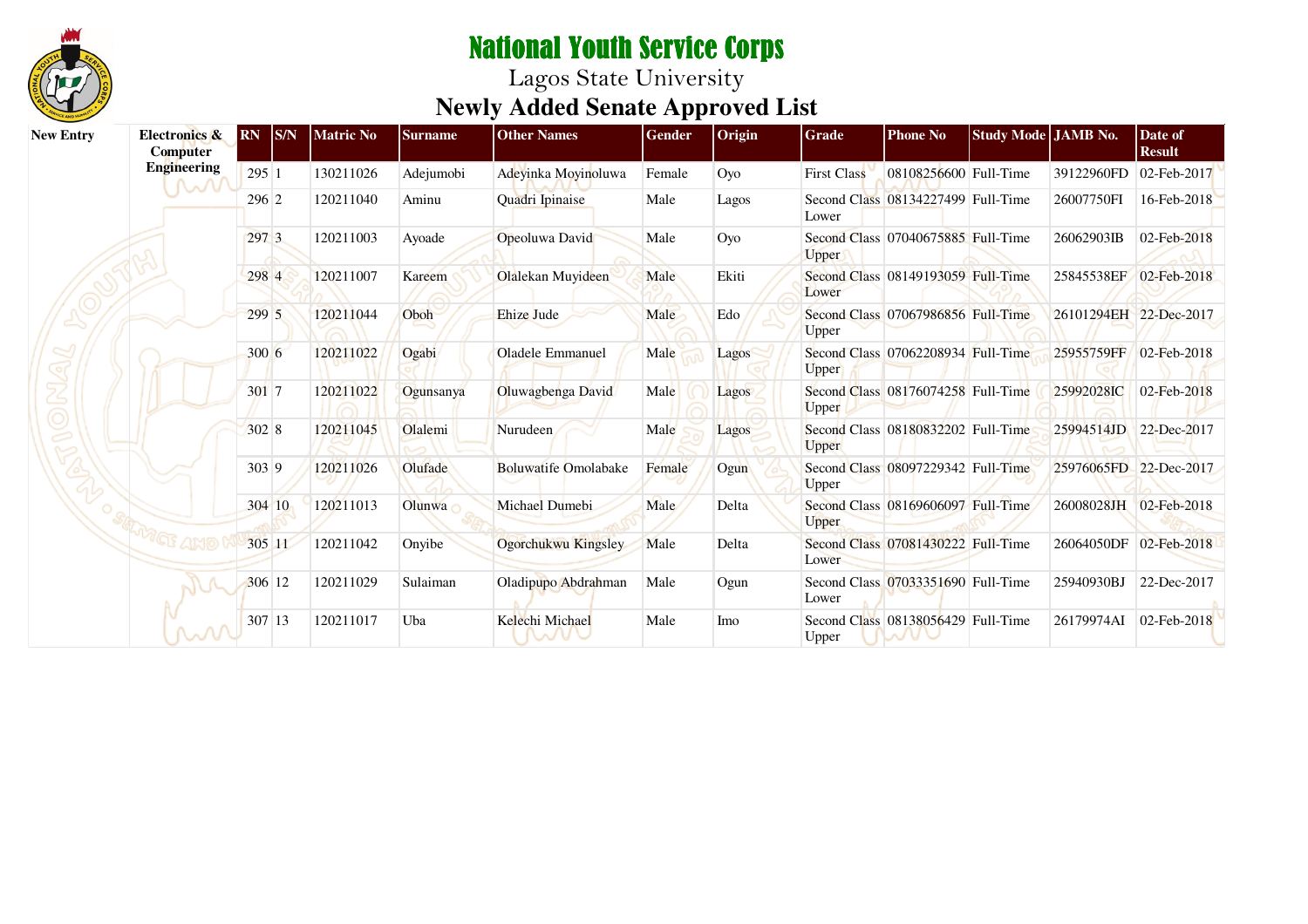

| <b>New Entry</b> | English<br><b>Language</b> | <b>RN</b> S/N | <b>Matric No</b> | <b>Surname</b>       | <b>Other Names</b>         | <b>Gender</b> | Origin  | <b>Grade</b>       | <b>Phone No</b>                    | Study Mode JAMB No. |                        | Date of<br><b>Result</b> |
|------------------|----------------------------|---------------|------------------|----------------------|----------------------------|---------------|---------|--------------------|------------------------------------|---------------------|------------------------|--------------------------|
|                  | MM                         | 308 1         | 130321004        | Allison              | Dasola Rasheedat<br>nani C | Female        | Lagos   | Lower              | Second Class 07011311698 Full-Time |                     | 35503545CB 02-Feb-2018 |                          |
|                  |                            | 309 2         | 110321018        | Aluko                | Hadeeyat Titilayo          | Female        | Lagos   | Third Class        | 08038368141 Full-Time              |                     | 15238625DB 02-Feb-2018 |                          |
|                  |                            | 310 3         | 120321007        | Anisere              | <b>Bisola Esther</b>       | Female        | Oyo     | <b>Third Class</b> | 08035137247 Full-Time              |                     | 25851896IA             | 02-Feb-2018              |
|                  |                            | 3114          | 980302077        | Anwoju               | Modupe Oriyomi             | Female        | Lagos   | Lower              | Second Class 08023657373 Full-Time |                     | 98506866IE             | 23-Jul-2003              |
|                  |                            | 312 5         | 130321007        | Awoyera              | <b>Blessing Olajumoke</b>  | Female        | Osun    | Lower              | Second Class 08162960058 Full-Time |                     | 35360599CC 02-Feb-2018 |                          |
|                  |                            | 3136          | 110321024        | Ayeni                | Omobolaji Ismail           | Male          | Lagos   | Third Class        | 08052042467 Full-Time              |                     | 15203374FE 02-Feb-2018 |                          |
|                  |                            | 314 7         | 130321017        | Daala                | Mirilla Dennis             | Male          | Rivers  | Lower              | Second Class 08053346093 Full-Time |                     | 36383162FF 02-Feb-2018 |                          |
|                  |                            | 315 8         | 090321033        | Daramola             | Sulaimon Shamsudeen        | Male          | Lagos   | Third Class        | 08093203635 Full-Time              |                     | 92158316HI 02-Feb-2018 |                          |
|                  |                            | 316 9         | 130321012        | Emmanuel             | Elizabeth Modupe           | Female        | Ondo    | Lower              | Second Class 08166808506 Full-Time |                     | 35067543HJ 02-Feb-2018 |                          |
|                  |                            | 317 10        | 130321013        | Ezeamii              | Nwakaego Justina           | Female        | Anambra | Lower              | Second Class 08090658797 Full-Time |                     | 36381772FE 02-Feb-2018 |                          |
|                  |                            | 318 11        | 110321036        | Fashanu              | Titilola Shifau            | Female        | Lagos   | <b>Third Class</b> | 08064472948 Full-Time              |                     | 15956536IG             | 02-Feb-2018              |
|                  | WGF AND                    | 319 12        | 13032016         | Idowu                | Motunrayo Omobolanle       | Female        | Ogun    | Lower              | Second Class 08080430724 Full-Time |                     | 35715063EB 02-Feb-2018 |                          |
|                  |                            | 320 13        | 130321017        | Idris-<br>Animashaun | <b>Basirat</b>             | Female        | Lagos   | Lower              | Second Class 09093438130 Full-Time |                     | 35456608IF             | 02-Feb-2018              |
|                  |                            | 321 14        | 110321046        | Kazeem               | Mujidat Adewunmi           | Female        | Lagos   | Third Class        | 08187851469 Full-Time              |                     |                        | 15615152BF 02-Feb-2018   |
|                  | ∼∿                         | 322 15        | 140321178        | Kolawole             | Josephine Oluwatosin       | Female        | Oyo     | Upper              | Second Class 08072688456 Full-Time |                     | 49015771DB 02-Feb-2018 |                          |
|                  |                            | 323 16        | 130321019        | Obadia               | Kehinde Cicilia            | Female        | Lagos   | Lower              | Second Class 08182053093 Full-Time |                     | 36377639DH 02-Feb-2018 |                          |
|                  |                            | 324 17        | 130321020        | Obisakin             | <b>Fiyinfolu Dorcas</b>    | Female        | Osun    | Lower              | Second Class 08183390802 Full-Time |                     | 35481406JA 02-Feb-2018 |                          |
|                  |                            | 325 18        | 120321018        | Odedina              | Sherifat Oluwaseun         | Female        | Lagos   | Lower              | Second Class 07086573227 Full-Time |                     | 26094954FF 02-Feb-2018 |                          |
|                  |                            | 326 19        | 130321021        | Odukoya              | <b>Busayo Folake</b>       | Female        | Lagos   | Lower              | Second Class 08107915481 Full-Time |                     | 35306775IG             | 02-Feb-2018              |
|                  |                            | 327 20        | 110321057        | Ogundare             | <b>Esther</b> Abiola       | Female        | Oyo     | Third Class        | 08033761230 Full-Time              |                     | 16029844GB 02-Feb-2018 |                          |
|                  |                            | 328 21        | 130321022        | Ogunsanwo            | Olubusayo Samuel           | Male          | Lagos   | Lower              | Second Class 08133212350 Full-Time |                     | 35507907DA 02-Feb-2018 |                          |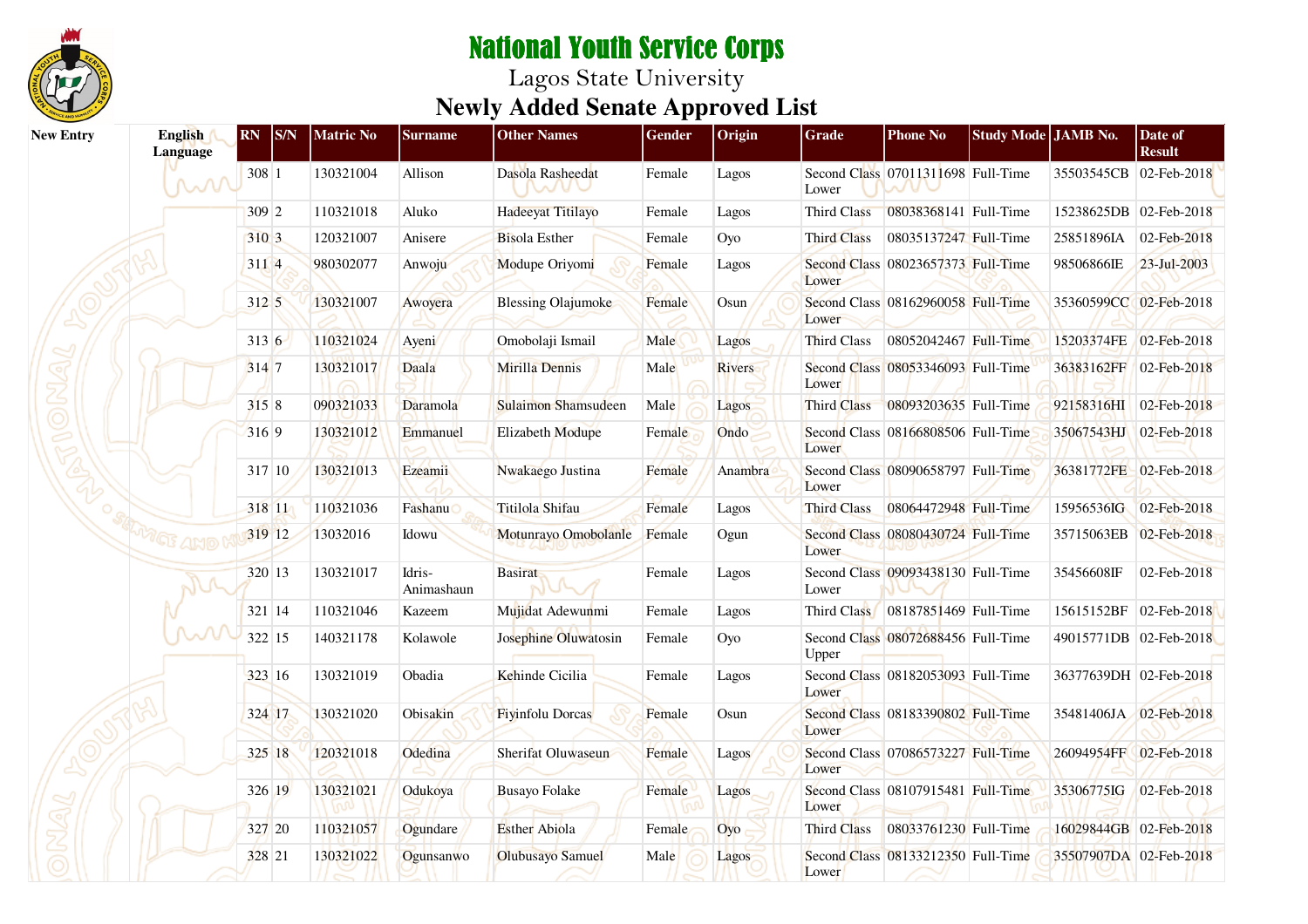

| <b>New Entry</b> | English       | 329 22 | 120321043 | Okoye       | Sylvia Uju                | Female | Anambra | Third Class  | 08102950708 Full-Time              | 29034593IH             | $02$ -Feb-2018 |
|------------------|---------------|--------|-----------|-------------|---------------------------|--------|---------|--------------|------------------------------------|------------------------|----------------|
|                  | Language<br>M | 330 23 | 130321024 | Olabode     | Tunde Adewale             | Male   | Oyo     | Lower        | Second Class 08168968735 Full-Time | 36178467DD 02-Feb-2018 |                |
|                  |               | 331 24 | 130321025 | Olagbenjo   | Emmanuel Oluwabusola Male |        | Lagos   | Lower        | Second Class 07063104551 Full-Time | 35254720IB             | 02-Feb-2018    |
|                  |               | 332 25 | 130321026 | Olagunju    | Olaoluwa Joseph           | Male   | Ekiti   | <b>Upper</b> | Second Class 08056929342 Full-Time | 35108543HF 02-Feb-2018 |                |
|                  |               | 333 26 | 130321029 | Oni         | Adedamola Aderonke        | Female | Osun    | <b>Upper</b> | Second Class 08088669032 Full-Time | 35532498HE 02-Feb-2018 |                |
|                  |               | 334 27 | 120321023 | Onwuka      | Onyinyechi Gift           | Female | Abia    | Lower        | Second Class 08140888328 Full-Time | 25955073HG 02-Feb-2018 |                |
|                  |               | 335 28 | 130321030 | Onyeagwalam | Gloria Ogugua             | Female | Imo     | Lower        | Second Class 08172665567 Full-Time | 36301822CD 02-Feb-2018 |                |
|                  |               | 336 29 | 130321031 | Osun        | Busola Adesola            | Female | Ondo    | Lower        | Second Class 07062194779 Full-Time | 35067892AC 02-Feb-2018 |                |
|                  |               | 337 30 | 130321033 | Owate       | Olayinka Oluwakemi        | Female | Ondo    | <b>Upper</b> | Second Class 08085421145 Full-Time | 36320888FF             | $02$ -Feb-2018 |
|                  |               | 338 31 | 130321035 | Salami      | Olawunmi Aminat           | Female | Ogun    | <b>Upper</b> | Second Class 08185299395 Full-Time | 36619303CD 02-Feb-2018 |                |
|                  |               | 339 32 | 130321036 | Sodoli      | Idowu Josephine           | Female | Lagos   | Lower        | Second Class 08094901063 Full-Time | 36282739EC 02-Feb-2018 |                |
|                  |               | 340 33 | 130321037 | Tijani      | Monisola Kaosara          | Female | Lagos   | Lower        | Second Class 08168846220 Full-Time | 35505485CB             | 02-Feb-2018    |
|                  |               | 341 34 | 130321047 | Williams    | Joseph Timilehin          | Male   | Ogun    | Upper        | Second Class 08027000339 Full-Time | 35267047FH 02-Feb-2018 |                |
|                  | m             | 342 35 | 130321039 | Williams    | Olamide Esther            | Female | Lagos   | Upper        | Second Class 07088598144 Full-Time | 35591357DH 02-Feb-2018 |                |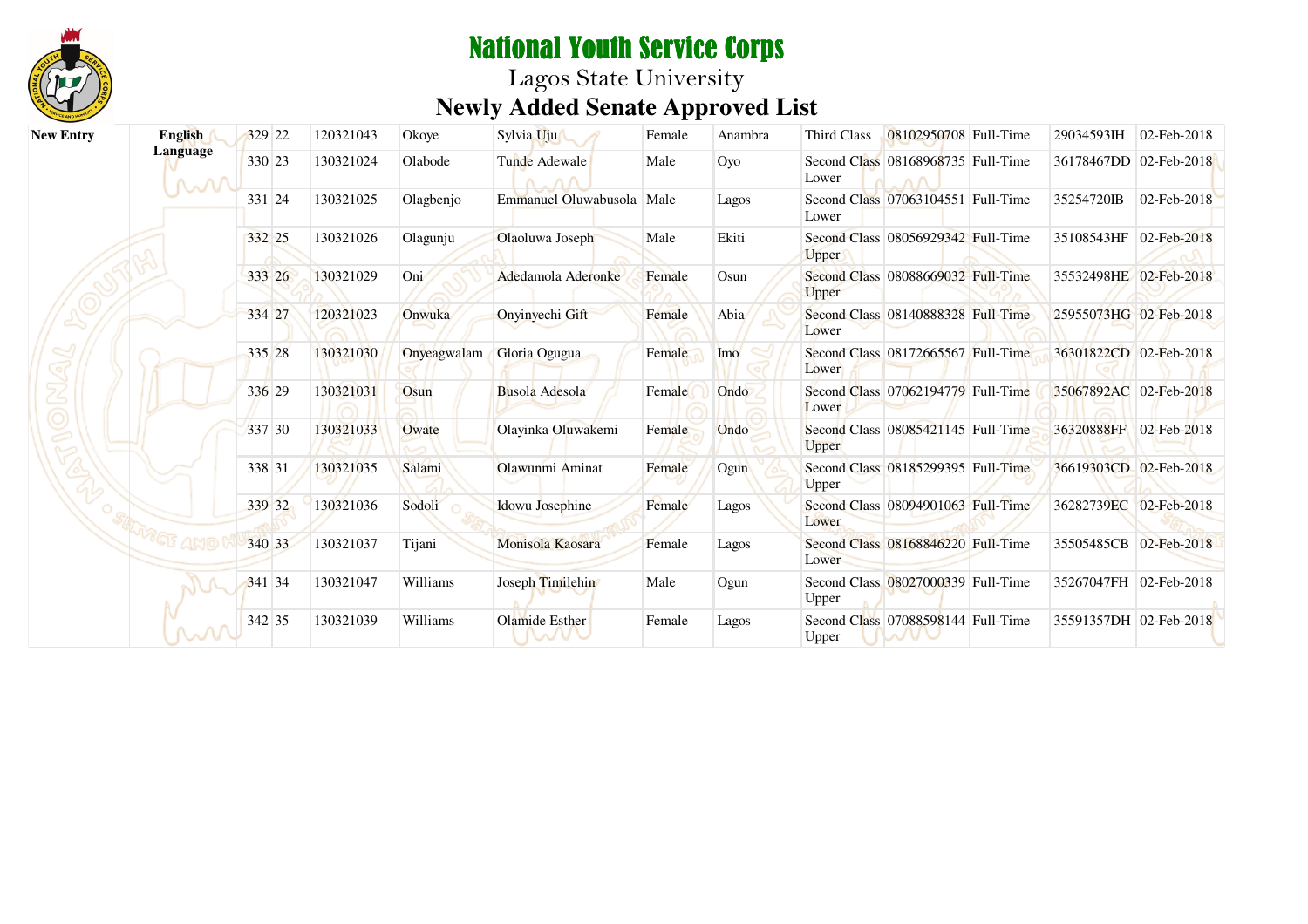

| <b>New Entry</b> | Fishery | <sub>S/N</sub><br> RN | <b>Matric No</b> | <b>Surname</b> | <b>Other Names</b>       | <b>Gender</b> | Origin       | Grade              | <b>Phone No</b>                    | Study Mode JAMB No. |                        | Date of<br><b>Result</b> |
|------------------|---------|-----------------------|------------------|----------------|--------------------------|---------------|--------------|--------------------|------------------------------------|---------------------|------------------------|--------------------------|
|                  |         | 343 1                 | 120541015        | Abodunrin      | <b>Beulah Oluwatosin</b> | Female        | Kwara        | Third Class        | 08162052660 Full-Time              |                     | 25914260AE             | $02$ -Feb-2018           |
|                  |         | $344$ 2               | 120541007        | Adagba         | Seyon Bayoma             | Male          | Lagos        | Upper              | Second Class 07035690435 Full-Time |                     | 25915701EG 02-Feb-2018 |                          |
|                  |         | 345 3                 | 110711006        | Ajamole        | Abibat Lolade            | Female        | Lagos        | Lower              | Second Class 08032470000 Full-Time |                     | 16168262GE 22-Dec-2017 |                          |
|                  |         | 346 4                 | 110541004        | Ajayi          | Olayemi Latifat          | Female        | Lagos        | Lower              | Second Class 08037604072 Full-Time |                     | 15632065AH 22-Dec-2017 |                          |
|                  |         | 347 5                 | 110541008        | <b>Bokoh</b>   | Sejlo Paul               | Male          | Lagos        | Lower              | Second Class 08074827652 Full-Time |                     | 15371295BC 22-Dec-2017 |                          |
|                  |         | 348 6                 | 120541012        | Disu           | Sumbo Mariam             | Female        | Lagos        | Upper              | Second Class 07083166770 Full-Time |                     | 25944201AD 02-Feb-2018 |                          |
|                  |         | 349 7                 | 110541011        | Famous-Cole    | Abraham Oluwatobi        | Male          | Lagos        | Lower              | Second Class 08026888476 Full-Time |                     | 15564361AB 22-Dec-2017 |                          |
|                  |         | 350 8                 | 120541022        | Godwin         | Agnes Onyejeochin        | Female        | <b>Benue</b> | <b>Upper</b>       | Second Class 08164650770 Full-Time |                     | 26061609ID             | 02-Feb-2018              |
|                  |         | 351 9                 | 120541009        | Lambo          | <b>Taiwo Mary</b>        | Male          | Lagos        | <b>First Class</b> | 07039454841 Full-Time              |                     | 25912029AE 02-Feb-2018 |                          |
|                  |         | 352 10                | 120541021        | Lawal          | Temiloluwa Kaliat        | Female        | Lagos        | Lower              | Second Class 09051219156 Full-Time |                     | 26404740FE             | $02$ -Feb-2018           |
|                  |         | 353 11                | 120541002        | Olaide         | <b>Abiodun Jelilat</b>   | Female        | Lagos        | Lower              | Second Class 08168564299 Full-Time |                     | 25869752FG 02-Feb-2018 |                          |
|                  |         | 354 12                | 120541014        | Olusanya       | <b>Hameed Tobiloba</b>   | Male          | Lagos        | Lower              | Second Class 08127875189 Full-Time |                     | 25930998DG 02-Feb-2018 |                          |
|                  |         | 355 13                | 120541016        | Salami         | Oluwatoyin Anike         | Female        | Ogun         | Third Class        | 08138181819 Full-Time              |                     | 26215808HJ             | 02-Feb-2018              |
|                  |         | 356 14                | 120541004        | Shanu          | Shukurat Adetutu         | Female        | Lagos        | Lower              | Second Class 08091870184 Full-Time |                     | 25984572ED             | $02$ -Feb-2018           |
|                  |         | 357 15                | 110541020        | Shittu         | Jamiu Adebayo            | Male          | Lagos        | Upper              | Second Class 08026116274 Full-Time |                     | 15678366AI             | 16-Feb-2018              |
|                  |         | 358 16                | 110541023        | Showunmi       | Adebisi Tobalase         | Female        | Lagos        | <b>Third Class</b> | 08128240234 Full-Time              |                     | 15148914IG             | 22-Dec-2017              |
|                  |         | 359 17                | 110541021        | Taiwo          | <b>Aderonke Mercy</b>    | Female        | Lagos        | <b>Third Class</b> | 08134755940 Full-Time              |                     | 16461264HC 22-Dec-2017 |                          |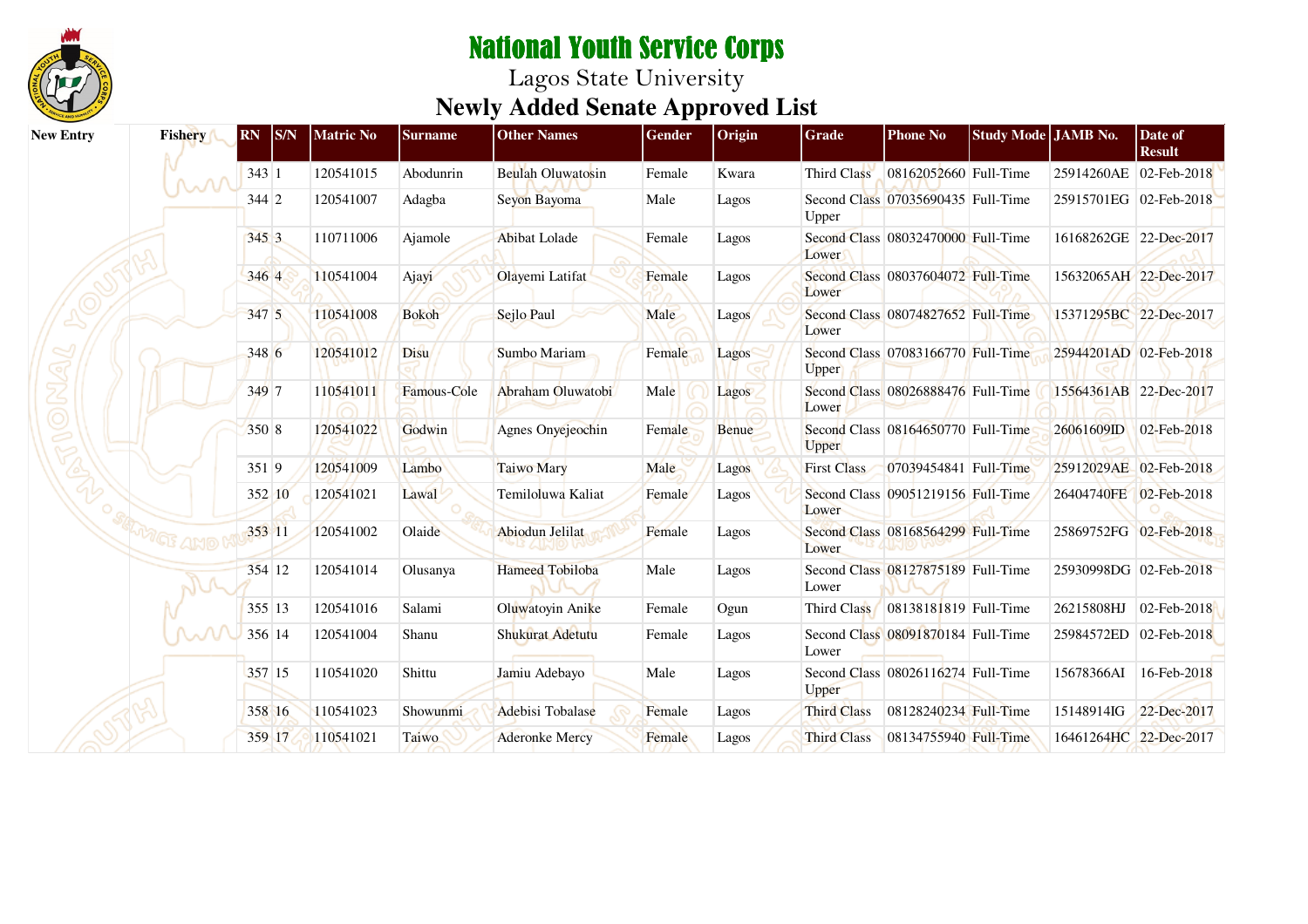

| <b>New Entry</b> | <b>French</b> |     | <b>RN</b> S/N Matric No | <b>Surname</b> | <b>Other Names</b> | <b>Sender</b> | Origin | <sup>d</sup> Grade | <b>Phone No</b>           | Study Mode JAMB No. |            | Date of<br>  Result |
|------------------|---------------|-----|-------------------------|----------------|--------------------|---------------|--------|--------------------|---------------------------|---------------------|------------|---------------------|
|                  |               | 360 | 110332008               | Lediju         | Kamilat Olanrewaiu | Female        | Lagos  | Third Class        | $ 08182127586 $ Full-Time |                     | 15946874GJ | $02$ -Feb-2018      |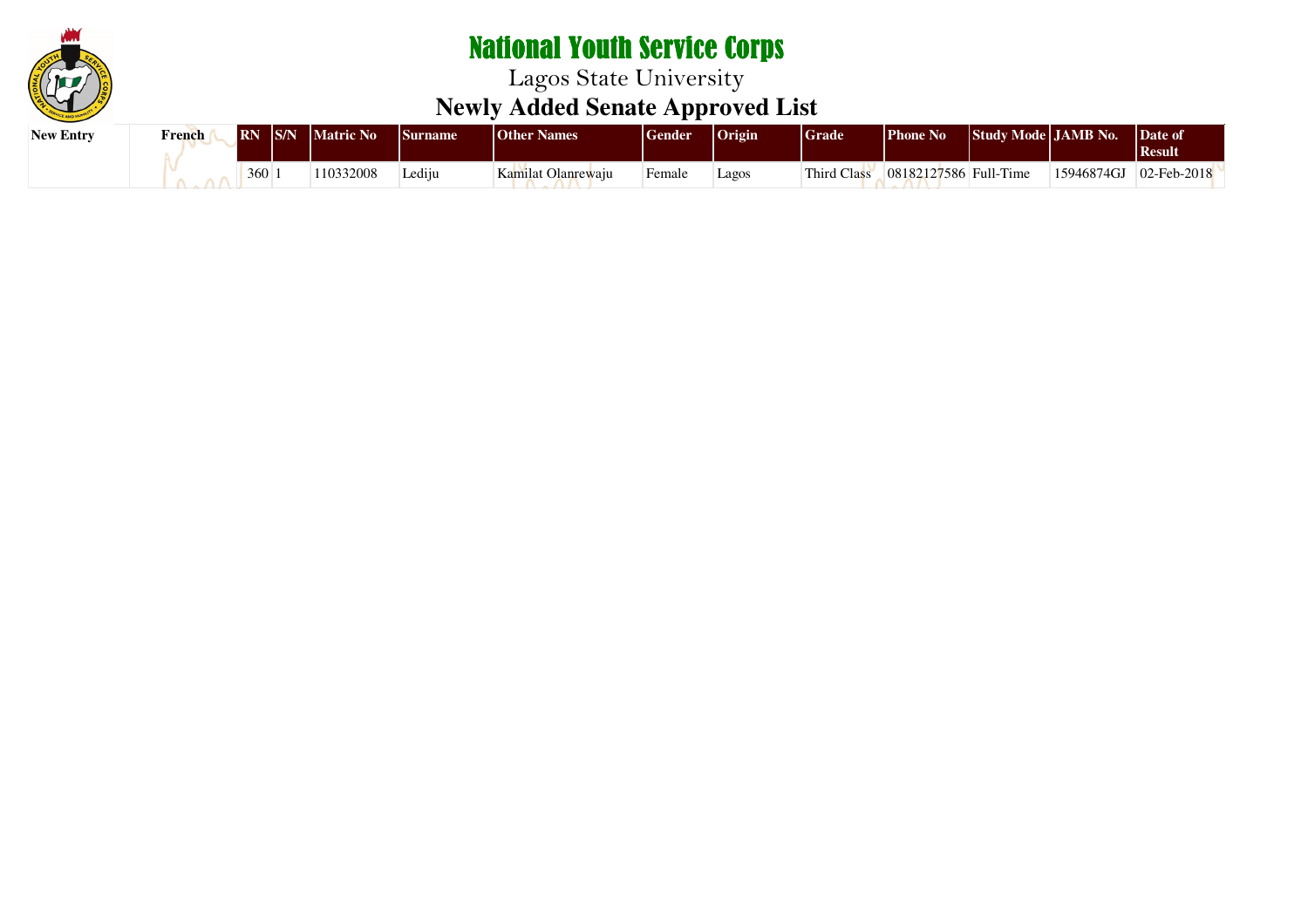

| <b>New Entry</b> | Geography &<br><b>Planning</b> | <b>RN</b> S/N | <b>Matric No</b> | <b>Surname</b> | <b>Other Names</b>    | Gender | Origin       | Grade              | <b>Phone No</b>                    | Study Mode JAMB No. |                        | Date of<br><b>Result</b> |
|------------------|--------------------------------|---------------|------------------|----------------|-----------------------|--------|--------------|--------------------|------------------------------------|---------------------|------------------------|--------------------------|
|                  | MM                             | 3611          | 130621001        | Adedigba       | Adedamola Olaitan     | Female | Ondo         | Lower              | Second Class 07032452092 Full-Time |                     | 36388599EA             | 22-Dec-2017              |
|                  |                                | $362 \, 2$    | 120621008        | Ajide          | <b>Amirah Omomofe</b> | Female | Kwara        | Third Class        | 08186962460 Full-Time              |                     |                        | 25867227GF 22-Dec-2017   |
|                  |                                | 363 3         | 130621003        | Akintunde      | Akindamola Adegoke    | Male   | Osun         | Lower              | Second Class 07082914261 Full-Time |                     | 35755360BC 09-Feb-2018 |                          |
|                  |                                | 364 4         | 110621005        | Antonio        | Olajide Sylvester     | Male   | Lagos        | <b>Third Class</b> | 08054166404 Full-Time              |                     |                        | 15949971JA 22-Dec-2017   |
|                  |                                | 3655          | 130621004        | Avoseh         | Segonami Motunrayo    | Female | <b>Lagos</b> | Lower              | Second Class 08081672009 Full-Time |                     |                        | 35168105GD 09-Feb-2018   |
|                  |                                | 3666          | 130621005        | Bakare         | Oluwatosin Suliyat    | Female | Ogun         | Lower              | Second Class 09064376444 Full-Time |                     | 35064566IG             | 22-Dec-2017              |
|                  |                                | 367 7         | 120621007        | Bamawo         | Osayande Valentine    | Male   | Edo          | Lower              | Second Class 08143258860 Full-Time |                     | 26177059CD 09-Feb-2017 |                          |
|                  |                                | 368 8         | 130621014        | Habeeb         | Ayodimeji Abdulraman  | Male   | Ogun         | <b>Upper</b>       | Second Class 08093210029 Full-Time |                     | 36312380GI             | 22-Dec-2017              |
|                  |                                | 369 9         | 130621008        | <b>I</b> hugba | Chiamaka Rosemary     | Female | Imo          | Lower              | Second Class 08084744383 Full-Time |                     | 37169257DE 22-Dec-2017 |                          |
|                  |                                | 370 10        | 130621009        | Okoye          | Felix Chukwuemeka     | Male   | Imo          | <b>Upper</b>       | Second Class 08100980265 Full-Time |                     | 35172207HG 22-Dec-2017 |                          |
|                  |                                | 371 11        | 120621006        | Olabode        | Abbas Olalekan        | Male   | Ogun         | Lower              | Second Class 08162492189 Full-Time |                     |                        | 25986832FD 22-Dec-2017   |
|                  |                                | 372 12        | 130621011        | Owoiya         | Ibrahim Adedamola     | Male   | Lagos        | Lower              | Second Class 08136232250 Full-Time |                     |                        | 36385303DE 22-Dec-2017   |
|                  |                                | 373 13        | 130621012        | Ovefolu        | Olajide Adedamola     | Male   | Lagos        | Lower              | Second Class 08187192448 Full-Time |                     |                        | 36318509BE 09-Feb-2018   |
|                  |                                | 374 14        | 120621003        | Soyebo         | Elijah Anuoluwapo     | Male   | Ogun         | Third Class        | 08100936039 Full-Time              |                     |                        | 25856369EH 22-Dec-2017   |
|                  |                                | 375 15        | 130621013        | Thorpe         | Oluwajimi Jeremiah    | Male   | Lagos        | Upper              | Second Class 07036795055 Full-Time |                     |                        | 35536298CD 22-Dec-2017   |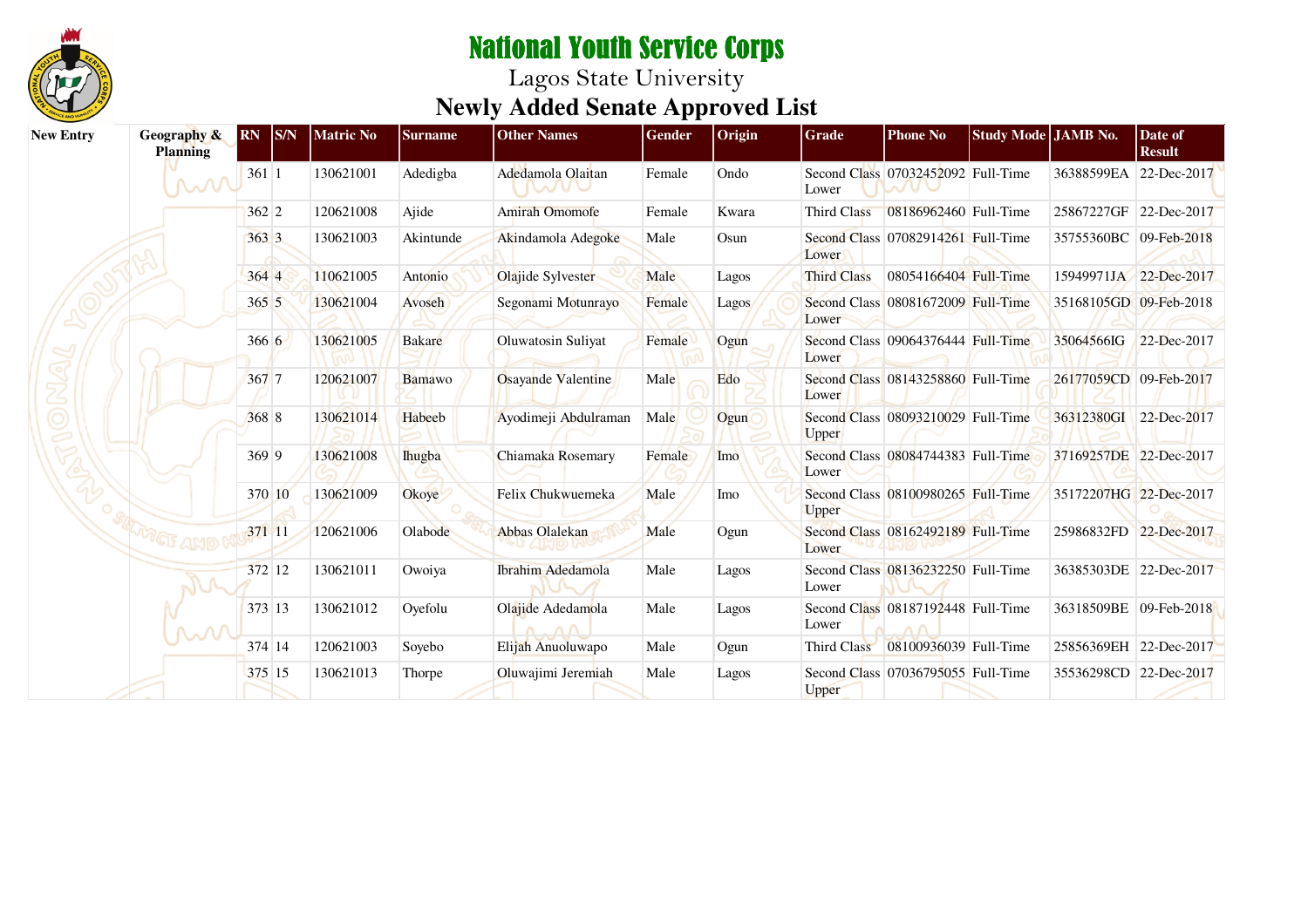

| <b>New Entry</b> | Health<br><b>Education</b> |                  | <b>IRN IS/N Matric No</b> | <b>Surname</b> | <b>Other Names</b> | <b>I</b> Gender | $ O$ rigin | Grade | <b>Phone No</b>                    | <b>Study Mode   JAMB No.</b> |                        | Date of<br>  Result |
|------------------|----------------------------|------------------|---------------------------|----------------|--------------------|-----------------|------------|-------|------------------------------------|------------------------------|------------------------|---------------------|
|                  |                            | 376              | 30142001                  | Amida          | Nurudeen Adewale   | Male            | Lagos      | Upper | Second Class 08067532565 Full-Time |                              | 35411604HD 22-Dec-2017 |                     |
|                  |                            | 377 <sup>2</sup> | 140142008                 | Ugwuodoh       | Cyril Chika        | Male            | Enugu      | Upper | Second Class 08038638008 Full-Time |                              | 49049322GE 22-Dec-2017 |                     |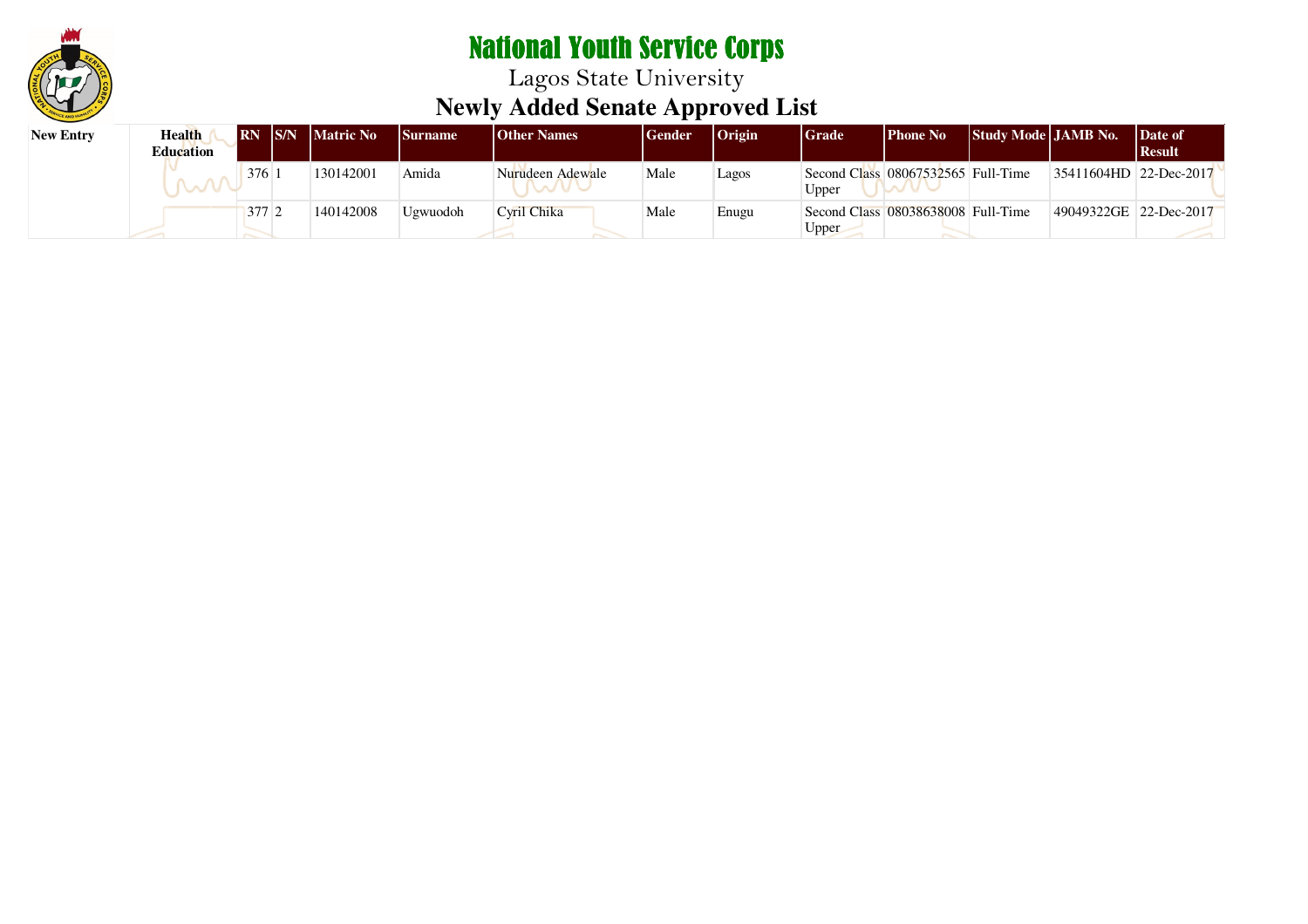

| <b>New Entry</b> | <b>History And</b><br><b>International</b> | <b>RN</b> | S/N    | <b>Matric No</b> | <b>Surname</b> | <b>Other Names</b>     | Gender | Origin  | Grade              | <b>Phone No</b>                    | Study Mode JAMB No. |                        | Date of<br><b>Result</b> |
|------------------|--------------------------------------------|-----------|--------|------------------|----------------|------------------------|--------|---------|--------------------|------------------------------------|---------------------|------------------------|--------------------------|
|                  | <b>Studies</b><br>MM                       | 378 1     |        | 130341028        | Alasan         | Hassan<br>mn           | Male   | Katsina | Lower              | Second Class 08136561173 Full-Time |                     | 35883999FI             | 22-Dec-2017              |
|                  |                                            | 379 2     |        | 130341004        | Animashaun     | Oluwatobiloba          | Female | Lagos   | Lower              | Second Class 08167756848 Full-Time |                     | 36289024AF 02-Feb-2018 |                          |
|                  |                                            | 380 3     |        | 110341022        | Ayodele        | <b>Adewale Toweyan</b> | Male   | Lagos   | Lower              | Second Class 08162005719 Full-Time |                     | 15266125HI             | 02-Feb-2018              |
|                  |                                            | 381 4     |        | 130341005        | Benjamin       | Oluwatosin Ayoola      | Female | Ondo    | Upper              | Second Class 08102964036 Full-Time |                     | 35170931CE 02-Feb-2018 |                          |
|                  |                                            | 382 5     |        | 130341007        | <b>Clement</b> | Samuel Nkemakolam      | Male   | Abia    | Lower              | Second Class 08066787687 Full-Time |                     |                        | 36493650EA 02-Feb-2018   |
|                  |                                            | 383 6     |        | 120341007        | Coker          | <b>Tolulope Abiola</b> | Male   | Ogun    | Third Class        | 08023266094 Full-Time              |                     |                        | 25931236AB 02-Feb-2018   |
|                  |                                            | 384 7     |        | 130341010        | Falola         | Sofiat Oluwadamilola   | Female | Lagos   | Lower              | Second Class 07011552863 Full-Time |                     | 35529852FI             | 02-Feb-2018              |
|                  |                                            | 385 8     |        | 120341117        | Fashina        | Olabimpe Bilikis       | Female | Lagos   | Lower              | Second Class 08137133507 Full-Time |                     | 26011545CC 02-Feb-2018 |                          |
|                  |                                            | 386 9     |        | 110341035        | Ismail         | Ibrahim Oluwaseyi      | Male   | Lagos   | Lower              | Second Class 08028739365 Full-Time |                     |                        | 15444793JG 02-Feb-2018   |
|                  |                                            |           | 387 10 | 130341013        | Kudayah        | <b>Esther Fisayomi</b> | Female | Delta   | Upper              | Second Class 07060998199 Full-Time |                     |                        | 35468663AE 02-Feb-2018   |
|                  |                                            |           | 388 11 | 120341102        | Nneji          | Paul Monday            | Male   | Enugu   | Lower              | Second Class 08033945060 Full-Time |                     |                        | 25852213AC 02-Feb-2018   |
|                  |                                            |           | 389 12 | 130341018        | Nwoko          | <b>Elbert Bobby</b>    | Male   | Delta   | Lower              | Second Class 08143226178 Full-Time |                     |                        | 36320578BF 02-Feb-2018   |
|                  | ୷                                          |           | 390 13 | 120341078        | Ogbeche        | Peter Edoh             | Male   | Benue   | Third Class        | 08066580861 Full-Time              |                     | 25905611FC 17-Jan-2017 |                          |
|                  |                                            |           | 391 14 | 120341065        | Osugo          | Ivy Oghenemaro         | Female | Delta   | Third Class        | 08023831228 Full-Time              |                     | 26068592IG             | 02-Feb-2018              |
|                  |                                            |           | 392 15 | 120341016        | Tomori         | Nofisat Mayowa         | Female | Lagos   | <b>Third Class</b> | 08102850173 Full-Time              |                     | 26047828AH 02-Feb-2018 |                          |
|                  |                                            |           | 393 16 | 120341039        | Yusuff         | Azeem Oladipupo        | Male   | Lagos   | <b>Third Class</b> | 08057014102 Full-Time              |                     | 25927921FC 02-Feb-2018 |                          |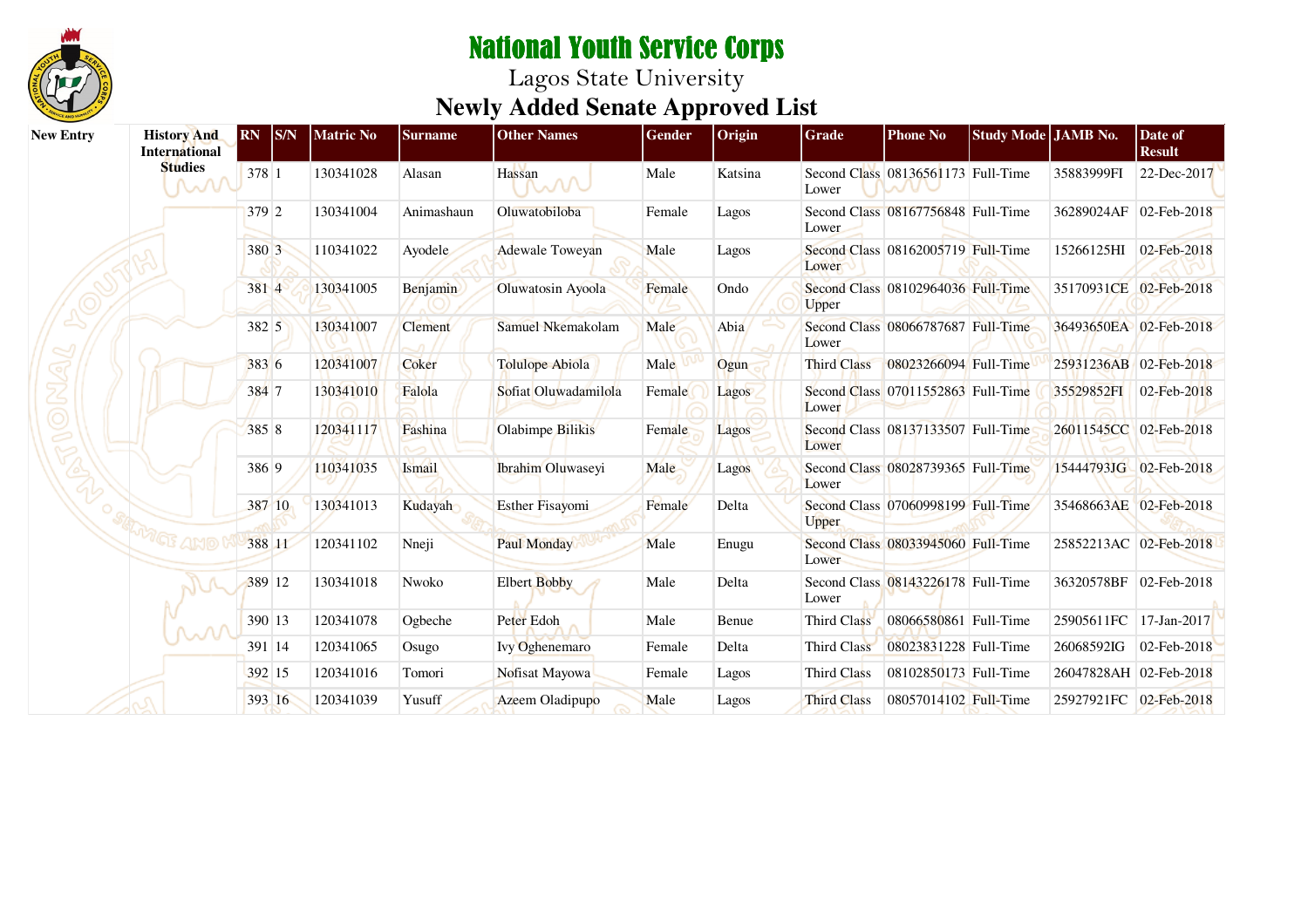

| <b>New Entry</b> | <b>Industrial</b><br><b>Relations &amp;</b> | RN     | <b>S/N</b> | <b>Matric No</b> | <b>Surname</b>       | <b>Other Names</b>                                  | Gender | Origin       | <b>Grade</b>       | <b>Phone No</b>                    | Study Mode JAMB No. |                        | Date of<br><b>Result</b> |
|------------------|---------------------------------------------|--------|------------|------------------|----------------------|-----------------------------------------------------|--------|--------------|--------------------|------------------------------------|---------------------|------------------------|--------------------------|
|                  | <b>Personnel</b><br><b>Management</b>       | 394 1  |            | 130831001        | Adelakun             | Nimotallah Adetutu<br><b>NATUL</b>                  | Female | Ogun         | Upper              | Second Class 08172567721 Full-Time |                     | 35470987BG 22-Dec-2017 |                          |
|                  |                                             | 395 2  |            | 120831009        | Agbabiaka            | <b>Samuel Olawale</b>                               | Male   | Lagos        | Third Class        | 08061669793 Full-Time              |                     | 25932674FC 22-Dec-2017 |                          |
|                  |                                             | 396 3  |            | 110831007        | Ahmed                | Sunday                                              | Male   | Kogi         | <b>Third Class</b> | 08023299882 Full-Time              |                     | 15786876BA 02-Feb-2018 |                          |
|                  |                                             | 397 4  |            | 130831003        | Ajayi                | Temitope Comfort                                    | Female | Lagos        | Lower              | Second Class 07036067928 Full-Time |                     | 35467986JF             | 22-Dec-2017              |
|                  |                                             | 398 5  |            | 120831016        | Ajoro                | Ibrahim Olawale                                     | Male   | <b>Lagos</b> | Lower              | Second Class 08144486290 Full-Time |                     | 25857462GG 22-Dec-2017 |                          |
|                  |                                             | 399 6  |            | 120831091        | Aregbe-<br>Obanikoro | Wahab Tayo                                          | Male   | Lagos        | <b>Third Class</b> | 08023916021 Full-Time              |                     | 26098218GA 22-Dec-2017 |                          |
|                  |                                             | 400 7  |            | 130831005        | Awoluyi              | Abisola Mauyon                                      | Female | Lagos        | Upper              | Second Class 08100397122 Full-Time |                     | 35167028JD 22-Dec-2017 |                          |
|                  |                                             | 401 8  |            | 110831019        | Awonronsu            | Joshua Tendagbemen                                  | Male   | Lagos        | Third Class        | 08165264613 Full-Time              |                     | 16142647IF             | 22-Dec-2017              |
|                  |                                             | 402 9  |            | 130831019        | Azeez                | Kolawole Lekan                                      | Male   | Ogun         | Upper              | Second Class 07068451345 Full-Time |                     | 36505953II             | 22-Dec-2017              |
|                  |                                             |        | 403 10     | 120831022        | <b>Badmus</b>        | <b>Mariam Bose</b>                                  | Female | Osun         | <b>Third Class</b> | 08034263060 Full-Time              |                     | 26061053AF 02-Feb-2018 |                          |
|                  |                                             | 404 11 |            | 120831157        | <b>Bakre</b>         | Suliamon Adeyemi                                    | Male   | Lagos        | <b>Third Class</b> | 07056206517 Full-Time              |                     | 25930680CA 22-Dec-2017 |                          |
|                  |                                             | 405 12 |            | 130831007        | Bolujoko             | <b>Blessing Ifeoluwa</b>                            | Female | Ogun         | <b>Upper</b>       | Second Class 08136833126 Full-Time |                     | 35404306EF 22-Dec-2017 |                          |
|                  |                                             | 406 13 |            | 130831009        | Ezeh                 | Kenneth Ikechukwu                                   | Male   | Enugu        | Lower              | Second Class 08034831220 Full-Time |                     | 35183138GJ             | 22-Dec-2017              |
|                  |                                             | 407 14 |            | 120831136        | Idowu                | Oluwaseun Babatunde<br>$\Lambda$ . $\Lambda\Lambda$ | Male   | Kwara        | Lower              | Second Class 08023305221 Full-Time |                     | 25966879GD 22-Dec-2017 |                          |
|                  |                                             | 408 15 |            | 130831011        | Igba                 | Sunday                                              | Male   | Benue        | <b>First Class</b> | 07036111490 Full-Time              |                     | 36321415CG 22-Dec-2017 |                          |
|                  |                                             | 409 16 |            | 130831012        | Mkpordikem           | Chinenye Susan                                      | Female | Imo          | <b>First Class</b> | 07062892428 Full-Time              |                     | 37093162HI 22-Dec-2017 |                          |
|                  |                                             | 410 17 |            | 130831013        | Mojeed               | Rukayat Yetunde                                     | Female | Lagos        | <b>Upper</b>       | Second Class 08033321153 Full-Time |                     | 36347457IC             | 22-Dec-2017              |
|                  |                                             | 411 18 |            | 120831074        | Ochei                | <b>Benita</b> Echidime                              | Female | Delta        | Lower              | Second Class 08130263904 Full-Time |                     | 26076391GG 22-Dec-2017 |                          |
|                  |                                             | 412 19 |            | 120831151        | Oduyebo              | Adefisayo Olaitan                                   | Male   | Lagos        | <b>Third Class</b> | 08172933706 Full-Time              |                     | 25997367HA 02-Feb-2018 |                          |
|                  |                                             | 413 20 |            | 130831015        | Olagoke              | John Kolade                                         | Male   | Oyo          | Lower              | Second Class 08038402222 Full-Time |                     | 35488264IA             | 22-Dec-2017              |
|                  |                                             | 414 21 |            | 130831017        | Osuji                | Godwin Ndubuisi                                     | Male   | Imo          | Upper              | Second Class 09093221193 Full-Time |                     | 35251645JB             | 22-Dec-2017              |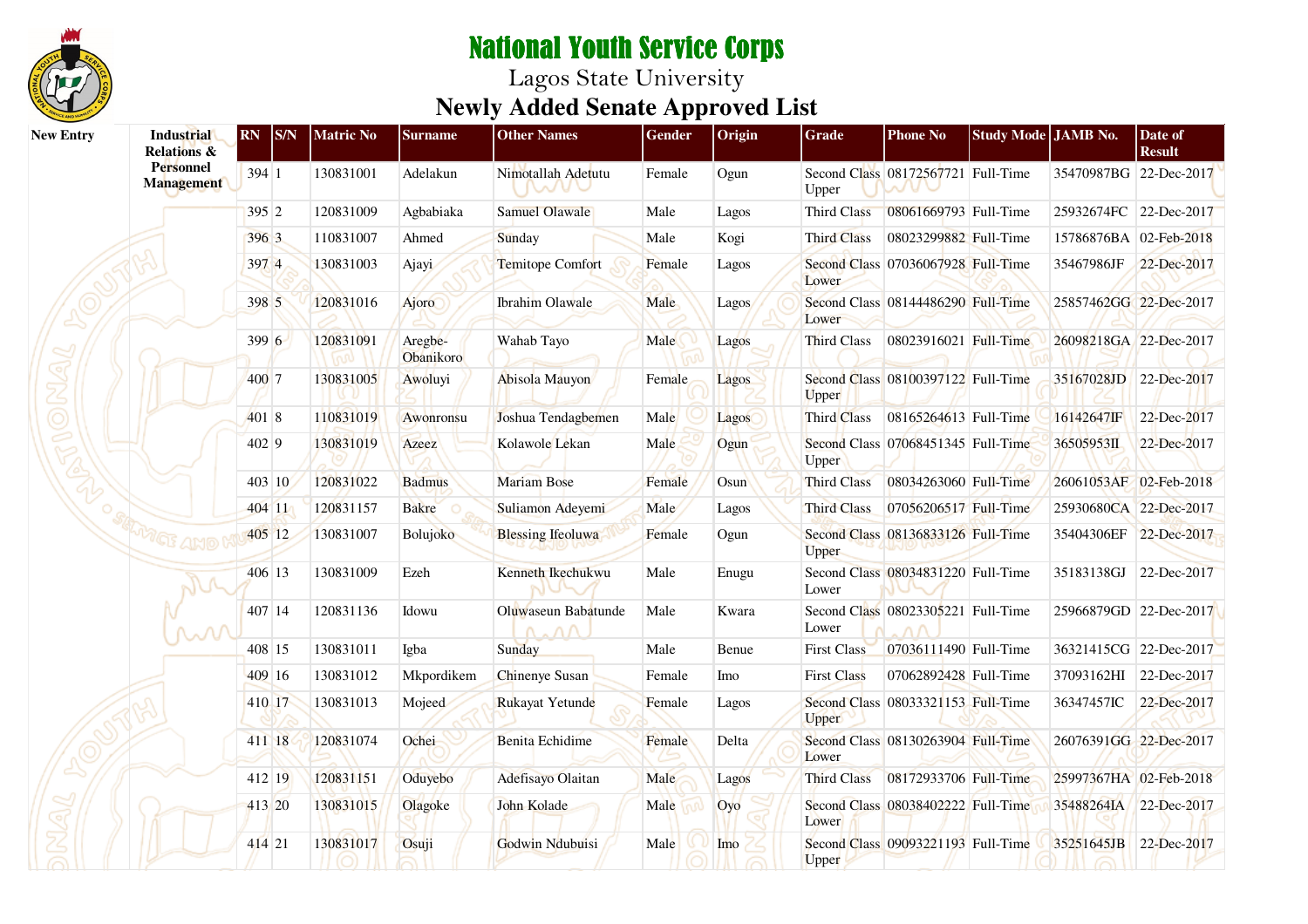

# National Youth Service Corps Lagos State University **Newly Added Senate Approved List**

| <b>New Entry</b> | <b>Industrial</b>      | 415<br>$\sim$<br>∠∠ | 120831037 | Sanni | Zainab Adebimpe          | Female | Lagos | Second Class 08164851236 Full-Time | 25994608AF | 22-Dec-2017 |
|------------------|------------------------|---------------------|-----------|-------|--------------------------|--------|-------|------------------------------------|------------|-------------|
|                  | <b>Relations &amp;</b> |                     |           |       |                          |        |       | $\cup$ pper                        |            |             |
|                  | <b>Personnel</b>       | 416 2               | 130831018 | Jsman | <b>Ibrahim Babatunde</b> | Male   | Lagos | Second Class 08064917996 Full-Time | 36562438JC | 22-Dec-2017 |
|                  | Management             |                     |           |       |                          |        |       | Lower                              |            |             |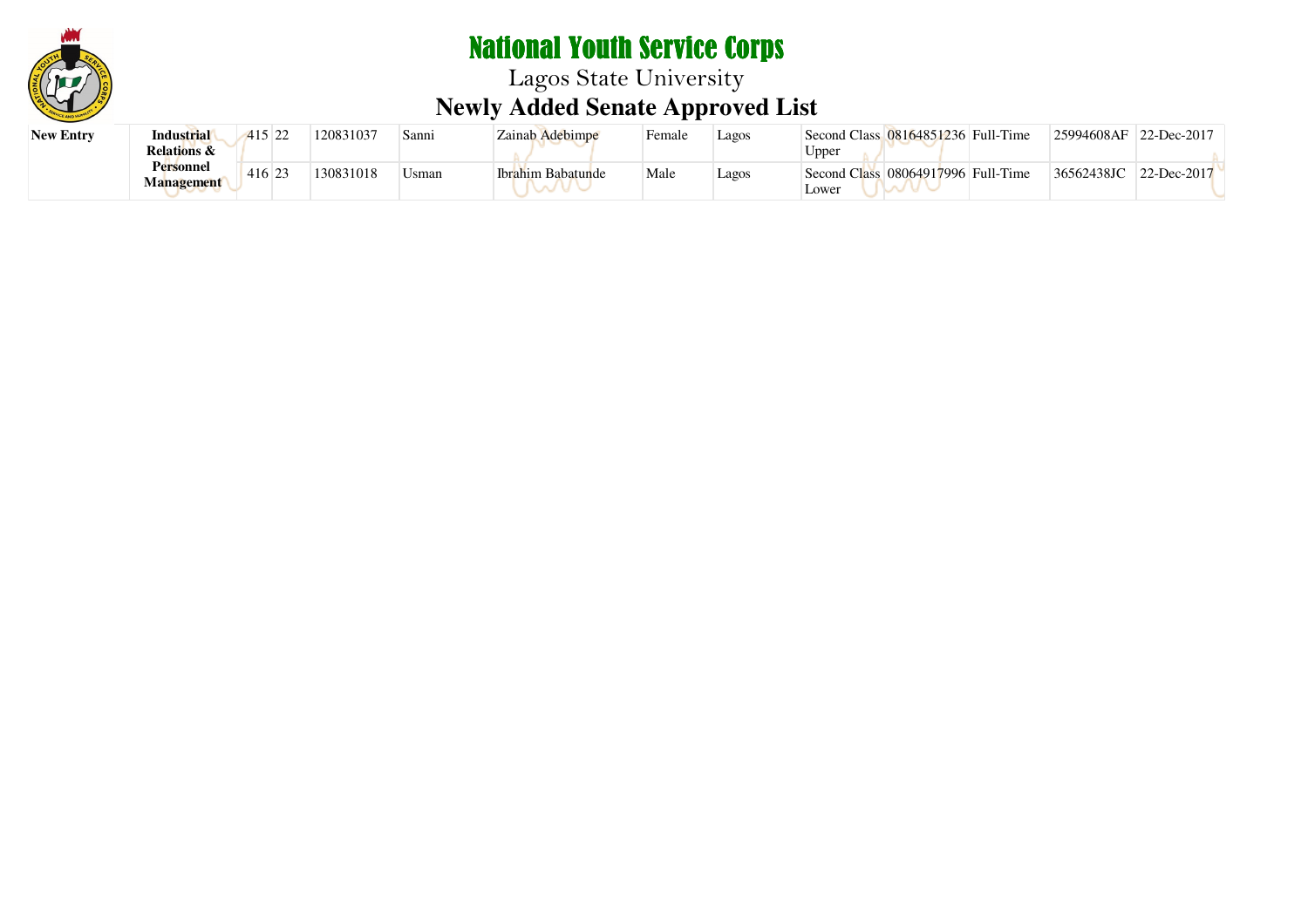

| <b>New Entry</b> | <b>Insurance</b> | <b>RN</b><br><b>S/N</b> | <b>Matric No</b> | <b>Surname</b> | <b>Other Names</b>         | Gender | Origin | <b>Grade</b>       | <b>Phone No</b>                    | Study Mode JAMB No. |                        | Date of<br><b>Result</b> |
|------------------|------------------|-------------------------|------------------|----------------|----------------------------|--------|--------|--------------------|------------------------------------|---------------------|------------------------|--------------------------|
|                  | ᆻ᠕               | 417 1                   | 120813037        | Abatan         | Azeezat Ololade            | Female | Lagos  | Third Class        | 08090955634 Full-Time              |                     | 26052878IG             | 22-Dec-2017              |
|                  |                  | 418 2                   | 120813001        | Abdulsalaam    | <b>Bilikis</b> Adeola      | Female | Lagos  | Third Class        | 07069304844 Full-Time              |                     |                        | 25871607CA 22-Dec-2017   |
|                  |                  | 419 3                   | 120813075        | Abu            | Fatai Kolawole             | Male   | Lagos  | Third Class        | 08179620891 Full-Time              |                     |                        | 26080455JG 22-Dec-2017   |
|                  |                  | 420 4                   | 120813076        | Adedapo        | Gafaru Ademola             | Male   | Osun   | <b>Third Class</b> | 08086609603 Full-Time              |                     | 26056345GE 22-Dec-2017 |                          |
|                  |                  | 421 5                   | 130813001        | Adegun         | Shina Israel               | Male   | Ogun   | Upper              | Second Class 08183941453 Full-Time |                     | 37172119FA 22-Dec-2017 |                          |
|                  |                  | 422 6                   | 110813007        | Adeoba         | Anuoluwapo Imoleayo        | Female | Lagos  | Third Class        | 07085375367 Full-Time              |                     |                        | 16105513DE 22-Dec-2017   |
|                  |                  | $423 \vert 7$           | 120813077        | Adeosun        | <b>Ibukun Serah</b>        | Female | Ogun   | <b>Third Class</b> | 08135403831 Full-Time              |                     | 25858361IF             | 22-Dec-2017              |
|                  |                  | 424 8                   | 120813006        | Agbalaya       | <b>Bilikis Motunrayo</b>   | Female | Lagos  | <b>Third Class</b> | 08061151657 Full-Time              |                     | 26004972FA 22-Dec-2017 |                          |
|                  |                  | 4259                    | 130813003        | Aghananti      | <b>Joy Anwiri</b>          | Female | Delta  | Upper              | Second Class 08130773899 Full-Time |                     | 35152276CA 22-Dec-2017 |                          |
|                  |                  | 426 10                  | 120813007        | Ajala          | Omotolani Bilikisu         | Female | Lagos  | Third Class        | 09025098860 Full-Time              |                     | 26046771HE 22-Dec-2017 |                          |
|                  |                  | 427 11                  | 120813008        | Ajose          | Deji Adura                 | Male   | Lagos  | Third Class        | 07085817335 Full-Time              |                     | 25924141ED 02-Feb-2018 |                          |
|                  |                  | 428 12                  | 110813017        | Alabi          | Oloruntobi Yemisi          | Female | Oyo    | <b>Third Class</b> | 08051090864 Full-Time              |                     |                        | 15700189BE 22-Dec-2017   |
|                  |                  | 429 13                  | 120813045        | Alfred         | Ezekiel Damilola           | Male   | Delta  | <b>Third Class</b> | 08122310002 Full-Time              |                     |                        | 25968241FB 22-Dec-2017   |
|                  | WGE ANO          | 430 14                  | 120813013        | Aminat         | Eniola Aminat              | Female | Lagos  | Lower              | Second Class 08087231923 Full-Time |                     |                        | 25989551EE 22-Dec-2017   |
|                  |                  | 431 15                  | 120813010        | Awosanya       | Afeez Abiola               | Male   | Ogun   | Lower              | Second Class 08109732058 Full-Time |                     |                        | 26011644BG 22-Dec-2017   |
|                  | m                | 432 16                  | 130813004        | Awoyemi        | <b>Aderonke Mary</b><br>MV | Female | Lagos  | Upper              | Second Class 08169461506 Full-Time |                     |                        | 36329945EE 22-Dec-2017   |
|                  |                  | 433 17                  | 110813029        | <b>Badmus</b>  | Opeyemi                    | Male   | Lagos  |                    | Third Class 08023122213 Full-Time  |                     |                        | 15707174BB 22-Dec-2017   |
|                  |                  | 434 18                  | 120813012        | Bakre          | Muizz Adeol                | Male   | Lagos  | Lower              | Second Class 08064183656 Full-Time |                     | 25928844JG             | 22-Dec-2017              |
|                  |                  | 435 19                  | 120813015        | Dosumu         | Sulaimon Babatunde         | Male   | Lagos  | <b>Third Class</b> | 08117543569 Full-Time              |                     | 26053942JF             | 22-Dec-2017              |
|                  |                  | 436 20                  | 130813006        | Emereuwa       | Emmanuel Chukwudi          | Male   | Abia   | Upper              | Second Class 08068071347 Full-Time |                     |                        | 36265613BA 22-Dec-2017   |
|                  |                  | 437 21                  | 120813018        | Fanu           | Dorcas Mautin              | Female | Ogun   | <b>Third Class</b> | 08161342161 Full-Time              |                     | 26083048HH 22-Dec-2017 |                          |
|                  |                  | 438 22                  | 120813019        | Gbadamosi      | Mariam Adeola              | Female | Lagos  | Third Class        | 07082365602 Full-Time              |                     | 25926685HE 22-Dec-2017 |                          |
|                  |                  | 439 23                  | 120813081        | Hassan         | Mariam Sesheyon            | Female | Lagos  | Lower              | Second Class 08024010779 Full-Time |                     | 26067249EB 22-Dec-2017 |                          |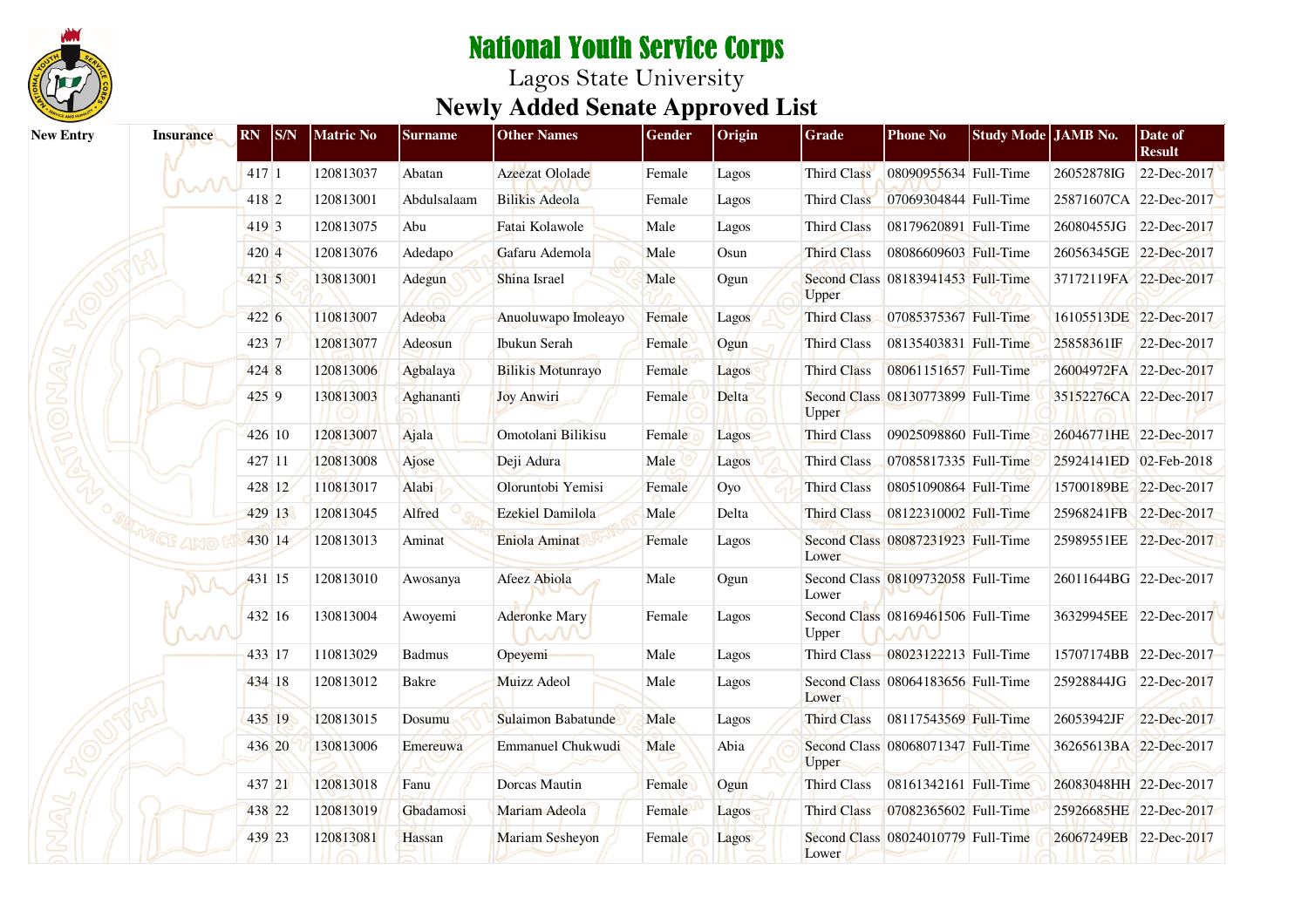

# National Youth Service Corps Lagos State University **Newly Added Senate Approved List**

| <b>New Entry</b> | <b>Insurance</b> | 440 24 | 110813037 | Kareem         | Mojisola Ramota         | Female | Lagos   | Lower              | Second Class 08132610204 Full-Time | 15608895GF             | 22-Dec-2017 |
|------------------|------------------|--------|-----------|----------------|-------------------------|--------|---------|--------------------|------------------------------------|------------------------|-------------|
|                  |                  | 441 25 | 120813020 | Kosebinu       | Adewunmi Busola         | Female | Ogun    | Third Class        | 07062170555 Full-Time              | 25931506GE 22-Dec-2017 |             |
|                  | M                | 442 26 | 120813022 | <b>Martins</b> | Ibukun Victoria         | Female | Lagos   | <b>Third Class</b> | 07064391492 Full-Time              | 26073097FE 22-Dec-2017 |             |
|                  |                  | 443 27 | 120813055 | Muraino        | Oluwatobi Omolara       | Female | Lagos   | <b>Third Class</b> | 07037445264 Full-Time              | 25947402AD 22-Dec-2017 |             |
|                  |                  | 444 28 | 130813007 | Obi            | Tochukwu Hope           | Female | Anambra | Upper              | Second Class 08094396183 Full-Time | 35963035BI             | 22-Dec-2017 |
|                  |                  | 445 29 | 120813067 | Odeshola       | <b>Kehinde Faruk</b>    | Male   | Oyo     | <b>Third Class</b> | 08029431845 Full-Time              | 26029489CF 22-Dec-2017 |             |
|                  |                  | 446 30 | 120813068 | Odeshola       | Taiwo Gafar             | Male   | Oyo     | <b>Third Class</b> | 08026696532 Full-Time              | 26029492BG 22-Dec-2017 |             |
|                  |                  | 447 31 | 130813009 | Ogunfowora     | Damilare Oriyomi        | Male   | Lagos   | Upper              | Second Class 08096555775 Full-Time | 35510045BI 22-Dec-2017 |             |
|                  |                  | 448 32 | 130813010 | Ogunsola       | Zainab Abimbola         | Female | Lagos   | Upper              | Second Class 08095324114 Full-Time | 35513986CJ             | 22-Dec-2017 |
|                  |                  | 449 33 | 130813016 | Olanivi        | Rachael Damilola        | Female | Oyo     | <b>Upper</b>       | Second Class 08033917719 Full-Time | 35404690FH 22-Dec-2017 |             |
|                  |                  | 450 34 | 120813016 | Oludimu        | Olusayo Olusegun        | Male   | Lagos   | Third Class        | 08060917841 Full-Time              | 26039880IG             | 22-Dec-2017 |
|                  |                  | 451 35 | 130813011 | Oluseye-Aare   | Oyetomilola Dorcas      | Female | Ogun    | Upper              | Second Class 08160503155 Full-Time | 35468102DI 22-Dec-2017 |             |
|                  |                  | 452 36 | 120813086 | Rasaq          | <b>Ibrahim Bamidele</b> | Male   | Oyo     | <b>Third Class</b> | 08187208552 Full-Time              | 26073776FE             | 22-Dec-2017 |
|                  |                  | 453 37 | 120813036 | Said           | Olawunmi Suliyah        | Female | Lagos   | <b>Third Class</b> | 09057684736 Full-Time              | 25933675FG             | 22-Dec-2017 |
|                  |                  | 454 38 | 120813042 | Sonde          | Temitope Oluwaseun      | Female | Ogun    | Third Class        | 07035609154 Full-Time              | 26035992BD 22-Dec-2017 |             |
|                  |                  | 455 39 | 100813057 | Talabi         | Oluwatobi Oladimeji     | Male   | Ogun    | Pass               | 08164536069 Full-Time              | 05632829HF             | 22-Dec-2017 |
|                  |                  | 456 40 | 130813015 | Ukanwoke       | Mirian Osinachi         | Female | Lagos   | Upper              | Second Class 08132419780 Full-Time | 35917843IF             | 22-Dec-2017 |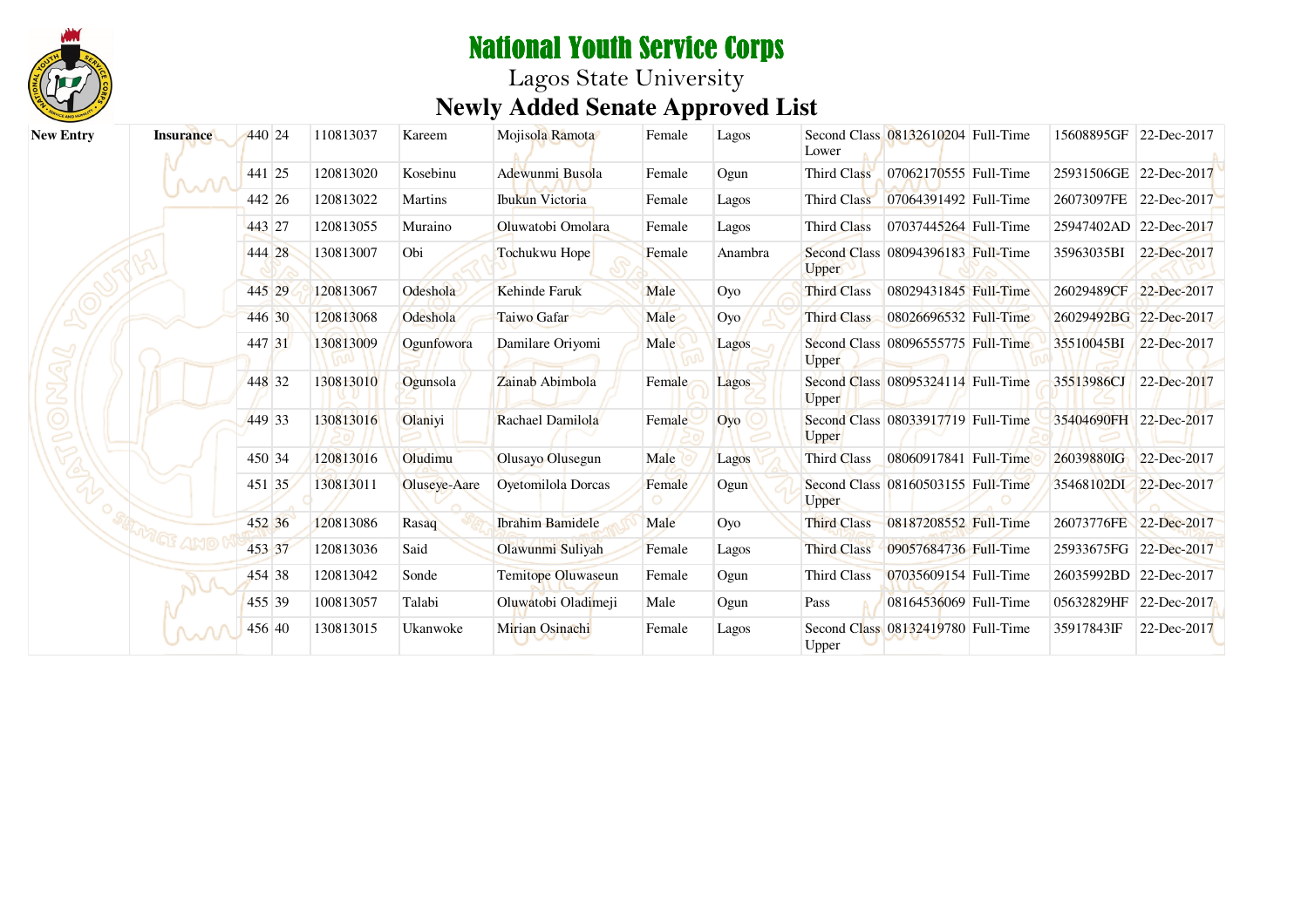

| <b>New Entry</b> | Islamic Studies RN S/N Matric No |                  |           | <b>Surname</b> | <b>Other Names</b> | Gender | <b>Origin</b> | <b>Grade</b> | <b>Phone No</b>                    | <b>Study Mode JAMB No.</b> |                        | Date of<br>  Result        |
|------------------|----------------------------------|------------------|-----------|----------------|--------------------|--------|---------------|--------------|------------------------------------|----------------------------|------------------------|----------------------------|
|                  |                                  | 457              | 140352003 | Mustapha       | Muhammed           | Male   | Kwara         | Upper        | Second Class 08140419777 Full-Time |                            | 49026853FG 02-Feb-2018 |                            |
|                  |                                  | 458 <sup>2</sup> | 130352004 | Tijani         | Wasiu Abiodun      | Male   | Oyo           | Lower        | Second Class 08027954794 Full-Time |                            | 35361599CJ             | $ 02 - \text{Feb} - 2018 $ |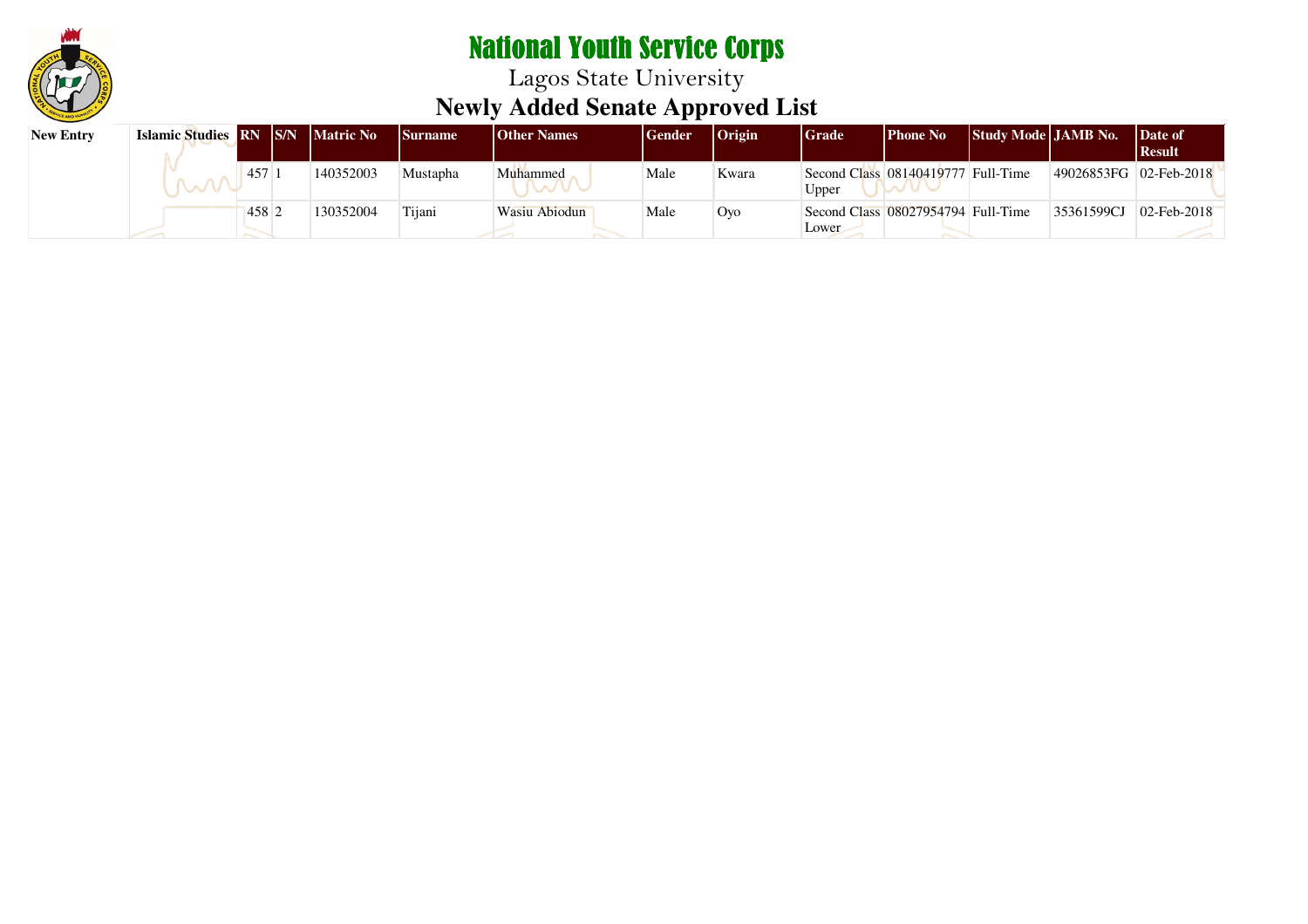

| <b>New Entry</b> | Law/Common & RN<br><b>Islamic Law</b> |       | $ _{S/N}$ | <b>Matric No</b> | <b>Surname</b> | <b>Other Names</b>        | <b>Gender</b> | Origin | <b>Grade</b>       | <b>Phone No</b>                    | Study Mode JAMB No. |                        | Date of<br><b>Result</b> |
|------------------|---------------------------------------|-------|-----------|------------------|----------------|---------------------------|---------------|--------|--------------------|------------------------------------|---------------------|------------------------|--------------------------|
|                  | MM                                    | 459 1 |           | 120412023        | Abdulsalam     | Sulaimon Owolabi<br>nan c | Male          | Lagos  | Lower              | Second Class 08102851701 Full-Time |                     | 26096082GG 16-Feb-2018 |                          |
|                  |                                       | 460 2 |           | 120412010        | Adebayo        | Nurudeen Olatunji         | Male          | Kwara  | Lower              | Second Class 08054732466 Full-Time |                     | 26177351CA 16-Feb-2018 |                          |
|                  |                                       | 4613  |           | 130352002        | Adeniyi        | Jelili Adekunle           | Male          | Oyo    | Lower              | Second Class 08085505508 Full-Time |                     | 35411414GB 16-Feb-2018 |                          |
|                  |                                       | 462 4 |           | 100411008        | Adeusi         | Adewunmi Seyi             | Male          | Ondo   | Lower              | Second Class 08134135363 Full-Time |                     | 06119376JC 25-Feb-2016 |                          |
|                  |                                       | 463 5 |           | 120412011        | Adewale        | Abayomi Quayum            | Male          | Lagos  | <b>Third Class</b> | 07043778981 Full-Time              |                     | 25927849HE 16-Feb-2018 |                          |
|                  |                                       | 4646  |           | 130411087        | Agbomeji       | Olushola                  | Male          | Lagos  | Lower              | Second Class 08031144450 Full-Time |                     | 39102150BF 16-Feb-2018 |                          |
|                  |                                       | 465 7 |           | 120412024        | Ahmadtiamy     | Ridwanullahi              | Male          | Oyo    | Third Class        | 08151661494 Full-Time              |                     | 29022043AE 16-Feb-2018 |                          |
|                  |                                       | 466 8 |           | 120412001        | Akinde         | Lateefah Moninuola        | Female        | Ogun   | Lower              | Second Class 08091500731 Full-Time |                     | 25936942FC 16-Feb-2018 |                          |
|                  |                                       | 467 9 |           | 120412008        | Akingbade      | Lateefah Adenike          | Female        | Lagos  | Lower              | Second Class 08037178793 Full-Time |                     | 25981127JG 16-Feb-2018 |                          |
|                  |                                       |       | 468 10    | 120412002        | Alaka          | Olayinka Bashir           | Male          | Lagos  | Third Class        | 08175065816 Full-Time              |                     | 25930566HB 16-Feb-2018 |                          |
|                  |                                       |       | 469 11    | 030808057        | Aneke          | <b>Benson Obinna</b>      | Male          | Enugu  | Lower              | Second Class 08033208633 Full-Time |                     | 39102752FC 16-Feb-2018 |                          |
|                  |                                       |       | 470 12    | 120412003        | Ariyo          | <b>Amidat Olatunbosun</b> | Female        | Lagos  | Lower              | Second Class 08137534150 Full-Time |                     | 26030381GF 16-Feb-2018 |                          |
|                  |                                       |       | 471 13    | 110412005        | Arulogun       | Opeyemi Olamide           | Male          | Oyo    | Lower              | Second Class 08079554216 Full-Time |                     | 15578489AG 16-Feb-2018 |                          |
|                  | ᆻ᠕                                    |       | 472 14    | 130411103        | Ayemoro        | Gbenga Joseph             | Male          | Ondo   | Lower              | Second Class 08149767629 Full-Time |                     | 39165442GF 16-Feb-2018 |                          |
|                  |                                       |       | 473 15    | 120412004        | Badiru         | Moriliat Yewande          | Female        | Lagos  | Lower              | Second Class 08189798909 Full-Time |                     | 25866423FC 16-Feb-2018 |                          |
|                  |                                       |       | 474 16    | 080411218        | Balogun        | Ademola Rasheed           | Male          | Lagos  | Pass               | 07033770665 Full-Time              |                     | 82889253ID             | 16-Feb-2018              |
|                  |                                       |       | 475 17    | 120412005        | <b>Busari</b>  | Olanrewaju Morufdeen      | Male          | Lagos  | Lower              | Second Class 08165710916 Full-Time |                     | 25928323BA 16-Feb-2018 |                          |
|                  |                                       |       | 476 18    | 100411029        | Ebitesuwa      | Oladapo Olalekan          | Male          | Ondo   | <b>Upper</b>       | Second Class 09065853868 Full-Time |                     | 05203705GC 26-Jan-2016 |                          |
|                  |                                       |       | 477 19    | 100411035        | Fasanya        | Abdulwasiu Olatunde       | Male          | Oyo    | <b>Third Class</b> | 08068648339 Full-Time              |                     | 05157252DI 16-Feb-2018 |                          |
|                  |                                       |       | 478 20    | 120412006        | Johnson        | Ganiyu Adevowale          | Male          | Lagos  | Lower              | Second Class 08033745571 Full-Time |                     | 25865349HD 16-Feb-2018 |                          |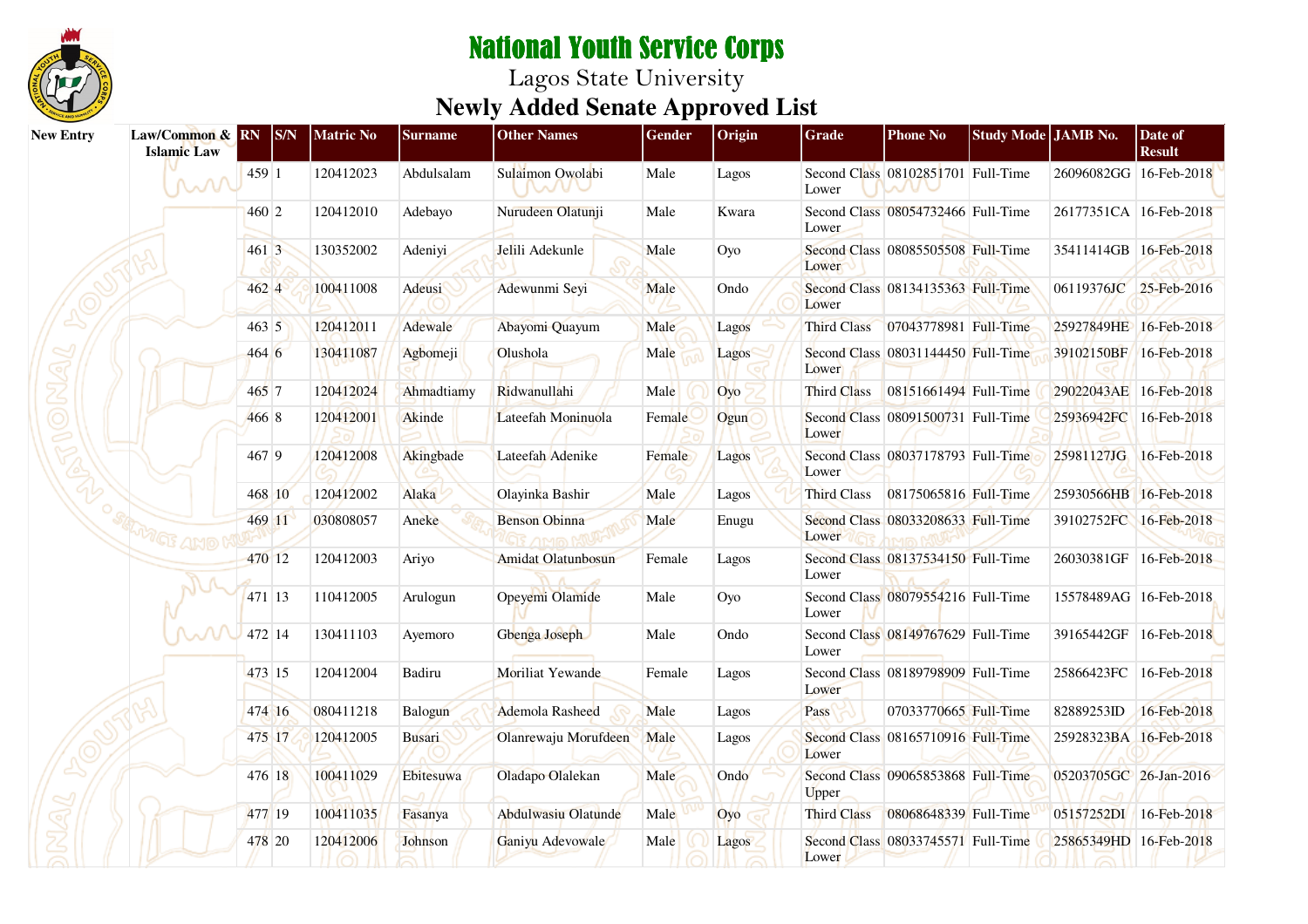

Lagos State University **Newly Added Senate Approved List**

| <b>New Entry</b> | $Law/Common \&$<br><b>Islamic</b> Law | 479 21 | 120412022 | Kamilu   | Oluwatosin Abdul-Ganiu Male |        | Lagos        | Upper       | Second Class 07061949132 Full-Time | 25928405FF             | 16-Feb-2018              |
|------------------|---------------------------------------|--------|-----------|----------|-----------------------------|--------|--------------|-------------|------------------------------------|------------------------|--------------------------|
|                  |                                       | 480 22 | 120412017 | Kosoko   | Aishat Aderonke             | Female | Lagos        | Third Class | 07035347861 Full-Time              | 29021600HC             | 16-Feb-2018              |
|                  |                                       | 481 23 | 110412012 | Muhammad | Uthman Jaji                 | Male   | Lagos        | Third Class | 08023334895 Full-Time              | 15245442EH             | 16-Feb-2018              |
|                  |                                       | 482 24 | 120412012 | Salami   | <b>Aishat Oluwatoyosi</b>   | Female | Osun         | Lower       | Second Class 08125302056 Full-Time | 25909982DE             | 16-Feb-2018              |
|                  |                                       | 483 25 | 120412013 | Saminu   | Azzezat Modupeoluwa         | Female | Lagos        | Lower       | Second Class 07088160654 Full-Time | 26050918EJ             | 16-Feb-2018              |
|                  |                                       | 484 26 | 130411092 | Uriri    | Alex Emumena                | Male   | Delta        | Lower       | Second Class 08022515285 Full-Time | 39161405FB             | $16 - \text{Feb} - 2018$ |
|                  |                                       | 485 27 | 120412009 | Yussuff  | Mariam Olamide-Mama         | Female | <b>Lagos</b> | Lower       | Second Class 08028310501 Full-Time | 26056967EB             | $16 - \text{Feb} - 2018$ |
|                  |                                       | 486 28 | 090412004 | Yusuff   | Abdulrasak                  | Male   | Ekiti        | Lower       | Second Class 08166735331 Full-Time | 92070228BH 16-Feb-2018 |                          |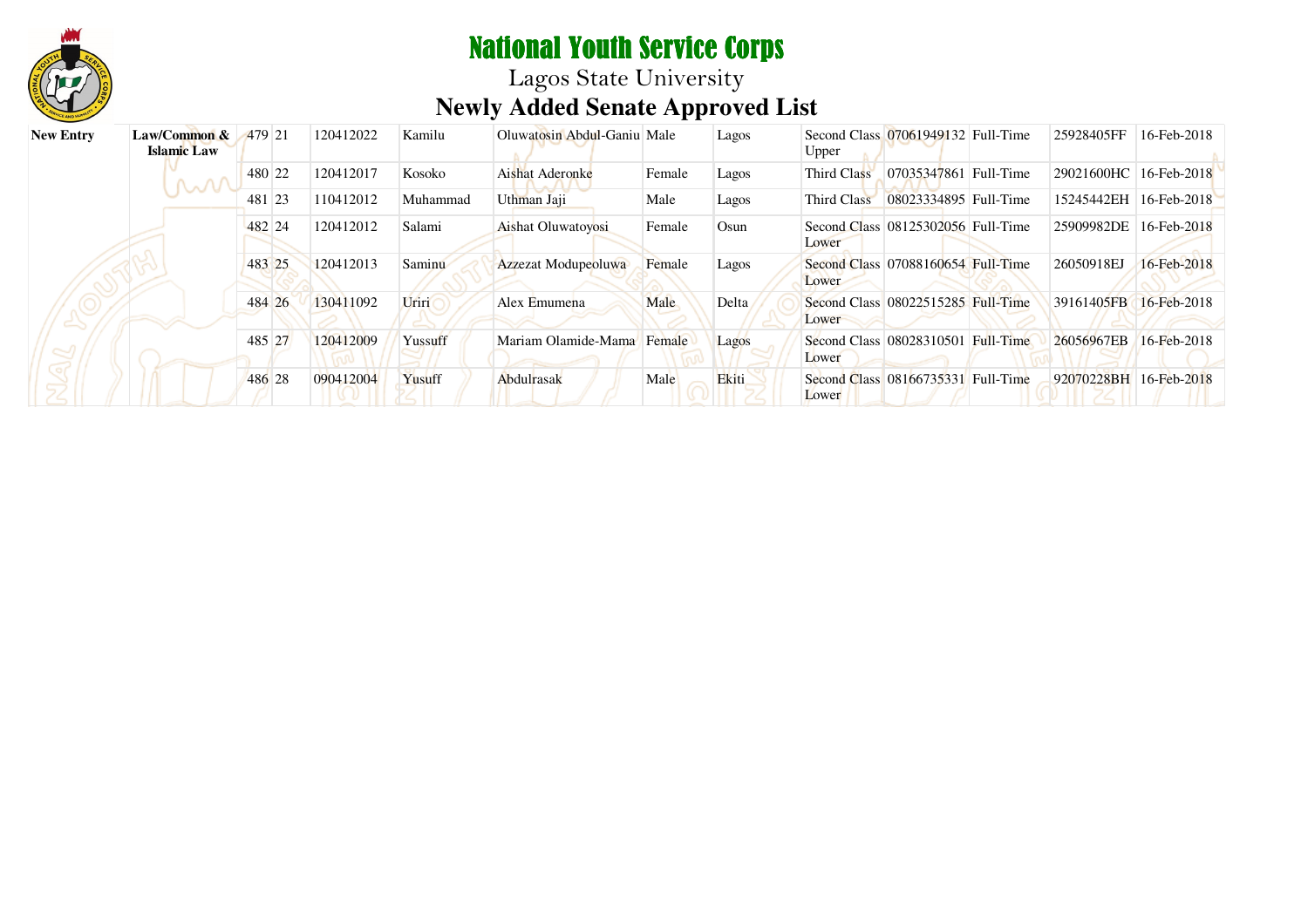

| <b>New Entry</b> | Management<br>Technology | <b>RN IS/N</b> | <b>Matric No</b> | <b>Surname</b> | <b>Other Names</b> | <b>Gender</b> | <b>Origin</b> | Grade       | Phone No              | <b>Study Mode LIAMB No.</b> |                        | Date of<br>  Result |
|------------------|--------------------------|----------------|------------------|----------------|--------------------|---------------|---------------|-------------|-----------------------|-----------------------------|------------------------|---------------------|
|                  |                          | 487            | 090823008        | Akitove        | Peter Ayobami      | Male          | Ogun          | Third Class | 08037225340 Full-Time |                             | 92509585HJ             | $02$ -Feb-2018      |
|                  |                          | 488.           | 090823018        | Ifeshile       | Hakeeb Olutosin    | Male          | Lagos         | Third Class | 08035034394 Full-Time |                             | 93124317EH 22-Dec-2017 |                     |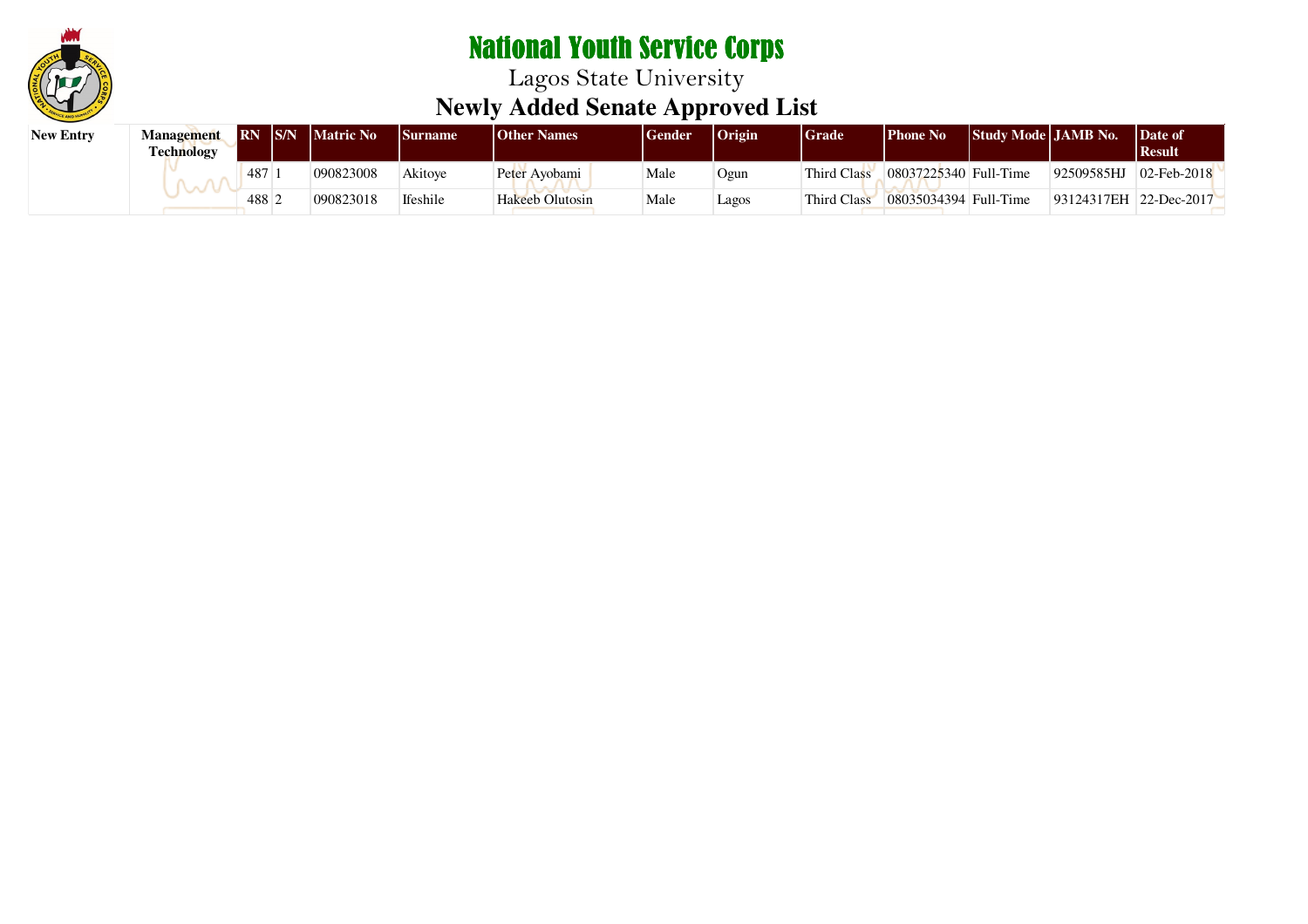

| <b>New Entry</b> | <b>Marketing</b> | S/N <br><b>RN</b> | <b>Matric No</b> | <b>Surname</b> | <b>Other Names</b>     | Gender | $ $ Origin | Grade | <b>Phone No</b>                    | Study Mode JAMB No. |                        | Date of<br><b>Result</b> |
|------------------|------------------|-------------------|------------------|----------------|------------------------|--------|------------|-------|------------------------------------|---------------------|------------------------|--------------------------|
|                  | <b>M</b>         | 489 1             | 130822001        | Adeoye         | Anuoluwapo Timileyin   | Female | Ekiti      | Upper | Second Class 08108020992 Full-Time |                     | 35111651GD 22-Dec-2017 |                          |
|                  |                  | 490 2             | 080822002        | Adigun         | Abiodun Omolade        | Female | Lagos      | Pass  | 08022947340 Full-Time              |                     | 82790065FB             | 02-Feb-2017              |
|                  |                  | 491 3             | 130822003        | Anietie        | Ubom Uwem              | Male   | Akwa-Ibom  | Lower | Second Class 08175905093 Full-Time |                     | 36174156GF             | 22-Dec-2017              |
|                  |                  | 492 4             | 130822010        | Fadahunsi      | Damola                 | Female | Osun       | Lower | Second Class 08034438037 Full-Time |                     | 36296081HH 22-Dec-2017 |                          |
|                  |                  | 493 5             | 130822005        | Obagbalu       | <b>Reinhard Austin</b> | Male   | Edo        | Upper | Second Class 08077314635 Full-Time |                     | 35534644DI             | 22-Dec-2017              |
|                  |                  | 494 6             | 130822006        | Odewusi        | Deborah Ayomide        | Female | Osun       | Lower | Second Class 08083775221 Full-Time |                     | 36328589DI             | 22-Dec-2017              |
|                  |                  | 495 7             | 130822007        | Ogwogho        | Jubril Ohiorenuwan     | Male   | Edo        | Lower | Second Class 08175905346 Full-Time |                     | 35252115DJ             | 22-Dec-2017              |
|                  |                  | 496 8             | 130822011        | Oko-Osi        | Olatoyosi Aminat       | Female | Lagos      | Lower | Second Class 07016580606 Full-Time |                     | 36291708AE 22-Dec-2017 |                          |
|                  |                  | 497 9             | 130822008        | <b>Osazuwa</b> | <b>Faith Eluemunor</b> | Female | Edo        | Upper | Second Class 08129612037 Full-Time |                     | 36382685DB 22-Dec-2017 |                          |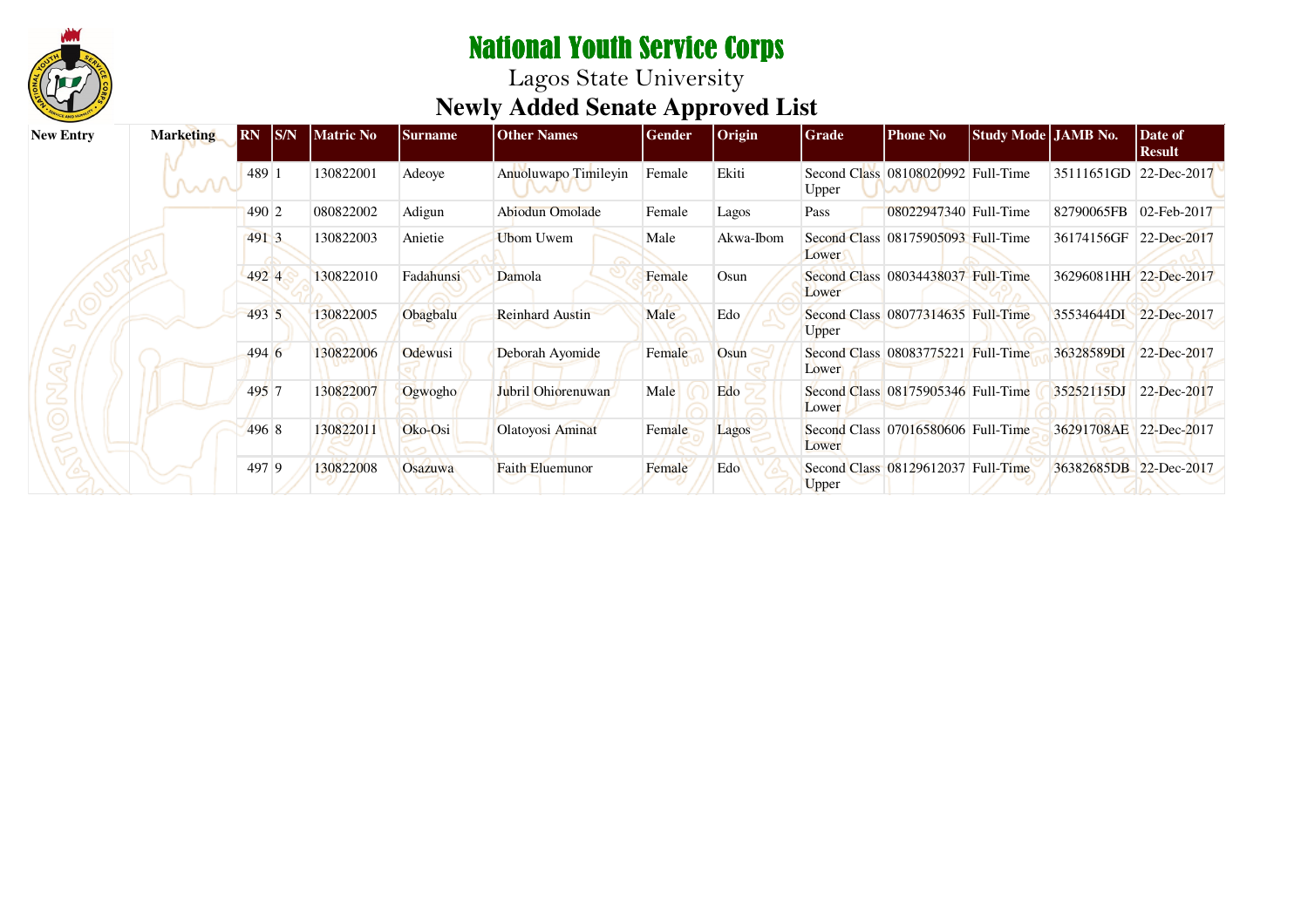

| <b>New Entry</b> | <b>Mass</b><br>Communication | <b>RN</b> | $ {\rm S/N} $ | <b>Matric No</b> | <b>Surname</b> | <b>Other Names</b>            | Gender | Origin | <b>Grade</b>       | <b>Phone No</b>                    | Study Mode JAMB No. |                        | Date of<br><b>Result</b> |
|------------------|------------------------------|-----------|---------------|------------------|----------------|-------------------------------|--------|--------|--------------------|------------------------------------|---------------------|------------------------|--------------------------|
|                  | M                            | 498 1     |               | 130910029        | Adegbite       | Taiwo Temitayo<br><b>NANU</b> | Female | Ekiti  | Lower              | Second Class 08096515295 Full-Time |                     | 35402528EE             | 16-Feb-2018              |
|                  |                              | 499 2     |               | 110910008        | Adegite        | Damilola Oluwasegun           | Male   | Lagos  | Third Class        | 08175585911 Full-Time              |                     | 16174402HE 22-Dec-2017 |                          |
|                  |                              | 500 3     |               | 120910006        | Adeniyi        | Olufunmi Khadijat             | Female | Lagos  | <b>Third Class</b> | 08028740965 Full-Time              |                     | 26319649CD 16-Feb-2018 |                          |
|                  |                              | 501 4     |               | 130910002        | Adeoloni       | Adeola Favour                 | Female | Ekiti  | Lower              | Second Class 08161715685 Full-Time |                     | 35555026AC 16-Feb-2018 |                          |
|                  |                              | 502 5     |               | 130910003        | Adeoye         | Adebukola Yetunde             | Female | Ogun   | Lower              | Second Class 08066845668 Full-Time |                     | 35481556CI 22-Dec-2017 |                          |
|                  |                              | 503 6     |               | 110910017        | Adeyemi        | Abiodun Mathew                | Male   | Ogun   | Third Class        | 08169258701 Full-Time              |                     | 15515759BG 16-Feb-2018 |                          |
|                  |                              | 504 7     |               | 120910009        | Agbeleye       | David Oyetunji                | Male   | Ogun   | Lower              | Second Class 08181876816 Full-Time |                     | 25854837IE             | 22-Dec-2017              |
|                  |                              | 5058      |               | 130910005        | Ajose          | Dorcas Adeyosola              | Female | Lagos  | Upper              | Second Class 09090201572 Full-Time |                     | 35466716CF 22-Dec-2017 |                          |
|                  |                              | 506 9     |               | 110910028        | Akingbola      | Sanu David                    | Male   | Lagos  | Third Class        | 08096790418 Full-Time              |                     | 15673990EB 22-Dec-2017 |                          |
|                  |                              |           | 507 10        | 130910030        | Akintimehin    | Juliana                       | Female | Ondo   | Lower              | Second Class 08163046656 Full-Time |                     | 35756532IF             | 16-Feb-2018              |
|                  |                              | 508 11    |               | 130910007        | Alabi          | Mary Oluwadamilare            | Female | Lagos  | Upper              | Second Class 08031959899 Full-Time |                     | 35304127HG 22-Dec-2017 |                          |
|                  | MCF AMO                      | 509 12    |               | 130910010        | Balogun        | <b>Mariam Folashade</b>       | Female | Lagos  | Lower              | Second Class 08163962216 Full-Time |                     | 37153150EJ             | 22-Dec-2017              |
|                  |                              | 510 13    |               | 120910052        | Bankolemoh     | <b>Busayo Rasheedat</b>       | Female | Lagos  | <b>Third Class</b> | 08134948672 Full-Time              |                     | 25842863BJ             | 16-Feb-2017              |
|                  |                              | 511 14    |               | 120910080        | Clegg          | Tobi Francis                  | Male   | Lagos  | Third Class        | 08033990068 Full-Time              |                     | 25993681HA 22-Dec-2017 |                          |
|                  | ᆻ୵                           | 512 15    |               | 130910028        | Ganiu          | Muiz Olawale                  | Male   | Ogun   | Lower              | Second Class 08091808564 Full-Time |                     | 35431833BB             | 16-Feb-2018              |
|                  |                              | 513 16    |               | 110910068        | Idowu          | Olayinka Beatrice             | Female | Lagos  | Third Class        | 08104393357 Full-Time              |                     | 15260305HI 22-Dec-2017 |                          |
|                  |                              | 514 17    |               | 130910013        | Iroayo         | David Oluwadamilare           | Male   | Lagos  | Upper              | Second Class 08023046840 Full-Time |                     | 35109781EH 22-Dec-2017 |                          |
|                  |                              | 515 18    |               | 110910070        | Isa            | Asiata Sonayon                | Female | Lagos  | <b>Third Class</b> | 08182091272 Full-Time              |                     | 15200856EC 22-Dec-2017 |                          |
|                  |                              | 516 19    |               | 130910014        | Kalejaiye      | <b>Tomisin Joseph</b>         | Male   | Ondo   | Lower              | Second Class 08028930028 Full-Time |                     | 35595614HA 22-Dec-2017 |                          |
|                  |                              | 517 20    |               | 130910015        | Kekere-Ekun    | Rihanat Kemi                  | Female | Lagos  | Upper              | Second Class 08186029585 Full-Time |                     | 35717540HJ 22-Dec-2017 |                          |
|                  |                              | 518 21    |               | 130910016        | Komolafe       | David Ayokunle                | Male   | Osun   | Upper              | Second Class 08030741352 Full-Time |                     | 35171526IC             | 22-Dec-2017              |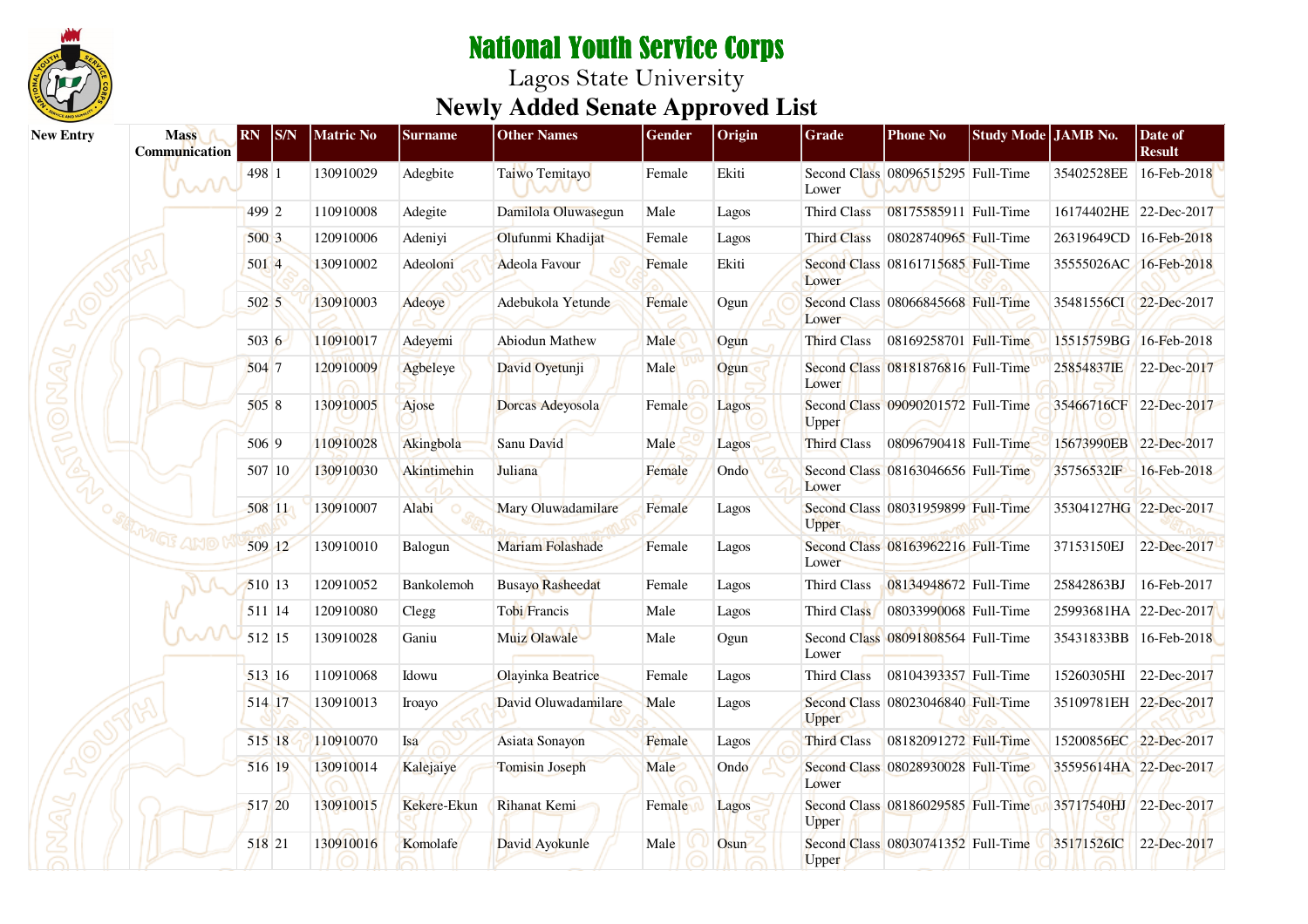

| <b>New Entry</b> | <b>Mass</b><br><b>Communication</b> | 519 22 | 130910017 | Laguda           | Sheriff Tolu               | Male   | Lagos   | Second Class 08109399033 Full-Time<br>Lower | 35882153GH 16-Feb-2018 |             |
|------------------|-------------------------------------|--------|-----------|------------------|----------------------------|--------|---------|---------------------------------------------|------------------------|-------------|
|                  |                                     | 520 23 | 110910084 | Lukwan           | Awawu Oluwakemi            | Female | Lagos   | Third Class<br>08125068927 Full-Time        | 16163700HD 16-Feb-2018 |             |
|                  |                                     | 521 24 | 110910182 | Martins          | Oluwatoyin Temitope        | Female | Lagos   | Third Class<br>07063696528 Full-Time        | 19049321HC 22-Dec-2017 |             |
|                  |                                     | 522 25 | 130910019 | Ogunsola         | Oluwatosin Adewunmi        | Male   | Ogun    | Second Class 08020901778 Full-Time<br>Lower | 36278815HH 22-Dec-2017 |             |
|                  |                                     | 523 26 | 090910183 | Ojoye            | <b>Enitan Esther</b>       | Female | Lagos   | 08182076502 Full-Time<br><b>Pass</b>        | 92362392BH 22-Dec-2017 |             |
|                  |                                     | 524 27 | 130910020 | Oke              | Olufunmilayo Senami        | Female | Lagos   | Second Class 08131905123 Full-Time<br>Lower | 35172034BD 22-Dec-2017 |             |
|                  |                                     | 525 28 | 130910022 | Okumoh           | Mary Ozohu                 | Female | Kogi    | Second Class 07065286132 Full-Time<br>Upper | 36317157JD 22-Dec-2017 |             |
|                  |                                     | 526 29 | 130910024 | Oyeyemi          | Esther                     | Female | Osun    | Second Class 08163617180 Full-Time<br>Lower | 35755254DJ 22-Dec-2017 |             |
|                  |                                     | 527 30 | 130910026 | Popoola          | <b>Boluwatife Adedotun</b> | Male   | Ekiti   | Second Class 08186470042 Full-Time<br>Lower | 35592023HG 16-Feb-2018 |             |
|                  |                                     | 528 31 | 140910106 | Raji             | Idiat Oluwatobiloba        | Female | Ogun    | Second Class 07030739936 Full-Time<br>Upper | 49127411FC 22-Dec-2017 |             |
|                  |                                     | 529 32 | 130910033 | <b>Ukachukwu</b> | Ihoma Evangelin            | Female | Lagos   | Second Class 08065488053 Full-Time<br>Lower | 36322716AD 22-Dec-2017 |             |
|                  |                                     | 530 33 | 130910027 | Umeh             | Amarachukwu Regina         | Female | Anambra | Second Class 08066384771 Full-Time<br>Lower | 36574115HI             | 22-Dec-2017 |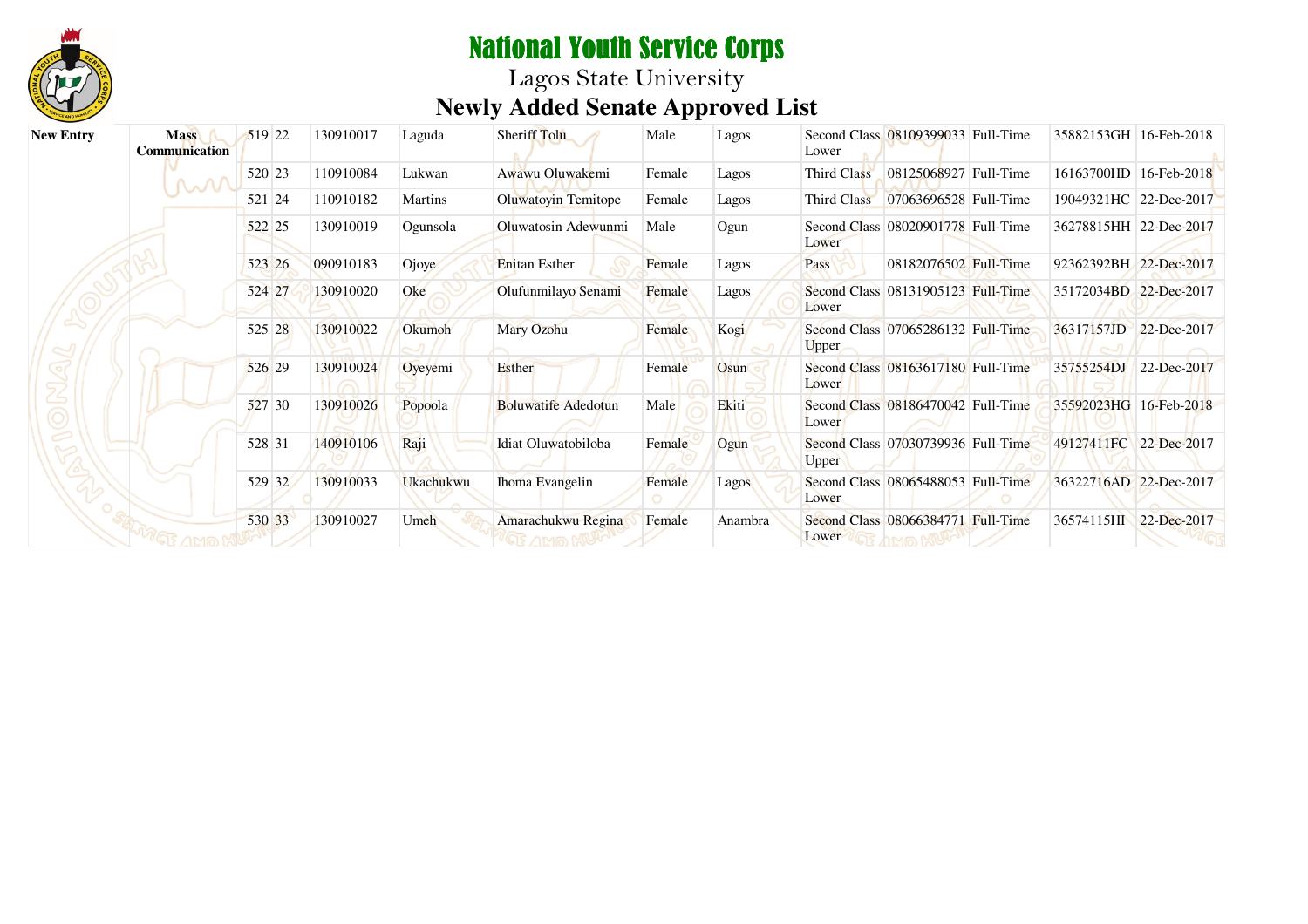

| <b>New Entry</b> | <b>Mathematics</b> | <b>RN</b> | S/N | <b>Matric No</b> | <b>Surname</b> | <b>Other Names</b>   | Gender | $ O$ rigin | <b>Grade</b> | <b>Phone No</b>                    | Study Mode JAMB No. |                        | Date of<br>  Result |
|------------------|--------------------|-----------|-----|------------------|----------------|----------------------|--------|------------|--------------|------------------------------------|---------------------|------------------------|---------------------|
|                  | $\sim 100$         | 531       |     | 130551001        | Adagun         | Olasunkanmi Teslim   | Male   | Lagos      | Lower        | Second Class 08175536043 Full-Time |                     | 35272380GD 16-Feb-2018 |                     |
|                  |                    | 532 2     |     | 100551002        | Adefusi        | Olajide Ebenezer     | Male   | Ondo       | Lower        | Second Class 08084591941 Full-Time |                     | 06184692ID             | 22-Dec-2017         |
|                  |                    | 533 3     |     | 130551006        | Ogbon          | Damilare Ayodeji     | Male   | Ondo       | Lower        | Second Class 08064045546 Full-Time |                     | 36332011FE             | 22-Dec-2017         |
|                  |                    | 534 4     |     | 130551003        | Olateiu        | <b>Bukola Mariam</b> | Female | Lagos      | Upper        | Second Class 08023260405 Full-Time |                     | 36317416JC             | 22-Dec-2017         |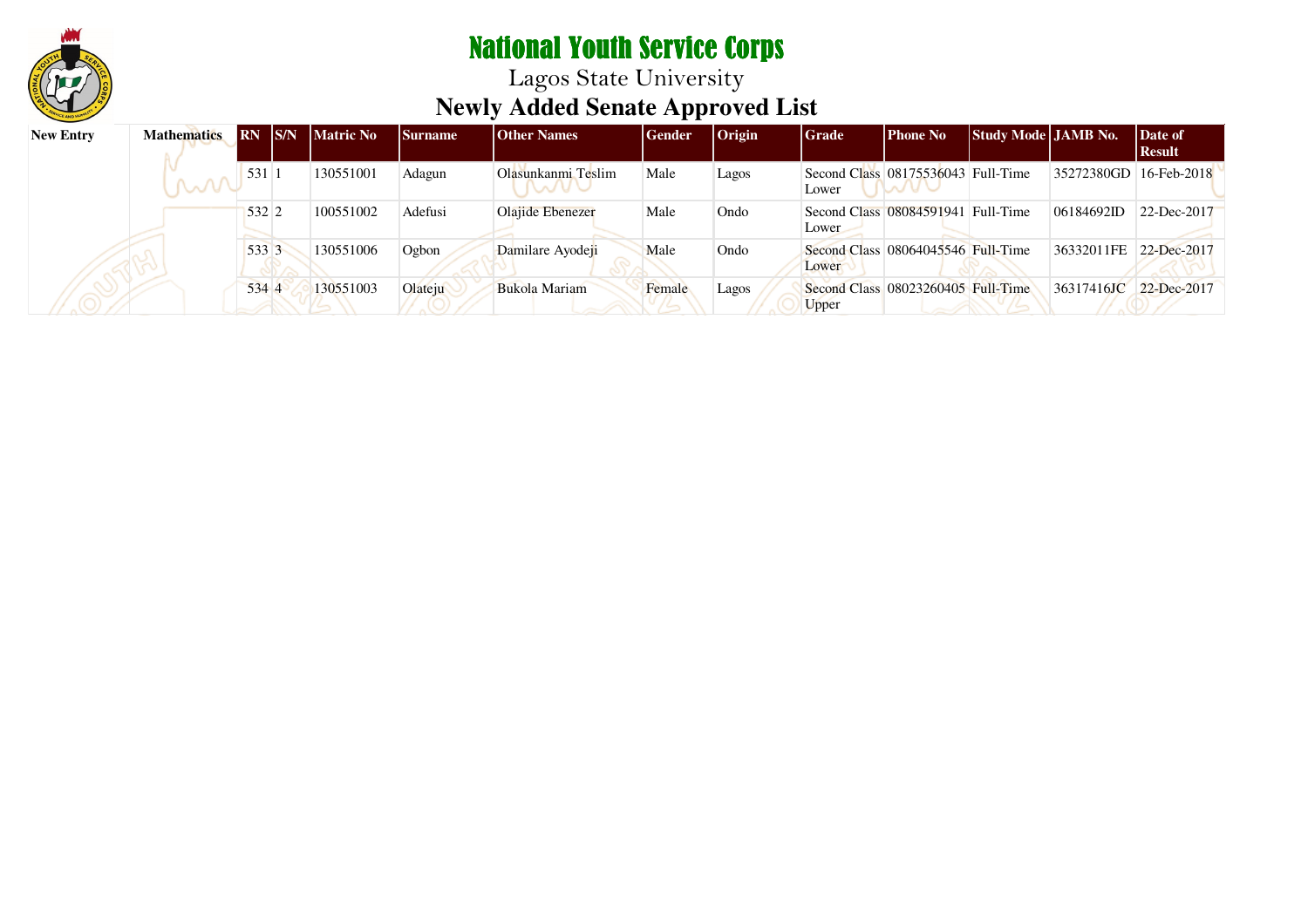

| <b>New Entry</b> | Mechanical<br>Engineering | <b>RN</b> | SNN    | <b>Matric No</b> | <b>Surname</b> | <b>Other Names</b>     | Gender | Origin | Grade              | <b>Phone No</b>                    | Study Mode JAMB No. |                        | Date of<br><b>Result</b> |
|------------------|---------------------------|-----------|--------|------------------|----------------|------------------------|--------|--------|--------------------|------------------------------------|---------------------|------------------------|--------------------------|
|                  | MM                        | 535 1     |        | 120221002        | Adediran       | Subomi Daniel          | Male   | Ogun   | Upper              | Second Class 08135535117 Full-Time |                     | 25990818CG             | 22-Dec-2017              |
|                  |                           | 536 2     |        | 120221027        | Adewunmi       | John Segun             | Male   | Lagos  | Upper              | Second Class 08105032105 Full-Time |                     | 25915421BD 22-Dec-2017 |                          |
|                  |                           | 537 3     |        | 120221003        | Agoro          | Oluwaseyi Suleman      | Male   | Lagos  | <b>First Class</b> | 08093173837 Full-Time              |                     | 25919612FA 22-Dec-2017 |                          |
|                  |                           | 538 4     |        | 120221020        | Aminulai       | <b>Babatunde Baki</b>  | Male   | Lagos  | Lower              | Second Class 08027877271 Full-Time |                     | 25902263AI 22-Dec-2017 |                          |
|                  |                           | 539 5     |        | 120221004        | Arigbabuwo     | Femi Emmanuel          | Male   | Lagos  | Lower              | Second Class 07062279339 Full-Time |                     | 26067613BG 22-Dec-2017 |                          |
|                  |                           | 540 6     |        | 120221021        | Balogun        | Taoheed Opeyemi        | Male   | Lagos  | Upper              | Second Class 07031615688 Full-Time |                     | 25932430AI 22-Dec-2017 |                          |
|                  |                           | 541 7     |        | 120221008        | Giwa           | Abdulqudus Opeyemi     | Male   | Lagos  | Upper              | Second Class 08184094317 Full-Time |                     | 26101357FC 22-Dec-2017 |                          |
|                  |                           | 542 8     |        | 130221026        | Lawal          | Oladotun Idris         | Male   | Osun   | <b>Upper</b>       | Second Class 08185436877 Full-Time |                     | 39141819CH 22-Dec-2017 |                          |
|                  |                           | 543 9     |        | 120221034        | Makanjuola     | <b>Samuel Mamuton</b>  | Male   | Lagos  | Lower              | Second Class 08035730551 Full-Time |                     | 25914523II             | 22-Dec-2017              |
|                  |                           |           | 544 10 | 110221013        | Olanrewaju     | Babatunde Ibrahim      | Male   | Kwara  | Lower              | Second Class 08021131342 Full-Time |                     |                        | 15198359GE 22-Dec-2017   |
|                  |                           |           | 545 11 | 120221011        | Olayiwola      | <b>Israel Semilore</b> | Male   | Osun   | Lower              | Second Class 08099383218 Full-Time |                     | 26382766BG 22-Dec-2017 |                          |
|                  |                           |           | 546 12 | 120221015        | Reffell        | <b>Babatunde Qudus</b> | Male   | Lagos  | Lower              | Second Class 08175085586 Full-Time |                     | 25874294BA 22-Dec-2017 |                          |
|                  | M                         |           | 547 13 | 120221015        | Shitta         | Opemipo Adeleke        | Male   | Lagos  | Upper              | Second Class 08065868390 Full-Time |                     | 26057615DH 22-Dec-2017 |                          |
|                  |                           |           | 548 14 | 120221017        | Silva-Ope      | Kayode Agboola         | Male   | Lagos  | Lower              | Second Class 08182219628 Full-Time |                     |                        | 26016459CE 22-Dec-2017   |
|                  |                           |           | 549 15 | 120221017        | Toriola        | Sodiq Oladapo          | Male   | Ogun   | <b>Upper</b>       | Second Class 08062125784 Full-Time |                     | 26021920DE 22-Dec-2017 |                          |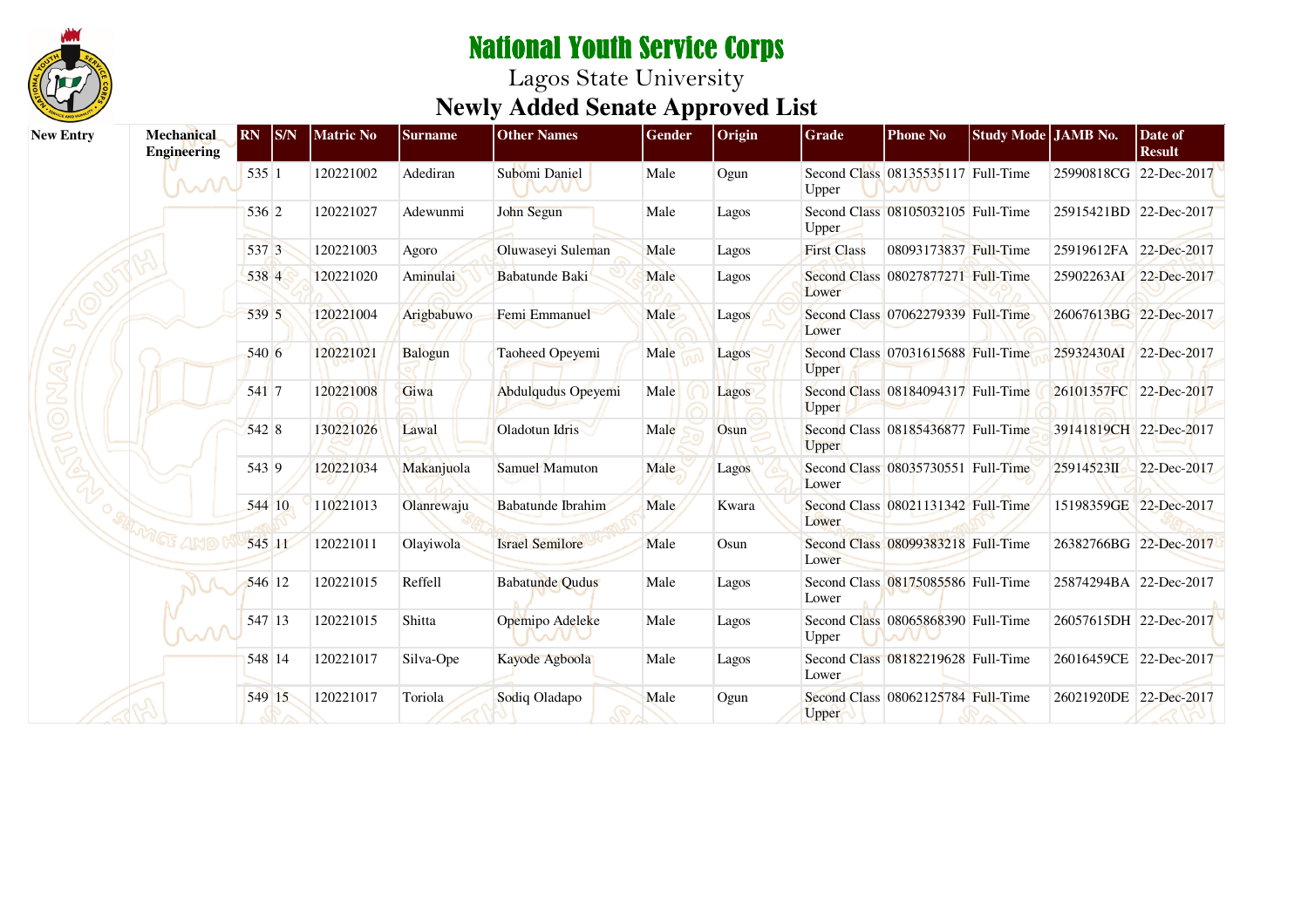

| <b>New Entry</b> | <b>Medicine</b> | SNN <br>$\overline{\text{RN}}$ | <b>Matric No</b> | <b>Surname</b> | <b>Other Names</b>           | <b>Gender</b> | Origin  | <b>Grade</b> | <b>Phone No</b>       | Study Mode JAMB No. |                        | Date of<br><b>Result</b> |
|------------------|-----------------|--------------------------------|------------------|----------------|------------------------------|---------------|---------|--------------|-----------------------|---------------------|------------------------|--------------------------|
|                  | $\sim$ N        | 550 1                          | 070711005        | Adebayo        | Jubril Emololu               | Male          | Lagos   | Pass         | 07032175992 Full-Time |                     | 62704103IC             | 26-Feb-2016              |
|                  |                 | 551 2                          | 090711002        | Aforka         | Leo Emeka                    | Male          | Anambra | Pass         | 08091814008 Full-Time |                     | 91024120AD 01-Apr-2016 |                          |
|                  |                 | 552 3                          | 080711029        | Akinlana       | <b>Sekinat Enitan</b>        | Female        | Lagos   | Pass         | 07038125442 Full-Time |                     | 72821471FE 01-Oct-2016 |                          |
|                  |                 | 553 4                          | 070711044        | Asegere        | Faith                        | Female        | Lagos   | Pass         | 08054208665 Full-Time |                     | 82274698GJ             | 01-Oct-2016              |
|                  |                 | 554 5                          | 080711049        | <b>Badmus</b>  | Saheed Abiodun               | Male          | Lagos   | Pass         | 08058604154 Full-Time |                     |                        | 72705163GJ 01-Feb-2016   |
|                  |                 | 555 6                          | 080711055        | <b>Bello</b>   | Shamsudeen Adetunji          | Male          | Osun    | Pass         | 07036164662 Full-Time |                     | 82763327EG 01-Oct-2016 |                          |
|                  |                 | 556 7                          | 090711006        | Chilaka        | Chika Franklin               | Male          | Imo     | Pass         | 08034829756 Full-Time |                     |                        | 91011823DE 01-May-2016   |
|                  |                 | 557 8                          | 080711064        | Ejeh           | <b>Emmanuel Chinwendu</b>    | Male          | Imo     | Pass         | 07035110930 Full-Time |                     | 73039079EA 26-Feb-2016 |                          |
|                  |                 | 558 9                          | 090711007        | Ekiran         | Lukman Babajide              | Male          | Ekiti   | Pass         | 07083052007 Full-Time |                     | 91018526AE 26-Feb-2016 |                          |
|                  |                 | 559 10                         | 080711074        | Giwa           | Motunrayo Mariam             | Female        | Lagos   | Pass         | 07038328181 Full-Time |                     | 82179878CI             | $01 - Oct-2016$          |
|                  |                 | 560 11                         | 080711083        | Jimoh          | Halimah Busola               | Female        | Lagos   | Pass         | 08081853153 Full-Time |                     | 72823840CI             | $01 - Oct-2016$          |
|                  |                 | 561 12                         | 080711086        | Jolayemi       | Belinda Oluwatosin           | Female        | Ekiti   | Pass         | 08171978343 Full-Time |                     | 72085159AJ             | 25-May-2016              |
|                  |                 | 562 13                         | 080711087        | Josiah         | Oluwaseun Elijah             | Male          | Ondo    | Pass         | 08058232316 Full-Time |                     | 82282279CE 26-Feb-2016 |                          |
|                  |                 | 563 14                         | 080711092        | Lasisi         | <b>Shafiat Teniola</b>       | Female        | Lagos   | Pass         | 08098122419 Full-Time |                     | 72491787JE             | 01-Oct-2016              |
|                  |                 | 564 15                         | 070711079        | Makinde        | <b>Oluwaseyi Mary</b>        | Female        | Lagos   | Pass         | 08083005328 Full-Time |                     | 72984132HI             | 26-Feb-2016              |
|                  |                 | 565 16                         | 070711139        | Mutiu          | <b>Azeez Abolore</b>         | Male          | Lagos   | Pass         | 08125992955 Full-Time |                     |                        | 72628127CG 01-May-2016   |
|                  |                 | 566 17                         | 070711085        | Odejayi        | Yewande Rukayat              | Female        | Lagos   | Pass         | 08026545217 Full-Time |                     | 62540433HI             | 25-May-2016              |
|                  |                 | 567 18                         | 090711012        | Odii           | Chibuike Mkpuma              | Male          | Ebonyi  | Pass         | 08061660090 Full-Time |                     | 91004532IC             | 01-Feb-2016              |
|                  |                 | 568 19                         | 070711104        | Oshunkeye      | Oluwatobi<br>Ifeanyichukwu   | Female        | Lagos   | Pass         | 08054604011 Full-Time |                     |                        | 62507574AG 01-May-2016   |
|                  |                 | 569 20                         | 08711147         | Shoyoye        | Oluwadamilola Opemipo Female |               | Ogun    | Pass         | 08058223403 Full-Time |                     | 82276456               | 01-Oct-2016              |
|                  |                 | 570 21                         | 080711149        | Sulaiman       | Olaide Bukky                 | Female        | Lagos   | Pass         | 07087467228 Full-Time |                     | 82893137HB 01-Oct-2016 |                          |
|                  |                 | 571 22                         | 070711127        | Williams       | Olanrewaju Mustapha          | Male          | Lagos   | Pass         | 08022751439 Full-Time |                     | 72636029IF             | 01-May-2016              |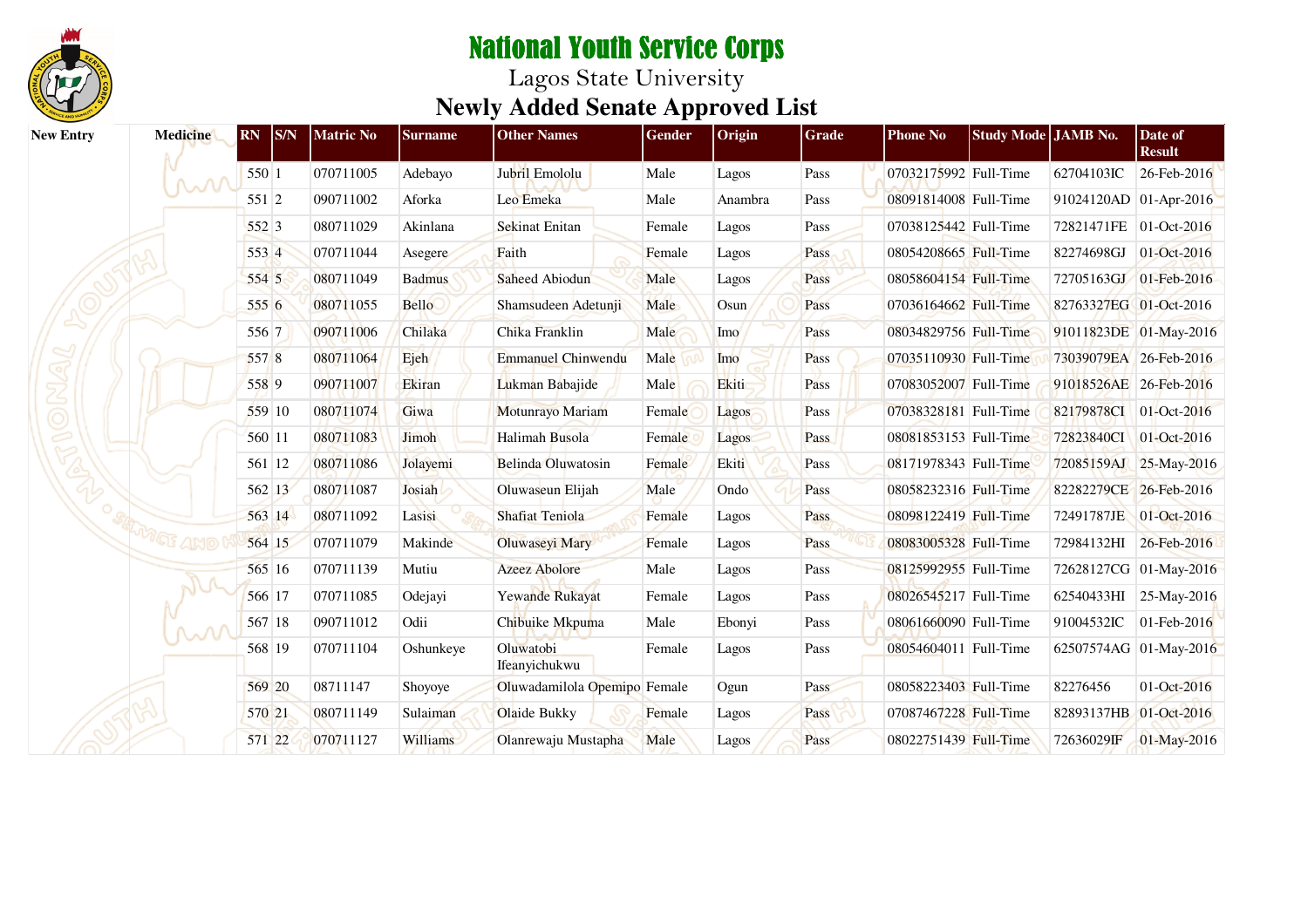

| <b>New Entry</b> | Microbiology                                                     | <b>RN</b> | <sub>S/N</sub> | <b>Matric No</b> | <b>Surname</b>   | <b>Other Names</b>       | Gender | Origin | Grade        | <b>Phone No</b>                    | Study Mode JAMB No. |                        | Date of<br><b>Result</b> |
|------------------|------------------------------------------------------------------|-----------|----------------|------------------|------------------|--------------------------|--------|--------|--------------|------------------------------------|---------------------|------------------------|--------------------------|
|                  | $\mathcal{M}% _{M_{1},M_{2}}^{\alpha,\alpha,\beta}(\varepsilon)$ | 572 1     |                | 130561001        | Adelakun         | Fatimah Adebimpe<br>nove | Female | Ogun   | Lower        | Second Class 07030540373 Full-Time |                     | 35471379AE 02-Feb-2018 |                          |
|                  |                                                                  | 573 2     |                | 130561002        | Adeniji          | Adesegun Adeyemi         | Male   | Ogun   | Lower        | Second Class 08167550170 Full-Time |                     | 36248504CE 02-Feb-2018 |                          |
|                  |                                                                  | 574 3     |                | 130712001        | Adenowo          | Muhammad Babatunde       | Male   | Ogun   | <b>Upper</b> | Second Class 08085454662 Full-Time |                     | 35062703EJ             | 02-Feb-2018              |
|                  |                                                                  | 575 4     |                | 130561005        | Adeyanju         | Oluwaseun Olajumoke      | Female | Ogun   | Lower        | Second Class 08023094300 Full-Time |                     | 35404087CD 02-Feb-2018 |                          |
|                  |                                                                  | 576 5     |                | 130561040        | Adeyemo          | Adedamola Caleb          | Male   | Osun   | Upper        | Second Class 08162632956 Full-Time |                     | 35885742GH 22-Dec-2017 |                          |
|                  |                                                                  | 577 6     |                | 130561006        | Ajakaiye         | <b>Banke Ademikhe</b>    | Female | Edo    | Upper        | Second Class 08055352068 Full-Time |                     | 35234778FI 02-Feb-2018 |                          |
|                  |                                                                  | 578 7     |                | 130561041        | Akinsanya        | Nofisat Adejoke          | Female | Lagos  | Upper        | Second Class 08023893467 Full-Time |                     | 35505880JH 02-Feb-2018 |                          |
|                  |                                                                  | 579 8     |                | 130561008        | Alao             | Megida Ganiyat           | Female | Kwara  | Upper        | Second Class 08171969165 Full-Time |                     | 36172339IE             | 02-Feb-2018              |
|                  |                                                                  | 580 9     |                | 130561009        | Amodu            | Toluwani Esther          | Female | Ondo   | Upper        | Second Class 08184229532 Full-Time |                     | 35276597CC 02-Feb-2018 |                          |
|                  | <sup>1</sup> GF AMO                                              |           | 581 10         | 130561011        | Anyanwu          | <b>Chinenye Sandra</b>   | Female | Imo    | Lower        | Second Class 08163901184 Full-Time |                     | 35597327HC 02-Feb-2018 |                          |
|                  |                                                                  | 582 11    |                | 130711017        | Ashiru           | Rahmat Olufolajimi       | Female | Lagos  | Lower        | Second Class 08085494779 Full-Time |                     | 35304459FA 02-Feb-2018 |                          |
|                  |                                                                  |           | 583 12         | 130561013        | Audu-Kareem      | <b>Funmike Selina</b>    | Female | Ondo   | Lower        | Second Class 08062362519 Full-Time |                     | 36177676HI 22-Dec-2017 |                          |
|                  |                                                                  |           | 584 13         | 130561014        | Awosipe          | Ayobola Oluwaseun        | Female | Ogun   | Lower        | Second Class 07036743451 Full-Time |                     | 35109951CC 02-Feb-2018 |                          |
|                  |                                                                  | 585 14    |                | 120561013        | Ayeni            | Muhees Abiodun           | Male   | Lagos  | Third Class  | 08061283263 Full-Time              |                     | 25964278AJ             | 02-Feb-2018              |
|                  |                                                                  |           | 586 15         | 130561015        | Ayo              | Samuel Oluwadamilola     | Male   | Lagos  | Lower        | Second Class 08100375493 Full-Time |                     | 35179072EF 02-Feb-2018 |                          |
|                  |                                                                  |           | 587 16         | 110561025        | Babalola         | Sodiq Adisa              | Male   | Lagos  | Lower        | Second Class 08096168196 Full-Time |                     | 16167703JC 02-Feb-2018 |                          |
|                  |                                                                  |           | 588 17         | 130561016        | <b>Babatunde</b> | <b>Busayo Temitope</b>   | Female | Ogun   | Upper        | Second Class 07067092663 Full-Time |                     | 35304679GI 02-Feb-2018 |                          |
|                  |                                                                  |           | 589 18         | 130561017        | Balogun          | Oluwadamilare Ifeoma     | Female | Lagos  | Lower        | Second Class 08162038609 Full-Time |                     | 35403840IF             | 02-Feb-2018              |
|                  |                                                                  | 590 19    |                | 130561042        | Boyi             | John Oizamsi             | Male   | Edo    | Upper        | Second Class 07063526540 Full-Time |                     | 35528611JF             | 02-Feb-2018              |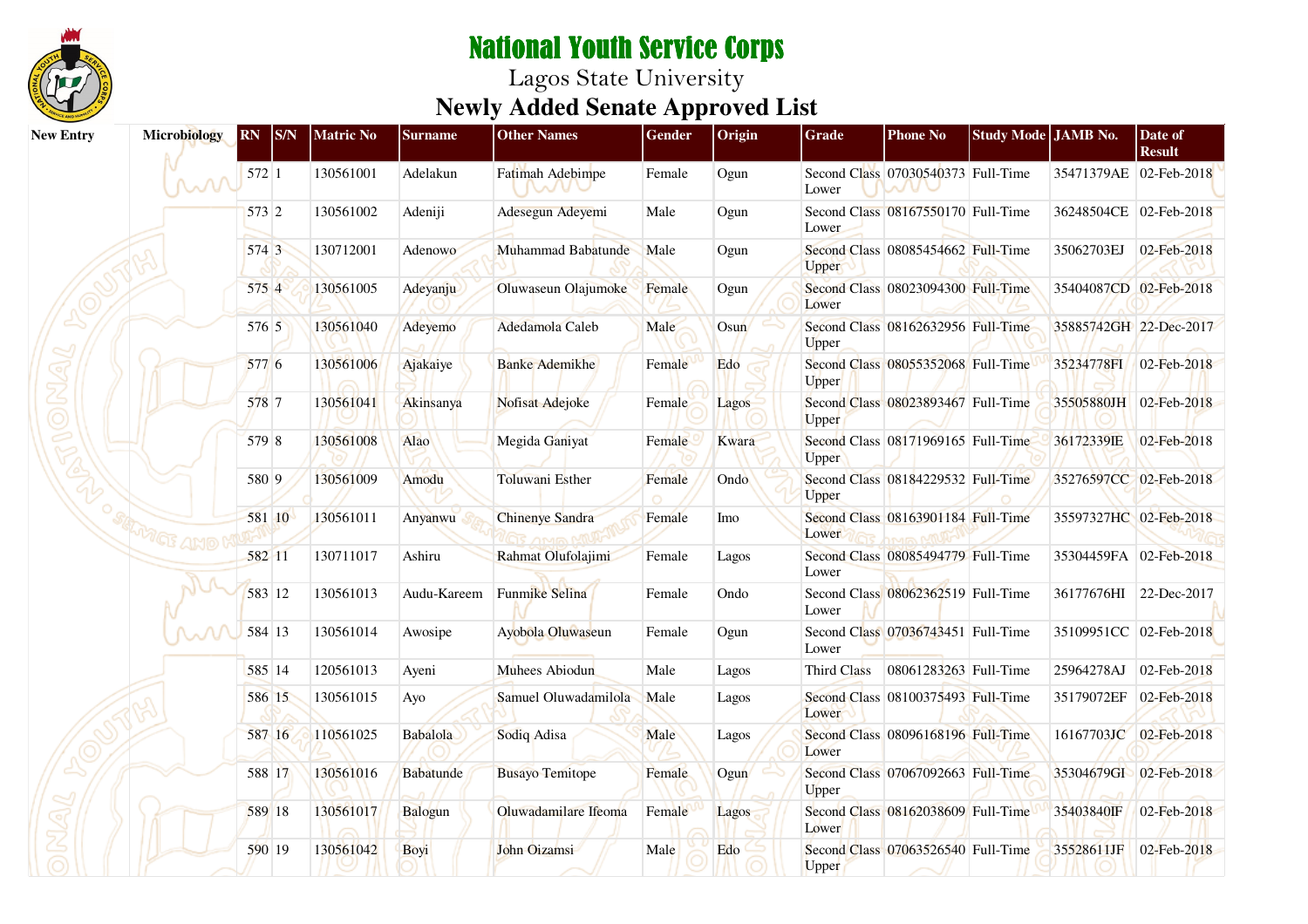

| <b>New Entry</b> | Microbiology                                                     | 591 20 | 130561019 | Dabiri    | Damilare Kolawole                | Male   | Lagos       | Upper              | Second Class 08103529740 Full-Time | 35402721EH 22-Dec-2017 |                        |
|------------------|------------------------------------------------------------------|--------|-----------|-----------|----------------------------------|--------|-------------|--------------------|------------------------------------|------------------------|------------------------|
|                  | $\mathcal{M}% _{M_{1},M_{2}}^{\alpha,\alpha,\beta}(\varepsilon)$ | 592 21 | 130711023 | Fakos     | Oluwatobi Samuel<br><b>IVALU</b> | Male   | Lagos       | Upper              | Second Class 08034712937 Full-Time | 35505670EI             | 02-Feb-2018            |
|                  |                                                                  | 593 22 | 130561039 | Ibe       | Veronica Ibete                   | Female | Cross-River | Upper              | Second Class 08024356012 Full-Time | 35414811FF 02-Feb-2018 |                        |
|                  |                                                                  | 594 23 | 110561040 | Igba      | Marvina Kehinde                  | Female | Delta       | <b>Third Class</b> | 08136247938 Full-Time              | 15262997FD 22-Dec-2017 |                        |
|                  |                                                                  | 595 24 | 120561025 | Lawal     | Hikmot Bukonla                   | Female | Lagos       | Lower              | Second Class 08136645477 Full-Time | 25928094BI 02-Feb-2018 |                        |
|                  |                                                                  | 596 25 | 130712010 | Morakinyo | Lukmon Oluwamayowa               | Male   | Lagos       | Lower              | Second Class 08062602179 Full-Time | 35111367EC 02-Feb-2018 |                        |
|                  |                                                                  | 597 26 | 100561077 | Oki       | Hauwanot Abimobola               | Female | Lagos       | Third Class        | 08170182254 Full-Time              | 09000950BB 26-Jan-2016 |                        |
|                  |                                                                  | 598 27 | 120561061 | Olayiwola | Gbemisola Faidat                 | Female | Lagos       | Third Class        | 08136719237 Full-Time              | 25927207GA 02-Feb-2018 |                        |
|                  |                                                                  | 599 28 | 130561048 | Orowole   | Oluwatoyin Rachael               | Female | Ondo        | Upper              | Second Class 08182164864 Full-Time | 36610553ID 02-Feb-2018 |                        |
|                  |                                                                  | 600 29 | 110561061 | Oseni     | Segun Oluwagbenga                | Male   | Lagos       | Upper              | Second Class 07082922209 Full-Time |                        | 16105855HF 22-Dec-2017 |
|                  |                                                                  | 601 30 | 130561061 | Oyefusi   | Omotola Morenike                 | Female | Ogun        | <b>Upper</b>       | Second Class 08038489581 Full-Time | 3531047701 02-Feb-2018 |                        |
|                  |                                                                  | 602 31 | 130561046 | Shoguyi   | <b>Muinat Mosunmola</b>          | Female | Lagos       | Lower              | Second Class 08122010200 Full-Time |                        | 35505516CF 02-Feb-2018 |
|                  |                                                                  | 603 32 | 130561033 | Sholaja   | Azeezat Mojisola                 | Female | Ogun        | Lower              | Second Class 07063614612 Full-Time | 36330047               | 02-Feb-2018            |
|                  |                                                                  | 604 33 | 130561034 | Smith     | Oluwabukola Jadesola             | Female | Lagos       | Upper              | Second Class 08171966903 Full-Time | 35460284BI             | 02-Feb-2018            |
|                  |                                                                  | 605 34 | 130561035 | Udegbije  | Anita Onyinyechi                 | Female | Ebonyi      | Lower              | Second Class 07063363903 Full-Time |                        | 35402424GF 02-Feb-2018 |
|                  |                                                                  | 606 35 | 130561036 | Ukaegbu   | Chiamaka Favour                  | Female | Anambra     | Upper              | Second Class 07037919436 Full-Time | 36330556FE 02-Feb-2018 |                        |
|                  |                                                                  | 607 36 | 130561037 | Umar      | Adijat Iyabode                   | Female | Kogi        | Lower              | Second Class 08124199929 Full-Time | 37151761EF             | 02-Feb-2018            |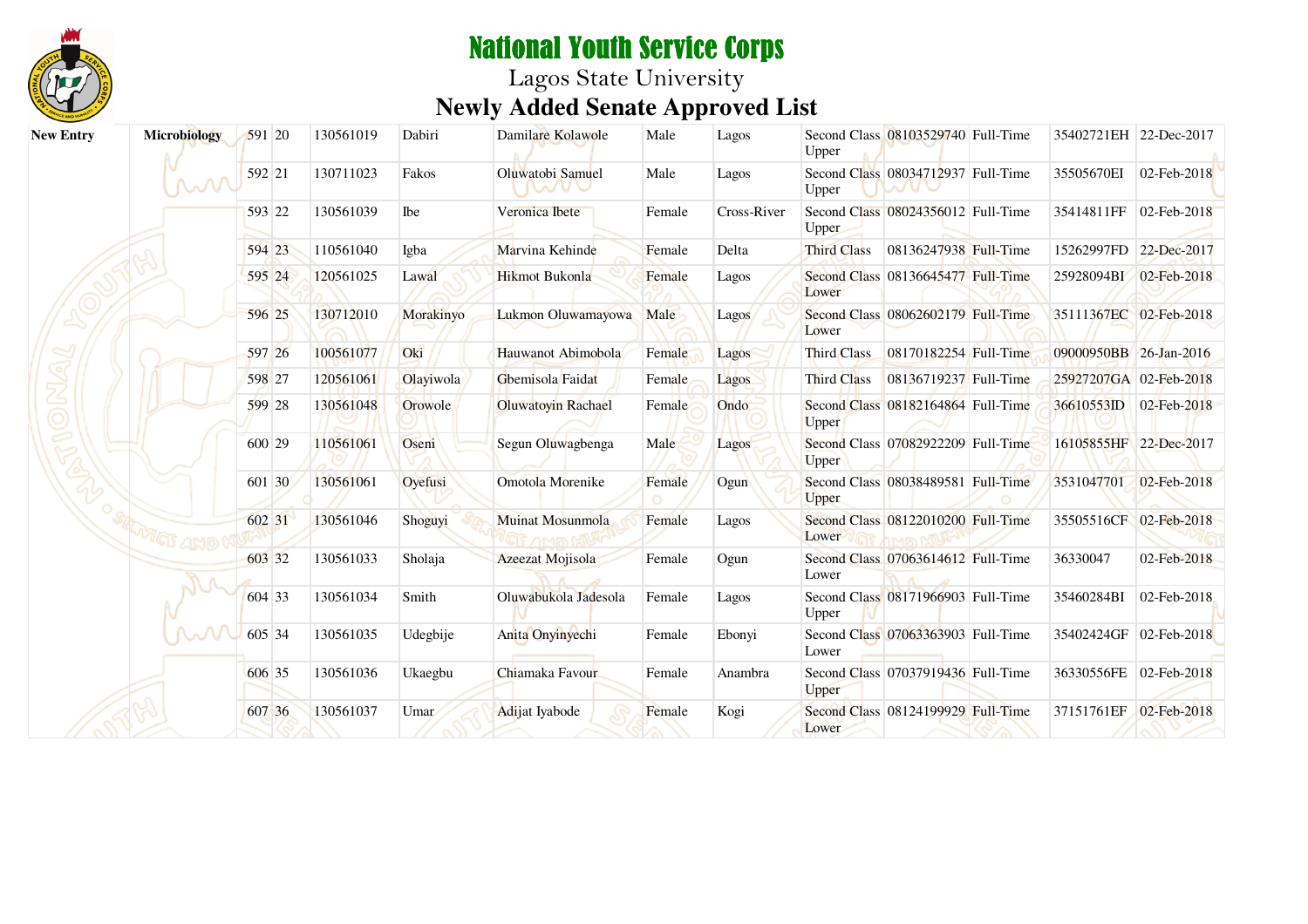

| <b>New Entry</b> | <b>Music</b> | <b>RN</b>     | IS/N | <b>Matric No</b> | <b>Surname</b> | <b>Other Names</b>   | Gender | <i>Origin</i> | <b>Grade</b> | <b>Phone No</b>                    | Study Mode JAMB No. |                        | Date of<br><b>Result</b> |
|------------------|--------------|---------------|------|------------------|----------------|----------------------|--------|---------------|--------------|------------------------------------|---------------------|------------------------|--------------------------|
|                  | M            | $608 \vert 1$ |      | 140372009        | Adeniyi        | Solomon Adewale      | Male   | Oyo           | Lower        | Second Class 08088348452 Full-Time |                     | 49069546BH 02-Feb-2018 |                          |
|                  |              | 609 2         |      | 040307023        | Ayodele        | <b>Sunday Samuel</b> | Male   | Osun          | <b>Upper</b> | Second Class 08082317761           | Full-Time           | 41002582II             | 29-Aug-2008              |
|                  |              | 610 3         |      | 140372010        | Balogun        | Philip Aduragbemi    | Male   | Lagos         | <b>Upper</b> | Second Class 08076687668 Full-Time |                     | 49138312DI             | 02-Feb-2018              |
|                  |              | 6114          |      | 140372011        | Jimoh          | Abiodun Samson       | Male   | Ogun          | Upper        | Second Class 08161313059 Full-Time |                     | 49025379BG 02-Feb-2018 |                          |
|                  |              | 612 5         |      | 130371003        | <b>Kinrin</b>  | Jeremiah Olutimayin  | Male   | Kogi          | Lower        | Second Class 07032808125 Full-Time |                     | 36311280HA 02-Feb-2018 |                          |
|                  |              | 613 6         |      | 140372012        | Osilokun       | <b>Bolanle Anike</b> | Female | Ovo           | Upper        | Second Class 09057375388 Full-Time |                     | 49134959AJ             | 02-Feb-2018              |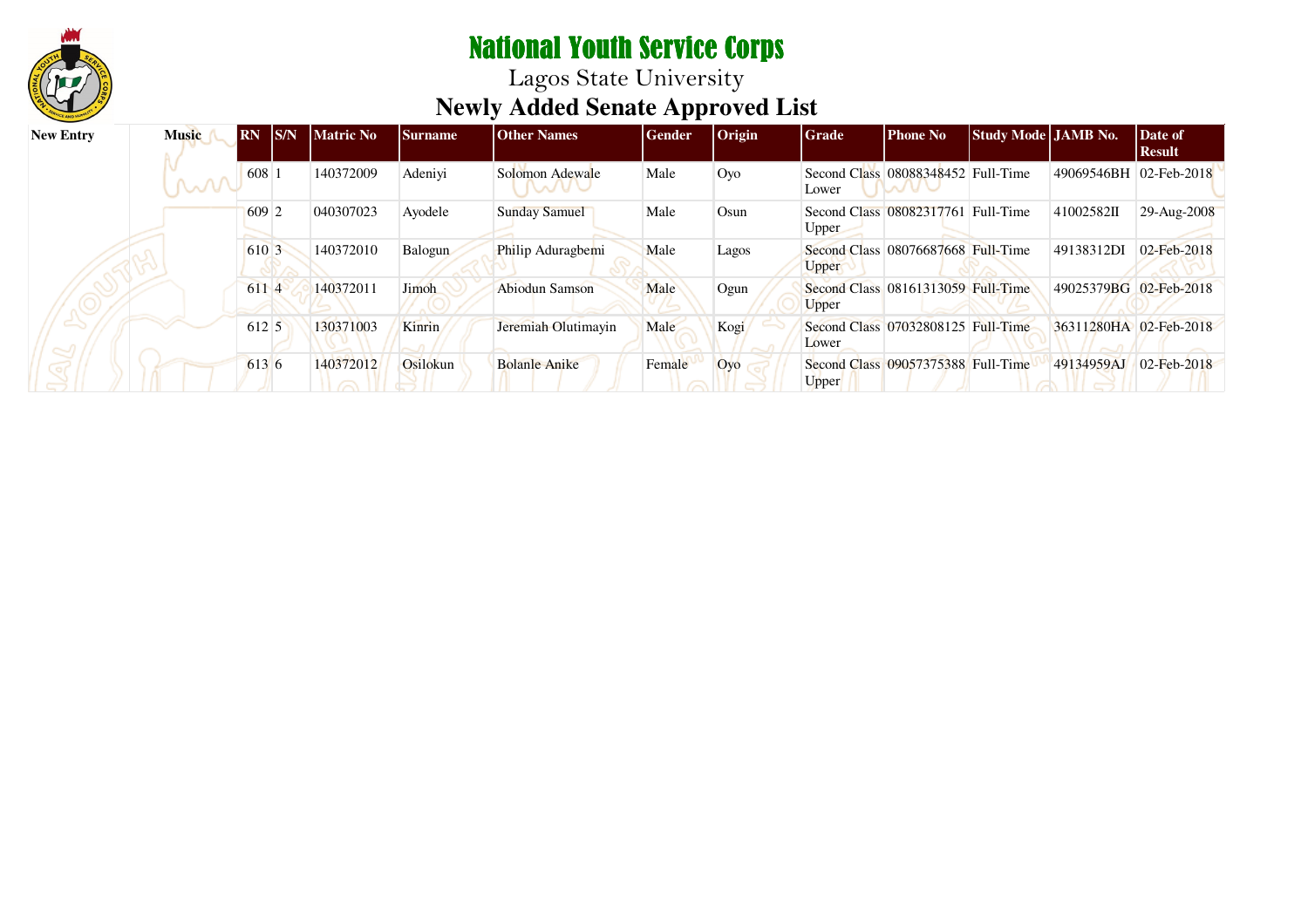

| <b>New Entry</b> | <b>Philosophy</b> | S/N <br><b>RN</b> | Matric No | <b>Surname</b> | <b>Other Names</b>   | Gender | Origin | Grade              | <b>Phone No</b>                    | Study Mode JAMB No. |                        | Date of<br><b>Result</b> |
|------------------|-------------------|-------------------|-----------|----------------|----------------------|--------|--------|--------------------|------------------------------------|---------------------|------------------------|--------------------------|
|                  | M                 | 614 1             | 130361010 | Adeboye        | Nkem Anne            | Female | Kogi   | Lower              | Second Class 08103047685 Full-Time |                     | 36424668IF             | 02-Feb-2018              |
|                  |                   | 615 2             | 120361007 | Agbabiaka      | <b>Waris Olamide</b> | Male   | Lagos  | Third Class        | 08106186757 Full-Time              |                     | 26066098AC 02-Feb-2018 |                          |
|                  |                   | 616 3             | 120361008 | Agunbiekun     | Felicia Adeola       | Female | Ogun   | <b>Third Class</b> | 08131036584 Full-Time              |                     | 25911609AD 02-Feb-2018 |                          |
|                  |                   | 617 4             | 110361013 | Alejo          | Rasheed Adeleke      | Male   | Lagos  | <b>Third Class</b> | 08027064640 Full-Time              |                     | 15371078IB             | 02-Feb-2018              |
|                  |                   | 618 5             | 120361011 | Alimi          | Tajudeen Okanlawon   | Male   | Ogun   | <b>Third Class</b> | 08121446340 Full-Time              |                     | 26094266IC             | 02-Feb-2018              |
|                  |                   | 619 6             | 130361003 | Anumoka        | Chimee               | Male   | Imo    | Upper              | Second Class 08063331696 Full-Time |                     | 36295249FB 02-Feb-2018 |                          |
|                  |                   | 620 7             | 120361121 | Ayilara        | Akeem Olayinka       | Male   | Lagos  | <b>Third Class</b> | 07039740296 Full-Time              |                     | 26029865GB 02-Feb-2018 |                          |
|                  |                   | 621 8             | 120361108 | <b>Busari</b>  | Abdulganiyu Olawale  | Male   | Oyo    | <b>Third Class</b> | 08033661924 Full-Time              |                     | 26213697BA 02-Feb-2018 |                          |
|                  |                   | 6229              | 110361030 | Kosoko         | Sikiru Adeoye        | Male   | Lagos  | <b>Third Class</b> | 08088080333 Full-Time              |                     |                        | 15638517FB 02-Feb-2018   |
|                  |                   | 623 10            | 120361041 | Mudashiru      | Fatima Oluwaseyi     | Female | Lagos  | <b>Third Class</b> | 08056571305 Full-Time              |                     | 2593056LJ              | 02-Feb-2018              |
|                  |                   | 624 11            | 130361005 | <b>Nwakire</b> | <b>Amah David</b>    | Male   | Imo    | <b>Upper</b>       | Second Class 07034592986 Full-Time |                     | 35755005BA 02-Feb-2018 |                          |
|                  |                   | 625 12            | 130361016 | Ogunbote       | Demilade Deborah     | Female | Lagos  | Upper              | Second Class 08171822933 Full-Time |                     | 35022278HE 02-Feb-2018 |                          |
|                  |                   | 626 13            | 130361013 | Olusanya       | <b>Seho Matthew</b>  | Male   | Lagos  | Lower              | Second Class 08034069792 Full-Time |                     | 35172476EF             | 02-Feb-2018              |
|                  |                   | 627 14            | 120361053 | Omoniyi        | Yetunde Adekemi      | Female | Lagos  | Third Class        | 07032495409 Full-Time              |                     | 26021802JH             | $ 02$ -Feb-2018          |
|                  |                   | 628 15            | 130361014 | Opara          | <b>Esther Chisom</b> | Female | Imo    | Lower              | Second Class 08147174393 Full-Time |                     | 37082680JG             | 02-Feb-2018              |
|                  |                   | 629 16            | 120361095 | Owolomoshe     | Olademejí V          | Male   | Lagos  | Third Class        | 08080415054 Full-Time              |                     | 26070222EG 02-Feb-2018 |                          |
|                  |                   | 630 17            | 130361009 | Sofoluwe       | Adedeji Olanle       | Male   | Ogun   | <b>Upper</b>       | Second Class 09092989858 Full-Time |                     | 35093254GB 02-Feb-2018 |                          |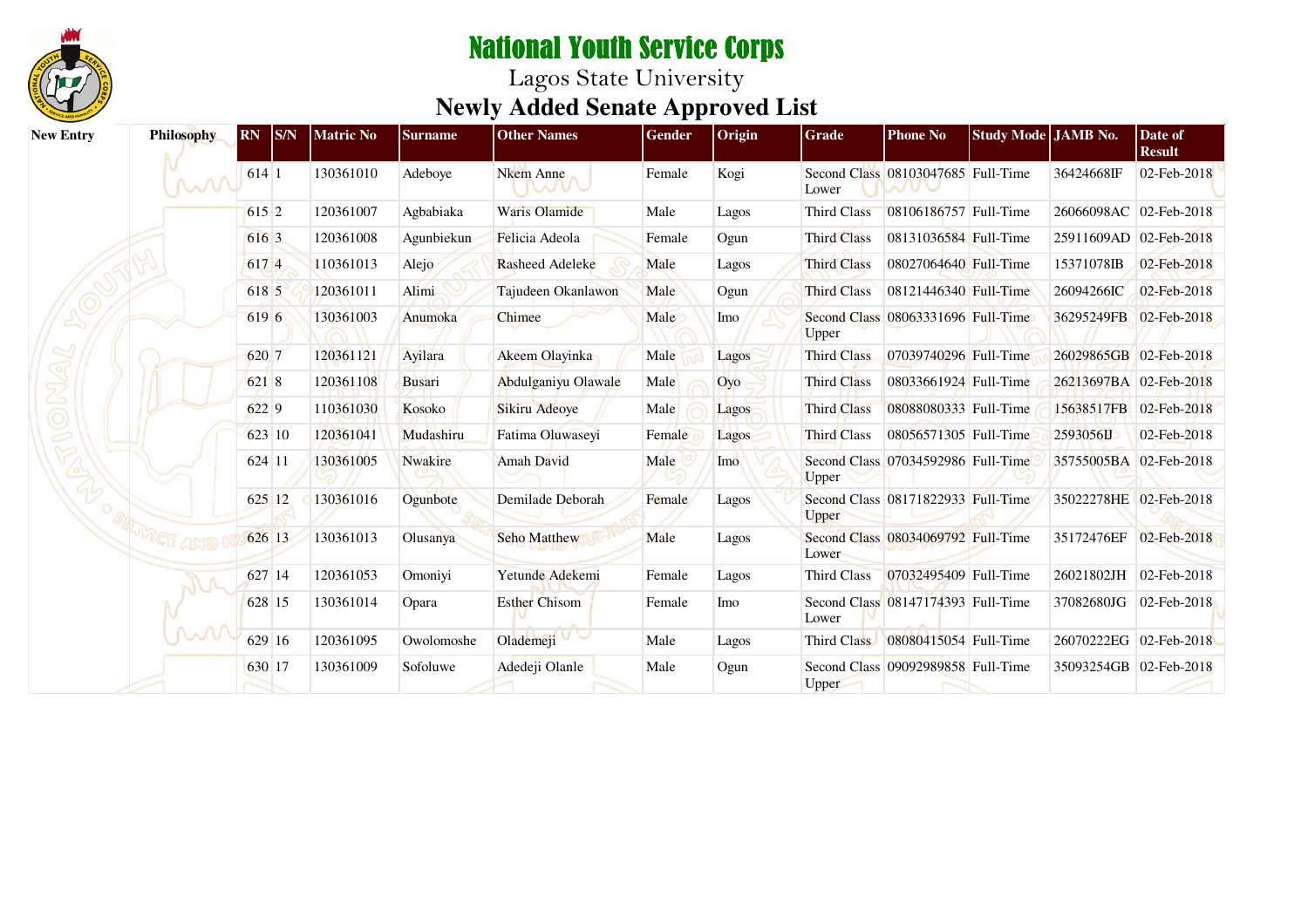

| <b>New Entry</b> | <b>Physical And</b><br><b>Health</b> | $\overline{RN}$ $\overline{SN}$ | <b>Matric No</b> | <b>Surname</b> | <b>Other Names</b>     | Gender | $ O$ rigin   | Grade              | <b>Phone No</b>                    | Study Mode JAMB No. |                        | Date of<br><b>Result</b> |
|------------------|--------------------------------------|---------------------------------|------------------|----------------|------------------------|--------|--------------|--------------------|------------------------------------|---------------------|------------------------|--------------------------|
|                  | Education<br><b>MV</b>               | 631 1                           | 140141027        | Ajayi          | Dare Suraju            | Male   | Ogun         | Lower              | Second Class 08183752592 Full-Time |                     | 49109264HG 02-Feb-2018 |                          |
|                  |                                      | 632 2                           | 140141014        | Akinlolu       | Ganiat Adebomi         | Female | Ogun         | Lower              | Second Class 07032767393 Full-Time |                     | 49098479DD 22-Dec-2017 |                          |
|                  |                                      | 633 3                           | 140141017        | Balogun        | Sikirat Kikelomo       | Female | Ogun         | Lower              | Second Class 08028746368 Full-Time |                     | 49147641IE             | 22-Dec-2017              |
|                  |                                      | 634 4                           | 110114007        | Fasan          | <b>Ayomide Gabriel</b> | Male   | Ondo         | <b>Third Class</b> | 08141182447 Full-Time              |                     | 16166208BI             | 02-Feb-2018              |
|                  |                                      | 635 5                           | 140141018        | Jokomba        | Adesoga Monsuru        | Male   | <b>Lagos</b> | Lower              | Second Class 08097565448 Full-Time |                     | 49058068BG 22-Dec-2017 |                          |
|                  |                                      | 636 6                           | 120114001        | Lawal          | Jamaldeen Adetoro      | Male   | Osun         | Third Class        | 07065174560 Full-Time              |                     | 25908270CJ             | 02-Feb-2018              |
|                  |                                      | 637 7                           | 140141019        | Ligali         | Olalekan Idris         | Male   | Lagos        | Lower              | Second Class 08189458210 Full-Time |                     | 49059839DI             | 22-Dec-2017              |
|                  |                                      | 638 8                           | 140141020        | Ligali         | Taiwo Mariam           | Female | Lagos        | <b>Upper</b>       | Second Class 08181039828 Full-Time |                     | 49054483AE 22-Dec-2017 |                          |
|                  |                                      | 639 9                           | 130141006        | Ogunbiyi       | Itunu Senami           | Female | Ogun         | Lower              | Second Class 08033448451 Full-Time |                     | 39142844FG 22-Dec-2017 |                          |
|                  |                                      | 640 10                          | 140141021        | Okoli          | Ifeanyi Alexander      | Male   | Anambra      | Upper              | Second Class 07065758682 Full-Time |                     | 49118834HI             | 22-Dec-2017              |
|                  |                                      | 641 11                          | 140141022        | Olowomuke      | <b>Olumide Anthony</b> | Male   | Ondo         | Upper              | Second Class 08091400359 Full-Time |                     | 49074693JG             | 22-Dec-2017              |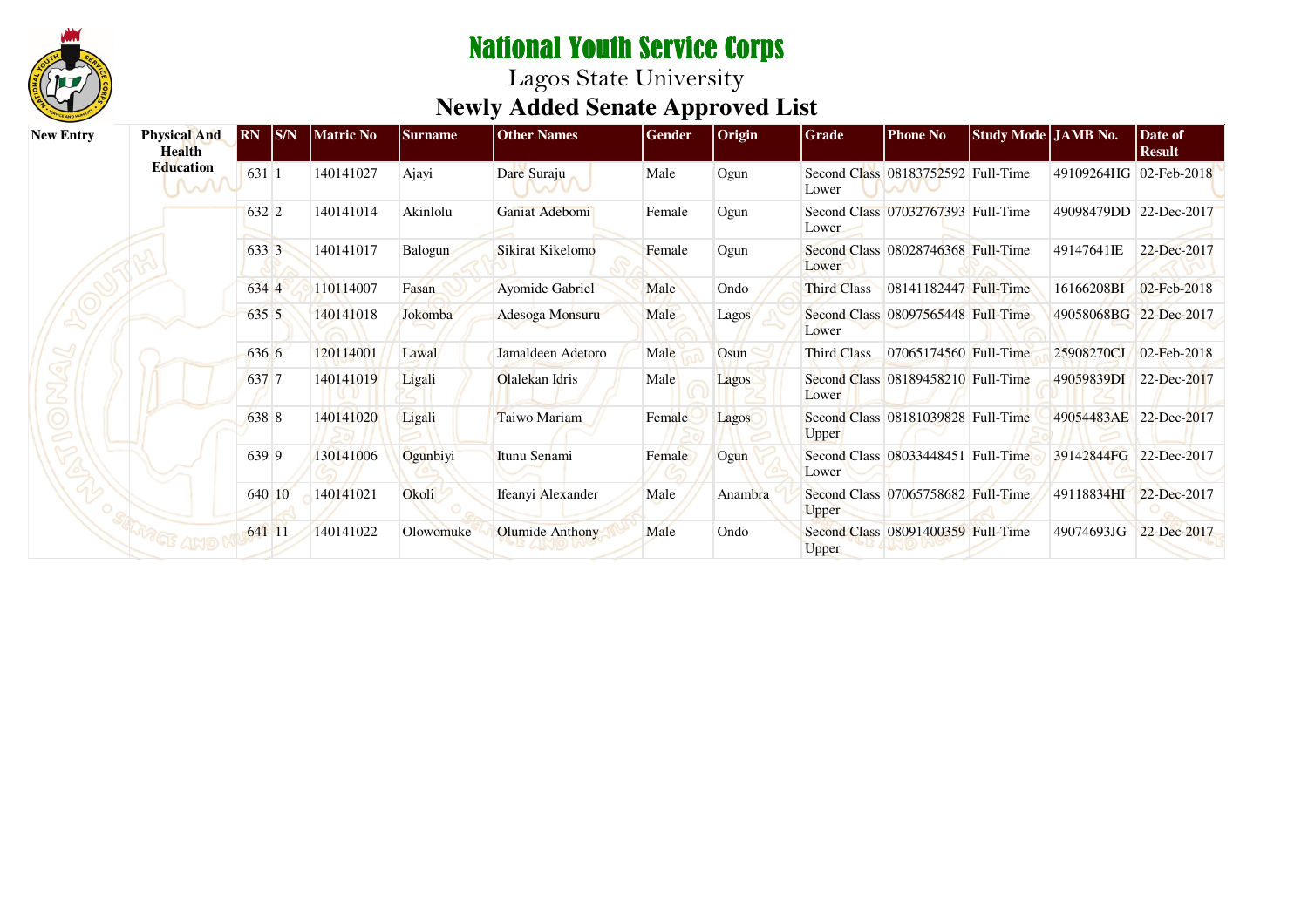

| <b>New Entry</b> | <b>Physics</b> | <b>IRN</b> | S/N | <b>Matric No</b> | <b>Surname</b> | <b>Other Names</b> | <b>Sender</b> | $ $ Origin | <b>Grade</b> | $\blacksquare$ Phone No | Study Mode JAMB No. |                        | Date of<br><b>Result</b> |
|------------------|----------------|------------|-----|------------------|----------------|--------------------|---------------|------------|--------------|-------------------------|---------------------|------------------------|--------------------------|
|                  |                | 642        |     | 120571009        | <b>Bakare</b>  | Shamsideen Abiodun | Male          | Lagos      | Third Class  | 08177130818 Full-Time   |                     | 25872851HB 22-Dec-2017 |                          |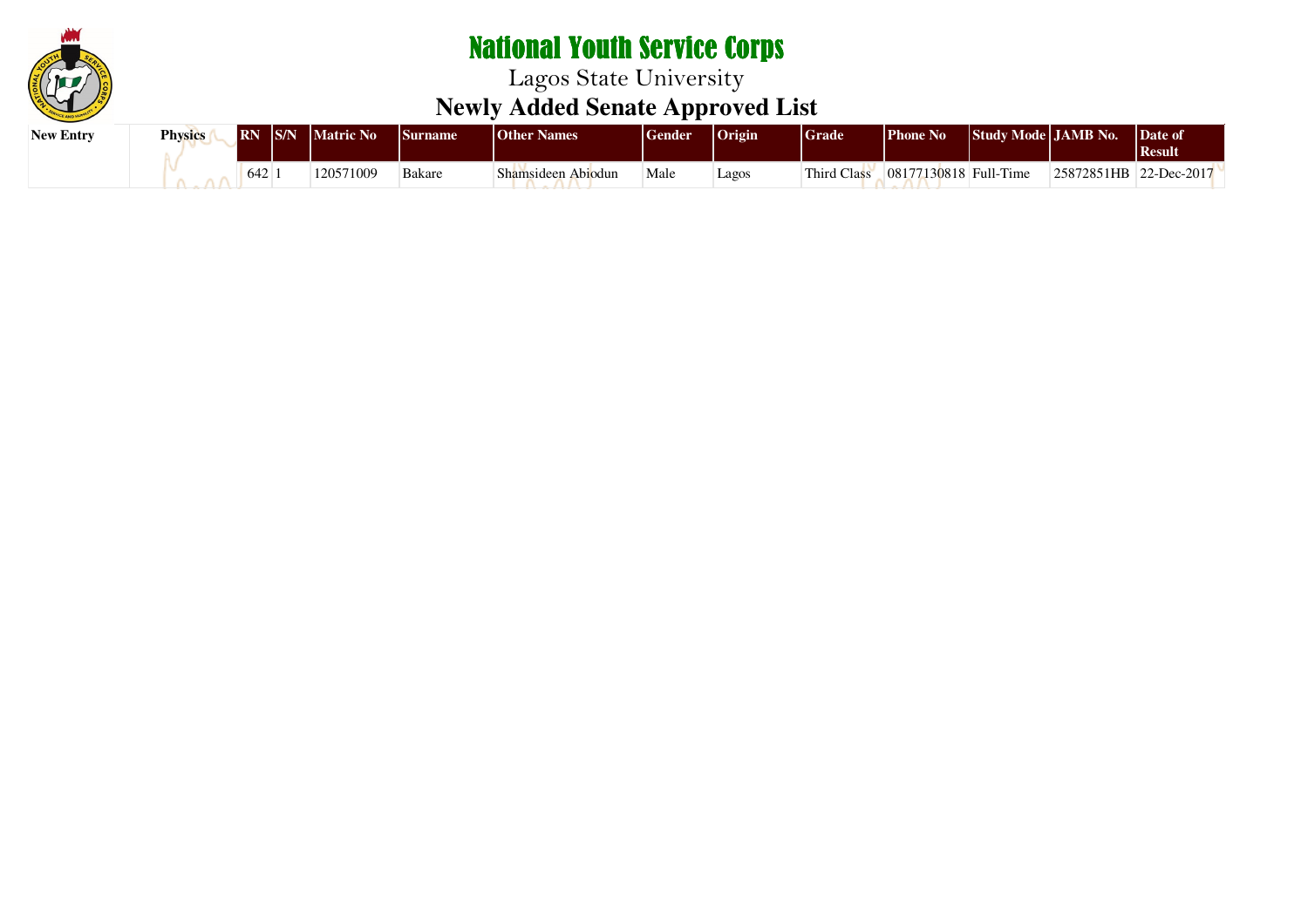

| <b>New Entry</b> | <b>Physiology</b> | <b>RN</b> | S/N | <b>Matric No</b> | <b>Surname</b> | <b>Other Names</b>       | <b>Gender</b> | $ $ Origin | <b>Grade</b> | <b>Phone No</b>                    | Study Mode JAMB No. |                        | Date of<br><b>Result</b>   |
|------------------|-------------------|-----------|-----|------------------|----------------|--------------------------|---------------|------------|--------------|------------------------------------|---------------------|------------------------|----------------------------|
|                  | W                 | 643       |     | 130714005        | Erinjogunola   | Oluwatobi Quadri         | Male          | Lagos      | Upper        | Second Class 08181261277 Full-Time |                     | 37153514CE             | 09-Feb-2018                |
|                  |                   | 644 2     |     | 130714006        | Eze            | <b>Desmond Emeka</b>     | Male          | Anambra    | <b>Upper</b> | Second Class 08120161115 Full-Time |                     | 36207110EG             | $ 09 - \text{Feb} - 2018 $ |
|                  |                   | 645 3     |     | 130651007        | Mabamije       | Oluwasolafunmi<br>Modupe | Female        | Ogun       | <b>Upper</b> | Second Class 08165433256 Full-Time |                     | 37149172FC 22-Dec-2017 |                            |
|                  |                   | 646 4     |     | 130714007        | Ojikutu        | Qudus Ayomide            | Male          | Lagos      | Upper        | Second Class 08124664669 Full-Time |                     | 35252299GJ             | $09 - \text{Feb} - 2018$   |
|                  |                   | 647 5     |     | 130714013        | Oni            | Oyinkansola Deborah      | Female        | Osun       | Upper        | Second Class 08035389360 Full-Time |                     | 36296140JE             | $09 - \text{Feb} - 2018$   |
|                  |                   | 648 6     |     | 130714010        | Salau          | <b>Bukola Latifat</b>    | Female        | Oyo        | <b>Upper</b> | Second Class 08109441396 Full-Time |                     | 36731178BI             | 09-Feb-2018                |
|                  |                   | 649 7     |     | 130714011        | Sanni          | <b>Adedovin Temitope</b> | Male          | Lagos      | Upper        | Second Class 08036661500 Full-Time |                     | 36388322JF             | $09 - \text{Feb} - 2018$   |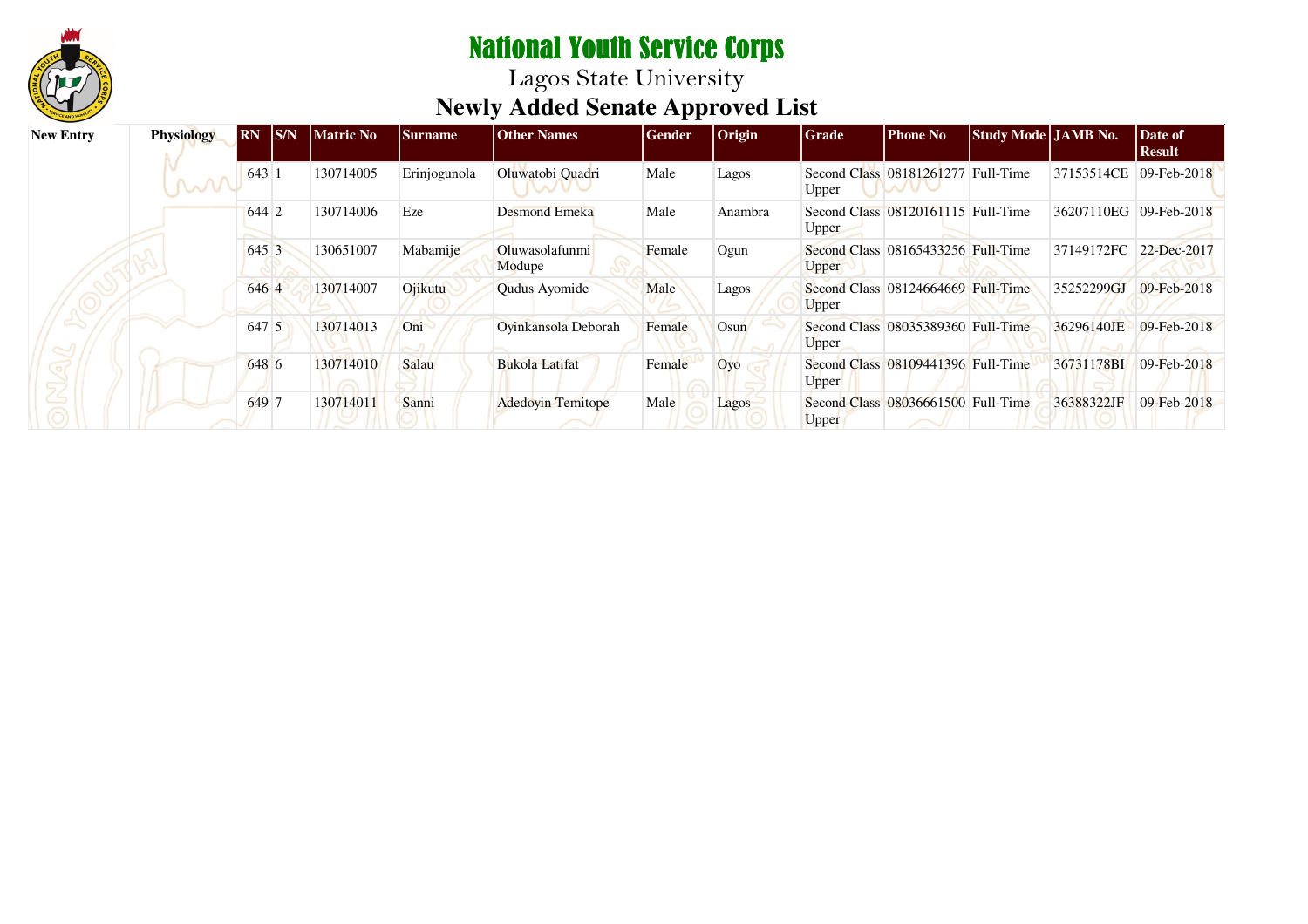

| <b>New Entry</b> | <b>Political Science RN</b> | $ $ S/N | <b>Matric No</b> | <b>Surname</b> | <b>Other Names</b>         | Gender | Origin       | Grade        | <b>Phone No</b>                    | Study Mode JAMB No. |                        | Date of<br><b>Result</b> |
|------------------|-----------------------------|---------|------------------|----------------|----------------------------|--------|--------------|--------------|------------------------------------|---------------------|------------------------|--------------------------|
|                  |                             | 650 1   | 120133033        | Adebowale      | Adebisi                    | Female | Lagos        | Third Class  | 08163601006 Full-Time              |                     | 26031596AI             | 22-Dec-2017              |
|                  |                             | 651 2   | 130631002        | Adedoja        | <b>Rasheed Adewale</b>     | Male   | Oyo          | Lower        | Second Class 08037782272 Full-Time |                     | 38009913GG 22-Dec-2017 |                          |
|                  |                             | 652 3   | 130631003        | Adelanwa       | Jesumbo Oluwasegun         | Male   | Lagos        | Lower        | Second Class 07081716444 Full-Time |                     | 37142284FF             | 22-Dec-2017              |
|                  |                             | 653 4   | 130631004        | Adetayo        | Hadizat Abidemi            | Female | Lagos        | Lower        | Second Class 08033532935 Full-Time |                     | 35473238FD 09-Feb-2018 |                          |
|                  |                             | 654 5   | 130631009        | Akinwunmi      | Oluwadamilola Osareme Male |        | Ogun         | Lower        | Second Class 07035300671 Full-Time |                     | 35112049DO 09-Feb-2018 |                          |
|                  |                             | 655 6   | 130631049        | Amosu          | Minasu Paul                | Male   | Lagos        | Lower        | Second Class 08163244228 Full-Time |                     | 35180995JG 22-Dec-2017 |                          |
|                  |                             | 656 7   | 130631058        | Apalara        | Haminat Omotolani          | Female | Lagos        | Lower        | Second Class 07039824164 Full-Time |                     | 35529307EE 09-Feb-2018 |                          |
|                  |                             | 657 8   | 130631011        | Araba          | Babajide Ridwan            | Male   | Lagos        | Lower        | Second Class 08174010670 Full-Time |                     | 35532733EI             | 09-Feb-2018              |
|                  |                             | 658 9   | 130631012        | Atunwa         | Ololade Yetunde            | Female | Oyo          | Upper        | Second Class 08077255682 Full-Time |                     | 35357109BG 09-Feb-2018 |                          |
|                  |                             | 659 10  | 130631015        | Badmus         | Ifeoluwa Valentina         | Female | Lagos        | Lower        | Second Class 08105032020 Full-Time |                     | 36377909AD 09-Feb-2018 |                          |
|                  |                             | 660 11  | 130631018        | Buraimoh       | <b>Ayomide Oluwatosin</b>  | Male   | Osun         | Lower        | Second Class 09031878998 Full-Time |                     | 35388066HB 22-Dec-2017 |                          |
|                  |                             | 661 12  | 130631024        | Ezeokeke       | <b>Alloysius Chilotem</b>  | Male   | Anambra      | Lower        | Second Class 08028561395 Full-Time |                     | 36586268JB             | 09-Feb-2018              |
|                  |                             | 662 13  | 130631026        | Haruna         | Sulaimon Opemipo           | Male   | Lagos        | Upper        | Second Class 08175044011 Full-Time |                     |                        | 35501556HB 22-Dec-2017   |
|                  |                             | 663 14  | 130631057        | Kayode         | Kehinde Hannah             | Female | Lagos        | Upper        | Second Class 08064558171 Full-Time |                     | 35565793AC 22-Dec-2017 |                          |
|                  |                             | 664 15  | 130631055        | Oloye          | <b>Balkis Adebimpe</b>     | Female | Lagos        | Lower        | Second Class 07063762706 Full-Time |                     | 35234028HH 09-Feb-2017 |                          |
|                  |                             | 665 16  | 130631040        | Shoyemi        | <b>Yusuf Tunde</b>         | Male   | Lagos        | Lower        | Second Class 09090204332 Full-Time |                     | 35309314DF 09-Feb-2018 |                          |
|                  |                             | 666 17  | 130631042        | Taiwo          | <b>Usman Adisa</b>         | Male   | Lagos        | Upper        | Second Class 08136094904 Full-Time |                     |                        | 35998360GE 22-Dec-2017   |
|                  |                             | 667 18  | 130631044        | <b>Ukaegbu</b> | <b>Ekene Blaise</b>        | Male   | Anambra      | Lower        | Second Class 08036233294 Full-Time |                     | 35755110ID             | $09$ -Feb-2018           |
|                  |                             | 668 19  | 130631045        | Yekinni        | <b>Ibikunle Sodiq</b>      | Male   | <b>Lagos</b> | <b>Upper</b> | Second Class 08103142361 Full-Time |                     |                        | 35171511DA 22-Dec-2017   |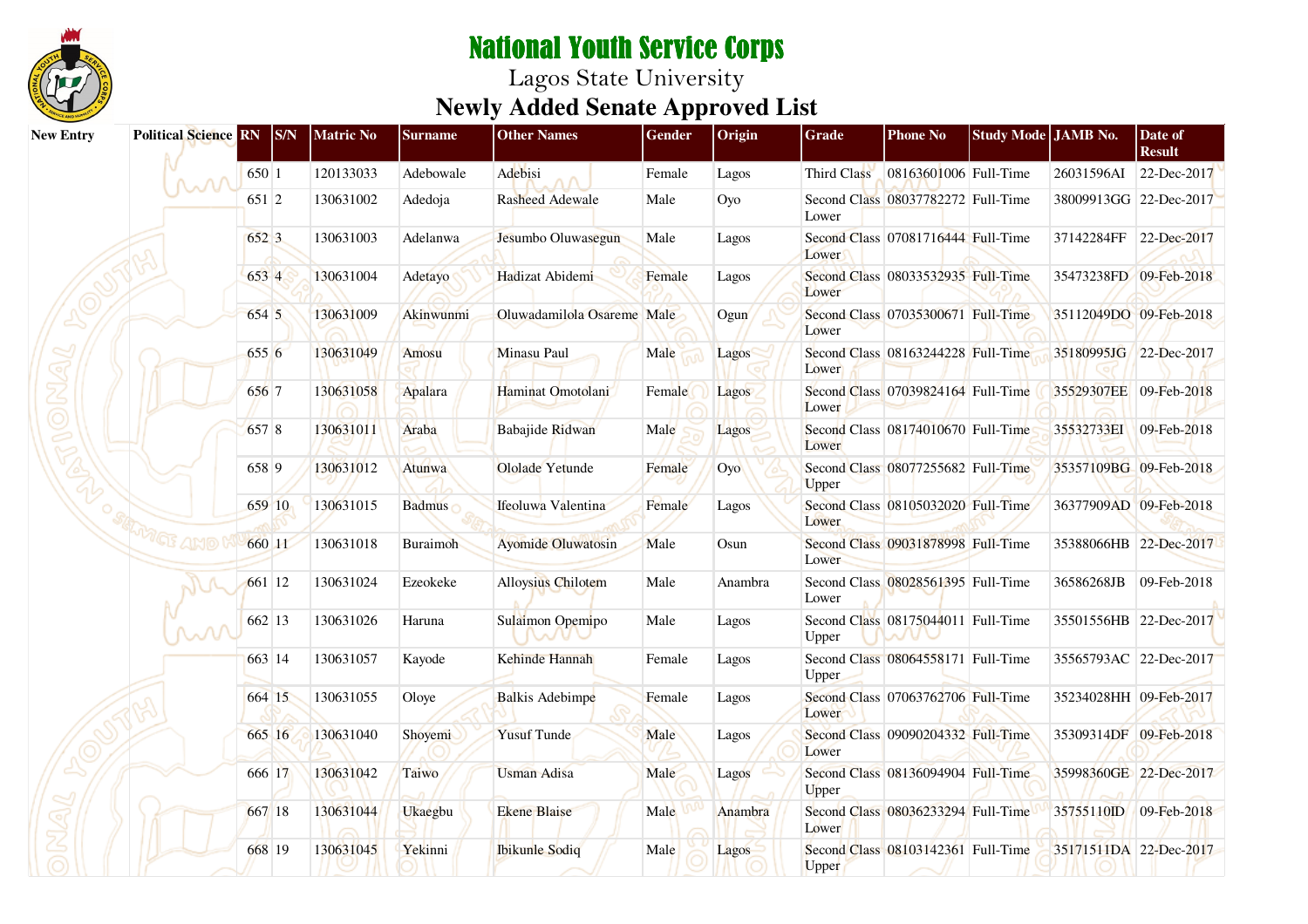

# National Youth Service Corps Lagos State University **Newly Added Senate Approved List**

| <b>New Entry</b> | Political Science 669 20 | 130631046 | `Yusuf | Omotolani Olavinka | Female | Lagos | Second Class 08035974421 Full-Time |  | 35073156CB 22-Dec-2017 |  |
|------------------|--------------------------|-----------|--------|--------------------|--------|-------|------------------------------------|--|------------------------|--|
|                  |                          |           |        |                    |        |       | Lowei                              |  |                        |  |
|                  |                          |           |        |                    |        |       |                                    |  |                        |  |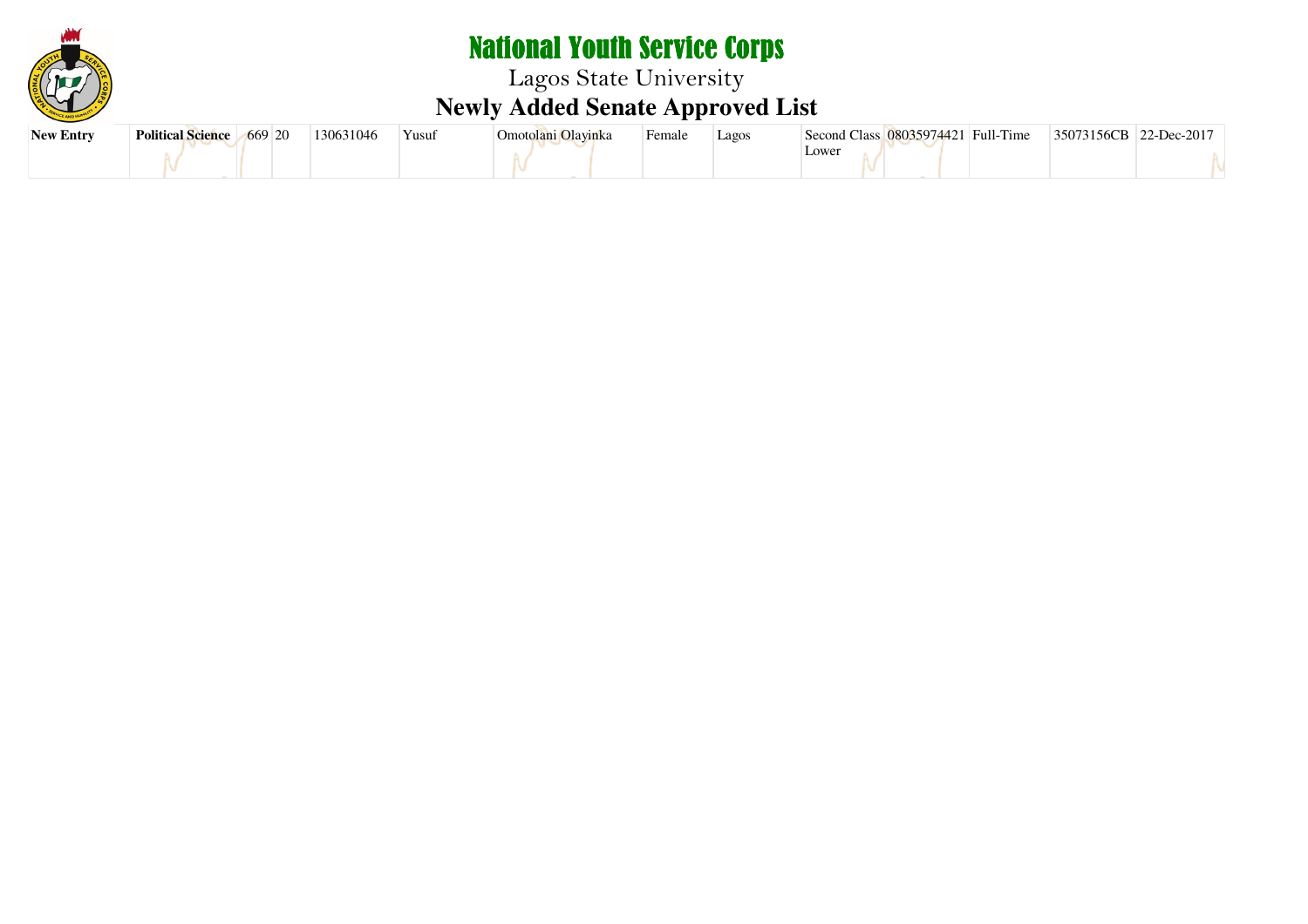

| <b>New Entry</b> | <b>Psychology</b> | SNN <br><b>RN</b> | <b>Matric No</b> | <b>Surname</b> | <b>Other Names</b>      | <b>Gender</b> | $ $ Origin | <b>Grade</b>       | <b>Phone No</b>                    | Study Mode JAMB No. |                        | Date of<br><b>Result</b> |
|------------------|-------------------|-------------------|------------------|----------------|-------------------------|---------------|------------|--------------------|------------------------------------|---------------------|------------------------|--------------------------|
|                  | mn                | 670               | 130651001        | Abel           | Oluwabukola Christiana  | Female        | Lagos      | Lower              | Second Class 08166261136 Full-Time |                     | 35112984EB             | 22-Dec-2017              |
|                  |                   | 671 2             | 130651004        | Balogun        | Adijat Olubukola        | Female        | Ogun       | Lower              | Second Class 08026627268 Full-Time |                     | 35403075FC             | 22-Dec-2017              |
|                  |                   | 672 3             | 130651006        | Kannike        | Ifeoluwa Solomon        | Male          | Oyo        | Lower              | Second Class 07065519359 Full-Time |                     | 35378644BD 22-Dec-2017 |                          |
|                  |                   | 673 4             | 120651039        | Kuti           | Toluwani Gabriel        | Male          | Lagos      | Upper              | Second Class 08124504836 Full-Time |                     | 26335682DG 22-Dec-2017 |                          |
|                  |                   | 674 5             | 120651010        | Olorunlogbon   | <b>Precious Ololade</b> | Female        | Lagos      | Lower              | Second Class 08182910169 Full-Time |                     | 26021696CH 09-Feb-2018 |                          |
|                  |                   | 675 6             | 130651009        | Olundegun      | Simiat Adeola           | Female        | Lagos      | Lower              | Second Class 08145389955 Full-Time |                     | 36174865HC 22-Dec-2017 |                          |
|                  |                   | 676 7             | 130651011        | Taofeeq        | Aishat Damilola         | Female        | Kwara      | <b>First Class</b> | 07087300906 Full-Time              |                     | 36316558EH 22-Dec-2017 |                          |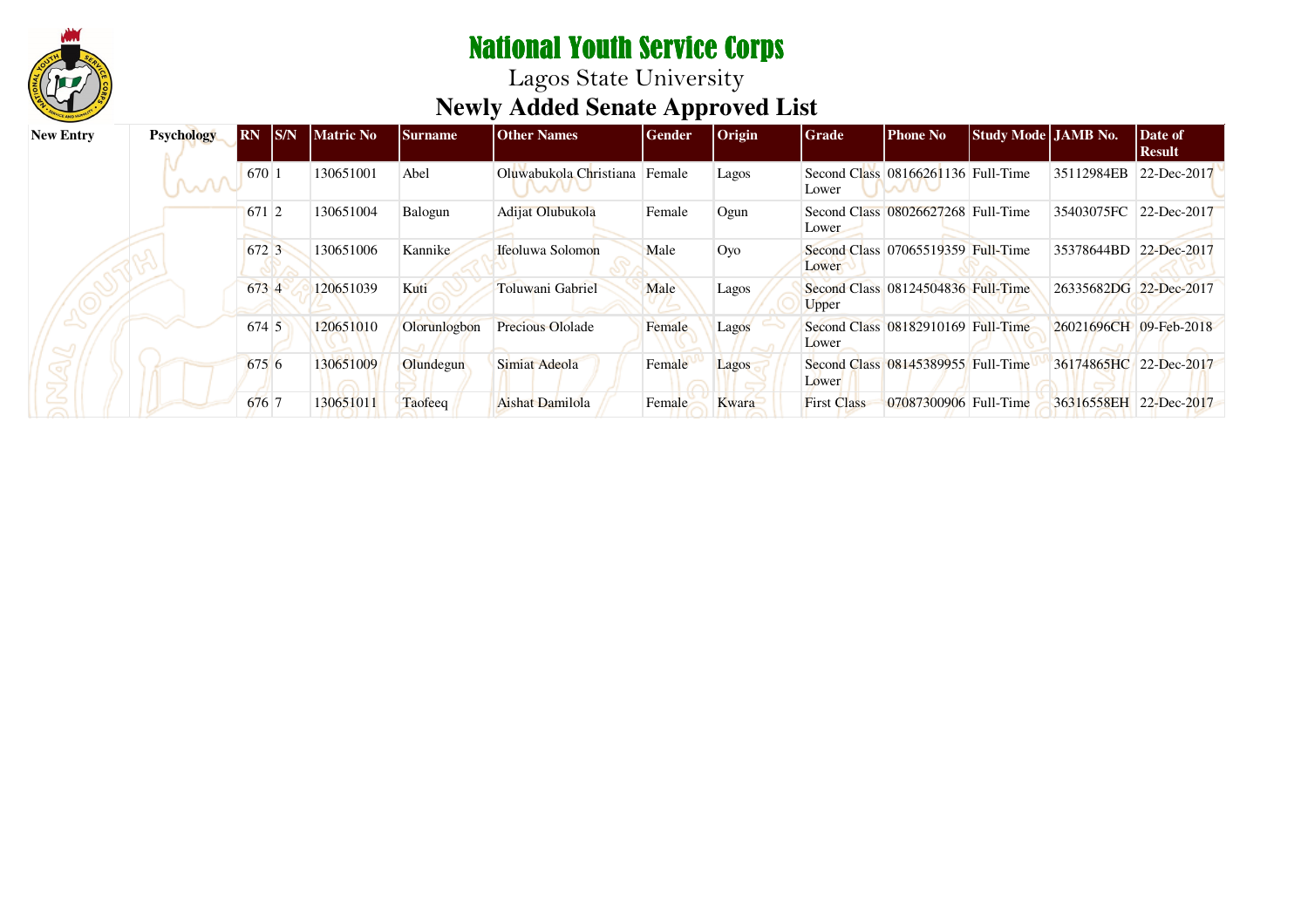

| <b>New Entry</b> | <b>Public</b><br><b>Administration</b> | <b>RN</b> | <sub>S/N</sub> | <b>Matric No</b> | Surname   | <b>Other Names</b>        | Gender | Origin               | Grade              | <b>Phone No</b>                    | Study Mode JAMB No. |                        | Date of<br><b>Result</b> |
|------------------|----------------------------------------|-----------|----------------|------------------|-----------|---------------------------|--------|----------------------|--------------------|------------------------------------|---------------------|------------------------|--------------------------|
|                  | M                                      | 677 1     |                | 120832001        | Abode     | Joy Aregpita              | Female | Edo                  | Third Class        | 08080946753 Full-Time              |                     | 25978500CD 22-Dec-2017 |                          |
|                  |                                        | 678 2     |                | 120832049        | Aderoju   | Ayombo Joy                | Female | Ondo                 | Lower              | Second Class 08052044946 Full-Time |                     | 25903264BC 29-Nov-2016 |                          |
|                  |                                        | 679 3     |                | 120832003        | Adesanya  | Adebola Opeyemi           | Male   | Lagos                | <b>Third Class</b> | 08164665423 Full-Time              |                     | 25931154FD 22-Dec-2017 |                          |
|                  |                                        | 680 4     |                | 120832045        | Adesanya  | Mojisola Shadiat          | Female | Lagos                | <b>Third Class</b> | 08132555656 Full-Time              |                     | 25911496FB 22-Dec-2017 |                          |
|                  |                                        | 681 5     |                | 120832006        | Agbaosi   | Babajide                  | Male   | Ogun                 | <b>Third Class</b> | 08106975789 Full-Time              |                     | 25903234AF 22-Dec-2017 |                          |
|                  |                                        | 682 6     |                | 130832003        | Ajibola   | <b>Titilope Falilat</b>   | Female | Lagos                | Lower              | Second Class 08025904629 Full-Time |                     | 35757286FE 22-Dec-2017 |                          |
|                  |                                        | 683 7     |                | 110832024        | Aliyu     | Hassan                    | Male   | Adamawa              | Third Class        | 08082658572 Full-Time              |                     | 15110612EH 09-Feb-2018 |                          |
|                  |                                        | 684 8     |                | 130832006        | Amidu     | <b>Baliques Adejoke</b>   | Female | Ogun                 | Lower              | Second Class 07084324620 Full-Time |                     | 35549850BA 22-Dec-2017 |                          |
|                  |                                        | 685 9     |                | 130832007        | Anumudu   | Uche Godspower            | Male   | Imo                  | <b>Upper</b>       | Second Class 07034197309 Full-Time |                     | 38012629GG 22-Dec-2017 |                          |
|                  |                                        |           | 686 10         | 120832047        | Aromire   | Wasiu                     | Male   | Lagos                | Third Class        | 08179507485 Full-Time              |                     | 26029083HJ 02-Feb-2018 |                          |
|                  |                                        |           | 687 11         | 130832008        | Ebulu     | Prince                    | Male   | Delta                | Lower              | Second Class 08162216228 Full-Time |                     | 36181606CF 22-Dec-2017 |                          |
|                  | <b>METE AND</b>                        |           | 688 12         | 130832009        | Eghubare  | John Akpevwe              | Male   | Delta                | Lower              | Second Class 07032330424 Full-Time |                     | 35062853IE             | 22-Dec-2017              |
|                  |                                        |           | 689 13         | 130832010        | Gbolagade | <b>Babatunde Ibrahim</b>  | Male   | Oyo                  | Lower              | Second Class 08084107770 Full-Time |                     | 36379891HB 22-Dec-2017 |                          |
|                  |                                        |           | 690 14         | 130832013        | Ikechukwu | Joe                       | Male   | Enugu                | Upper              | Second Class 08037156521 Full-Time |                     | 36179643JE             | 22-Dec-2017              |
|                  |                                        |           | 691 15         | 130832014        | Jimoh     | Halimah Abidemi           | Female | Lagos                | Upper              | Second Class 08091869291 Full-Time |                     | 35403183BJ             | 22-Dec-2017              |
|                  |                                        |           | 692 16         | 130832015        | Kalu      | Joseph Lekwauwa           | Male   | Abia                 | Upper              | Second Class 08140892906 Full-Time |                     | 35884721CG 22-Dec-2017 |                          |
|                  |                                        |           | 693 17         | 130832017        | Nkwusi    | Ifemsinachi Dymphina      | Female | Imo                  | <b>First Class</b> | 08134067260 Full-Time              |                     | 35064849BD 22-Dec-2017 |                          |
|                  |                                        |           | 694 18         | 120832093        | Odusanmi  | Helen Opeyemi             | Female | Lagos                | <b>Third Class</b> | 08108098010 Full-Time              |                     | 25914853GI 02-Feb-2018 |                          |
|                  |                                        |           | 695 19         | 120832097        | Oguike    | <b>Christian Ndubuisi</b> | Male   | $\operatorname{Imo}$ | Lower              | Second Class 08033055301 Full-Time |                     | 25851244JG 22-Dec-2017 |                          |
|                  |                                        |           | 696 20         | 120832028        | Ojutiwon  | <b>Bunmi</b> Gift         | Female | <b>Ondo</b>          | Third Class        | 08058469677 Full-Time              |                     | 25903263BF 02-Feb-2018 |                          |
|                  |                                        |           | 697 21         | 120832098        | Olabinjo  | Oluwayemisi Hannah        | Female | Lagos                | Third Class        | 08023975580 Full-Time              |                     | 25904596JA 22-Dec-2017 |                          |
|                  |                                        |           | 698 22         | 120832065        | Onigbinde | Jelilat Adebisi           | Female | Lagos                | <b>Third Class</b> | 08185473840 Full-Time              |                     | 25954128AB 22-Dec-2017 |                          |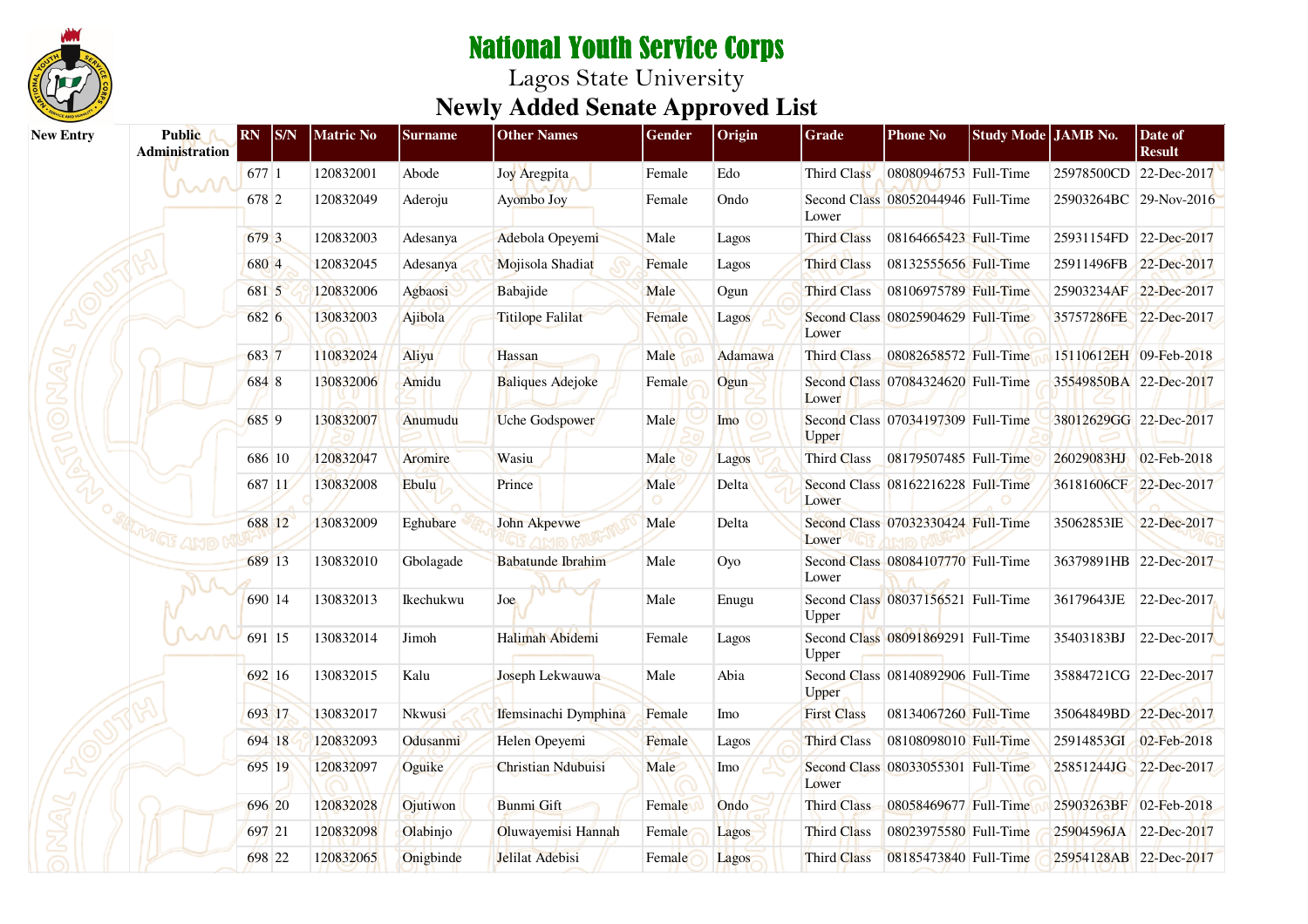

| <b>New Entry</b> | <b>Public</b><br><b>Administration</b> | 699 23 | 110832078 | <b>Opara</b> | Vivian Chinasaokwu | Female | <sup>1</sup> Imo | Third Class | 08033831019 Full-Time                  | 16029883EB 02-Feb-2018 |                |
|------------------|----------------------------------------|--------|-----------|--------------|--------------------|--------|------------------|-------------|----------------------------------------|------------------------|----------------|
|                  |                                        | 700 24 | 120832036 | Ovelami      | Damilola Kudirat   | Female | Osun             | Third Class | $\left  08023356801 \right $ Full-Time | 25946534IF             | $02$ -Feb-2018 |
|                  |                                        | 701 25 | 120832040 | Taiwo        | Olaide Samson      | Male   | Ekiti            | Third Class | 08033019741 Full-Time                  | 26092821FC 02-Feb-2018 |                |
|                  |                                        | 702 26 | 080832090 | Yusuph       | Semasa Jacob       | Male   | Lagos            | Pass        | 08060002415 Full-Time                  | 72643572FH 22-Dec-2017 |                |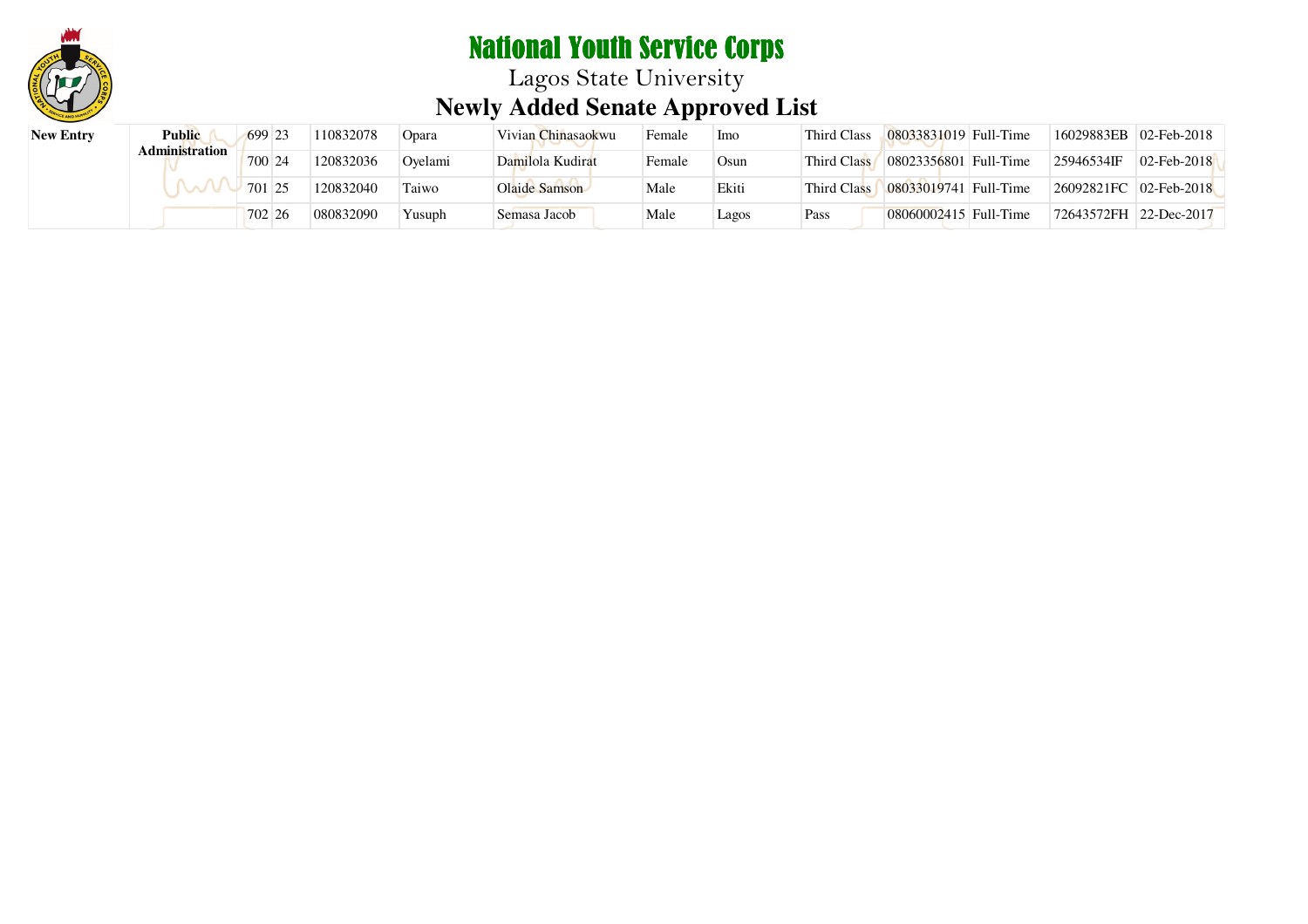

| <b>New Entry</b> | Sociology     | <b>RN</b> | S/N    | <b>Matric No</b> | <b>Surname</b> | <b>Other Names</b>          | Gender | Origin  | Grade | <b>Phone No</b>                    | Study Mode JAMB No. |                        | Date of<br><b>Result</b> |
|------------------|---------------|-----------|--------|------------------|----------------|-----------------------------|--------|---------|-------|------------------------------------|---------------------|------------------------|--------------------------|
|                  | W             | 703 1     |        | 130641001        | Abiodun        | <b>Blessing Omotola</b>     | Female | Kogi    | Upper | Second Class 08024413553 Full-Time |                     | 35759029GD 22-Dec-2017 |                          |
|                  |               | 704 2     |        | 130641005        | Akinfemi       | Oluwatobiloba Akinyele Male |        | Lagos   | Lower | Second Class 08033263389 Full-Time |                     | 35052612FI             | 22-Dec-2017              |
|                  |               | 705 3     |        | 130641006        | Anaedu         | Amaka Thelma                | Female | Anambra | Lower | Second Class 07054912104 Full-Time |                     | 36296597IB             | 22-Dec-2017              |
|                  |               | 706 4     |        | 130641008        | Bamidele       | Esther Morenikeji           | Female | Ogun    | Lower | Second Class 08137002266 Full-Time |                     | 35432588HE 22-Dec-2017 |                          |
|                  |               | 707 5     |        | 130641009        | Banjo          | Fatai Adewale               | Male   | Lagos   | Lower | Second Class 08137726520 Full-Time |                     | 36330838IB             | 22-Dec-2017              |
|                  |               | 708 6     |        | 130641011        | Echetebih      | <b>Chinenye Mercy</b>       | Female | Anambra | Lower | Second Class 08061658448 Full-Time |                     | 36327609GI 09-Feb-2018 |                          |
|                  |               | 709 7     |        | 130641014        | Eletu          | Tawa Abioye                 | Female | Lagos   | Upper | Second Class 08165113337 Full-Time |                     | 35416293HB 22-Dec-2017 |                          |
|                  |               | 710 8     |        | 130641038        | Emmanuel       | Hope                        | Female | Edo     | Upper | Second Class 08179559471 Full-Time |                     | 35274162FC 22-Dec-2017 |                          |
|                  |               | 7119      |        | 130641037        | Eneje          | Chidinma Joy                | Female | Enugu   | Lower | Second Class 08101330816 Full-Time |                     | 36319595FE 22-Dec-2017 |                          |
|                  | "GF AMD       | 712 10    |        | 130641015        | Evoh           | Peter Nneka                 | Female | Ebonyi  | Lower | Second Class 08020672109 Full-Time |                     | 36290091AF 22-Dec-2017 |                          |
|                  |               | 713 11    |        | 130641016        | Ezenwamadu     | <b>Chosen Edith</b>         | Female | Anambra | Upper | Second Class 08165289755 Full-Time |                     |                        | 38008927BH 22-Dec-2017   |
|                  |               |           | 714 12 | 130641018        | Gbemisola      | Folake Moyo                 | Female | Oyo     | Lower | Second Class 07032591927 Full-Time |                     | 35357708GC 22-Dec-2017 |                          |
|                  | $\mathcal{M}$ | 715 13    |        | 130641019        | Irinyenikan    | Samson Erewami              | Male   | Ondo    | Upper | Second Class 08125744648 Full-Time |                     | 35170970AE 22-Dec-2017 |                          |
|                  |               | 716 14    |        | 130641022        | Michael        | Olamilekan Joseph           | Male   | Ogun    | Lower | Second Class 08132259866 Full-Time |                     | 37149641AD 22-Dec-2017 |                          |
|                  |               |           | 717 15 | 130641024        | Odofin         | Wasiu Olamide               | Male   | Lagos   | Lower | Second Class 08080954940 Full-Time |                     | 35756110JA 09-Feb-2018 |                          |
|                  |               |           | 718 16 | 130641026        | Ogungbade      | Akeem Olarenwaju            | Male   | Ogun    | Lower | Second Class 08039608541 Full-Time |                     | 37172877DI 22-Dec-2017 |                          |
|                  |               | 719 17    |        | 130641027        | Ogunyemi       | Queen Ayodele               | Female | Lagos   | Lower | Second Class 08028920669 Full-Time |                     | 35884033FD 09-Feb-2018 |                          |
|                  |               |           | 720 18 | 130641028        | Ojedele        | Ridwan Babatunde            | Male   | Ogun    | Upper | Second Class 08162195436 Full-Time |                     | 35067644GH 22-Dec-2017 |                          |
|                  |               | $721$ 19  |        | 130641030        | Okoronkwo      | Okaibeya Jennifer           | Female | Abia    | Lower | Second Class 08098029536 Full-Time |                     | 36604310JB 22-Dec-2017 |                          |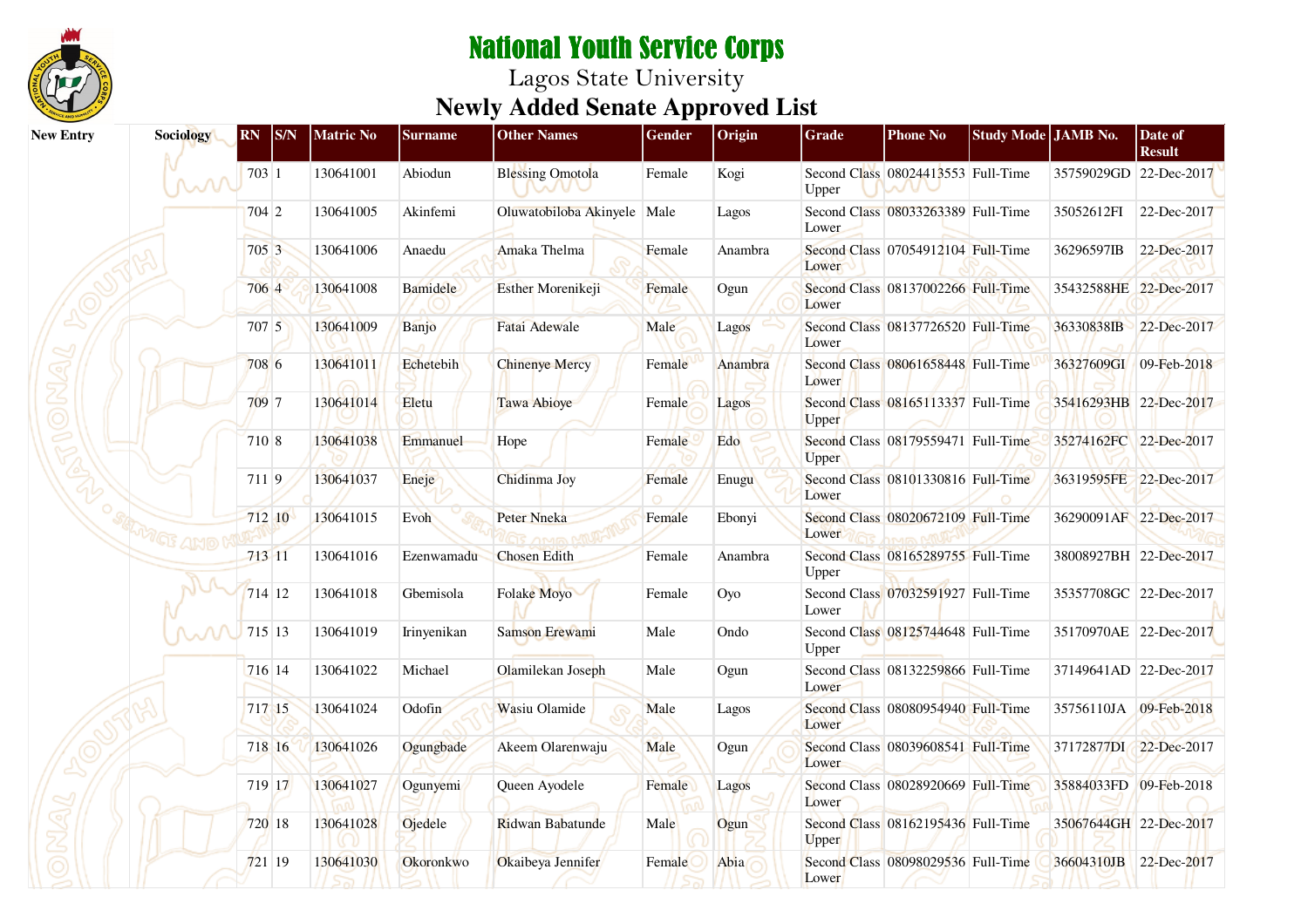

# National Youth Service Corps Lagos State University **Newly Added Senate Approved List**

| <b>New Entry</b> | <b>Sociology</b> | 722 20 | 130641033 | Oyeleke | Biodun Ovinkansola | Female | Osun  | Second Class 08082026379 Full-Time<br>Lower | 35114325JC | $ 22 - \text{Dec-}2017 $ |
|------------------|------------------|--------|-----------|---------|--------------------|--------|-------|---------------------------------------------|------------|--------------------------|
|                  |                  | 723 21 | 130641034 | Pacheco | Joy Oluwadamilola  | Female | Lagos | Second Class 08023158426 Full-Time<br>Lower | 35466986II | 22-Dec-2017              |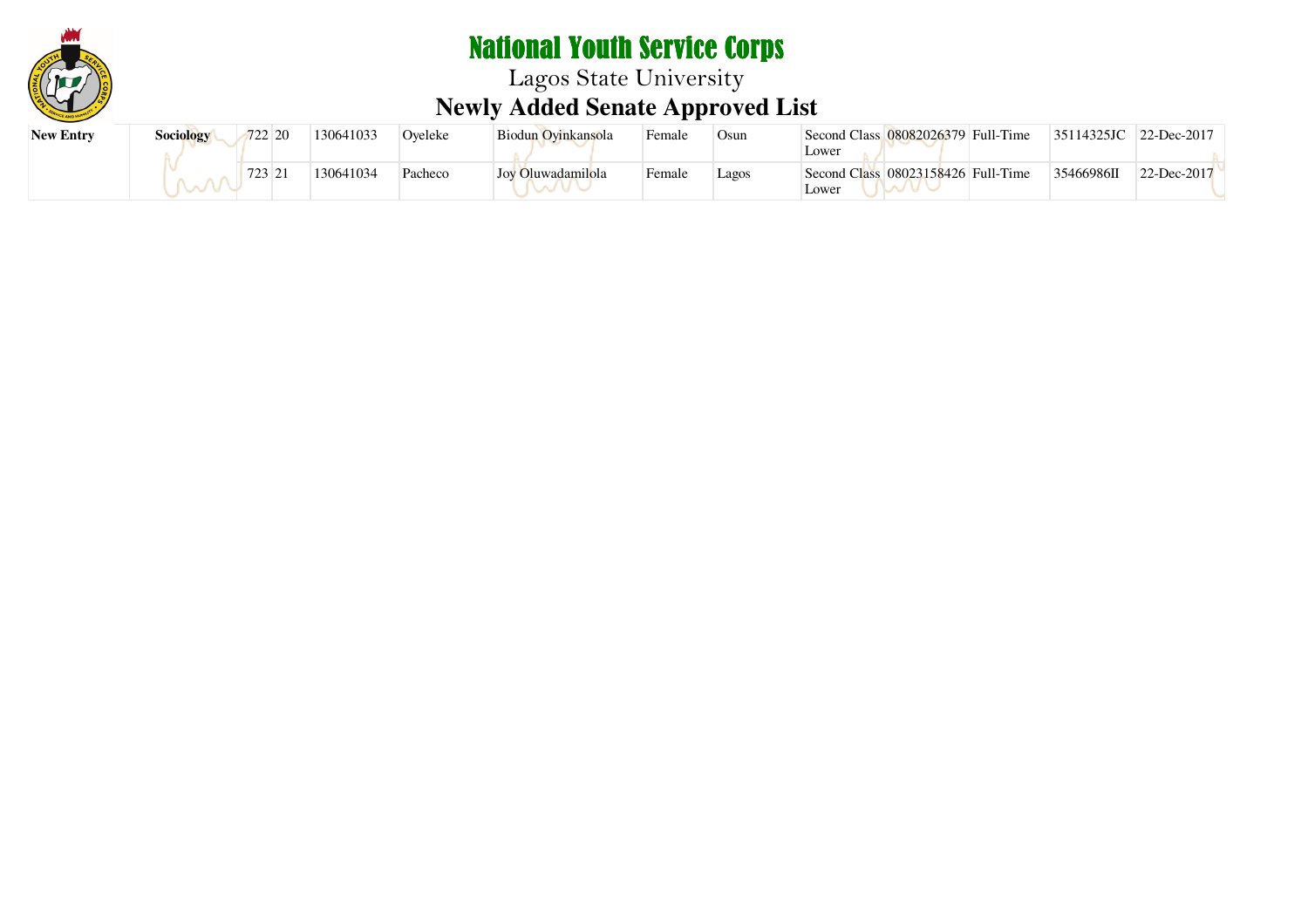

Lagos State University **Newly Added Senate Approved List**

| <b>New Entry</b> | <b>Theatre Arts</b> | <b>RN</b> | S/N | <b>Matric No</b> | <b>Surname</b> | <b>Other Names</b>              | Gender | $ O$ rigin | <b>Grade</b> | <b>Phone No</b>                    | Study Mode JAMB No. |                        | Date of<br><b>Result</b> |
|------------------|---------------------|-----------|-----|------------------|----------------|---------------------------------|--------|------------|--------------|------------------------------------|---------------------|------------------------|--------------------------|
|                  | M                   | 724       |     | 140371052        | Ejiofor        | Kanayo Cynthia                  | Female | Delta      | Lower        | Second Class 09060343411 Full-Time |                     | 49043363JD             | 02-Feb-2018              |
|                  |                     | 725 2     |     | 130372005        | Igbokwe        | <b>Prosper Chisom</b>           | Male   | Anambra    | Lower        | Second Class 08146289383 Full-Time |                     | 35054667AE             | 02-Feb-2018              |
|                  |                     | 726 3     |     | 130372006        | Iyinagolu      | Ifesurchi Vivian                | Female | Anambra    | Lower        | Second Class 08166883257 Full-Time |                     | 36378246FJ             | 02-Feb-2018              |
|                  |                     | 727 4     |     | 130372007        |                | Jamesowenkpa Olufunke Omohekpen | Female | Edo        | Lower        | Second Class 08037321033 Full-Time |                     | 37207949GH 02-Feb-2018 |                          |
|                  |                     | 728 5     |     | 130372008        | Oboh           | <b>Nelson Brown</b>             | Male   | Edo        | Lower        | Second Class 08178497750 Full-Time |                     | 36580953DB 22-Dec-2017 |                          |
|                  |                     | 729 6     |     | 110372016        | Olufunmilavo   | Oluwabukola Juliana             | Female | Ekiti      | Upper        | Second Class 07084916453 Full-Time |                     | 15684457GI             | 25-Feb-2016              |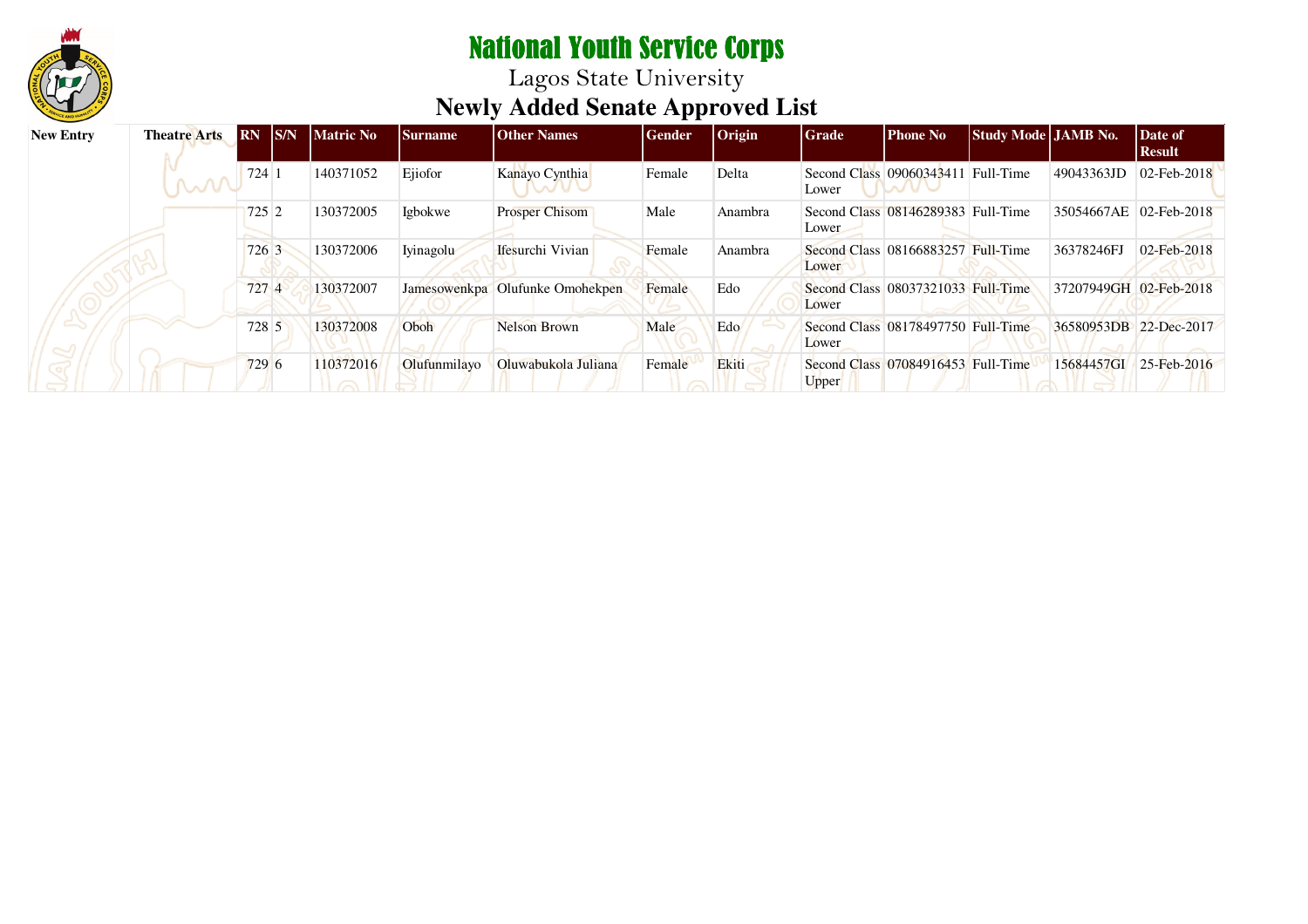

| <b>New Entry</b> | Transport/Man RN S/N<br>agement |        |        | <b>Matric No</b> | <b>Surname</b> | <b>Other Names</b>           | Gender | Origin | Grade | <b>Phone No</b>                    | Study Mode JAMB No. |                        | Date of<br><b>Result</b> |
|------------------|---------------------------------|--------|--------|------------------|----------------|------------------------------|--------|--------|-------|------------------------------------|---------------------|------------------------|--------------------------|
|                  | MM                              | 730 1  |        | 121001018        | Abode          | David Segun                  | Male   | Benue  | Lower | Second Class 07083074574 Full-Time |                     | 29034689JA             | 16-Feb-2018              |
|                  |                                 | 731 2  |        | 121001005        | Adegbola       | <b>Muhammed Opeyemi</b>      | Male   | Oyo    | Lower | Second Class 08033851608 Full-Time |                     | 26060866IB             | 22-Dec-2017              |
|                  |                                 | 732 3  |        | 121001007        | Anjorin        | Moyosore Ahmed               | Male   | Lagos  | Lower | Second Class 07087035910 Full-Time |                     | 25947494BI             | 22-Dec-2017              |
|                  |                                 | 733 4  |        | 121001008        | Aromire        | Abioye Rukayat               | Female | Lagos  | Lower | Second Class 08037157992 Full-Time |                     | 25917408GG 22-Dec-2017 |                          |
|                  |                                 | 734 5  |        | 121001001        | Folorunsho     | <b>Sulaimon Ope</b>          | Male   | Lagos  | Lower | Second Class 08085056801 Full-Time |                     | 26057593AG 22-Dec-2017 |                          |
|                  |                                 | 7356   |        | 121001009        | Lamina         | Waliu Olamilekan             | Male   | Lagos  | Lower | Second Class 08038054685 Full-Time |                     | 25935052JG 22-Dec-2017 |                          |
|                  |                                 | 736 7  |        | 121001010        | Odupe          | <b>Tosin Esther</b>          | Female | Lagos  | Upper | Second Class 08164224811 Full-Time |                     | 25890165CE 16-Feb-2018 |                          |
|                  |                                 | 737 8  |        | 121001003        | Oguntimehin    | Adetoyese Olubunmi           | Male   | Lagos  | Upper | Second Class 08100731527 Full-Time |                     | 26001447FC 22-Dec-2017 |                          |
|                  |                                 | 738 9  |        | 121001012        | Olaitan        | Shakiru Oluwatosin           | Male   | Lagos  | Lower | Second Class 07080471714 Full-Time |                     | 26044849CA 22-Dec-2017 |                          |
|                  |                                 |        | 739 10 | 121001013        | Olurankinse    | Temidayo Wayne               | Male   | Ondo   | Lower | Second Class 07037228413 Full-Time |                     | 25848746CE 22-Dec-2017 |                          |
|                  |                                 | 740 11 |        | 121001014        | Onikoyi        | Ridwan Olamilekan            | Male   | Lagos  | Lower | Second Class 08175623485 Full-Time |                     | 26017665JC             | 22-Dec-2017              |
|                  |                                 |        | 741 12 | 121001015        | Oretade        | <b>Emmanuel Adejare</b>      | Male   | Ogun   | Lower | Second Class 08024029361 Full-Time |                     | 25938596DH 16-Feb-2018 |                          |
|                  |                                 |        | 742 13 | 121001016        | Oyenuga        | Oluwaremilekun Rahmat Female |        | Lagos  | Lower | Second Class 08068724243 Full-Time |                     | 26001988HI             | 22-Dec-2017              |
|                  |                                 |        | 743 14 | 121001017        | Sanni          | Saheed Adewunmi              | Male   | Ogun   | Lower | Second Class 07018142258 Full-Time |                     | 26258531EH 22-Dec-2017 |                          |
|                  |                                 |        | 744 15 | 121001004        | Tirikde        | <b>Godfrey Terry</b>         | Male   | Delta  | Lower | Second Class 08067686314 Full-Time |                     | 25868301EE 22-Dec-2017 |                          |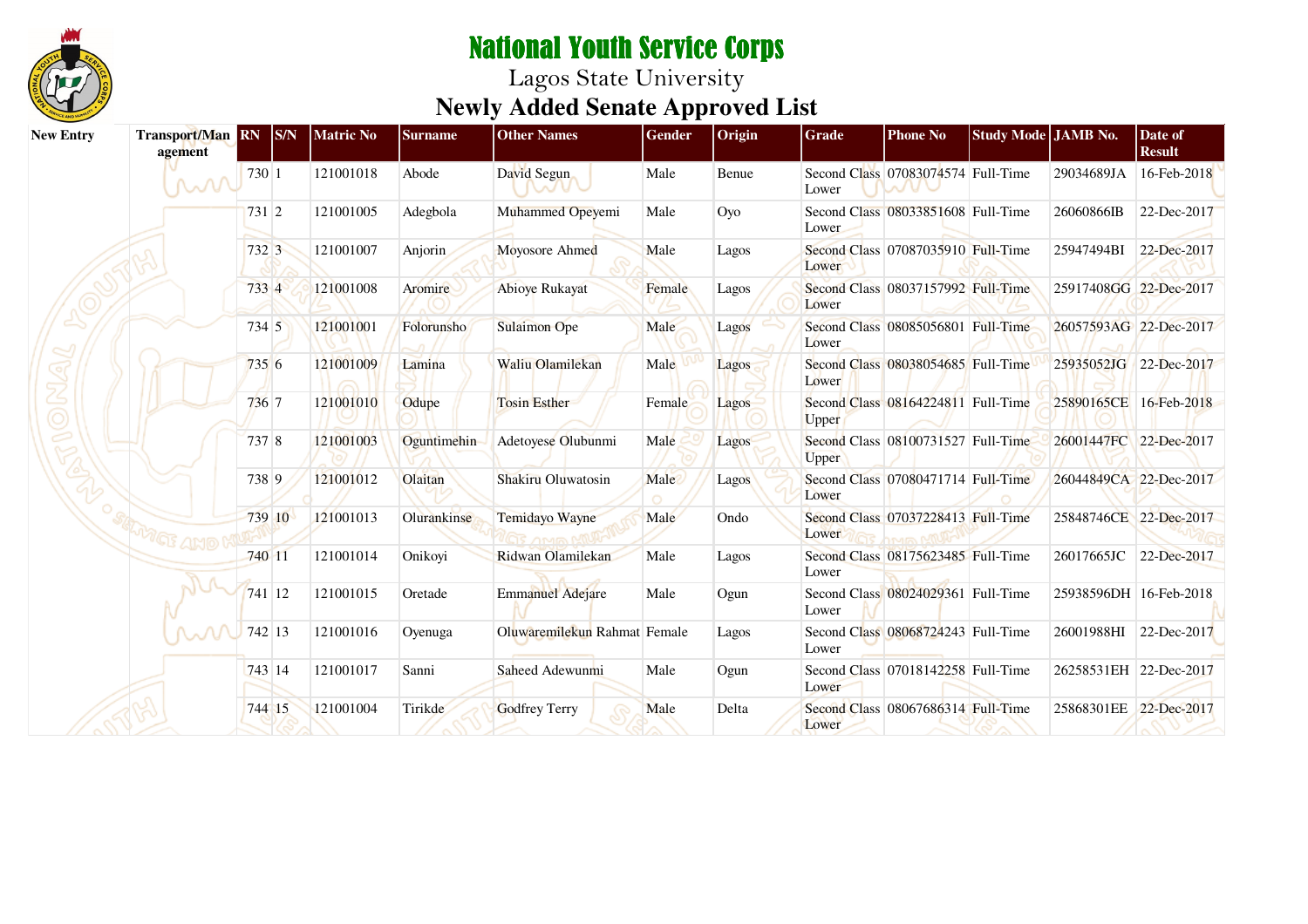

Lagos State University **Newly Added Senate Approved List**

| <b>New Entry</b> | <b>Yoruba</b> | IRN IS/N | <b>Matric No</b> | <b>Surname</b> | <b>Other Names</b> | Gender | <b>Origin</b> | <b>Grade</b> | <b>Phone No</b>                    | Study Mode JAMB No. |                          | Date of<br>  Result |
|------------------|---------------|----------|------------------|----------------|--------------------|--------|---------------|--------------|------------------------------------|---------------------|--------------------------|---------------------|
|                  |               | 745      | 110311005        | Olabode        | Solace Avodeji     | Female | Ondo          | Upper        | Second Class 08060371840 Full-Time |                     | 16242189CF               | $02$ -Feb-2018      |
|                  |               | 746      | 110311009        | Sikuade        | Samuel Olumide     | Male   | Ogun          | Third Class  | 07037549987 Full-Time              |                     | $15703202JD$ 02-Feb-2018 |                     |